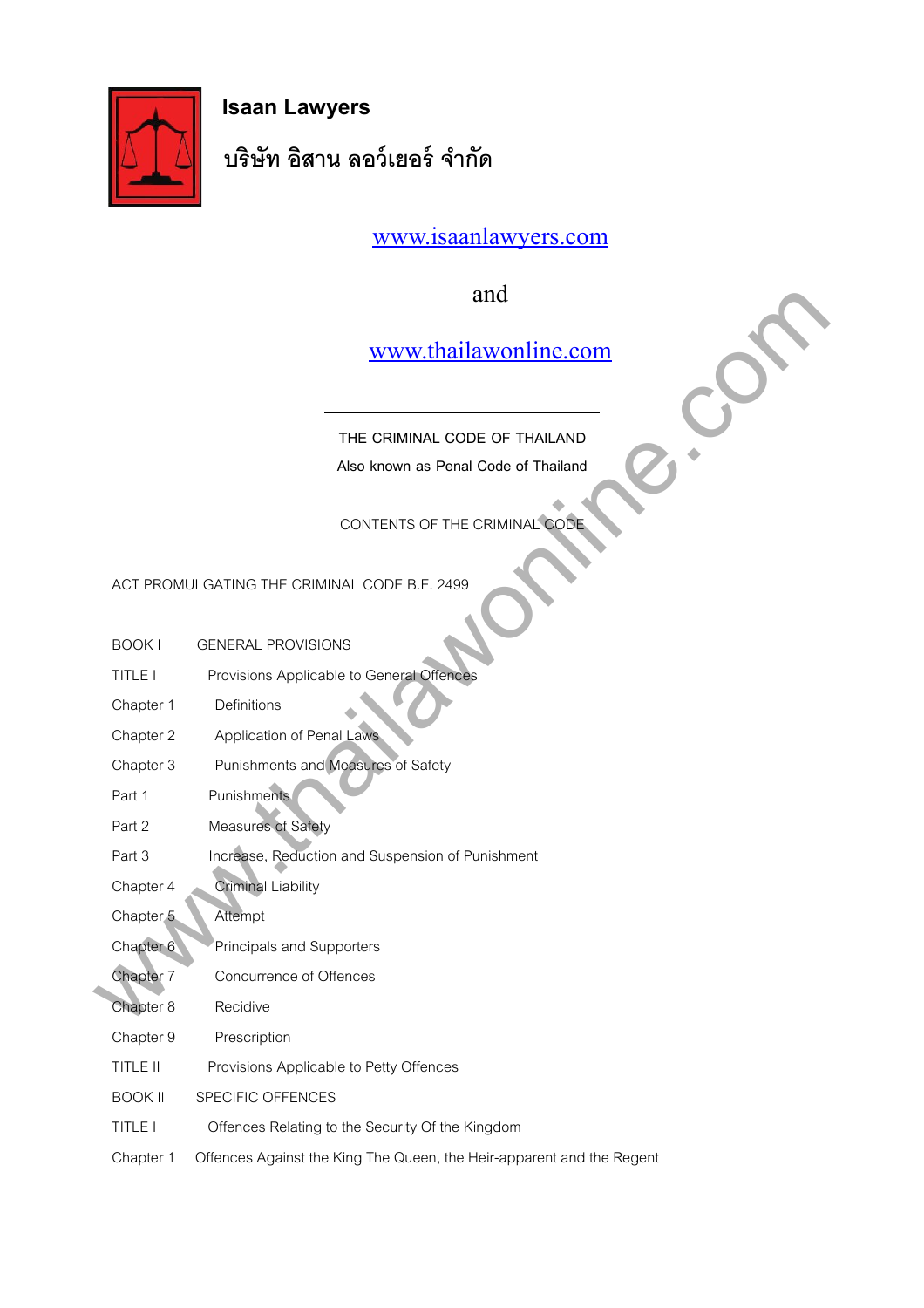| Chapter 2         | Offences Against the Internal Security of the Kingdom             |
|-------------------|-------------------------------------------------------------------|
| Chapter 3         | Offences Against the External Security of the Kingdom             |
| Chapter 4         | Offences Against the Friendly Relations with Foreign States       |
| TITLE I/I         | The Offence in Respect of Terrorization                           |
| TITLE II          | Offences Relating to Public Administration                        |
| Chapter 1         | <b>Offences Against Officials</b>                                 |
| Chapter 2         | Malfeasance in Office                                             |
| TITLE III         | Offences relating to the Justice                                  |
| Chapter 1         | Offences Against the Judicial Officials                           |
| Chapter 2         | Malfeasance in Judicial Office                                    |
| TITLE IV          | Offences relating to Religion                                     |
| <b>TITLE V</b>    | Offences relating to Public Peace                                 |
| <b>TITLE VI</b>   | Offences relating to Causing Public Dangers                       |
| TITLE VII         | Offences relating to Counterfeit And Alteration                   |
| Chapter 1         | Offences Relating to Currencies                                   |
| Chapter 2         | Offences Relating to Seals, Stamps And Tickets                    |
| Chapter 3         | Offences Relating to Document                                     |
| Chapter 4         | Offences Relating The Electronic card                             |
| <b>TITLE VIII</b> | Offences Relating to Trade                                        |
| TITLE IX          | Offences Relating to Sexuality                                    |
| <b>TITLE X</b>    | Offences Against Life and Body                                    |
| Chapter 1         | <b>Offences Causing Death</b>                                     |
| Chapter 2         | <b>Offences Against Body</b>                                      |
| Chapter 3         | Offences of Abortion                                              |
| Chapter 4         | Offences of Abandonment of Children, Sick Persons or Aged Persons |
| <b>TITLE XI</b>   | Offences Against Liberty and Reputation                           |
| Chapter 1         | <b>Offences Against Liberty</b>                                   |
| Chapter 2         | Offences of Disclosure of Private Secrets                         |
| Chapter 3         | Offences of Defamation                                            |
| <b>TITLE XII</b>  | <b>Offences Against Property</b>                                  |
| Chapter 1         | Offences to Theft and Snatching                                   |
| Chapter 2         | Offences of Extortion, Blackmail, Robbery and Gang-Robbery        |
| Chapter 3         | Offences of Cheating and Fraud                                    |
| Chapter 4         | Offences of Cheating Against Creditors                            |
| Chapter 5         | Offences of Misappropriation                                      |
| Chapter 6         | Offences of Receiving Stolen Property                             |
| Chapter 7         | Offences of Mischief                                              |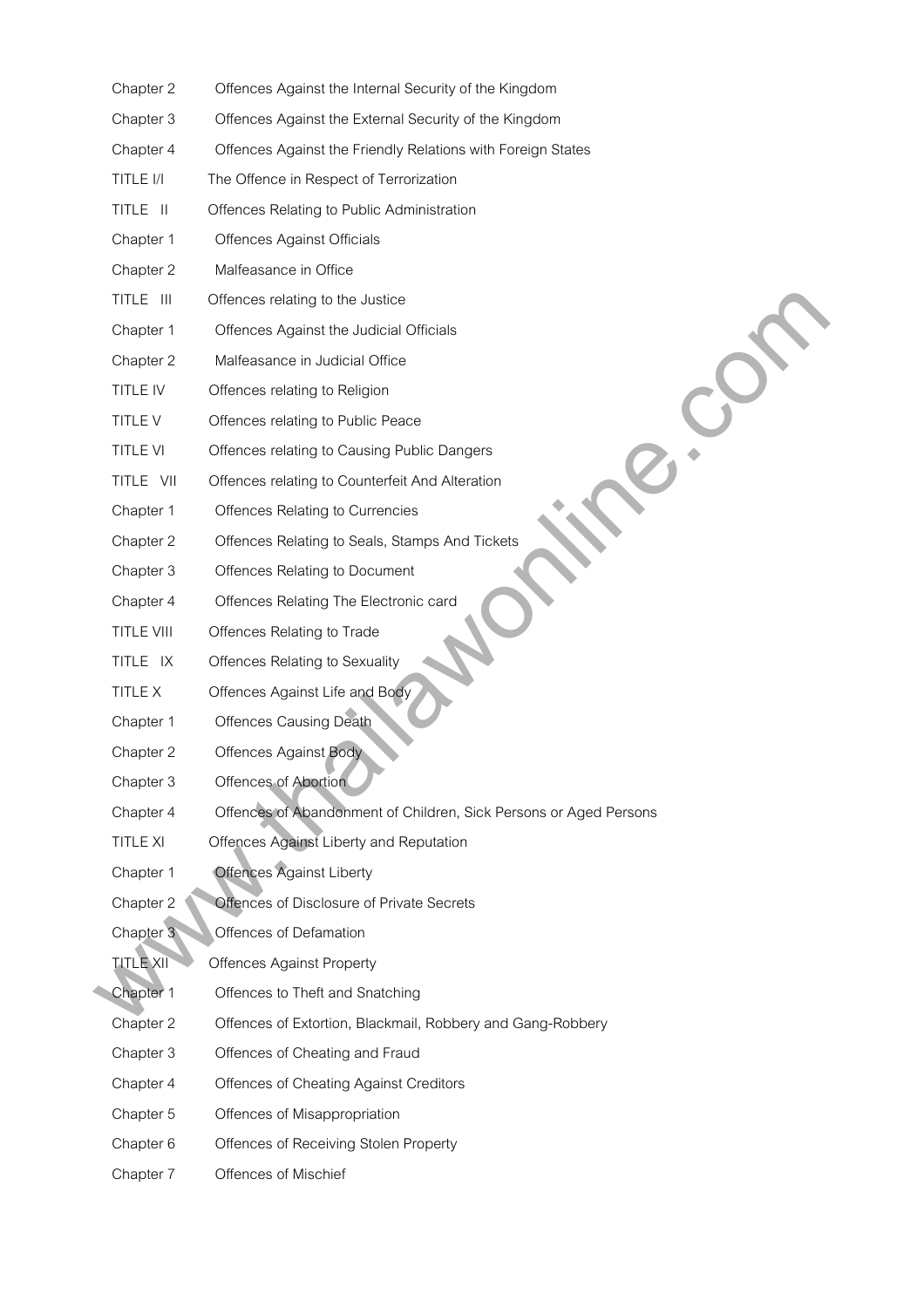BOOK XIII Petty Offences

#### ACT PROMULGATING THE CRIMINAL CODE

#### B.E. 2499

BHUMIBOL ADULYADEJ, REX.

#### Given on the 13th November, B.E. 2499;

Being the 11th year of the Present Reign.

His Majesty King Bhumibol Adulyadej has been graciously pleased to proclaim that:

Whereas it is expedient to revise the Criminal Law anew, because, since the promulgation of the Criminal Law

in B.E. 2451, the circumstances of the Country have considerably changed;

Be it, therefore, enacted an Act by the King, by and with the advice and consent of the Assembly of the People's Representatives, as follows:

Section 1. This Act is be called the "Act Promulgating the Criminal Code, B.E. 2499."

Section 2. This Act shall come into force as and from the day following the date of its publication in the Government Gazette.

Section 3. The Criminal Code annexed to this Act shall come into force as and from the 1st. January, B.E. 2500.

Section 4. Upon coming into force of the Criminal Code, the Criminal Law in B.E. 2451 shall be repealed. Section 5. Upon coming into force of the Criminal Code, in case of any law determines the punishment by referring to the punishment of the petty offences in the Criminal Law in B.E. 2451, it shall be deemed that such law refers to the punishment as follows: Being the 11th year of the Present Reign.<br>
His Majesty King Bhumbol Adulyacej has been graciously pleased to problem that:<br>
Whereas it is expedient to revise the Criminal Law anew, because, since the promulgation of the Cr

If it refers to the punishment Class 1, it means fined not exceeding one hundred Baht;

If it refers to the punishment Class 2, it means fined not exceeding five hundred Baht;

If it refers to the punishment Class 3, it means imprisonment not exceeding ten days or fined not exceeding five hundred Baht, or both;

If is refers to the punishment Class 4, it means imprisonment not exceeding one month or fined not exceeding one thousand Baht, or both.

Section 6. Upon coming into force of the Criminal Code, in the matter of imprisonment in lieu of fined under any law, the provisions of the Criminal Code shall apply, regardless of whatever may have been provided by such and such law; but, as for the offences committed before the enforcement of the Criminal Code, the confinement shall not exceed one year for the punishment of one count, and two years for the punishment of several counts.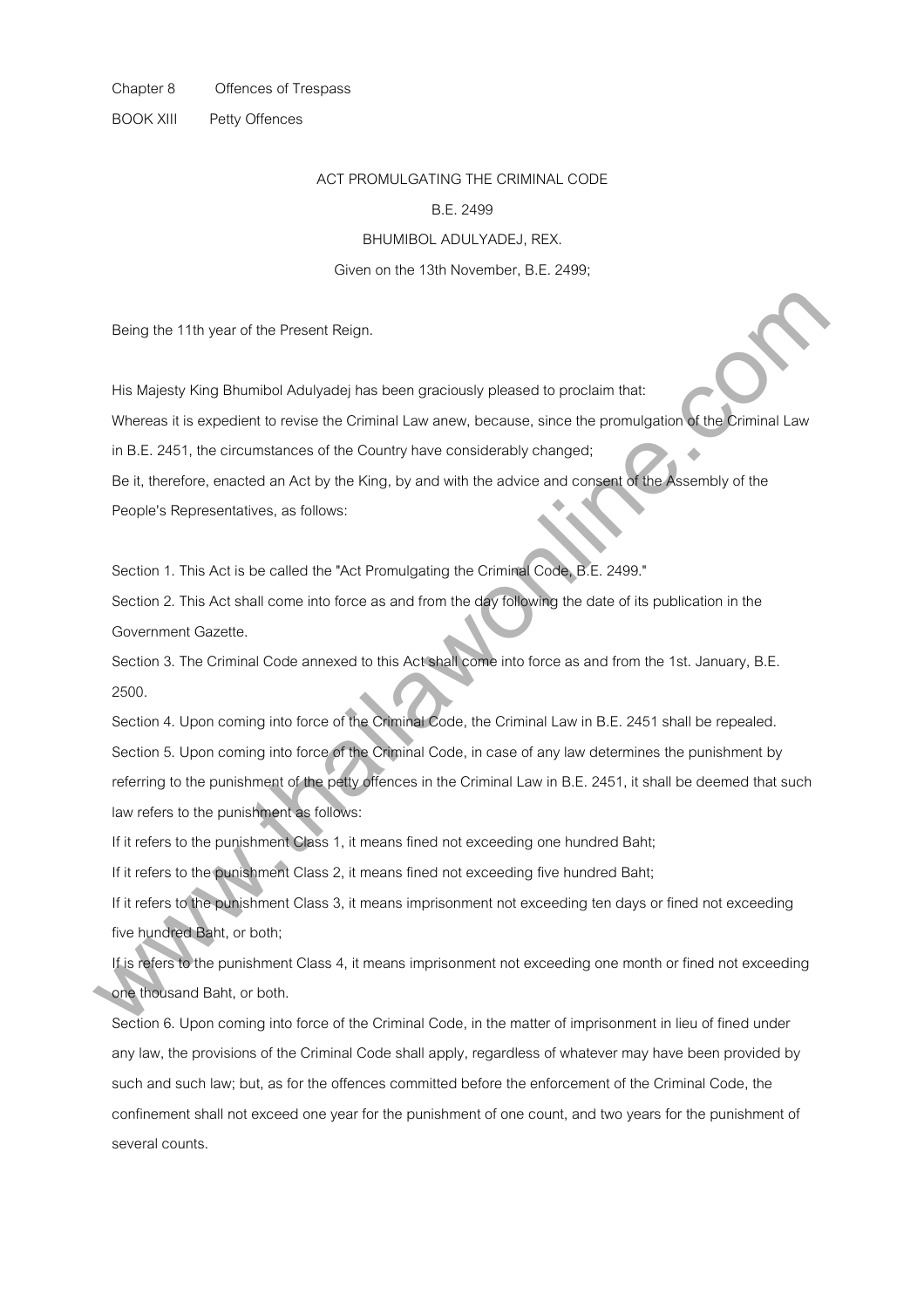Section 7. In case of safety measures according to Section 46 of the Criminal Code, the provisions of the Criminal Procedure Code shall apply as if it is a criminal offence, but the custody in the inquiring stage shall not exceed forty-eight hours as from the time when the arrested person arrives at the Office of the Administrative or Police officer, but the time taken for ordinary journey in bringing the arrested person to the Court shall not be included in such period of forty-eight hours.

Section 8. Upon coming into force of the Criminal Code, whenever the provisions of any law refer to the Criminal Law in B.E. 2451, or the provisions of the Criminal Law in B.E. 2451, it shall be deemed that the provisions of such law refer to the Criminal Code, or the provisions of the Criminal Code in the Section implying the same sense, as the case may be.

Counter - signature:

Field – Marshal P. Pibulsongkarm

President of the Council of Ministers

Remark: The reason of promulgating this Act viz Penal Law in R.S. 127 to have been promulgated long since and tohave been amended by several points to be dispersed and so being expedient to be cleared up and to be brought into the form of the single Criminal Code. provisions at such law retire to be Criminal Code, or this provisions of the Criminal Code in the Suchar<br>Implying the same sense, as the cases may be.<br>
Counter - signature:<br>
Field Morshal P. Pilotisongkarm<br>
Fresident of th

Moreover, to come to pass that some rules and procedures improved high to epoch and conception of international countries, and so, in the present time, some original rules are out of date, and expedient to be re — improved to be in line with administrative principle of democracy regime.

> THE CRIMINAL CODE BOOK I GENERAL PROVISIONS TITLE I PROVISIONS APPLICABLE TO GENERAL OFFENCES CHAPTER 1 DEFINITIONS

Section 1. In This Code:

(1) "To commit an act dishonestly" means to do an act in order to procure, for himself or the other person, any advantage to which he is not entitled by law;

(2) "Public way" means a land or waterway used by the public for traffic, and includes a railway or tramway used for public conveyance;

(3) "Public place" means a place to which the public has a right of entry;

(4) "Dwelling place" means a place used for dwelling, such as a house, shed, vessel, or floating house in which a human being dwells, it also include the precinct of the place used for dwelling, whether it be enclosed or not;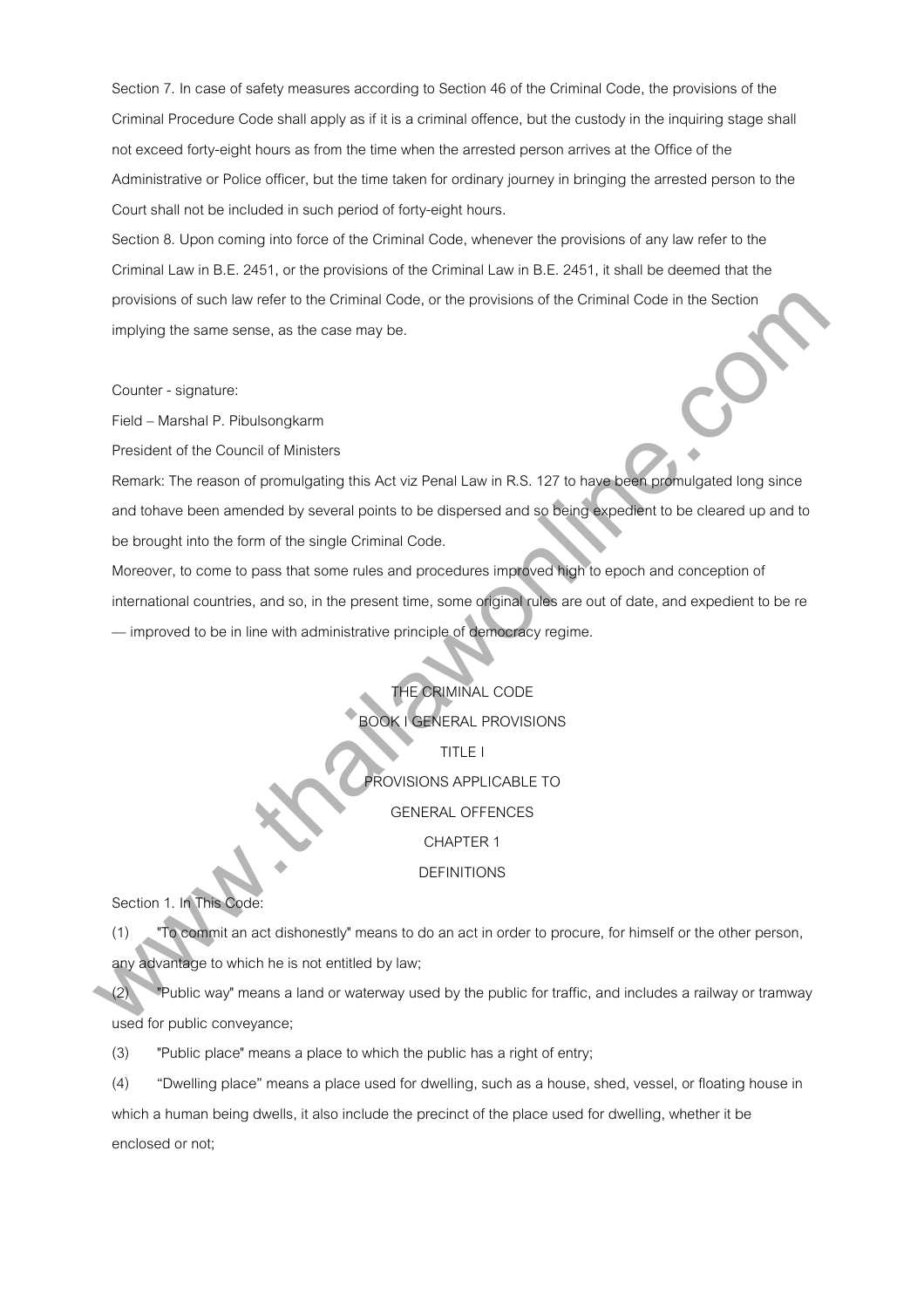(5) "Arm" includes anything which is not a weapon by nature, but which is used or intended to be used as a weapon for causing grievous bodily harm;

(6) "To commit an act of violence" means to do an act of violence against the body or mind of a person, whether it be by physical force or by any other means, and includes any act causing any person to be in a state of being unable to resist, whether it be by using drug causing intoxication, by hypnotism or by any other similar means;

(7) "Document" means any paper or other material for expressing the meaning by letters, figures, plan or an other design, whether it be by way of printing, photographing or any other means, which is evidence of such meaning;

(8) "Official document" means a document drawn up or authenticated by an official in the course of his duty, and includes also a. copy of such document authenticated by an official in the course of his duty;

(9) "Document of right" means a document evidencing the creation, modification, transfer, reservation or extinction of a right;

(10) "Signature" includes a finger-print and mark put to a document by a person in lieu of his signature;

(11) "Night" means the interval between sunset and sunrise;

(12) "Custody" means the restraint, keeping in custody, detention, confinement or imprisonment;

(13) "Ransom" means a property of benefit demanded or given in exchange for the liberty of the person who is taken away, held or confined;

(14) "Electronics Card" means that:

(A) Any of documents or materials in any description whatever that issuer having issued to the person entitled to use, irrespective of whether the specified name or not, by data or cipher noted by applying and using the ways of electron, electricity, long wave or any way in the same nature including to apply and use the ways of fight or magnet to be sense appeared by any of letters, figures, ciphers or symbols either able to be seen or not to be seen by the naked eyes; which their chaign, whether it be by way of princing, photographing or any other means, which is evidence at such meaning:<br>
worth manning:<br>
why, and includes also is, copy of such document drawn up or authenticated by an o

(B) Data, cipher, account number, any of set-numbers of electron or figures which issuer having issued to the person entitled to use by any of documents or materials not to be issued, but there is the way to use in the same manner as  $(A)$ ; or

(C) Anything else to be used in corroboration of the electronic data for showing the relationship between person and electronic data by the object for specifying the owned person.

Section 1 (14) added by Section 3 of the Criminal Code Amendment Act (No. 17), B.E. 2547.

#### CHAPTER 2

#### APPLICATION OF CRIMINAL LAWS

Section 2. A person shall be criminally punished only when the act done by such person is provided to be an offence and the punishment is defined by the law in force at the time of the doing of such act, and the punishment to be inflicted upon the offender shall be that provided by the law.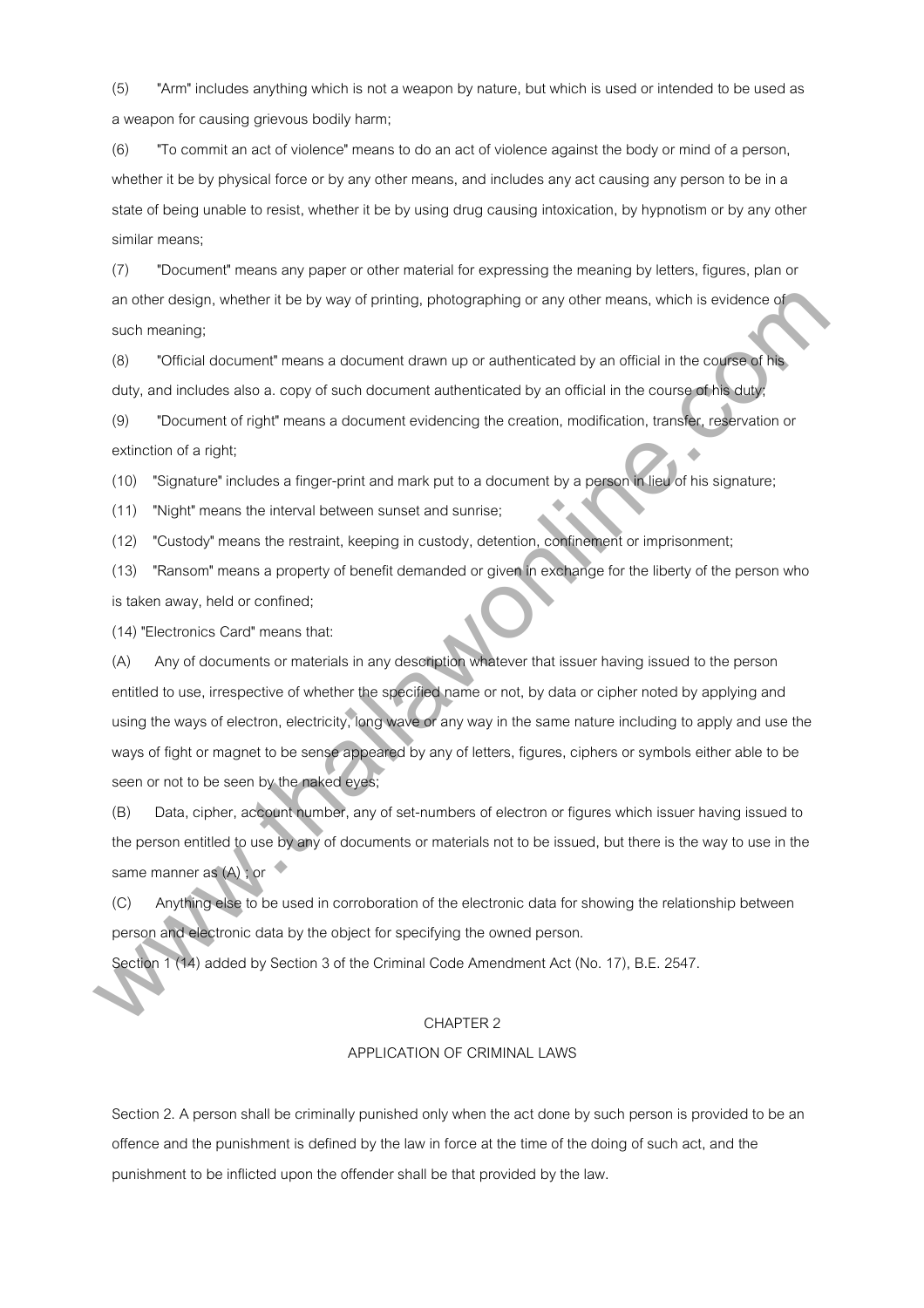If, according to the law as provided afterwards, such act is no more an offence, the person doing such act shall be relieved from being an offender; and, if there is a final judgment inflicting the punishment, such person shall be deemed as not having ever been convicted by the judgment for committing such offence. If, however, such person is still undergoing the punishment, the punishment shall forthwith terminate. Section 3. If the law in force at the time of committing the offence is different from that in force after the time of committing the offence, the law which is, in any way, more favorable to the offender, shall be applied, unless the case is final. But, in the case where it is final as follows:

(1) If the offender has not yet undergone the punishment, or is undergoing the punishment, and the punishment determined by the judgment is heavier than that provided by the law afterwards, when it appears to the Court from the file of the case, or when the offender, the legal representative or guardian of such person, or the Public Prosecutor makes a request, the Court shall re-determine the punishment according to the law as provided afterwards. In re-determining the punishment by the Court, if it appears that the offender has undergone a part of the punishment, the Court, when having regard to the punishment as provided by the law afterwards, may, if it thinks fit, determine less punishment than the minimum punishment as provided by the law afterwards, if any, or if it is of opinion that the punishment already undergone by the offender is sufficient, the Court may release the offender; (1) If the otherder has not yet undergone the punishment, or is undergoing the punishment, and the punishment determinion by the pulgrene in henviroid by the law silencescome information by the pulgrene in the court from t

(2) if the Court has passed the judgment of death upon the offender, but, according to the law as provided afterwards, the punishment to be inflicted upon the offender is not as high as death, the execution of the offender shall be suspended, and it shall be deemed that the punishment of death according to the judgment has been changed to be the highest punishment to be inflicted according to the law as provided afterwards. Section 4. Whoever, committing an offence within the Kingdom, shall be punished according to law. The offence committed in any Thai vessel or airplane irrespective of any place of Thai vessel or airplane shall be deemed as being committed within the Kingdom.

Section 5. Whenever any offence is even partially committed within the Kingdom, or the consequence of the commission of which, as intended by the offender, occurs within the Kingdom, or by the nature of the commission of which, the consequence resulting therefrom should occur within the Kingdom, or it could be foreseen that the consequence would occur within the Kingdom, it shall be deemed that such offence is committed within the Kingdom.

In case of preparation or attempt to commit any act provided by the law to be an offence, even though it is done outside the Kingdom, if the consequence of the doing of such act, when carried through to the stage of accomplishment of the offence, will occur within the Kingdom, it shall be deemed that the preparation or attempt to commit such offence is done within the Kingdom.

Section 6. Any offence has been committed within the Kingdom, or has been deemed by this Code as being committed within the Kingdom, even though the act of a co-principal, a supporter or an instigator in the offence has been committed outside the Kingdom it shall be deemed that the principal, supporter or instigator has committed the offence within the Kingdom.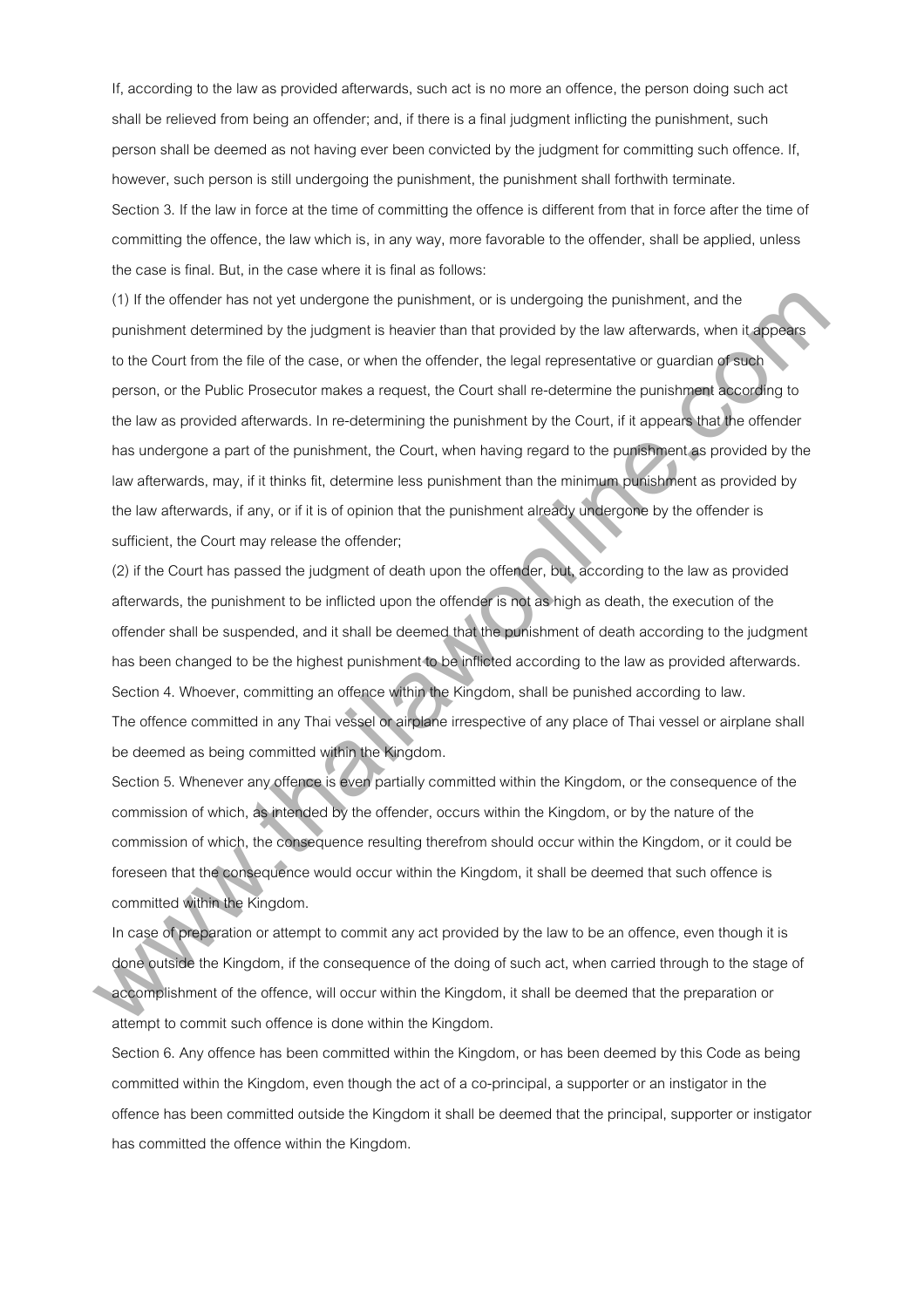Section 7. Whoever to commit the following offences outside the Kingdom shall be punished in the Kingdom, namely:

(1) Offences relating to the Security of the Kingdom as provided in Sections 107 to 129;

(1/1) The offence in respect of terrorization as prescribed by Section 13511, Section 13512, Section 135/3 and Section 135/4.

(2) Offences Relating to Counterfeiting and Alteration as provided in Sections 240 to 249, Section 254,

Section 256, Section 257 and Section 266 (3) and (4);

(2 bis) Offences Relating to Sexuality as provided in Section 282 and Section 283;

(3) Offence Relating to Robbery as provided in Section 339, and Offence Relating to Gang-Robbery as provided in Section 340, which is committed on the high seas.

Section 7 (1/1) amended by the Act Amending the Criminal Code, 8.E.2546, Section 3.

Section 7 (2 bis) added by Section 3 of the Criminal Code Amendment Act (No. 14), B.E. 2540.

Section 8. Whoever commits an offence outside the Kingdom shall be punished in the Kingdom, provided that: and, provided further that the offence committed be any of the following namely:

(a) The offender be a Thai person, and there be a request for punishment by the Government of the country where the offence has occurred or by the injured person; or

(b) The offender be an alien, and the Thai Government or a Thai person be the injured person, and there be a request for punishment by the injured person;

If such offence to be the offence specified as following shall be punished within the Kingdom namely:

(1) Offences Relating to Cause Public Dangers as provided in Section 217, Section 218, Section 221 to 223 excepting the case relating to the first paragraph of Section 220, and Section 224, Section 226, Section 228 to 232, Section 237, and Section 233 to 236 only when it is the case to be punished according to Section 238; (2) as) Ottences Reliating to Sexuality as provided in Section 282 and Section 283.<br>
(3) Ottences Railaing Is Robbery as provided in Section 339, and Ottence Railaing to Camp-Robbery as<br>
(3) Ottences Railaing Is Robbery as

(2) Offences Relating to Documents as provided in Section 264, Section 265, Section 266 (1) and (2), Section 268 excepting the case relating to Section 267 and Section 269;

(211) Offence Relating to the Electronic Card according to be prescribed by Section 269/1 to Section 269/7. Section 8 (2/1) added by Section 4 of the Criminal Code Amendment Act (No. 17), B.E. 2547.

(3) Offences Relating to Sexuality as provided in Section 276, Section 280 and Section 285 only for the case relating to Section 276;

(4) Offences Against Life as provided in Sections 288 to 290;

(5) Offences Against Body as provided in Sections 295 to 298;

(6) Offences of Abandonment of Children, Sick or Aged Persons as provided in Sections 306 to 308;

(7) Offences Against Liberty as provided in Section 309, Section 310, Sections 312 to 315, and Sections 317 to 320;

(8) Offences of Theft and Snatching as provided in Sections 334 to 336;

(9) Offences of Extortion, Blackmail, Robbery and Gang-Robbery as provided in Sections 337 to 340;

(10) Offences of Cheating and Fraud as provided in Sections 341 to 344, Section 346 and Section 347;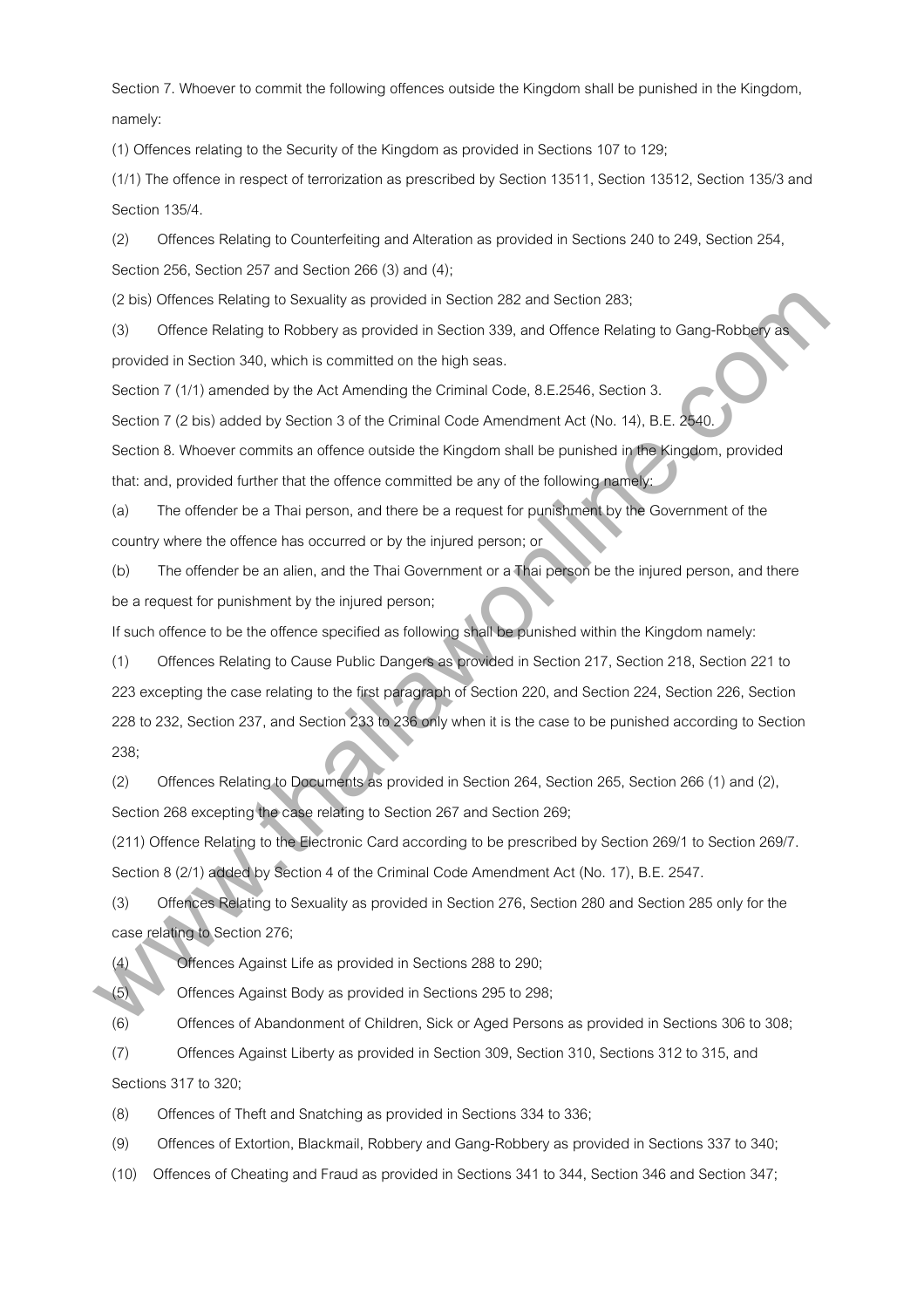(11) Offences of Criminal Misappropriation as provided in Sections 352 to 354;

(12) Offences of Receiving Stolen Property as provided in Section 357;

(13) Offences of Mischief as provided in Sections 358 to 360.

Section 9. Thai Government official commits the offence as prescribed from Section 147 to Section 166 and from Section 200 to Section 205 outside the Kingdom shall be punished in the Kingdom.

Section 10. Whoever to do an act outside the Kingdom, which is an offence according to various Sections as specified in Section 7 (2) and (3), Section 8 and Section 9 shall not be punished again in the Kingdom for the doing of such act, if:

(1) There be a final judgment of a foreign. Court acquitting such person; or

(2) There be a judgment of a foreign Court convicting such person, and such person has already passed over the punishment.

If the sentenced person has suffered the punishment for the doing of such act according to the judgment of the foreign Court, but such person has not yet passed over the punishment, the Court may inflict less punishment to any extent than that provided by the law for such offence, or may not inflict any punishment at all, by having regard to the punishment already suffered by such person.

Section 11. Whoever commits an offence within the Kingdom, or commits an offence deemed by this Code as being committed within the Kingdom, and, if such person has suffered the punishment in whole or in part for such act according to the judgment of the foreign Court, the Court may inflict less punishment to any extent than that provided by the law for such offence, or may not inflict any punishment at all, by having regard to the punishment already suffered by such person. dring at such incl., it.<br>
(1) There be a linial judgment at al tereign. Court sequiting such person, and such person has algebra asset<br>
(2) There be a judgment of a foreign Court convicting such person, and such person has

In case of a person, committing an offence within the Kingdom, or committing an offence deemed by this Code as being committed within the Kingdom, has been prosecuted in the foreign Court at the request of the Thai Government, such person shall not be punished again in the Kingdom for such offence, if:

(1) There be a final judgment of the foreign Court acquitting such person; or

(2) There be a judgment of the foreign Court convicting such person, and such person has already passed over the punishment.

Section 12. The measures of safety are applicable to any person only when there are provisions of law for their application, and the law to be applied shall be the law in force at the time when the Court passes judament.

Section 13. If the provisions of the law as prescribed afterwards, any measure of safety has been repealed, and any person is still subjected such measure safety, the Court shall give the order repressing the application of such measure of safety when the file of a case appears to the Court, or when such person, legal representative of such person or guardian of such person or the Public Prosecutor makes the request. Section 14. In case of any person is subject to any measure of safety, and the provisions of the law as provided afterwards modify the conditions for the application of such measure of safety with the result that it may not be applicable to the case of such person, or that it may be applicable, but the application of such measure of safety according to the provisions of the law as provided afterwards is more favorable to such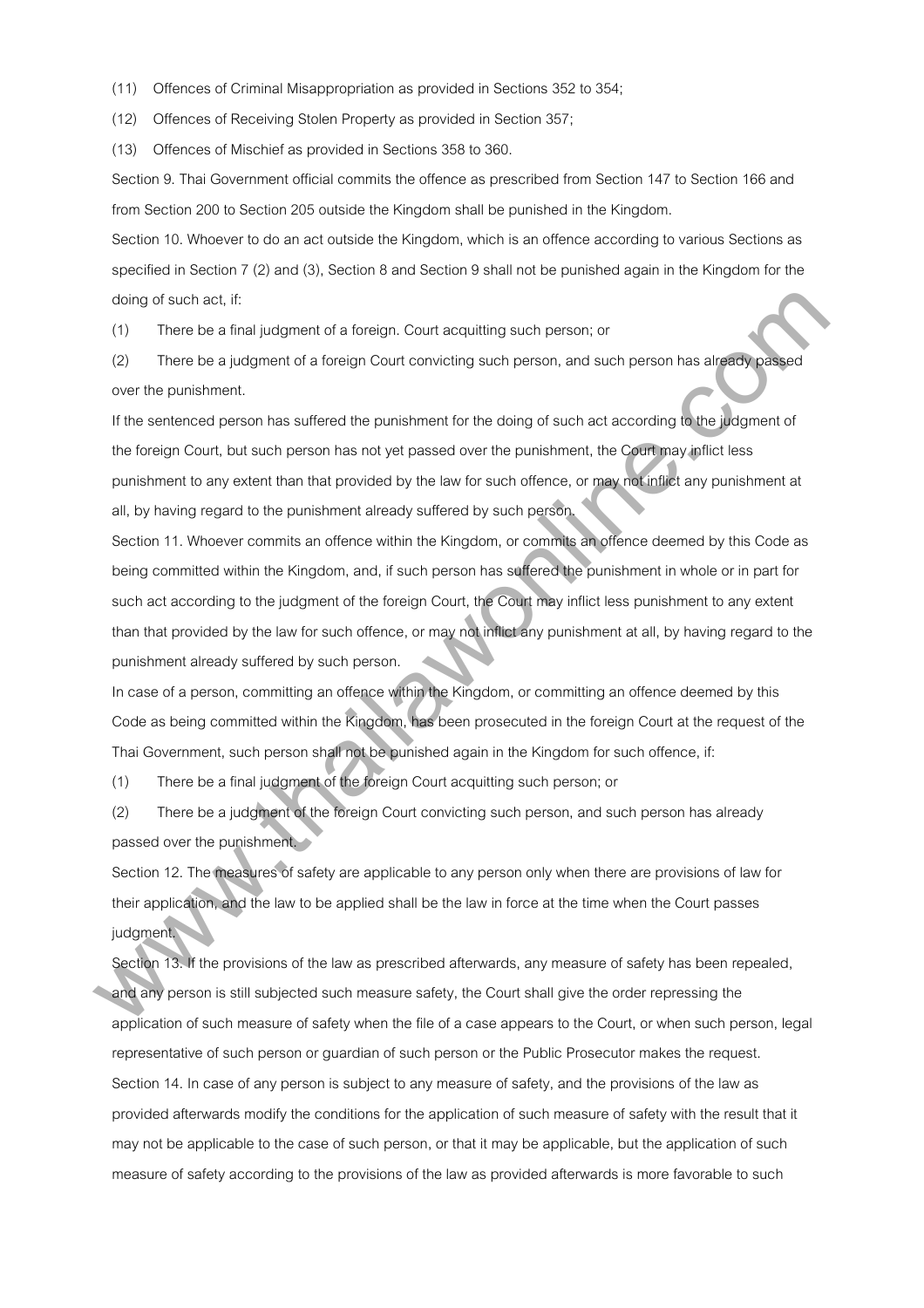person, the Court shall have the power to give order, as it thinks fit, when it appears to the Court from the file of the case, or when such person, the legal representative or guardian of such person, or the Public Prosecutor makes a request to the Court to revoke the application of such measure of safety, or makes a request to take the consequence according to the provisions of such law, as the case may be. Section 15. Whenever, according to the provisions of the law as provided afterwards, any punishment has been changed to be a measure of safety, and there is a judgment inflicting such punishment on any person, it shall be deemed that the inflicted punishment is also a measure of safety.

In the case mentioned in the first paragraph, if the punishment is not yet inflicted upon such person, or such person is still undergoing the punishment, the measure of safety shall be applied to such person further. If, according to the provisions of the law as provided afterwards, there is any condition for giving order for the application of the measure of safety which may not be applicable to such person, or may be applicable but the application of the measure of safety according to the provisions of the law as provided afterwards is more favorable to such person, the Court shall have the power to give order, as it thinks fit, when it appears to the Court from the file of the case, or when such person, the legal representative or guardian of such person, or the Public Prosecutor makes a request to the Court to revoke the application of the measure of safety, or makes a request to take the consequence according to the provisions of such law, as the case may be. Section 16. Whenever the Court gives judgment to apply a measure of safety to any person, if it appears afterwards to the Court from the submission of such person himself, the legal representative or guardian of such person, or the Public Prosecutor that the circumstances concerning the application have changed from formerly. the Court may revoke or suspend temporarily the application of the measure of safety to such person, as it thinks fit. In the case marticized in the linit paragraph, it the punishment is not yet inflicted upon such person, or suprements sittle university in punishments the sample of the measure of selecty which may have been provided to su

Section 17. The provisions in Book 1 of this Code shall be applied in the case of offence according to the other laws also, provided that such laws will have been prescribed otherwise.

### CHAPTER 3

PUNISHMENTS AND MEASURES OF SAFETY

PART 1

#### PUNISHMENTS

Section 18. Punishments for inflicting upon the offenders are as follows:

Death;

(2) Imprisonment;

(3) Confinement;

(4) Fine;

(5) Forfeiture of property.

The capital punishment and life imprisonment shall be not enforced to offender less than eighteen years of age.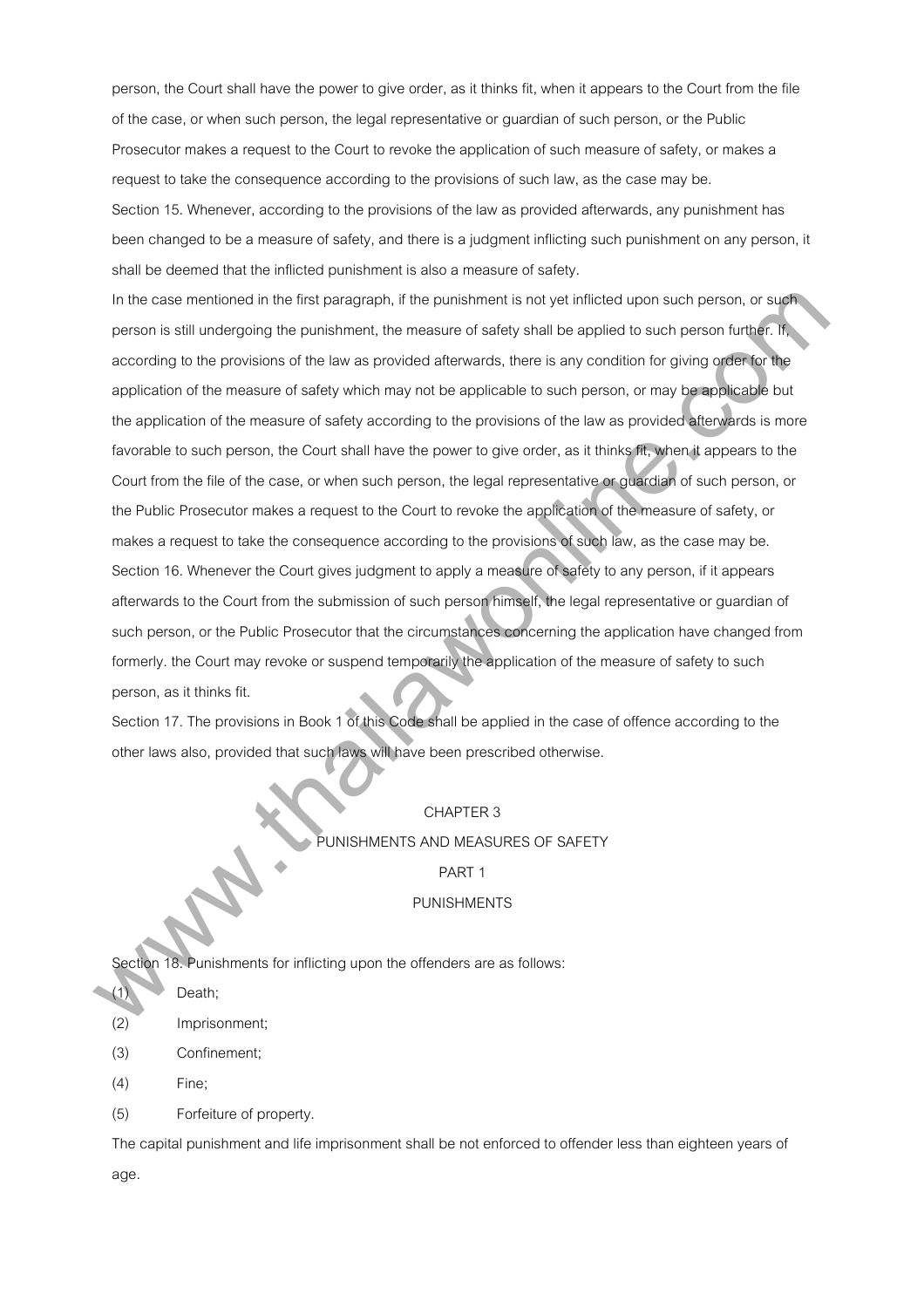In case of offender less than eighteen years of age has committed the offence to be punished with death or imprisoned for life, the punishment, as aforesaid. shall be deemed as commuted as imprisoned for fifty years. Section 18, the second paragraph and the third paragraph, amended by Section 3 of the Act Amending the Criminal Code (No. 16), B.E 2546.

Section 19. Whoever, punished with death, shall be proceeded by spraying an injection or toxin to be death. The rule and procedure of execution shall go according to regulation designated by Ministry of Justice by its publication in the Government Gazette.

Section 19 amended by Section 4 of the Act Amending the Criminal Code (No. 16), B.E. 2546.

Section 20. All the offences as determined by the laws to be punished by both imprisonment and fine, if the Court deeming advisable will inflict the punishment of imprisonment only.

Section 21. In calculating the period of imprisonment, a day begun in imprisonment shall be included also and shall be counted for a whole day, irrespective of the number of hours.

If the period for calculation is determined in months, a month shall count for thirty days, and, if determined in years, it shall be calculated according to the official calendar.

Liberation shall take place on the day following that on which the period of imprisonment terminates. Section 22. The punishment of imprisonment shall begin in the day on which the judgment is passed. But, if the sentenced person is kept in custody prior to the judgment of the Court, the number of days in custody shall be deducted from the period of imprisonment according to the judgment, unless the judgment provides otherwise.

In case of the judgment provides otherwise, the punishment of imprisonment according to the judgment, when added by the number of days in custody prior to the judgment of the Court in such case, shall not exceed the maximum rate of punishment as provided by the law for the committed offence. This shall not, however, affect the provisions of Section 91.

Section 23. Any person commits an offence punishable to be imprisoned, and in such case, the Court will inflict the punishment of imprisonment not exceed three months, if it does not appear that such person has received the punishment of imprisonment previously, or if it appears that such person has received the punishment of imprisonment previously but it is the punishment from the offence committed by negligence, or by a petty offence, the Court may inflict the punishment of confinement not out of three months on behalf of such punishment of imprisonment. Saccian 19 amended by Saccian 4 of the Act Amending the Christian Code (No. 16), B.E. 2566.<br>Saccian 20. All the otheroas as determined by the lases to so paraheld by both impresentant and ting. Time<br>Control comparison by t

Section 24. Whoever to be under the detention shall be interned in the place for detaining designated by nongoal, police station, or the place superintending the inquiry official's alleged offender.

The Court may, if it thinks fit, order in the judgment to confine the offender in his own dwelling place, or in the dwelling place of another person who consents to accept him, or in any other place where he may be confined so as to be suitable to his kind or condition.

If it appears to the Court that the confinement of the detained person in the place to confine according to paragraph 1 or paragraph 2 may cause a danger to such person or make the person depending or him for subsistence excessive trouble or there is other exceptional circumstance shows that it is not advisable to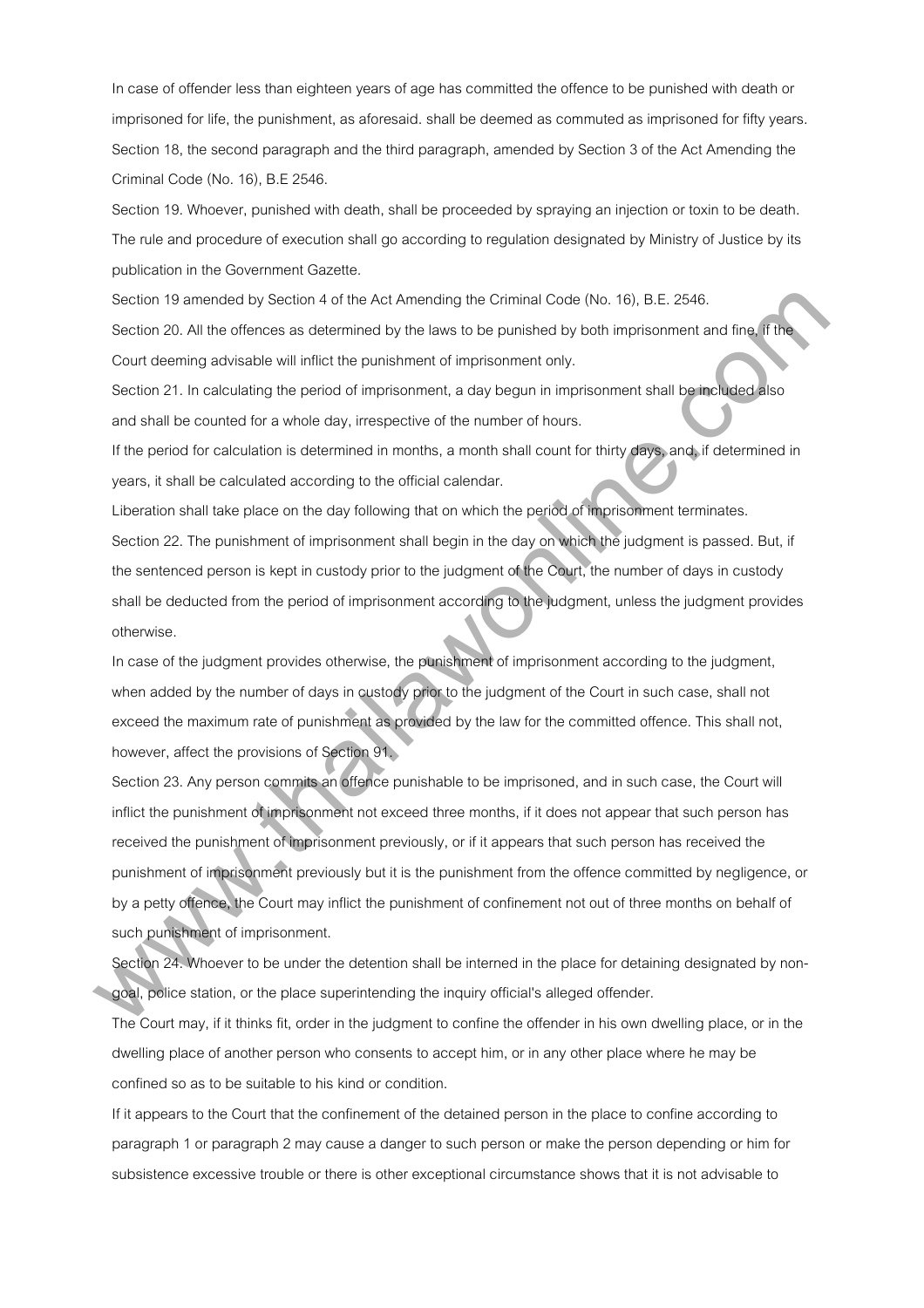detain the detained person in the place as aforesaid, the Court will issue an order to detain the detained person in other place but not such person's dwelling-house with consent of owner or occupier of the premises. In such case, the Court is empowered to designate any condition to detained any the condition to the detained person to practice, and if the owner or occupier of the premise as aforesaid consents, the Court may issue an order to appoint such person as controller and it shall be deemed that the appointed person is the government official according to this Code.

Section 24, the third paragraph, amended by Section 4 of the Act Amending the Criminal Code (No.15), B.E. 2545.

Section 25. A person inflicted with the punishment of confinement in a determined place shall receive maintenance from such place. But, subject to the regulations of the place, he is entitled to obtain food from outside at his own expense, to use his own clothes, to receive visitors for at least one hour in a day and to receive and send letters.

A person inflicted with the punishment of confinement must work according to the rules, regulations and discipline. If he desires to do other work, he shall be permitted to select according to the category of work that he is willing to do, provided that it is not contrary to the rules, regulations, discipline or safety of such place. Section 26. If the person punished by the confinement is confined in own dwelling place or in the dwelling place of the other person consenting to accept such person, such confined person is entitled to carry on own profession or occupation in the aforesaid place. For this purpose, the Court may determine the conditions to the confined person to do anything or not, as the Court deems expedient. 2645.<br>
Siscilin: 25. A penson initiated with the punishment of continument in a determined place shall receive<br>
minimanone form such place. But, subject to the regulations of the place, he is entitled to obta probability<br>

Section 27. If doing the detained person under Section 23 has been detained, it appears to the Court itself or it appears to the Court according to the statement of Public Prosecutor or occupier of the premise for detention that:

(1) The detained person in violation of rule, regulation or discipline of the place for detention;

(2) The detained person in non-fulfillment of the conditions designated by the Court;

(3) The detained person to be adjudged to inflict the imprisonment.

The Court may change the detention into imprisonment with the terms designated as the Court deems expedient, but it must be not out of the time designated by detention which the detained person must receive thenceforward.

Section 27 amended by Section 5 of the Act Amending the Criminal Code (No. 15), B.E. 2545.

Section 28. Any person has inflicted with the punishment of fine, such person must pay the money-mouth as determined by the judgment to the Court.

Section 29. If any person inflicted with the punishment of fine fails to pay the fine within thirty days as from the day on which the Court has passed judgment, the property of such person shall be seized to pay for the fine, or else such person shall be confined in lieu of fine. But, if the Court has reasonable cause to suspect that such person is likely to evade the payment of the fine, the Court may order such person to find security, or may order such person to be confined in lieu of fine in the near time.

The provisions in the second paragraph of Section 24 shall not apply to the confinement in lieu of fine.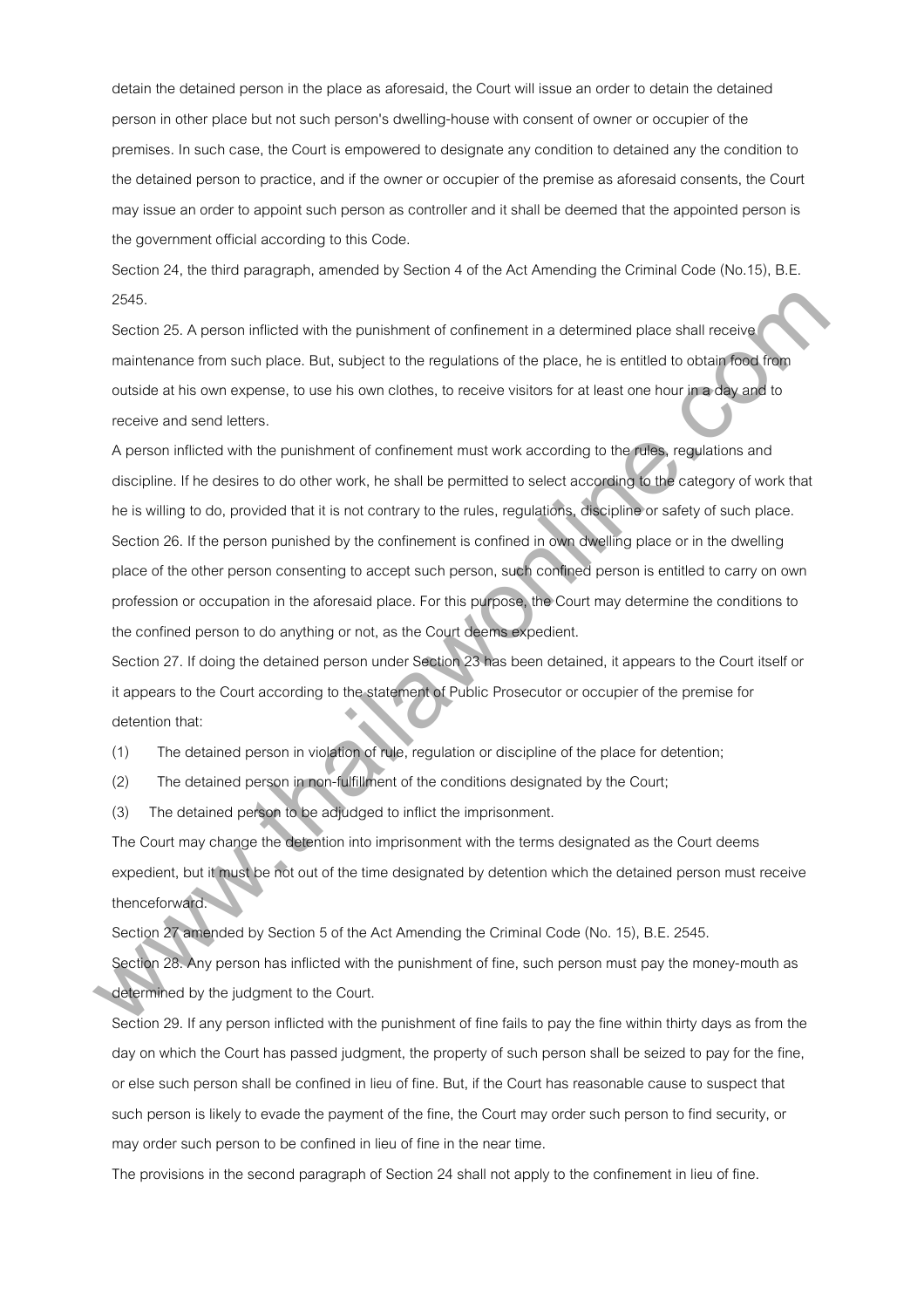Section 30. In case of the detention on behalf of fine, it shall be taken hold of rate of two hundred Baht per one day, and irrespective of whether one offence or several offences, it is prohibited the detention in excess of one year period unless in case of the Court gives a judgment on fine as from eight ten thousands Baht upwards, the Court will issue an order to detain on behalf of fine as the period of time in excess of one year but not out of two years.

In calculation of period of the time the date beginning detention on behalf of fine shall be calculated together, and the full day shall be calculated without into consideration of hour amount.

In case of the fined person to be detained before the Court's trial, the day amount when one person to be detained shall be deducted from the fined money amount which is deemed the rate of two hundreds Baht per one day, unless such person is adjudged and inflicted both imprisonment and fine. In such ease, if the day amount, when one person to be detained, must be deducted from the time, when one person imprisoned, under Section 22, it shall be deducted before, the rest amount is deducted from fine.

When the fined person has been detained on behalf of fine to be due, that person shall be released on the date following the date terminated, if the fine has been paid plenary, one shall be released without delay. Section 30 amended by Section 6 of the Act Amending the Criminal Code (No. 15), B.E. 2545.

Section 30/1. In case of the Court passes a judgment of fine not out of eight ten thousands Baht, the fined person is not juristic person and has not the fine, one may file a petition with the Court of First Instance to try a case for asking and performing special service or public service on behalf of fine.

In hearing a petition according to the first paragraph, when the court has tried to money condition. Past record, nature of the offence of the fined person, it is deemed advisable, the Court will issue an order to such person performing social service or public service on behalf of the fine, but all these, subject to probation officer, State's authority, State's work-unit, or Organization to have the object performing Social Service, public charity or public benefit consenting to take care of one.

In case of the Court issuing an order to the fined person to perform Social Service or public benefit on behalf of the fine, the Court shall designate the nature or kind of work, person taking care of work, date beginning work, period of work and hour amount deemed as one day work, but all these, by taking into consideration of sex, age, past record, religion, behavior, intelligence, education, health, mind-condition, temperament, occupation, envelopment or the fined person's offence-condition together, and Court will designate any condition to the fined person to perform for amending, renewing or protecting such person from committing offence again. In asses of the fired person to be deteined belons the Caurls trial, the day amount when one person to be<br>detained shall be idetunited from the first minister many mount which is desembed by a late of the functions, a<br>sing

If after that, it appears to the Court that the circumstance in respect of Social Service work or Public Interest Work of the fined person changed, the Court will change an order designated as deemed advisable. In determination of period of the hour time on behalf of the fine according to paragraph 3. the provision of Section 30 shall be enforced mutatis mutandis and in case of the Court does not designate the fined person to work thenceforward, the said work must be within the period of two years as from the date beginning work designated by the Court.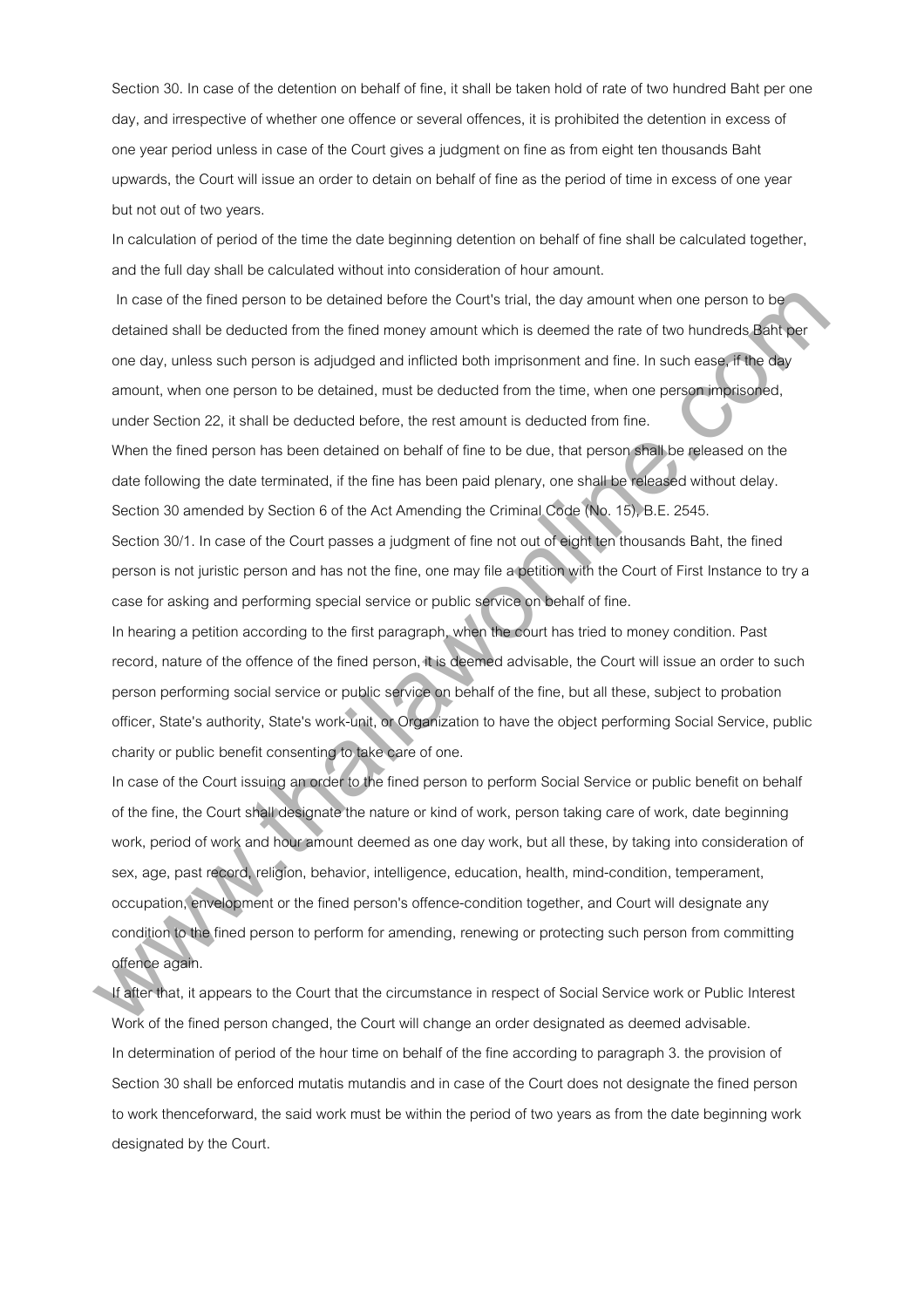On behalf of determination of hour time according to paragraph 3, President of the Supreme Court shall be empowered in issuing a judiciary government rule of Court of Justice determining an hour amount deemed as one clay-work for Social Service or Public Interest each kind as deemed advisable.

Section 30/1 amended by Section 7 of the Act Amending the Criminal Code (No.15), B.E. 2545.

Section 30/2. If afterwards, the Court issues an order granting the permission under Section 30/1, it appears to the Court itself or according to prosecutor or official's statement that the fined person has enough money to pay the fine, in the time to file a petition under Section 30/1 or violates or not to perform according to an order or a condition designated by the Court, the Court will revoke an order premising as aforesaid and fine or detain on behalf of the fine by deducting work day amount from fined money amount.

In the period of Social Service or Public Interest on behalf of the fine, if the fined person does not desire to the said word thenceforward, it may be changed as the fine or detention on behalf of the fine. In this case, the Court shall issue an order premising according to petition by deducting a workday amount from the fined money amount. ar a condition designated by the Cauti, the Cauti will revolve an order premising as alonesid and final entail<br>addition to be the limit by the distribution with they amount from first<br>and word then efforts Society and Soci

Section 30/2 amended by Section 7 of the Act Amending the Criminal Code (No.15), B.E. 2545. Section 30/3. The Court's order under Section 30/1 and Section 30/2 shall come into an end.

Section 30/3 amended by Section 7 of the Act Amending the Criminal Code (No.15), B.E. 2545.

Section 31. In case of the Court shall pass judgment inflicting the punishment of fine on several offenders for the same offence and in the same case, the Court shall inflict the punishment of fine on every individual offender.

Section 32. Any property is prescribed by the law that any person makes or processes to be an offence, such property shall be forfeited wholly, irrespective of whether it belongs to the offender and there is the person inflicted with the punishment according to judgment or not.

Section 33. For the forfeiture of a property, the Court shall, besides having the power to forfeit under the law as specially provided for that purpose, have the power to forfeit the following properties also, namely:

(1) A property used or possessed for use in the commission of an offence by a person; or

(2) A property acquired by a person through the commission of an offence.

Unless such property belongs to the other person who does not connive at the commission of the offence. Section 34. All properties:

(1) Which have been given under Section 143, Section 144, Section 149, Section 150, Section 167, Section 201 or Section 202; or

(2) Which have been given in order to induce a person to commit an offence, or as a reward to a person for committing an offence, shall be forfeited wholly, unless those properties belong to the other person who does not connive at the commission of the offence.

Section 35. The properties forfeited by the Court's judgment shall be vested in the State, the Court may give judgment such properties to be rendered useless, or to be destroyed.

Section 36. In case of the Court has already given order for the forfeiture of the properties according to Section 33 or Section 34, if it appears afterwards by the submission of the real owner that he has not connived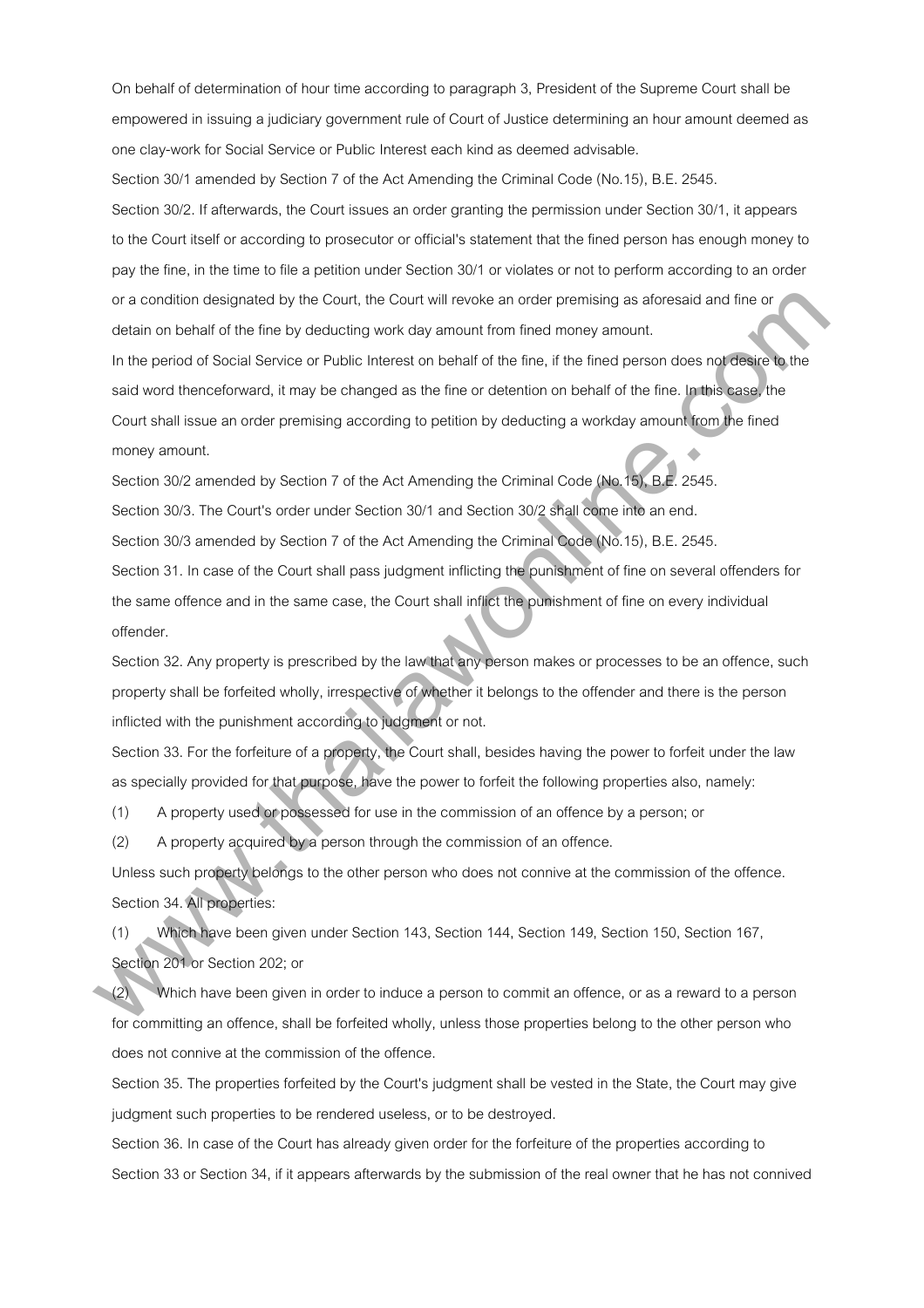at the commission of such offence, the Court shall give order for the return of the properties if such properties are still in the possession of the official. But the submission of the real owner shall be made to the Court within one year reckoning from the day of the final judgment.

Section 37. If the person who is ordered by the Court to deliver the forfeited property does not deliver it within the time determined by the Court, the Court shall have the power to give order as follows:

(1) To seize such property;

(2) To pay its value, or to seize other property of such person to compensate for its value in full; or

(3) In case of the Court is of opinion that such person can deliver the property ordered to be delivered, but does not deliver it, or such person can pay its value, but does not pay, the Court shall have the power to confine such person until such person complies with the order, but the period of confinement shall not exceed one year. But, if, afterwards, it appears to the Court itself or by the submission of such person that such person cannot deliver the property or pay its value, the Court may give order to release such person before the expiration of such period. (3) In case of the Court is of certain strach paneon can deliver the property cristered to be delivered<br>but does not deliver it, an each person can pay in switch, but does not pay, the Court shall there also<br>confine such p

Section 38. The punishment shall terminate on the death of the offender.

#### PART 2

# MEASURES OF SAFET

Section 39. The measures of safety are as follows:

- (1) Relegation;
- (2) Prohibition to enter a specified area;
- (3) To execute a bond with security for keeping the peace;
- (4) To restraint in an institution of treatment;
- (5) Prohibition to exercise certain occupation.

Section 40. The relegation is to superintend the habitual offender within the specified area for preventing such offender from committing the offence, for reforming one's character, and for training one's occupation.

Section 41. Any person who has been sentenced to relegation, or has been sentenced to imprisonment of not less than six months for not less than twice, for the following offences:

(1) Offences Relating to Public Peace as provided in Sections 209 to 216;

(2) Offences Relating to Causing Public Dangers as provided in Sections 217 to 224;

- (3) Offences Relating to Currencies as provided in Sections 240 to 246;
- (4) Offences Relating to Sexuality as provided in Sections 276 to 286;
- (5) Offences Causing Death as provided in Sections 288 to 290, and Sections 292 to 294;
- (6) Offences Against Body as provided in Sections 295 to 299;
- (7) Offences Against Liberty as provided in Sections 309 to 320;
- (8) Offences Against Properties as provided in Sections 334 to 340, Section 354 and Section 357; and,

within ten years from the day of having passed over the relegation or the punishment, as the case may be,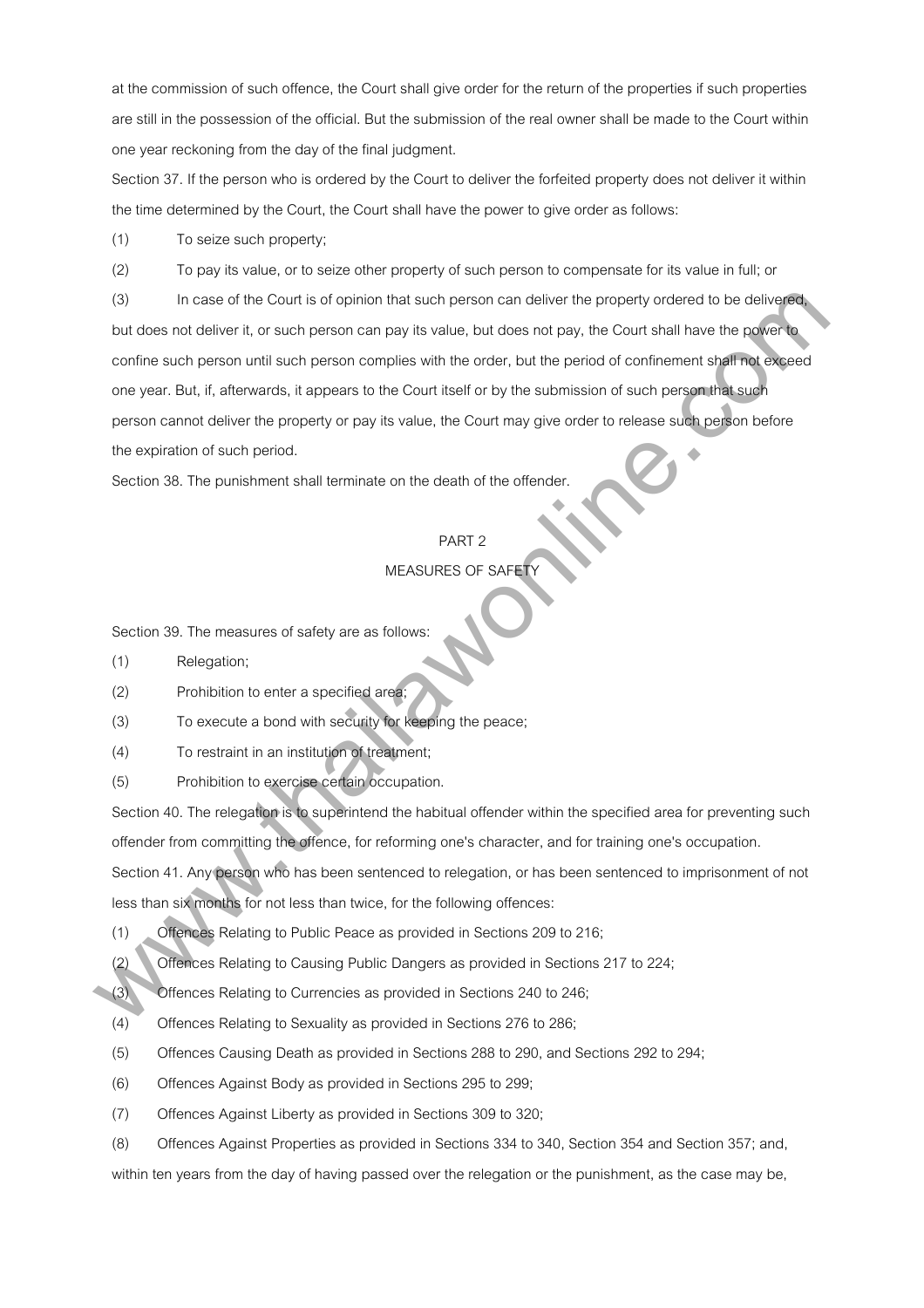such person commits any of such specified offences again so that the Court sentences such person to imprisonment of not less than six months for such offence, the Court may regard such person as a habitual criminal and may sentence such person to relegation for not less than three years and not more than ten years.

The offence committed by an offender at the time when such offender is not yet over seventeen years of age shall not be deemed as an offence to be taken into consideration for relegation according to this Section. Section 42. In calculating the period of relegation, the day of passing judgment by the Court shall count as the day on which relegation begins, but if there is still the punishment of imprisonment or confinement of be undergone by the relegated person, such relegated person shall be imprisoned or confined first, and the day following that on which liberation from imprisonment or confinement takes place shall count as the day on which relegation begins.

Regarding the period of relegation and the liberation of the relegated person, the provisions of Section 21 shall apply mutatis mutandis.

Section 43. To prosecute for relegation shall be made as the exclusive power of Public Prosecutor, and such relegation prosecution may be requested together with the case-prosecution to be empowered to prosecute the relegation or such relegation-prosecution may be made afterwards.

Section 44. Prohibition to enter a specified area is the prohibition to enter a locality or place specified in the judgment.

Section 45. When any person is given judgment inflicting punishment by the Court, and the Court deems expedient to public safety, the Court may, whether there is a request or not, issue the order in that judgment that when such person has passed over the punishment according to the judgment, such person shall be prohibited to enter the specified area for the period not out of five years.

Section 46. If it appears to the Court, by the submission of the Public Prosecutor, that any person is likely to cause danger to another person or to the property belonging to another person, or if, in the trial of any case, the Court will not convict the prosecuted person, but there is reason to believe that the prosecuted person is likely to cause danger to another person or to the property belonging to another person, the Court shall have the power to order such person to execute a bond in a sum of money not exceeding five thousand Baht, with or without security, for keeping the peace during such period as determined by the Court, but not exceeding two years. day on which relegation begins, but it here is still the purishment of imprisonment or continement of the material but the comparison, such relegated person shall be impresened ar contine linet, and further and the undergo

If such person refuses to execute a bond, or cannot furnish security, the Court shall have the power to order such person to be confined until such person executes the bond or furnishes security, but such person shall not be confined for more than six months, or the Court may give order prohibiting such person to enter a specified area according to Section 45.

The acts of a child not over seventeen years of age shall not be subject to the provisions of this Section. Section 47. If the person making a bond according to Section 46 breaks such bond, the Court shall be empowered to order the person to pay the money not out of the amount determined in the bond. If such person does not pay, the provisions of Section 29 and Section 30 shall be enforced.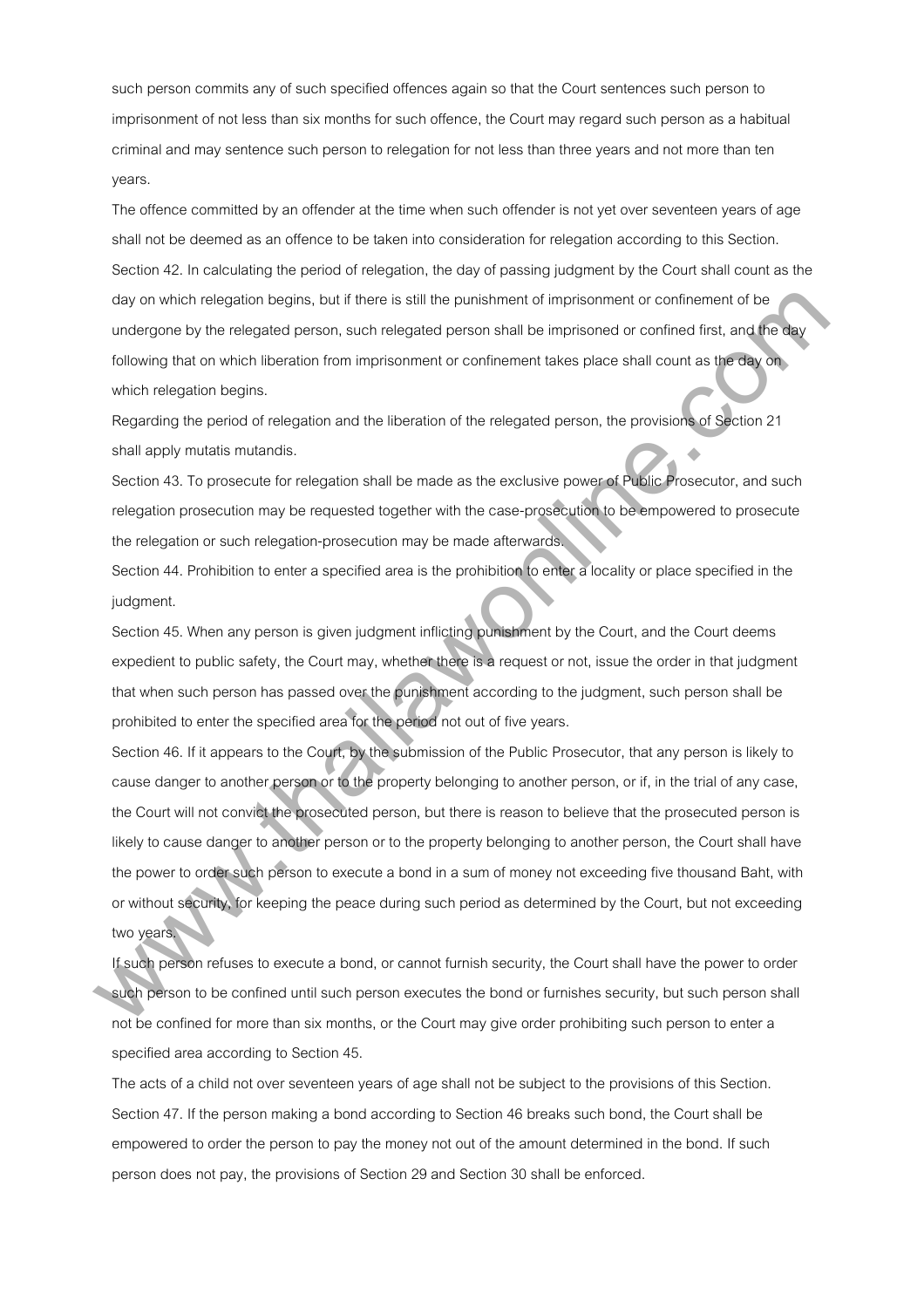Section 48. If the Court is of opinion that the liberation of any person having a defective mind, mental disease or mental infirmity, who is not punishable, or whose punishment is reduced according to Section 65, will not be safe for the public, the Court may give order to send such person to be put under restraint in an institution of treatment. This order may, however, be revoked at any time by the Court.

Section 49. In case of the Court passes the judgment inflicting the punishment of imprisonment on any person, or passes judgment that any person is guilty, but the determination of punishment or the infliction of punishment is suspended, the Court may, if it is of opinion that such person has committed the offence owing to habitual drunkenness or harmful habit forming drug addiction, determine in the judgment that such person shall not take liquor or harmful habit forming drug, or both of them within a period not exceeding two years as from the day of passing over the punishment, or the day of liberation on account of the suspension of the determination of punishment or the infliction of punishment.

In case of the person mentioned in the first paragraph fails to comply with what is determined by the Court, the Court may give order to send such person to be put under restraint in an institution of treatment for a period of not exceeding two years.

Section 50. When any person is given judgment inflicting punishment by the Court, and if the Court deems that the offence committed by such person taking the opportunity of carrying on own occupation or profession, and deems that such offence will be committed again by such person if such person carries on own occupation or profession further, the Court may issue an order in the judgment prohibiting such person to carry on own occupation or profession for a period not out of five years as from the date of passing over the punishment. is habitual drunkeness or harmlul habit terming drup addiction, determine in the judgment hait such persons<br>aball not take liquor or harmlul habit terming drup, or beit of them within a period rat isoseeding two function<br>o

# PART 3

## INCREASE, REDUCTION AND SUSPENSION OF PUNISHMENT

Section 51. In increasing the punishment, it shall not be increased up to the punishment of death, imprisonment for life or imprisonment exceeding fifty years.

Section 51 amended by the Article 1 of the Decree (No. 11) of the National Executive Council and last, by Section 3 of the Criminal Code Amendment Act (No. 6), B.E. 2526.

Section 52. In reducing the punishment of death, whether it be the reduction in the scale of punishment or in the punishment to be inflicted, it shall be reduced as follows:

(1) If the reduction be by one-third, the punishment shall be reduced to imprisonment for life;

(2) If the reduction be by one-half, the punishment shall be reduced to imprisonment for life or imprisonment of twenty-five to fifty years.

Section 52 amended by the Article 1 of the Decree (No. 11) of the National Executive Council in B.E. 2514. Section 53. In having life imprisonment reduced, whether the punishment will be reduced in the punishment scale or in the inflicted punishment, the life imprisonment shall be transferred as five year imprisonment. Section 53 amended by the Article 1 of the Decree (No. 11) of the National Executive Council in B.E. 2514.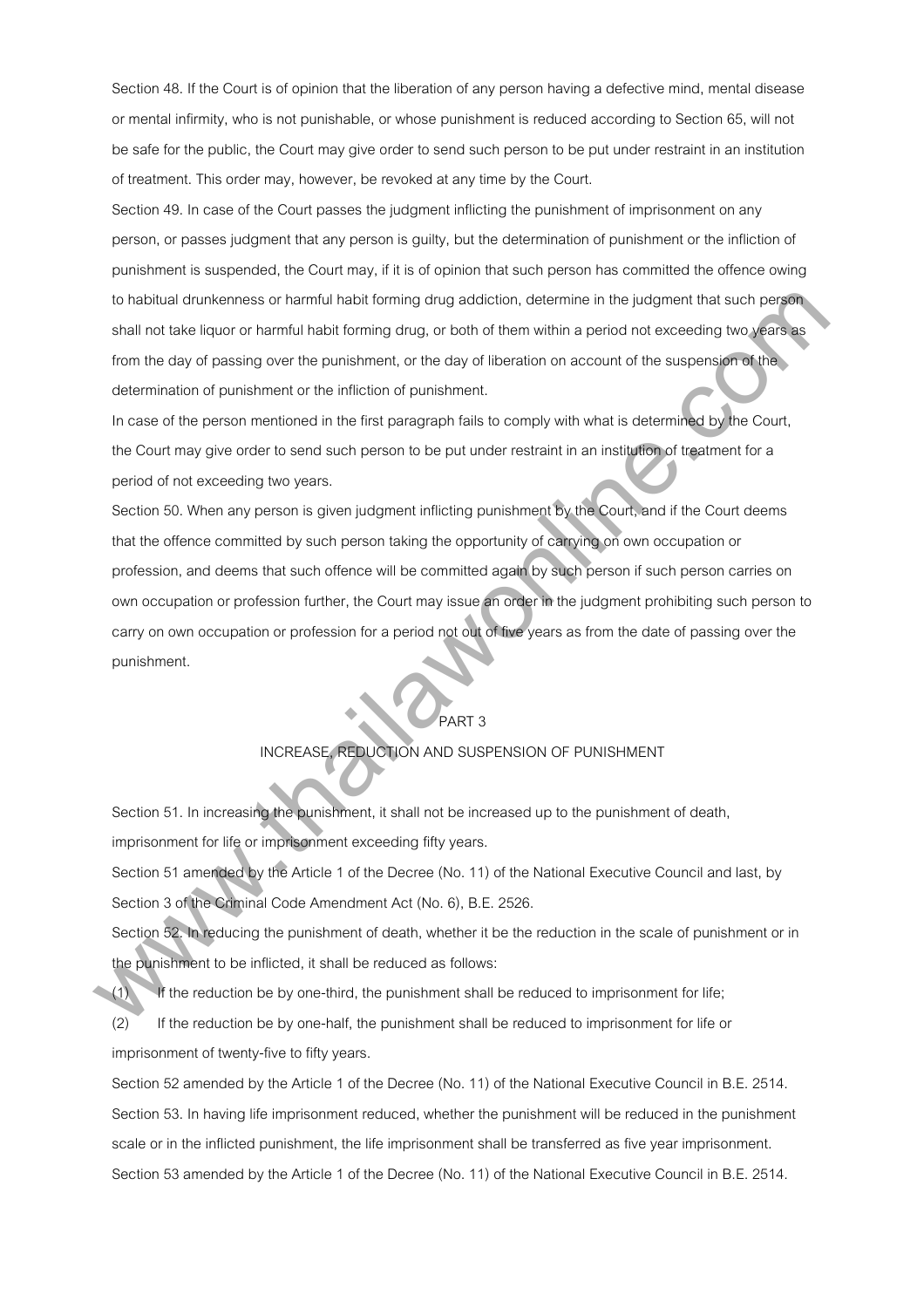Section 54. In calculating the increase or reduction of the punishment to be inflicted, the Court shall determine the punishment to be inflicted upon the accused first, and then the punishment shall be increased or reduced. If there are both increase and reduction of the punishment to be inflicted, the punishment shall be increased first and the reduced from the result of the addition. If the proportion of the increase is equal to or more than that of the reduction, the Court may, if it thinks fit, not increase or not reduce the punishment.

Section 55. If the imprisonment, of which the offender must be inflicted, is only for three months or less, the less imprisonment may be determined by the Court or if the offender to be inflicted by imprisonment is only for three months or less, and to have the fine also, the less imprisonment may be determined by the Court, or such imprisonment may be repealed and only fine may still be made.

Section 56. Whoever commits offence of imprisonment, and in such case, the Court will imprison not exceeding three years, if it does not appear that such person has been imprisoned before, or it appease that one has been imprisoned before, but it is punishment for offence committed by negligence or petty offence, when the Court has taken into consideration of sex, age, past record, religion, behavior, intelligence, education, health, mind-condition, temperament, occupation and envelopment of such person or the fined person's offence-condition or other extenuating circumstance, it deems advisable, the Court will trial that such person has an offence but suspension of the determination of punishment or designates the punishment but the suspension of the in friction of punishment and then one is released for giving the time to such person reforming oneself within the period designated by the Court, but it must be not out of five year as from the date of the Court has passed a judgment and it will be designated by the condition for controlling such person's behavior or not. three menths or lines, and to have the line also, the lies improamment may be determined by the Court, as<br>such improximinal may be repeated and only time may still be matter.<br>Such as the court is determined and only time m

Section 56, the first paragraph, amended by Section 8 of the Act Amending the Criminal Code (No. 15), B.E. 2545.

Regarding the conditions for controlling the behavior of the offender, the Court may determine one or more conditions as follows:

(1) To report himself to the official specified by the court from time to time so that the official may make inquiries, give advice, assistance or admonition on the behavior and carrying on occupation, or arrange the activity to be done for the social service or the public benefit, as the official and offender think fit;

(2) To be trained or to carry on occupation substantially;

(3) To refrain from going into the society or from any behavior which may lead to the commission of the similar offence again;

(4) To take the offender to receive the assuagement and cure of the harmfully habit forming drugs, defective body or mind, or the other illness at the place and the period of time as determined by the Court;

(5) The other conditions are determined by the Court, as it thinks fit, in order to rectify, resuscitate or protect the offender to be not commit the offence or not having the occasion for committing the offence again. The provision of the second paragraph of Section 56 amended by Section 3 of the Act Amending the Criminal Code (No. 10), B.E. 2532.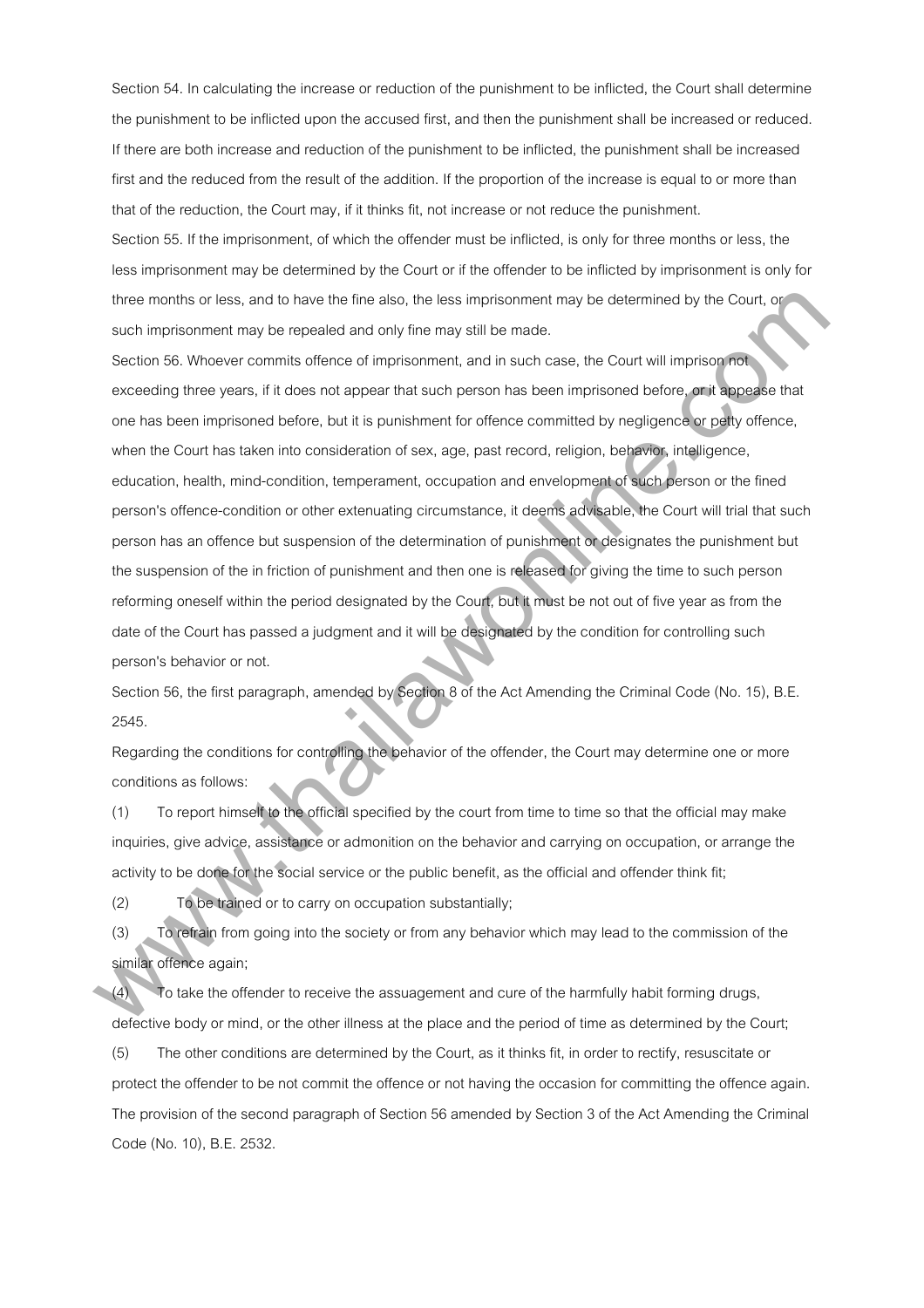Regarding the conditions determined by the Court according to the foregoing paragraph, if, afterwards, it appears to the Court from the submission of the offender, the legal representative or guardian of such person, the Public Prosecutor or the official that the circumstances relating to the control of the behavior of the offender have changed, the Court may, if it thinks fit, modify, supplement or revoke any of the conditions, or may determine in addition any of the conditions as mentioned in the foregoing paragraph which is not yet determined.

Section 57. When it is appeared to the Court itself, or it is appeared from the statement of the Public Prosecutor or the official that the offender does not comply with the conditions as determined by the Court. according to Section 56, the offender may be admonished by the Court, or the punishment which is not yet determined by the Court, or the suspended punishment may be inflicted.

Section 58. Whenever it appears to the Court, or from the statement of the prosecutor or the official that, within the period of time determined by the Court according to Section 56, the sentenced person has committed an offence which is not an offence committed by negligence or a petty offence, and the Court passes judgment inflicting the punishment of imprisonment for such offence, the Court passing judgment in the latter case shall determine the punishment not yet determined in the former case and add it to the punishment in the latter case, or shall add the punishment of the infliction of which has been suspended in the former case to the punishment in the latter case, as the case may be. Prosecular or the ollicial that the defender does nat comply with the conditions as streamined by the Court<br>according to Sacision 56, the ollicial remay be adminished by the Court, or the punishment witch is not content<br>Se

The provision of the first paragraph of Section 58 amended by Section 4 of the Act Amending the Criminal Code (No.10), B.E.2532.

But if, within the period of time determined by the Court according to Section 56, such person has not committed an offence as mentioned in the first paragraph, such person shall pass from having the punishment determined or from being inflicted with the punishment in that case, as the case may be.

# CHAPTER 4

#### CRIMINAL LIABILITY

Section 59. A person shall be criminally liable only when such person commits an act intentionally, except in case of the law provides that such person must be liable when such person commits an act by negligence, or except in case of the law clearly provides that such person must be liable even though such person commits an act unintentionally.

To commit an act intentionally is to do an act consciously and at the same time the doer desired or could have foreseen the effect of such doing.

If the doer does not know the facts constituting the elements of the offence, it cannot be deemed that the doer desired or could have foreseen the effect of such doing.

To commit an act by negligence is to commit an offence unintentionally but without exercising such care as might be expected from a person under such condition and circumstances, and the doer could exercise such care but did not do so sufficiently.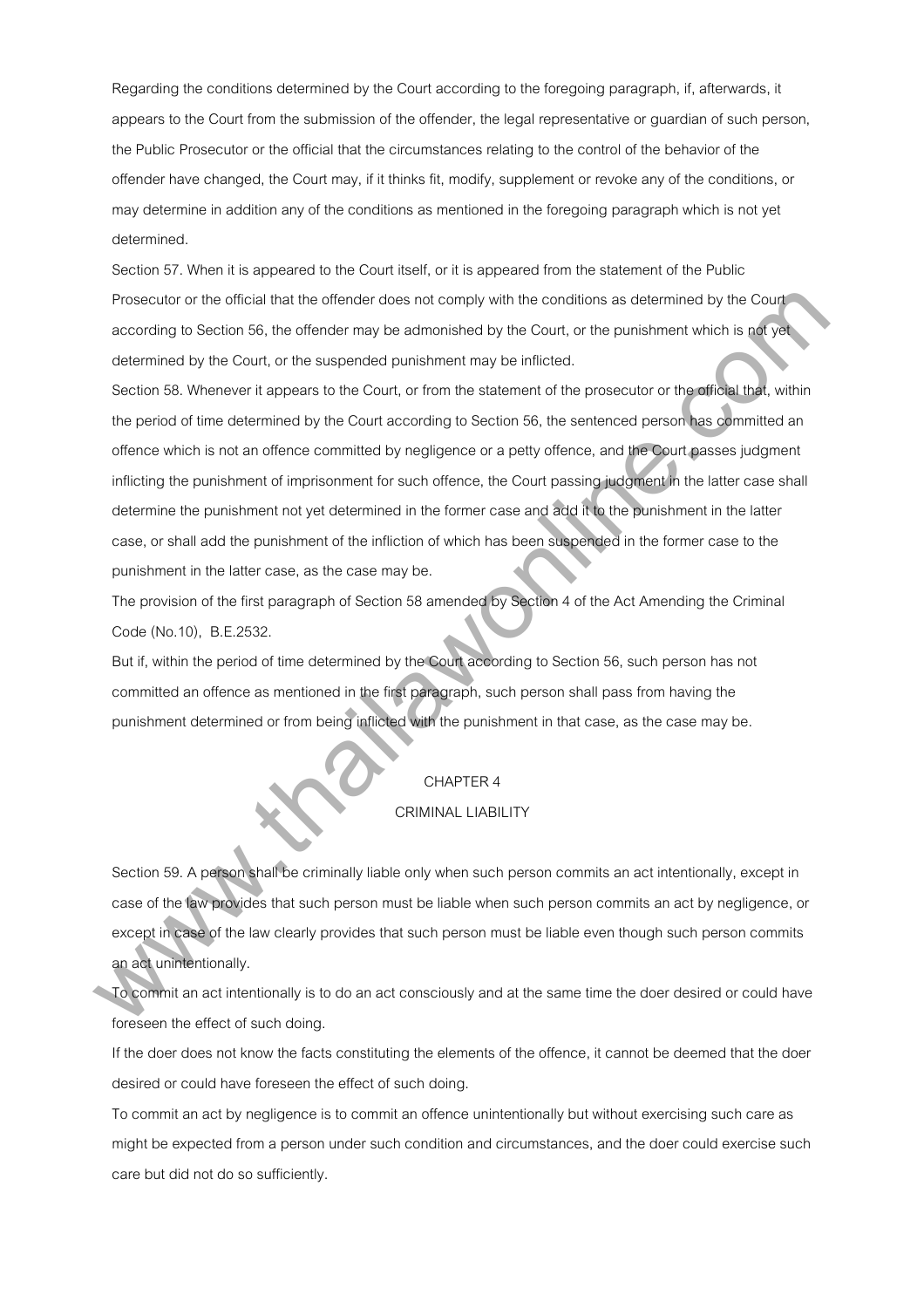An act shall also include any consequence brought about by the omission to do an act which must be done in order to prevent such consequence.

Section 60. Whenever any person intends to commit an act against a person, but the effect of the doing of such act occurs to another person through a slip, it shall be deemed that such person intentionally commits such act against the person who suffers from the bad effect of such doing. But, in case of the law provides for the infliction of heavier punishment on account of individual status or the relation between the doer and the person suffering from the bad effect, such law shall not be applied so as to inflict the heavier punishment on the doer.

Section 61. Whenever any person intends to commit an act against a person, but commits such act against another person by mistake, such person may not raise the mistake as an excuse that such person did not intentionally commit such act.

Section 62. Whenever any fact, if really existing, will cause the doing of any act not to be an offence, or the doer not to be punishable, or to receive less punishment, and even though such fact does not really exist, but the doer understands mistakenly that it really exists, the doer shall not be guilty, or shall be exempted from the punishment, or shall receive less punishment, as the case may be.

If ignorance of fact according to the third paragraph of Section 59, or the mistake as to the existence of fact according to the first paragraph has occurred through the negligence of the offender, the doer shall be liable for committing the offence by negligence in case of the law specifically provides that the doer shall be criminally liable for the act though committed by negligence.

A person shall receive heavier punishment on account of any fact only when such person must have known of such fact.

Section 63. If the effect of the commission of any offence causes the doer to receive heavier punishment, such effect must be that which may ordinarily occur.

Section 64. The person shall not be excused from the criminal liability committed by ignorance of law. But, if the Court deems that, according to the conditions and circumstances, the offender may not have known that the law has been prescribed that such act to be an offence, the evidence may be allowed by the Court in order to such person to produce before the Court, and if the doer, whom the Court believes that, does not know that the law has be so provided, the Court may inflict less punishment to any extent than that prescribed by the law for such offence. the dour.<br>Section 61. Whenever any person intends to commit an ad against a person, but commits such add against<br>action for the person by mistake, such person may not rate the middle as an excuse that such person of a memb

Section 65. Whenever any person commits an offence at the time of not being able to appreciate the nature, or illegality of his act or not being able to control himself on account of defective mind, mental disease or mental infirmity, such person shall not be punished for such offence.

But, if the offender is still partially able to appreciate the nature or illegality of his act, or is still partially able to control himself, such person shall be punished for such offence, but the Court may inflict less punishment to any extent than that provided by the law for such offence.

Section 66. Intoxication on account of taking liquor or any other intoxicant may not be raised as an excuse under Section 65, except where such intoxication is caused without the knowledge or against the will of the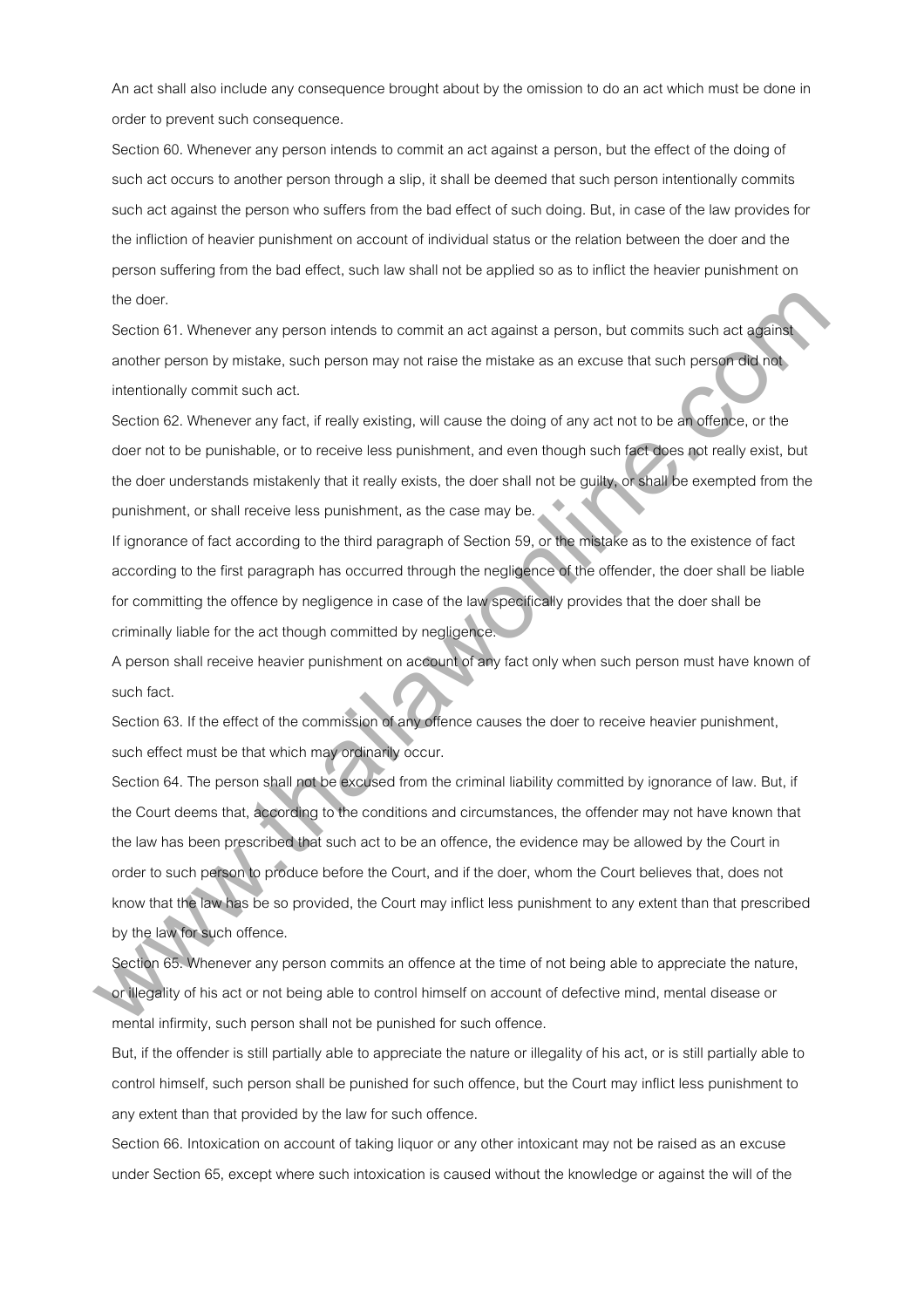offender, and such person has committed the offence at the time of not being able to appreciate the nature of illegality of his act or not being able to control himself, the offender shall then be exempted from the punishment for such offence. But, if such person is still partially able to appreciate the nature or illegality of his act, or is still partially able to control himself, the Court may inflict less punishment to any extent than that provided by the law for such offence.

Section 67. Any person shall not be punished for committing any offence on account of necessity: (1) When such person is under compulsion or under the influence of a force such that such person cannot

avoid or resist; or

(2) When such person acts in order to make himself or another person to escape from an imminent danger which could not be avoided by any other means, and which such person did not cause to exist through his own fault.

Provided that no more is done than is reasonably necessary under the circumstances. Section 68. Any person is to commit any act for defending his own right or other person's right in order to except from a danger arising out of violence tortuous to the law and such danger to be imminent, if reasonably having committed under the circumstance, such act is a lawful defense, and such person shall not have a quilt.

Section 69. In the cases as provided in Sections 67 and 68, if the act committed is in excess of what is reasonable under the circumstances or in excess of what is necessary, or in excess of what is necessary for the defense, the Court may inflict less punishment to any extent than that provided by the law for such offence. But, if such act occurs out of excitement, fright or fear, the Court may not inflict any punishment at all. Section 70. Any person does an act done in accordance with the order of an official, even though such order is unlawful, if such doer has the duty or believes in good faith that having the duty to comply with such order, that person shall not punished, unless that person Knows that such order is unlawful. avoid ar massi; or<br>
(2) white such parson asis in order to make himsell or another parson to exasps hem an imminent darget<br>
which could not be avoided by any other means, and which such person did not couse to exist propag

Section 71. If the offences as provided in Sections 334 to 336, first paragraph, and Sections 341 to 364 are committed by a husband against his wife, or by a wife against her husband, the offender shall not be punished.

If the aforesaid offences are committed by an ascendant against his descendant, or by a descendant against his ascendant, or by a brother or sister of the same parents against each other, the offences shall, even though not provided by the law as compoundable offences, be deemed as compoundable offences.

Moreover, the Court may inflict less punishment to any extent than that provided by the law for such offences. Section 72. Any person to be hot blooded by being maltreated seriously by unjust cause comes to commit an offence against the maltreating person at that time, the Court may inflict the punishment upon such person any less than punishment as prescribed by the law for such offence.

Section 73. A child not yet over seven years of age shall not be punished for committing what is provided by the law to be an offence.

Section 74. Whenever a child over seven years but not yet over fourteen years of age commits what is provided by the law to be an offence, he shall not be punished, but the Court shall have the power as follows: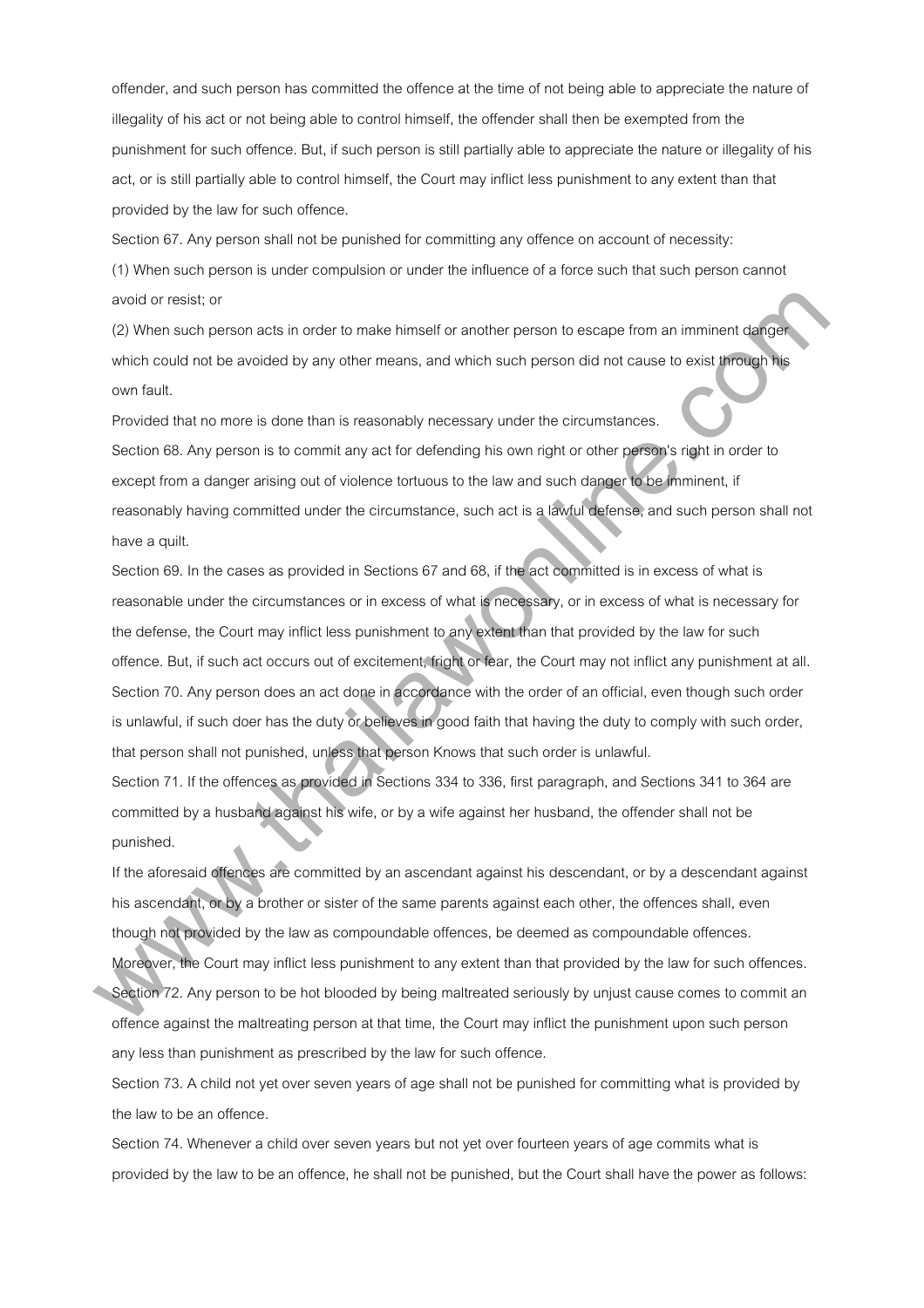(1) To admonish the child and then discharge him ; and the Court may, if it thinks fit, summon the parents or guardian of the child or the person with whom the child is residing to be given an admonition too;

(2) If the Court is of opinion that the parents or guardian are able to take care of the child, the Court may give order to hand over the child to his parents or guardian by imposing the stipulation that the parents or guardian shall take care that the child does not cause any harm throughout the time prescribed by the Court, but not exceeding three years, and fixing a sum of money, as it thinks fit, which the parents or guardian shall have to pay to the Court, but not exceeding one thousand Baht for each time when such child causes harm; If the child resides with a person other than his parents or guardian, and the Court does not think fit to summon the parents or guardian to impose the aforesaid stipulation, the Court may summon the person with whom the child resides for questioning as to whether or not he will accept the stipulation similar to that prescribed for the parents or guardian as aforesaid. If the person with whom such child resides consents to accept such stipulation, the Court shall give order to hand over the child to such person by imposing the aforesaid stipulation;

(3) In case of the Court hands over the child to his parents, guardian or to the person with whom the child resides according to (2), the Court may determine the conditions for controlling behavior of the child in the same manner as provided in Section 56 also. In such case, the Court shall appoint a probation officer or any other official to control behavior of the child;

(4) If the child has no parents or guardian, or has them but the Court is of opinion that they are unable to take care of such child, or if the child resides with a person other than the parents or guardian, and such person refuses to accept the stipulation mentioned in (2), the Court may give order to hand over such child to a person or organization, as the Court thinks fit, to take care of, to train and to give instruction throughout the period of time prescribed by the Court when consented to by such person or organization. in such case, such person or organization shall have the same power as that of the guardian only for the purpose of taking care of, training and giving instruction as well as determining the residence and making arrangement for the work to be done by the child, as may be reasonable; or If the child resides with a penson sther than his parents or pusedian, and the Court dises not think it is becomen the parents are alternative or pused in a local may summarize the parents with the court may summarize the

(5) To send such child to a school or place of training and instruction or a place established for training and giving instruction to children throughout the period of time prescribed by the Court but not longer than the time when such child shall have completed eighteen years of age.

As to the orders of the Court mentioned in (2), (3), (4) and (5), if, at any time within the period of time prescribed by the Court, it appears to the Court itself, or it appears from the submission of the interested person, the Public Prosecutor, or the person or the organization to whom or which the Court has handed over the child for taking care of, training and giving instruction, or the official that the circumstances relating to such order have changed, the Court shall have the power to modify such order or to give a new order according to the power vested by this Section.

Section 75. Whenever any person over fourteen years but not yet over seventeen years of age commits any act provided by the law to be an offence, the Court shall take into account the sense of responsibility and all other things concerning such person in order to come to decision as to whether it is expedient to pass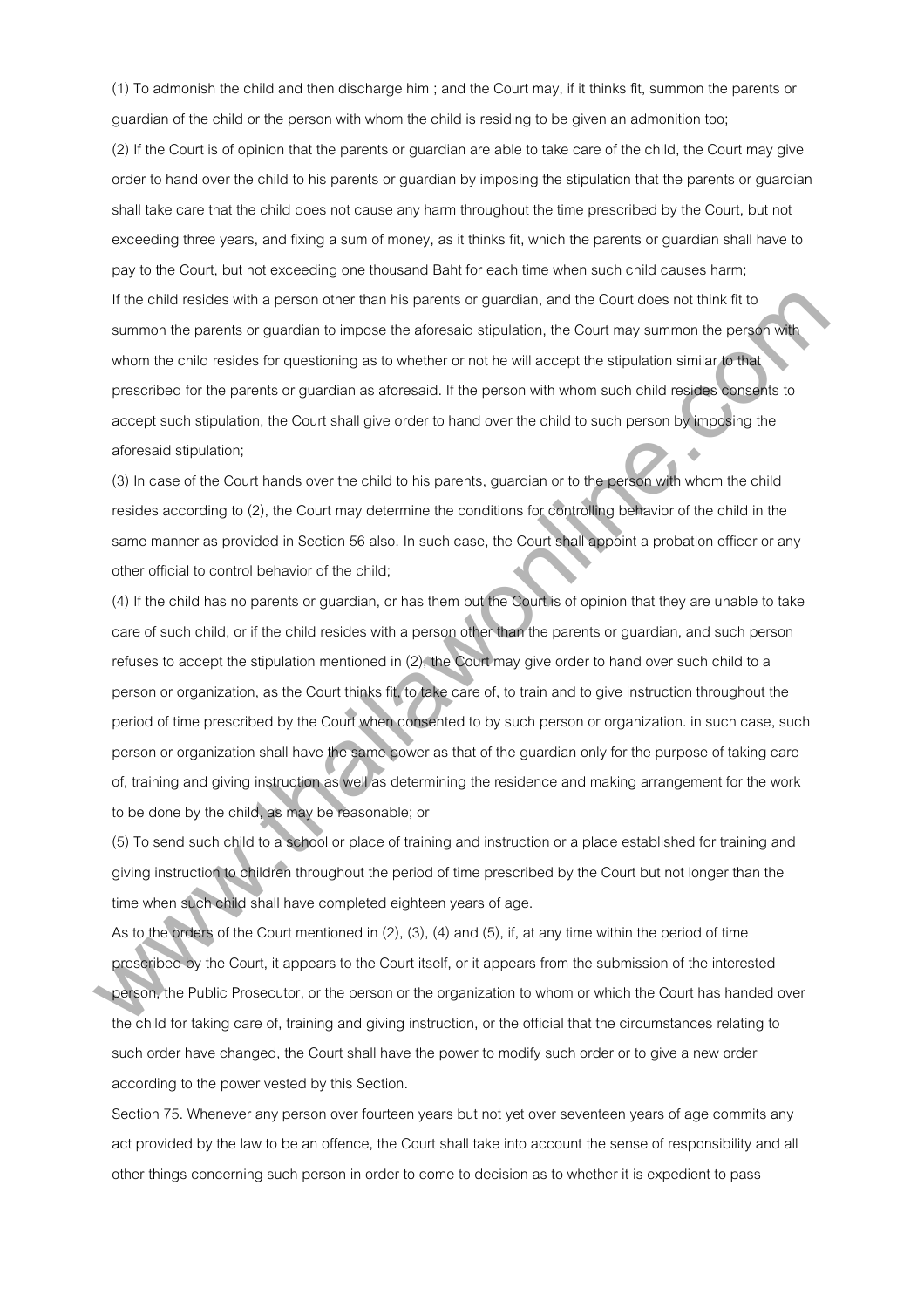judgment inflicting punishment on such person or not. If the Court does not deem it expedient to pass judgment inflicting punishment, it shall proceed according to Section 74, or if the Court deems it expedient to pass judgment inflicting punishment, it shall reduce the scale of punishment as provided for such offence by one-half.

Section 76. Any person out of seventeen years but not out of twenty years of age commits an act as prescribed by the law to be an offence, if the Court to deem expedient may reduce the scale of the punishment as provided for such offence by one-third or a half.

Section 77. In case of the Court imposes a stipulation requiring the parents, guardian or the person with whom such child resides to take care that such child does not cause any harm according to Section 74 (2), if such child causes any harm within the prescribed time, the Court has the power to compel the parents, guardian or the person with whom such child resides to pay a sum of money not exceeding that determined in such stipulation within the time as the Court thinks fit. If the parents, guardian or the person with whom such child resides fail to pay the sum of money, the Court may give order to seize the property of the parents, guardian or the person with whom such child resides for payment of what must be paid. Sinction 77. In case of the Court imposes a stipulation requiring the parents, punction or the parson with with<br>such child reastes to take care that such child does not causar any harm according to Saction 74.0<sub>%</sub> has<br>the

In case of the Court compels the parents, guardian or the person with whom such child resides to pay the sum of money according to such stipulation, if the Court does not modify the order imposing such stipulation according to the last paragraph of Section 74 to be otherwise, such stipulation shall remain in force further until the period of time prescribed in such stipulation terminates.

Section 78. Whenever it appears that there exists an extenuating circumstance, whether or not there be an increase or reduction of the punishment according to the provisions of this Code or the other law, the Court may, if it thinks fit, reduce the punishment to be inflicted on the offender by not more than one-half. Extenuating circumstances may include lack of intelligence, serious distress, previous good conduct, the repentance and the efforts made by the offender to minimize the injurious consequence of the offence, voluntary surrender to an official, the information given or the Court for the benefit of the trial, or the other circumstance which the Court considers to be of similar nature.

Section 79. In the case having offence to be punished with fine only, if the person alleged as having committed an offence pays the fine in the maximum rate for such offence before the Court commences to take the evidence, the case shall be lapsed.

### CHAPTER 5

## OF COMMITMENT

Section 80. Whoever commences to commit an offence, but does not carry it through, or carries it through, but does not achieve its end, is said to attempt to commit an offence.

Whoever attempts to commit an offence shall be liable to two-thirds of the punishment as provided by the law for such offence.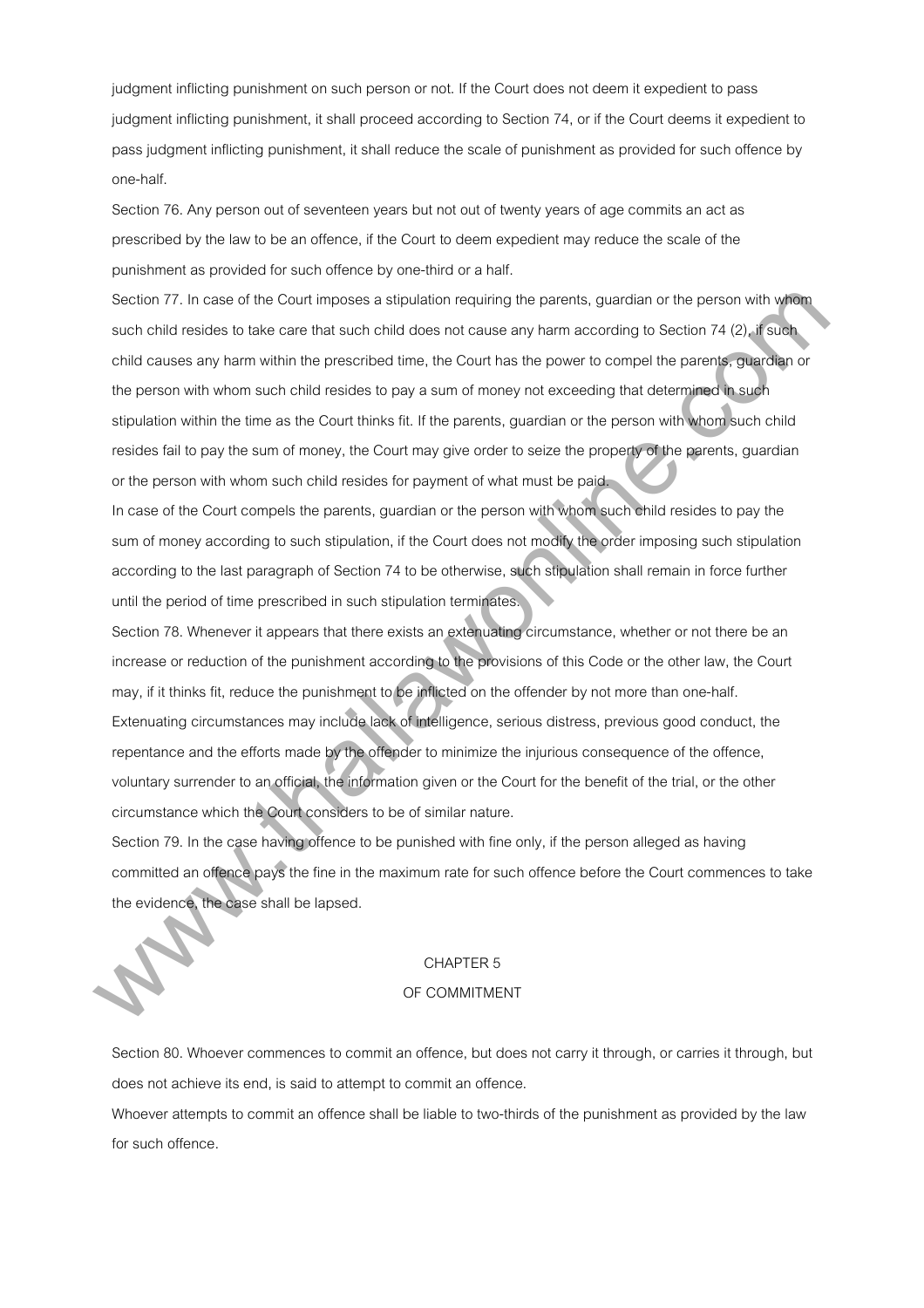Section 81. Whoever commences and commits the offence, but does not commit it through, or commits it through, but does not achieve its a good result, such person in said to attempts and commits an offence. The offence is attempted to commit by whoever, such person shall be punished two-thirds of punishment as prescribed by the law for such offence.

If the act mentioned in the first paragraph is done on account of blind belief, the Court may not inflict the punishment.

Section 82. Whoever attempts to commit an offence, but, on his own accord, desists from carrying it through, or changes his mind and prevents the act from achieving its end, shall not be punished for such attempt to commit the offence. But, if what he has already done comes under the provisions of law as an offence, he shall be punished for such offence.

### CHAPTER 6

### PRINCIPALS AND SUPPORTERS

Section 83. In case of any offence is accrued by commission of the person as from two persons upwards, such accomplices deemed to be principals shall be punished as provided by the law for such offence. Section 84. Whoever, whether by employment, compulsion, threat, hire, asking as favor or instigation, or by any other means, causes another person to commit any offence is said to be an instigator.

If the employed person commits the offence, the instigator shall receive the punishment as principal. If the offence is not committed, whether it be that the employed person does not consent to commit, or has not yet committed, or on account of any ether reason, the instigator shall be liable to only one-third of the punishment provided for such offence.

Section 85. Whoever propagates or publishes to the general public to commit an offence and such offence being punishable with imprisonment of not less than six months, shall be liable to one-half of the punishment provided for such offence.

If the offence is committed on account of the propagation or publication according to the first paragraph, the person who made such propagation or publication shall be liable to the punishment as principal. Section 86. Whoever does for any reason whatsoever as assist or facility to any other person committing an offence before or late time of committing the offence, even though such assistance or facility is not known by the offender, such assistant deemed to be supporter in committing such offence shall be punished by twothirds of the punishment as provided for such offence. are changes his mind and prevents the act from achieving its and, shall not be purished for such attempt to<br>commit the otherce. But, it what has has dready done comes under the provisions of law as an otherce for<br>shall be

Section 87. In case of an offence is committed on account of having a person to employ an another person to commit the offence according to Section 84, or on account of having a person to propagate or publish to the general public to commit the offence according to Section 85, or by having the supporter according to Section 86, if the offence occurred is committed by the offender beyond the scope of the employment, propagation or publication, or in excess of the intention of the supporter, the instigator, the person making the propagation or publication to the general public to commit the offence, or the supporter to commit the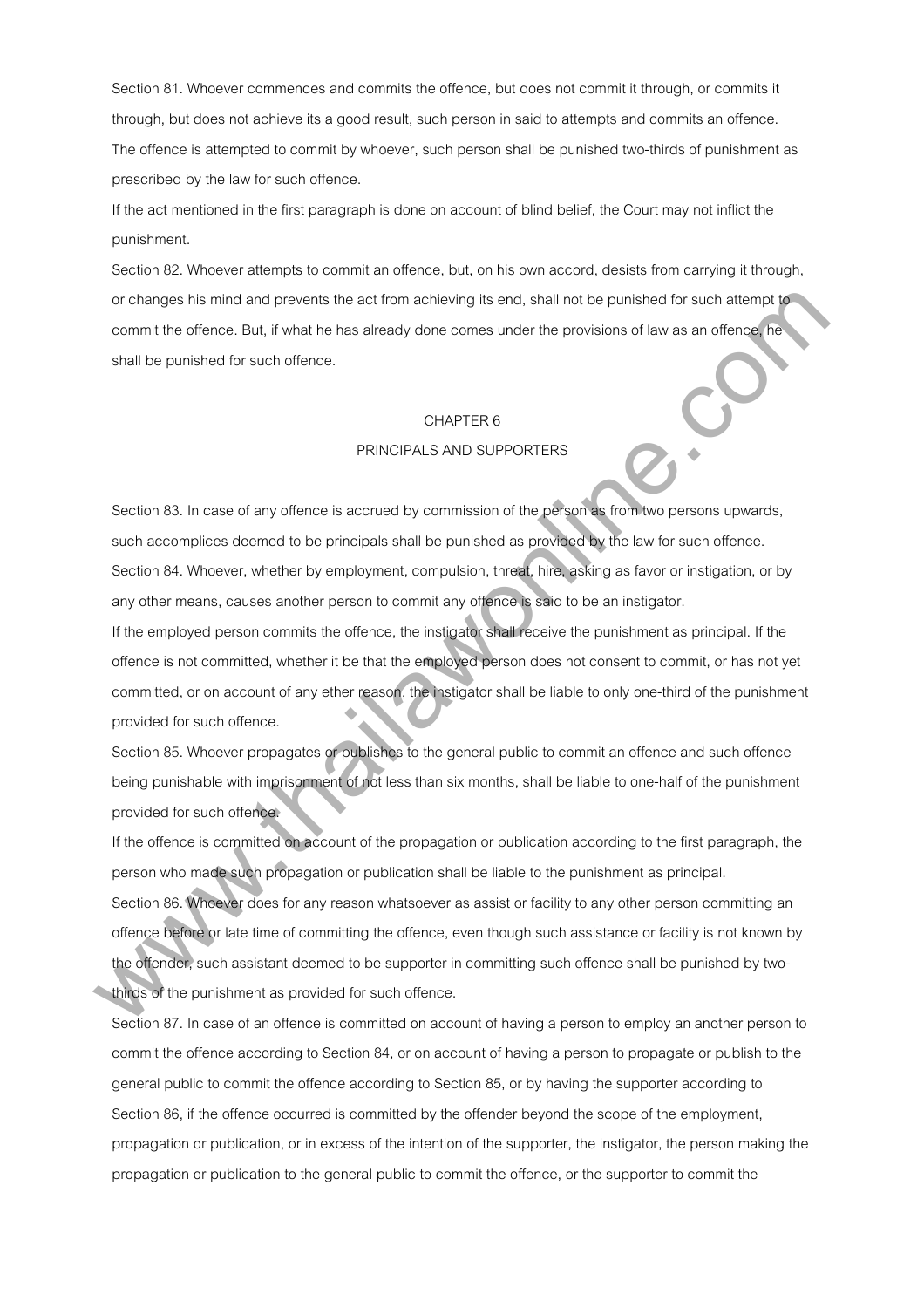offence, as the case may be, shall be criminally liable for the offence only in so far as it is within the scope of the employment, propagation or publication, or within the scope of the intention of the supporter to commit the offence only. But, by circumstances, if it may be foreseen that such offence may occur from the employment, propagation or publication, or support, the instigator, the person making the propagation or publication to the general public to commit the offence, or the supporter to commit the offence, as the case may be, shall be criminally liable for the offence occurred.

In case of the employed person, the person doing according to the propagation or publication to the general public to commit an offence, or the principal in the offence shall be criminally liable for higher punishment on account of the consequence resulting from the commission of the offence, the instigator, the person making the propagation or publication to the general public to commit the offence, or the supporter to commit the offence, as the case may be, shall be also criminally liable for the offence having such higher punishment. But, by the nature of the offence, if the offender shall be criminally liable for higher punishment only when the offender must know or could foresee that such consequence would occur, the instigator, the person making the propagation or publication to the general public to commit the offence, or the supporter to commit the offence shall be criminally liable for the offence having higher punishment only when he has known or could have foreseen that such consequence would occur.

Section 88. If the offence for which there is employment, propagation or publication to the general public to commit the offence or support is carried out up to the stage of commencement, but, on account of the intervention of the instigator, the person making the propagation or publication, or the supporter, it cannot be carried through, or it is carried through, but it does not achieve its end, the instigator or the person making the propagation or publication shall be liable only for what is provided in Section 84, second paragraph, or Section 85, first paragraph, as the case may be, while the supporter shall not be liable to punishment. Section 89. If there are the circumstance personal to any offender so as to excluded, reduce or increase the punishment, such circumstances personal shall not be applied to any other offender for committing such offence. But the circumstances so as to exclude, reduce or increase the punishment as circumstances relating to the nature of the offence, it shall be applied to every offender involving the commission of the offence. public the commit an attende, or the principal in the oftence shall be criminally lable to higher punishment and<br>account of the consequence resulting from the committees of the ultimace, the insiglator, the person publicat

# CHAPTER 7 CONCURRENCE OF OFFENCES

Section 90. When any act is one and the same act violating several provisions of the law having the severest punishment shall be applied to inflict the punishment upon the offender.

Section 91. If it appears that any offender has committed the several distinct and different offences, the Court may inflict upon such offender the punishment prescribed for each offence. But, whether there shall be increase of the punishment, reduction of the punishment or reduction in the scale of the punishment, or not, the total punishment of every offence must not exceed the following determination: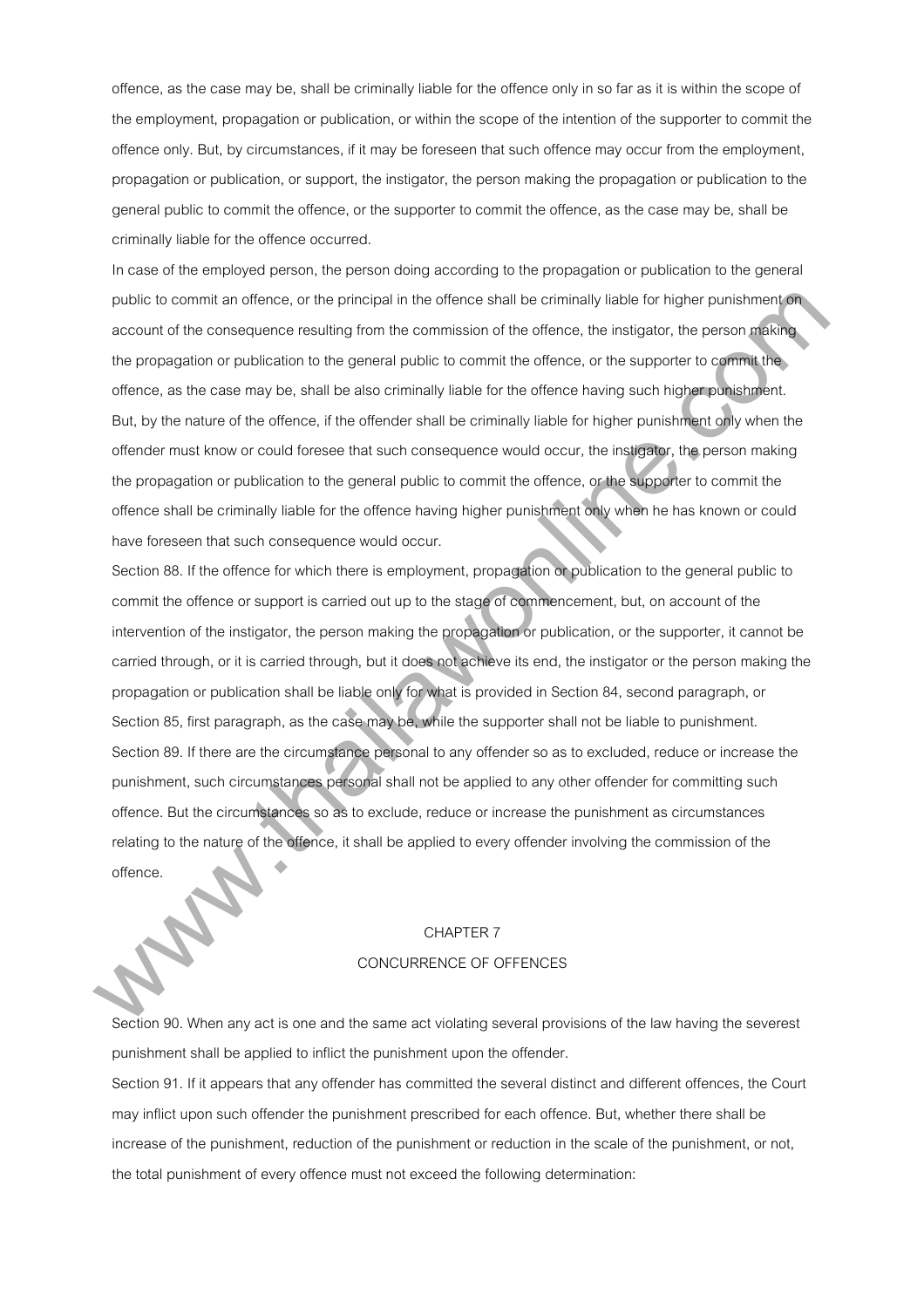(1) Ten years in case of the severest offence to have the rate of the maximum punishment of imprisonment not exceeding three years;

(2) Twenty years in case of the severest offence to have the rate of the maximum punishment of imprisonment exceeding three years upwards, but not more than ten years;

(3) Fifty years in case of the severest offence to have the rate of the maximum punishment of imprisonment exceeding ten years upwards, unless in the case where the Court inflicts upon the offender the punishment of imprisonment for life.

Section 91 amended by Article 2 of the Decree of the National Executive Council (No. 11) and last, by Section 4 of the Act Amending the Criminal Code (No. 6), B.E. 2526.

# CHAPTER 8

# RECIDIVE

Section 92. If whoever, having been adjudged finally to be convicted by imprisonment, has committed any subsequent offence during the time still having to undergo the punishment, or within five years as from the date of passing the punishment, if the Court will sentence for the subsequent offence to be imprisoned, the Court shall increase the punishment to be inflicted upon such person by one-third of the punishment as prescribed by the Court for the subsequent offence.

Section 93. Whoever, having been convicted of a prior offence by a final judgment, commits any subsequent offence as specified in the following sub-sections during the time he still has to undergo the punishment, or within three years as from the date of passing the punishment, both the prior and subsequent offences falling under the same sub-section, and if the Court is to inflict the punishment of imprisonment for the subsequent offence, the punishment to be inflicted upon him shall, if the punishment inflicted by the judgment for the prior offence was imprisonment of not less than six months, be increased by one-half of the punishment imposed upon him by the Court for the subsequent offence: Siacitary 31 aminoide by Article 2 at the Decrete of the National Executive Council (No. 11) and last, by Siaple<br>
4 of the Act Amunding the Criminal Cade (No. 6), B.E. 2626.<br>
CHAPTER 8<br>
RECODVE<br>
Siacitary 92. II whole was

(1) Offences Relating to the Security of the Kingdom as provided in Sections 107 to 135;

(2) Offences against Officials as provided in Sections 136 to 146;

(3) Malfeasance in Office as provided in Sections 147 to 166;

(4) Offences Against Judicial Officials as provided in Sections 167 to 192 and Section 194;

(5) Malfeasance in Judicial Office as provided in Sections 200 to 204;

(6) Offences Relating to Public Peace as provided in Sections 209 to 216;

(7) Offences Relating to Causing Public Dangers as provided in Sections 217 to 224, Sections 226 to 234, and Sections 236 to 238;

(8) Offences Relating to Currency as provided in Sections 240 to 249, and Offences Relating to Seals,

Stamps and Tickets as provided in Sections 250 to 261, and Offences Relating to Documents as provided in Sections 264 to 269;

(9) Offences Relating to Trade as provided in Sections 270 to 275;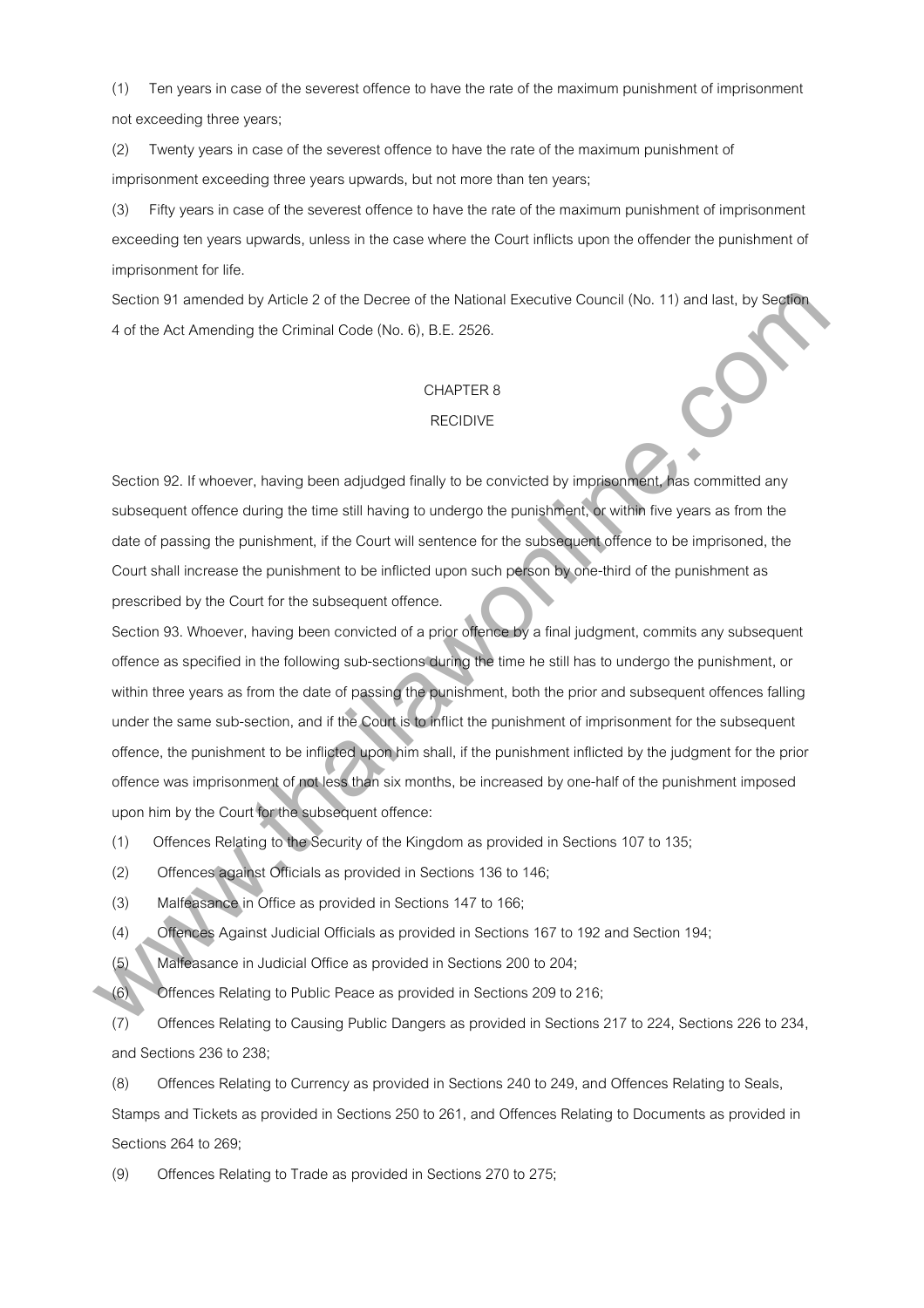(10) Offences Relating to Sexuality as provided in Sections 276 to 285;

(11) Offences Against Life as provided in Sections 288 to 290 and Section 294, Offences Against Body as provided in Sections 295 to 299, Offences Relating to Abortion as provided in Sections 301 to 303, and Offences Relating to Abandonment of Children, Sick Persons or Aged Persons as provided in Sections 306 to 308;

(12) Offences Against Liberty as provided in Section 309, Section 310 and Sections 312 to 320;

(13) Offences Against Property as provided in Sections 334 to 365.

Section 94. The offence committed by negligence, petty offence and offence committed by the offender while not to be over seventeen years of age, irrespective of whether the prior offence or the subsequent offence, shall not be deemed as the offence so as to increase the punishment under the provisions of this Chapter.

# CHAPTER 9

#### **PRESCRIPTION**

Section 95. In a criminal case, if the offender is not prosecuted and brought to the Court within the following specified periods of time as from the date of the commission of the offence, the prosecution shall he precluded by prescription:

(1) Twenty years in case of offences punishable with death, imprisonment for life or imprisonment of twenty years;

(2) Fifteen years in case of offences punishable with imprisonment of over seven years but not up to twenty years;

(3) Ten years in case of offences punishable with imprisonment of over one year up to seven years;

(4) Five years in case of offences punishable with imprisonment of over one month up to one year;

(5) One year in the case of offences punishable with imprisonment of one month downwards or other punishment.

If the offender has been prosecuted and brought to the Court, but the offender escapes, or is insane, and the Court gives order suspending the trial till the specified period has expired reckoning from the date of escape, or the date of giving order suspending the trial, it shall be deemed that prosecution be likewise precluded by prescription. Siecitori 94. The otherois committed by registence, pathy otherois and standard committed by the otherois with<br>and to be over several environmental and primary contents of which the prior otherois of the subsequent diamon<br>

Section 96. Subject to Section 95, in case of compoundable offence, if the injured person does not lodge a complaint within three months as from the date of offence and offender to be known by the injured person, the criminal prosecution is precluded by prescription.

Section 97. In a prosecution for relegation, if it is to be made after the prosecution of the case which is the basis giving rise to the power of prosecution for relegation, it must be made within six months reckoning from the day of prosecution of such case, otherwise it shall be precluded by prescription.

Section 98. If any person, convicted by the final judgment, has not yet undergone the punishment, or has not completely undergone the punishment on account of having made an escape, and such person is not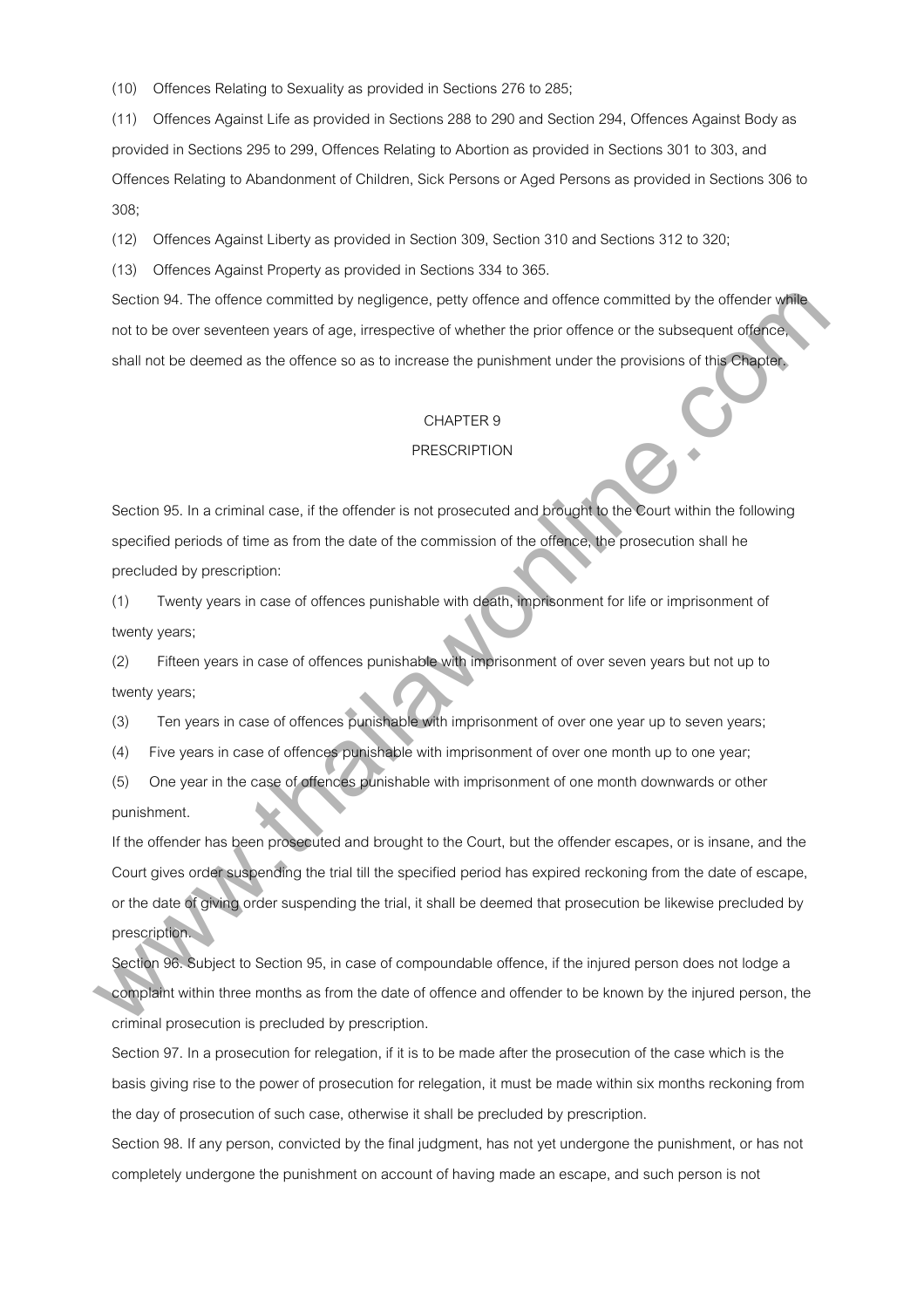brought to undergo the punishment till the following periods of time reckoning from the day of the final judgment, or the day on which the offender has made the escape, as the case may be, the execution of punishment shall be precluded by prescription, and the punishment shall not be inflicted upon such person:

(1) After twenty years in case of a sentence to death, to imprisonment for life or to imprisonment of twenty years;

(2) After fifteen years in case of a sentence to imprisonment of over seven years but not up to twenty years;

(3) After ten years in case of a sentence to imprisonment of over one year up to seven years;

(4) After five years in case of a sentence to imprisonment of one year downwards or any other punishment.

Section 99. If the seizure of property paying the fine or confinement in lieu of fine has been made within five years as from the date of final judgment, neither seizure of property nor confinement shall be unable to make. The provisions of the first paragraph shall not be enforced to the case of confinement in lieu of fine as made continuously with the infliction of imprisonment.

Section 100. If any person relegated by the final judgment has not under-gone relegation, or has not completely undergone relegation on account of having made an escape, and the period of three years has expired reckoning from the day of passing the punishment by having undergone the punishment according to the judgment or by having the execution of punishment precluded by prescription, or from the day when such person made an escape during the time of relegation, the relegation shall be precluded, and such person shall not be relegated. (3) Alter lain years in case of a santience its imprisonment of over one year up to seven years;<br>
(4) Alter hive years in case of a sentence to imprisonment of one year downwards or any other<br>
Section 90. If the seizure of

Section 101. If the execution of the order of the Court according to Section 46, or the request to the Court to make an order for payment of money when the person executing the bond breaks the bond according to Section 47 is not made within two years reckoning from the day when the Court gave the order, or from the day when the person executing the bond broke the bond, the execution or request shall not be made.

# TITLE II

### PROVISIONS APPLICABLE TO PETTY OFFENCES

Section 102. The petty offence is the offence which shall be punished by imprisonment not out of one month or fine not out of one thousand Baht, or both imprisonment and fine as aforesaid together.

Section 103. The provisions of Title I, excepting those provided in the three following Sections, shall apply to the case of petty offences also.

Section 104. Petty offences under this Code are punishable offences, even though they are committed unintentionally, unless otherwise provided in such offences.

Section 105. Whoever attempts and commits the petty offence, that person shall not be punished. Section 106. A supporter to commit a petty offence shall not be punished.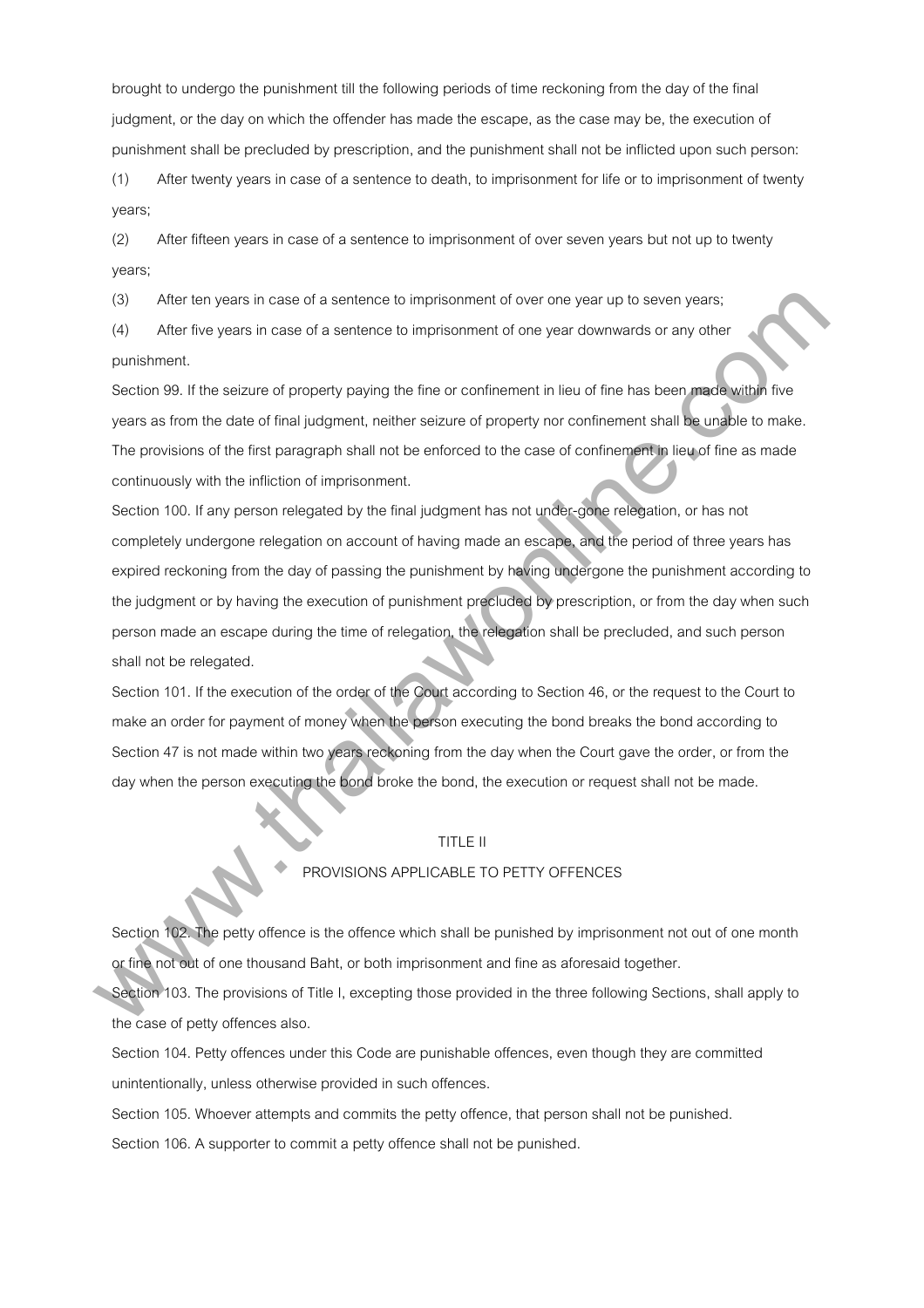#### BOOK II SPECIFIC OFFENSES

# TITLE I

#### OFFENCES RELATING TO THE SECURITY

#### OF THE KINGDOM

#### CHAPTER 1

#### OFFENCES AGAINST THE KING, THE QUEEN, THE HEIR-APPARENT AND THE REGENT

Section 107. Whoever, assassinating the King to the death, shall be punished by the death. Whoever, attempting to commit the act as aforesaid, shall be punished in the same manner. Whoever, making any act as preparation for assassinating the King or knowing that there is the person who will assassinate the King, having made any act to assist in keeping the secret act, shall be punished by lifeimprisonment. Section 107. Whoewer, assessinating the King to the distall be punished by the distalt.<br>Whoweve, alternating to commit the art as absoncesia, shall be punished in the same manner.<br>We come the person of the person of a spec

Section 108. Whoever, commits an act of violence against the King or His liberty, shall be punished with death or imprisonment for life.

Whoever, attempts to commit such offence, shall be liable to the same punishment.

If such act is likely to endanger His life, the offender shall be punished with death.

Whoever, makes preparations for committing any act of violence against the King or His liberty, or does any act to assist in keeping secret any intention to commit such offence, shall be punished with imprisonment of sixteen to twenty years.

Section 109. Whoever causes death to the Queen, the Heir-apparent or the Regent shall be punished with death.

Whoever attempts to commit such offence, shall be liable to the same punishment.

Whoever makes preparations for causing death to the Queen, the Heir-apparent or the Regent, or does any act to assist in keeping secret any intention to commit such offence, shall be punished with imprisonment of twelve to twenty years.

Section 110. Whoever commits an act of violence against the Queen or Her liberty, the Heir-apparent or His liberty, or the Regent or his/her liberty, shall be punished with imprisonment for life or imprisonment of sixteen to twenty years.

Whoever attempts to commit such offence, shall be liable to the same punishment.

If such act is likely to endanger the life of the Queen, the Heir-apparent or the Regent, the offender, shall be punished with death or imprisonment for life.

Whoever makes preparations for committing an act of violence against the Queen or Her liberty, the Heirapparent or His liberty, or the Regent or his/her liberty, or does any act to assist in keeping secret any intention to commit such offence, shall be punished with imprisonment of twelve to twenty years.

Section 111. Whoever to be the supporter for committing any offence under Section 107 to Section 110 shall be punished in the same manner as the principal in such offence.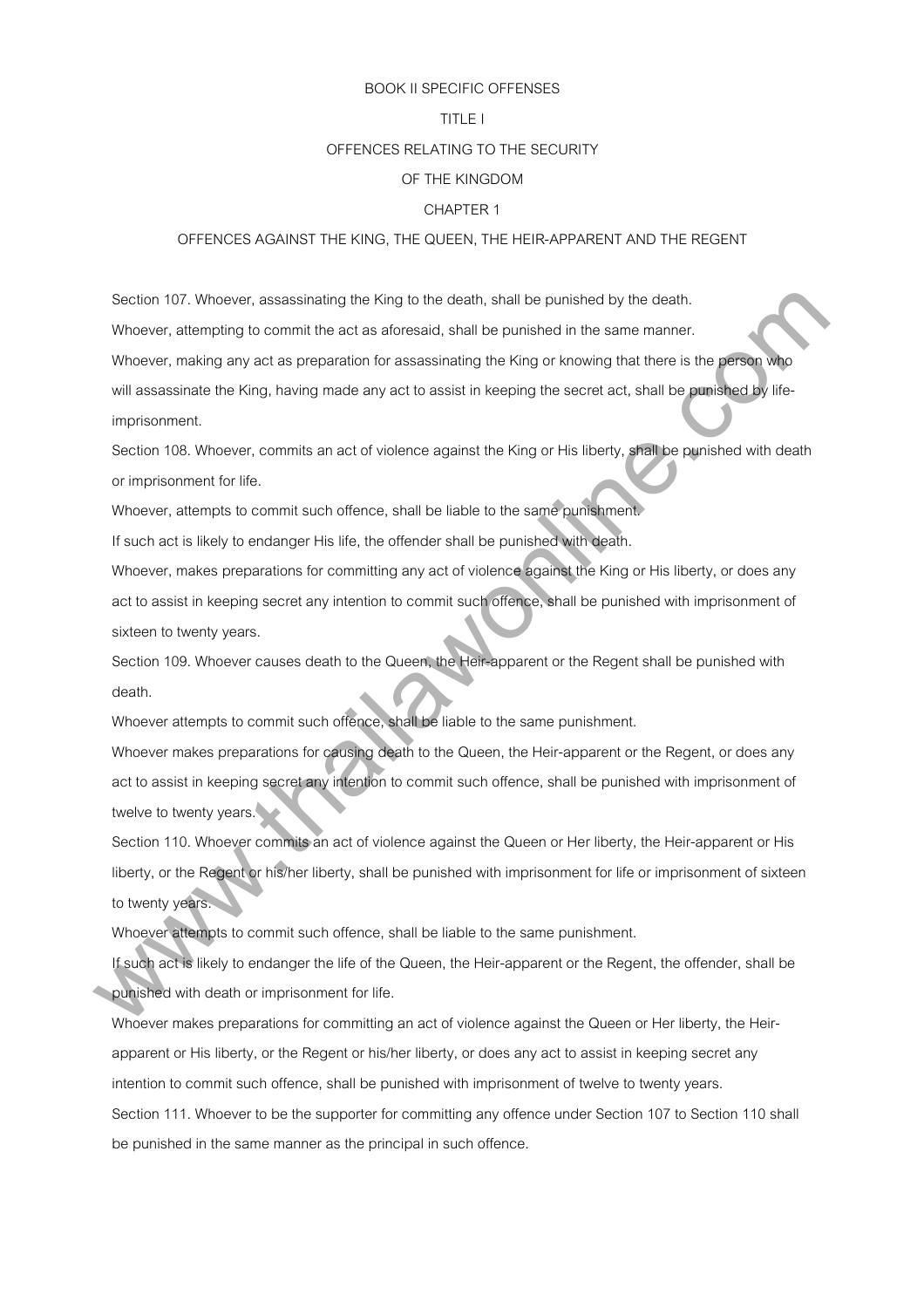Section 112. Whoever defames, insults or threatens the King, the Queen, the Heir-apparent or the Regent, shall be punished with imprisonment of three to fifteen years.

Section 112 amended by the Article 1 of the Order (No. 41) of the National Administrative Reform Council in B.E. 2519.

#### CHAPTER 2

## OFFENCES AGAINST THE INTERNAL SECURITY OF THE KINGDOM

Section 113. Whoever, commits an act of violence or threatens to commit an act of violence in order

(1) Overthrow or change the Constitution;

(2) Overthrow the legislative power, the executive power or the judicial power of the Constitution, or nullify such power; or

(3) Separate the Kingdom or seize the power of administration in any part of the Kingdom, is said to commit insurrection, and shall be punished with death or imprisonment for life.

Section 114. Whoever, collecting the forces or arms, or otherwise making the preparations or conspires to commit the insurrection, or committing any offence as the part of the plot committing the insurrection, or instigating the private persons to commit the insurrection, or Knowing that there are the persons to commit the insurrection and making any act to assist in keeping such secret intention to commit such insurrection, shall be punished by imprisonment as from three to fifteen years.

Section 115. Whoever, instigates any member of the armed forces or the police forces to desert or not to perform his duties, or to commit mutiny, shall be punished with imprisonment not exceeding five years. If such offence is committed for the purpose of undermining the discipline and efficiency of the said armed forces or police forces, the offender shall be punished with imprisonment not exceeding ten years. Section 116. Whoever, makes an appearance to the public by words, writings or any other means which is not an act within the purpose of the Constitution or for expressing an honest opinion or criticism in order: Section 113. Whenever, commiss an act of vietnice or threstiens to commit an act of violince in ander (1) Overthrow or change the Constitution:<br>
(2) Overthrow the legislative power, the executive power or the judicial powe

(1) To bring about a change in the Laws of the Country or the Government by the use of force or violence;

(2) To raise unrest and disaffection amongst the people in a manner likely to cause disturbance in the country; or

(3) To cause the people to transgress the laws of the Country, shall be punished with imprisonment not exceeding seven years.

Section 117. Whoever, instigates or causes a strike, lockout, or concerted cessation of trade or business with any person for the purpose of bringing about any change in the Laws of the Country, coercing the Government or intimidating the public, shall be punished with imprisonment not exceeding seven years or fine not exceeding fourteen thousand Baht, or both.

Whoever, with the knowledge of the above purpose, takes part or assists in the said strike, lock-out, or concerted cessation of trade or business with any person, shall be punished with imprisonment not exceeding three years or fine not exceeding six thousand Baht, or both.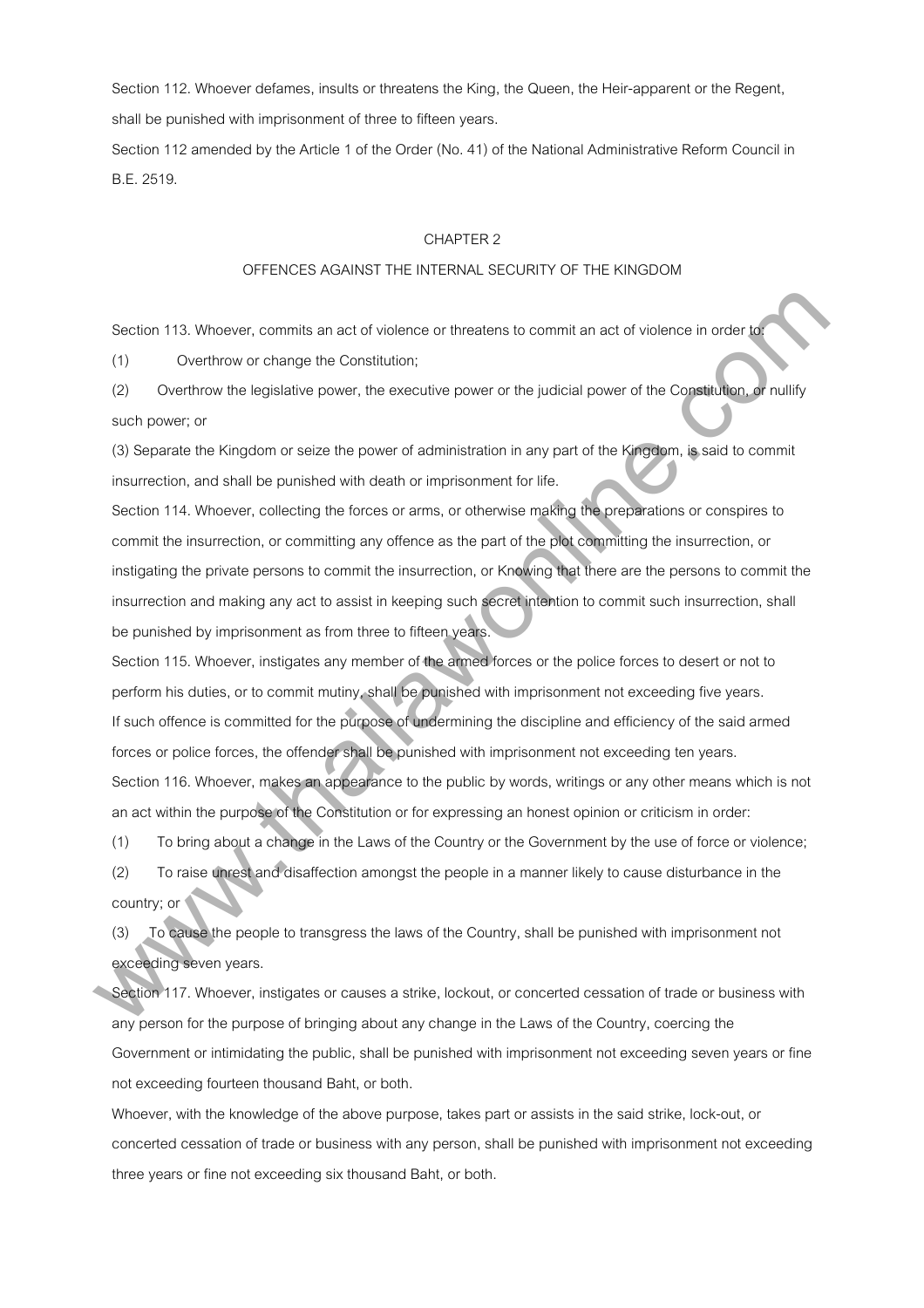Whoever, with the knowledge of the above purpose, commits any act of violence, threatens to commit any act of violence or intimidates by any means whatever so as to compel any person to take part or assist in any strike, lock-out, or concerted cessation of trade or business with any person, shall be punished with imprisonment not exceeding five years or fine not exceeding ten thousand Baht, or both.

Section 118. Whoever, making any act to the flag or any other emblem to be symbolized the State with the intention to deride the Nation, shall be imprisoned not out of two years or fined not out of four thousand Baht, or both.

Section 118 amended by the Article 2 of the Order (No. 41) of the National Administrative Reform Council in B.E. 2519.

# CHAPTER 3

# OFFENCES AGAINST THE EXTERNAL SECURITY OF THE KINGDOM

Section 119. Whoever, does any act with intent to cause the Country or any part thereof to descend under the sovereignty of any foreign State, or to deteriorate the independence of the State, shall be punished with death or imprisonment for life. Sieclien 118 amended by the Article 2 at the Order (No. 41) at the National Administrative Retorm Council<br>
B.E. 2519.<br>
CFFENCES AGAINST THE EXTERNAL SECURTY OF THE KINGDOM<br>
Sieclien 119. Whosever, does any act with intent

Section 120. Whoever, conspiring with the person to make the act for the benefit of the foreign State with the intention of causing the battle against the State or in an other way against the State, shall be imprisoned for life or imprisoned as from ten years to twenty years.

Section 121. Whoever, being a Thai, bears the arms in battle against the Country, or participates as an enemy of the Country, shall be punished with death or imprisonment for life.

Section 122. Whoever, does any act in order to assist the waging of battle or the preparation for battle of the enemy, shall be punished with imprisonment of five to fifteen years.

If such assistance is made:

(1) By rendering useless or bringing into the power of an enemy, any fortress, camp, airport, war conveyance, conveyance, line of communication, article used in communication, armaments, food, dock, building or any other thing used for the purpose of war;

(2) By instigating any member of the armed forces to neglect to perform his duties, to commit mutiny, to desert the service or to commit breach of discipline;

(3) By committing espionage, conducting or guiding the enemy; or

(4) By acting any other means of the advantage for the enemy in the battle;

The offender shall be punished with death or imprisonment for life.

Section 123. Whoever, making any act so as to procure the information, document or any thing kept to be secret for the safety of the Country, shall be imprisoned not less than ten years.

Section 124. Whoever, does any act in order that any other person may know or obtain any information,

document or anything which is kept secret for the safety of the Country, shall be punished with imprisonment not exceeding ten years.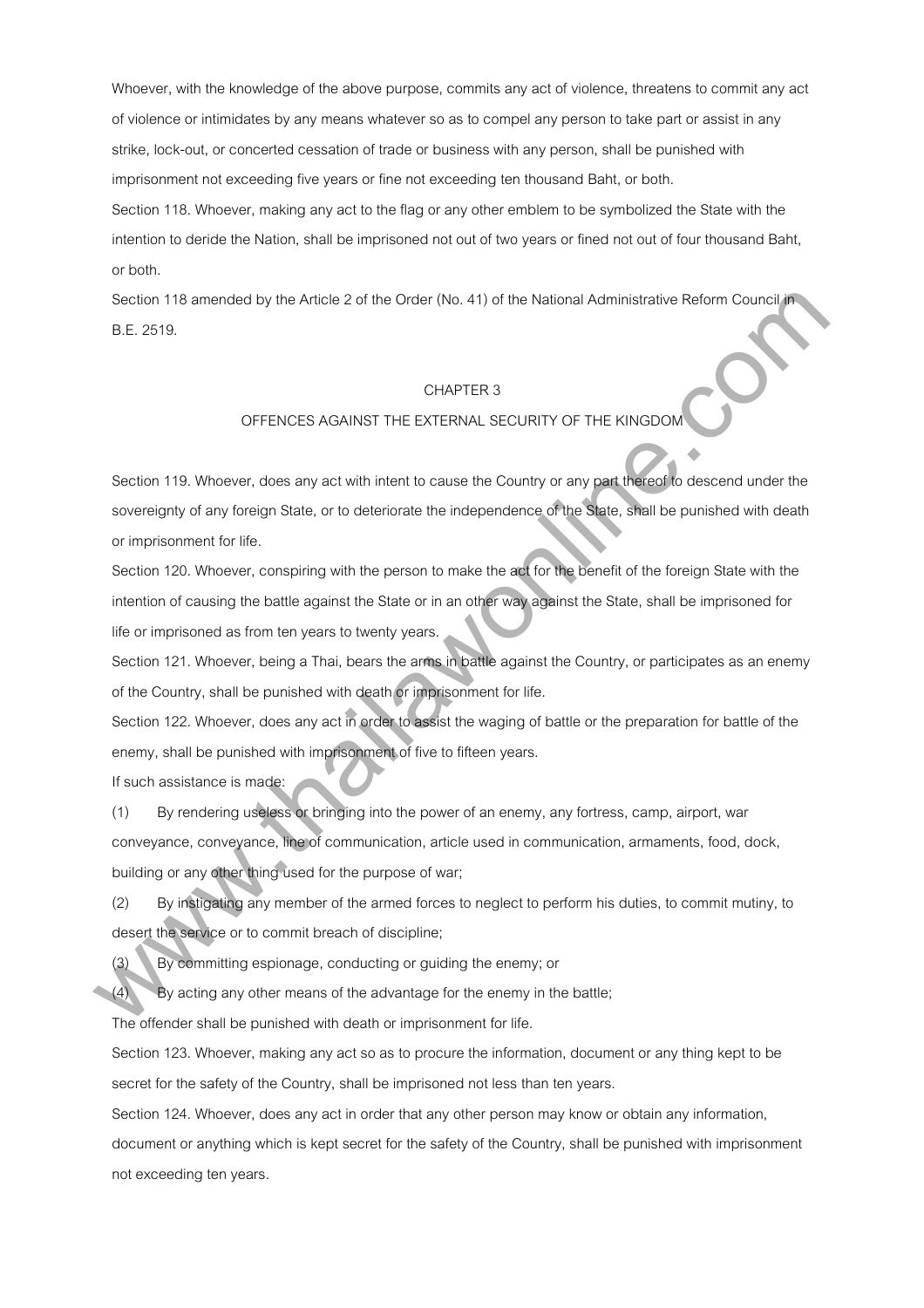If such offence is committed whilst the Country is engaged in the battle or war, the offender shall be punished with imprisonment of five to fifteen years.

If the offence, mentioned in the two foregoing paragraphs, is committed for the benefit of a foreign State, the offender shall be punished with death or imprisonment for life.

Section 125. Whoever, counterfeiting, fabricating, detaining, hiding, concealing, removing, damaging,

destroying, or losing or rendering any of document or plan concerning the interest of State in the international affairs, shall be imprisoned not out of ten years.

Section 126. Whoever, being entrusted by the Government to carry out any activities of the State with a foreign Government, dishonestly does not carry out the activities as entrusted, shall be punished with imprisonment of one to ten years.

Section 127. Whoever, making any act for causing the danger to the external security of the State, shall be imprisoned not out of ten years.

If such danger having been occurred, the offender shall be punished with the death or life imprisonment or imprisoned as from two years to twenty years.

Section 128. Whoever, makes preparation or attempt to commit any offence mentioned in this Chapter, shall be liable to the same punishment provided for such offence.

Section 129. Whoever, to be the supporter for committing any offence as mentioned by this Chapter, shall be punished in the same punishment as the principal in such offence.

# CHAPTER 4

# OFFENCE AGAINST THE FRIENDLY RELATION WITH FOREIGN STATES

Section 130. Whoever, committing bodily harm, or committing any act of violence against the liberty of the Sovereign, his Queen or her Consort, Heir-apparent or Head of a friendly foreign State, shall be punished with imprisonment of one to fifteen years. Siaction 120, Whowever, being and using the Covernment to carry out any sectivities of the Share with a<br>longing Covernment, distances<br>ly the solar of the solar properties and the section are sectively distanced with<br>spectr

Whoever attempts to commit such offence, shall be liable to the same punishment.

Section 131. Whoever, assaulting or committing any act of violence against the liberty of the Foreign

Representative to be accredited to the Royal court, shall be imprisoned not out of ten years.

Whoever, attempting to commit the act as aforesaid, shall be punished by the same punishment.

Section 132. Whoever causing death, or attempting to cause death to any person specified in Section 130 or Section 131, shall be punished with death or imprisonment for life.

Section 133. Whoever, defaming, insulting or threatening the Sovereign, Queen, Consort, Heir-apparent or Head of Foreign State, shall be imprisoned as from one year to seven years or fined as from two thousand to fourteen thousand Baht, or both.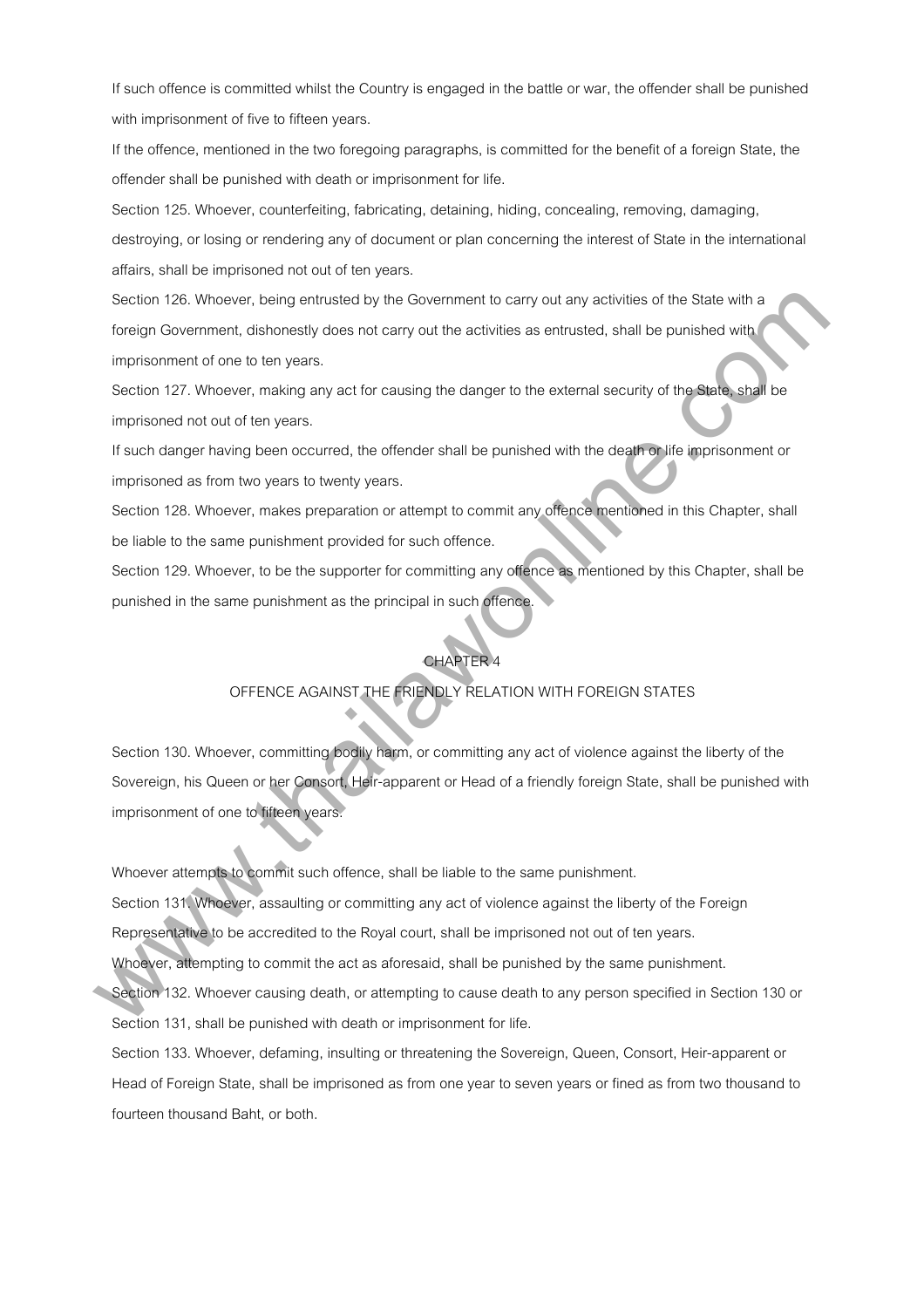Section 134. Whoever, defaming, insulting or threatening a foreign Representative accredited to the Royal Court, shall be punished with imprisonment of six months to five years or fine of one to ten thousand Baht, or both.

Section 135. Whoever, doing any act to the flag or any other emblem to be symbolized the friendly Foreign State with the intention to deride that State, shall be imprisoned not out of two years or fined not out of four thousand Baht, or both.

Sections 133, 134 and 135 amended by the Article 3 of the Order (No. 41) of the National Administrative Reform Council in B.E. 2519.

## TITLE I/I

## THE OFFENCE IN RESPECT OF TERRORIZATION

Section 135/1. Whoever, performing the Criminal Offence, as follows:

(1) Commit an act of violence or exercise any act to cause a danger to life or a body harm or any person's freedom harm seriously;

(2) Commit any act to cause seriously injury to transportation-system, communication-system or structure base of public interest;

(3) Commit any act to cause injury to any State's property or any person's property or an envelopment to cause likely cause an important economic injury;

If such act is made by the aim to treated or enforce Thai Government, Foreign Government or International Organization make or not to make any act to cause seriously injury or for making a disorder by causing the people to be terrified, such person committing an offence of terrorization must be punished with death, imprisonment for life or imprisonment from three years to twenty years and fine from six ten thousands Baht to one million Baht; Relation (Solution B.B., 2619,<br>
TITLE IV<br>
THE OFFENCE IN RESPECT OF TERRORIZATION<br>
(5) Commit any and to valence or exercise any architect as distinger to like or a beneficient or any person's<br>
(7) Commit any act to cause

Doings by demonstration, convocation, protestation, argument or movement for demanding Government aid or to be received Justice is not offence of terrorization.

Section 135/2. Whoever:

(1) Treated to make a terrorization under circumstances advisable to be believed that such person will do as treatment really; or

(2) Collect forces or arms, procure or gather property, give or receive a training terrorization, prepare any other act or conspire each other to terrorize or commit any offence in a part of plan to terrorize or abet people into a part of terrorization or ones know the terrorists and commit any act to be covered;

Such person shall be imprisoned as from two years to ten years and fined as from four ten thousands Baht to two hundred thousands Baht.

Section 135/3. Whoever to be supporter in committing offence under Section 135/1 or Section 13512 shall be liable to the same punishment as principal in such offence.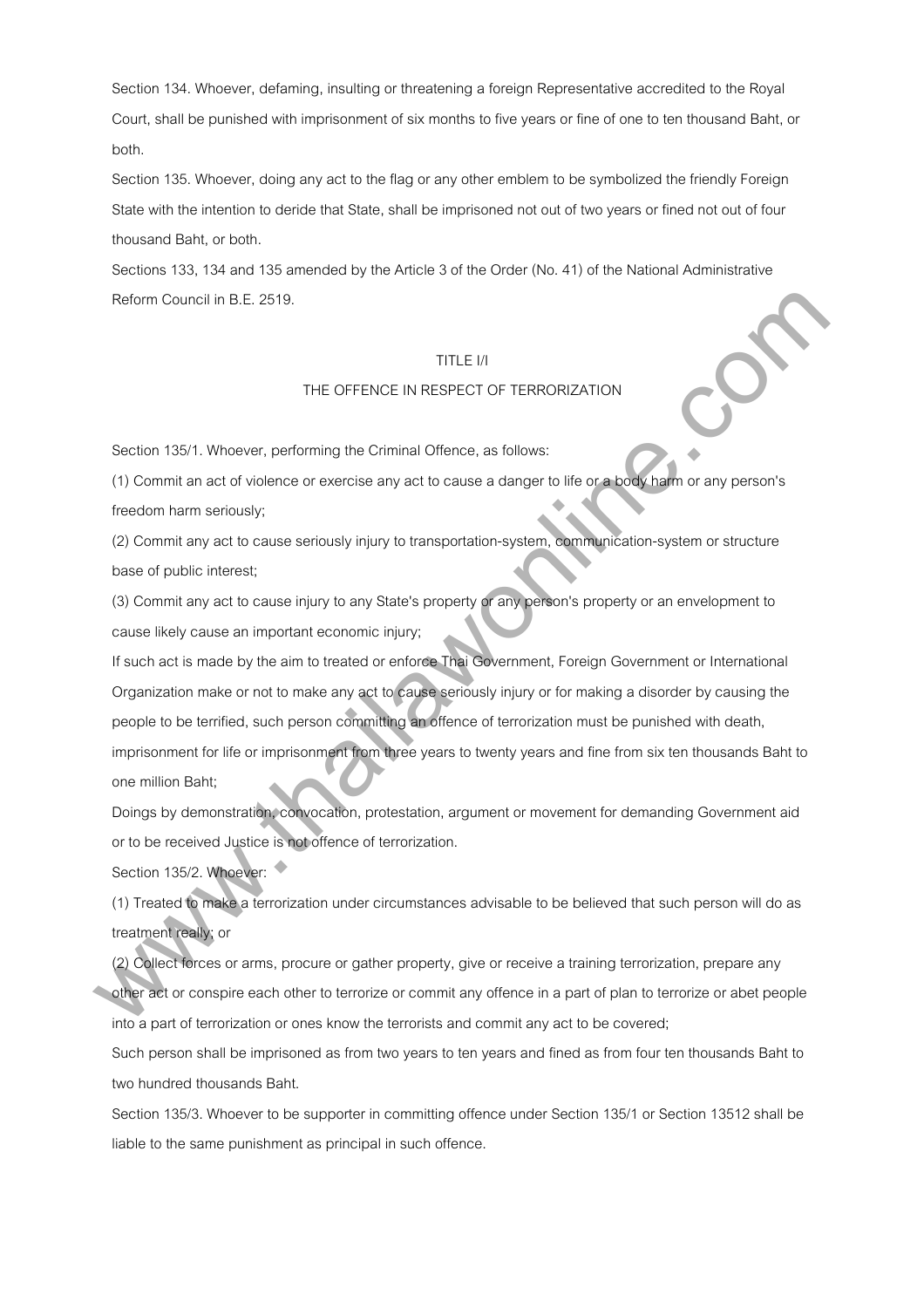Section 135/4. Whoever to be the member of a body of persons who there is resolution of or notification subject to Security Council of the United Nations Organization designating as a body of persons to have committed an act as terrorization, and Thai Government has notified to acknowledge notification or resolution as aforesaid, such person shall be imprisoned not more than seven years and fined not more than hundred thousands and four ten thousands Baht.

Nature 1/1 with Section 135/1 to Section 135/4 prescribed by the Act Amending the Criminal Code, S.E. 2546, Section 4 (G.G. 120 A. 76, dated in G.G. 11 August 2546).

# TITLE II

# OFFENCE RELATING TO PUBLIC ADMINISTRATION

## CHAPTER 1

## OFFENCE AGAINST OFFICIALS

Section 136. Whoever, insulting the official doing the act according to the function or having done the act according to the function, shall be imprisoned not out of one year or fined not out of two thousand Baht, or both.

Section 136 amended by the Article 3 of the Order (No. 41) of the National Administrative Reform Council in B.E. 2519.

Section 137. Whoever, giving any false information to any official, and is likely to cause injury to any person or the public, shall be punished with imprisonment not exceeding six months or fine not exceeding one thousand Baht, or both.

Section 138. Whoever, resisting or obstructs an official or a person required by law to assist such official in the due exercise of his functions, shall be punished with imprisonment not exceeding one year or fine not exceeding two thousand Baht, or both. TITLE II<br>
OFFENCE RELATING TO PUBLIC ADMINISTRATION<br>
CHAPTER 1<br>
OFFENCE ASAINST OFFICIALS<br>
Section 136. Whoever, insulting the othical doing the act according to the lunglion section<br>
section 136. Whose writing the interme

If such resistance or obstruction is committed by doing an act of violence or threatening to do an act of violence, the offender shall be punished with imprisonment not exceeding two years or fine not exceeding four thousand Baht, or both.

Section 138 amended by the Article 4 of the Order (No. 41) of the National Administrative Reform Council in B.E. 2519.

Section 139. Whoever, coercing the official to exercise the act unfunctionfully or refraining from the discharge of one's duty by doing any act of violence or threatening to do any act of violence, shall be imprisoned not out of four years or fined not out of eight thousand Baht, or both.

Section 140. If the offence according to the second paragraph of Section 138, or Section 139 is committed by the offender carrying or using any arms, or by having participation of three persons upwards, the offender shall be punished with imprisonment not exceeding five years or fine not exceeding ten thousand Baht, or both.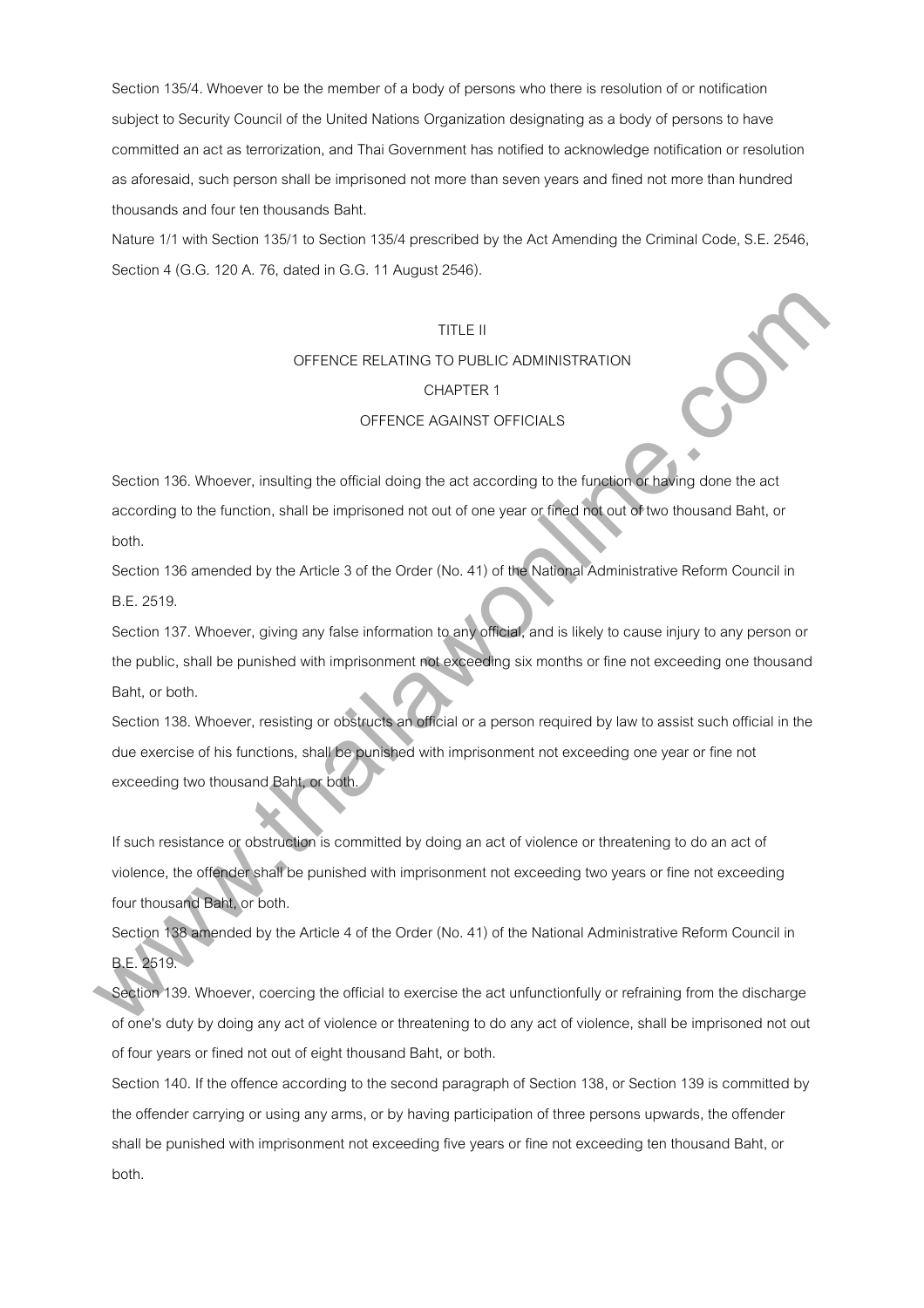If such offence is committed by alluding to the power of a secret society or a criminal association, whether there is such secret society or criminal association or not, the offender shall be punished with imprisonment of two to ten years and fine of four to twenty thousand Baht.

If the offence according to this Section is committed by the offender carrying or using any gun, or explosive, the offender shall be liable to heavier punishment than that as provided in the two preceding paragraphs by one-half.

Section 140 amended by Article 3 of the Decree (No. 11) of the National Executive Council in B.E. 2514. Section 141. Whoever, removing, damaging, destroying or rendering useless the seal or mark stamped or affixed by the official to anything in discharge of one's duty in witness whereof in seizing, attaching or keeping such thing, shall be imprisoned not out of two years or fined not out of four thousand Baht, or both. Section 142. Whoever, damaging, destroying, concealing, making away with, losing or rendering useless any property or document seized or being kept by an official, or ordered to be sent as evidence or for execution of the law, whether the official keeps such property or document himself, or ordering such person or the other person to send or keep it, shall be punished with imprisonment not exceeding three years or fine not exceeding six thousand Baht, or both. Sinction 141, Whowever, removing, damaging, distinctying or mindining useless the seal or mark stamped or arist and the phonon of mark stamped or arist damaging. Interaction is the particle of the stamps of the stamps of t

Section 143. Whoever, demanding, accepting or agreeing to accept a property or any other benefit for himself or the other person as a return for inducting or having induced, by dishonest or unlawful means, or by using his influence, any official, member of the State Legislative Assembly, member of the Changvad Assembly or member of the Municipal Assembly to exercise or not to exercise any of his functions, which is advantageous or disadvantageous to any person, shall be punished with imprisonment not exceeding five years or fine not exceeding ten thousand Baht, or both.

Section 144. Whoever, giving, offering or agreeing to give the property or any other benefit to the official, member of State Legislative Assembly, member of Provincial Assembly or member of Municipal Assembly so as to induce such person to do or not to do any act, or to delay the doing of any act contrary to one's own duty, shall be imprisoned not out of five years or fined not out of ten thousand Baht, or both. Section 145. Whoever, professing himself to be an official and exercising the functions of an official without being an official having the power to do so, shall be punished with imprisonment not exceeding one year or

fine not exceeding two thousand Baht, or both.

Any official, who has been duly ordered to discontinue further exercise of his functions still continues to exercise such functions, shall be liable likewise to the punishment as provided in the first paragraph.

Section 146. Whoever, not to have the right to wear the uniform or insignia of any of official, member of State Legislative Assembly, member of Provincial Assembly or member of Municipal Assembly, or not to have the right to use any of official title, rank, decoration or thing to symbolize the decoration, and to do so in order to be believed by other person that oneself has the right to wear those things, shall be imprisoned not out of one year or fined not out of two thousand Baht, or both.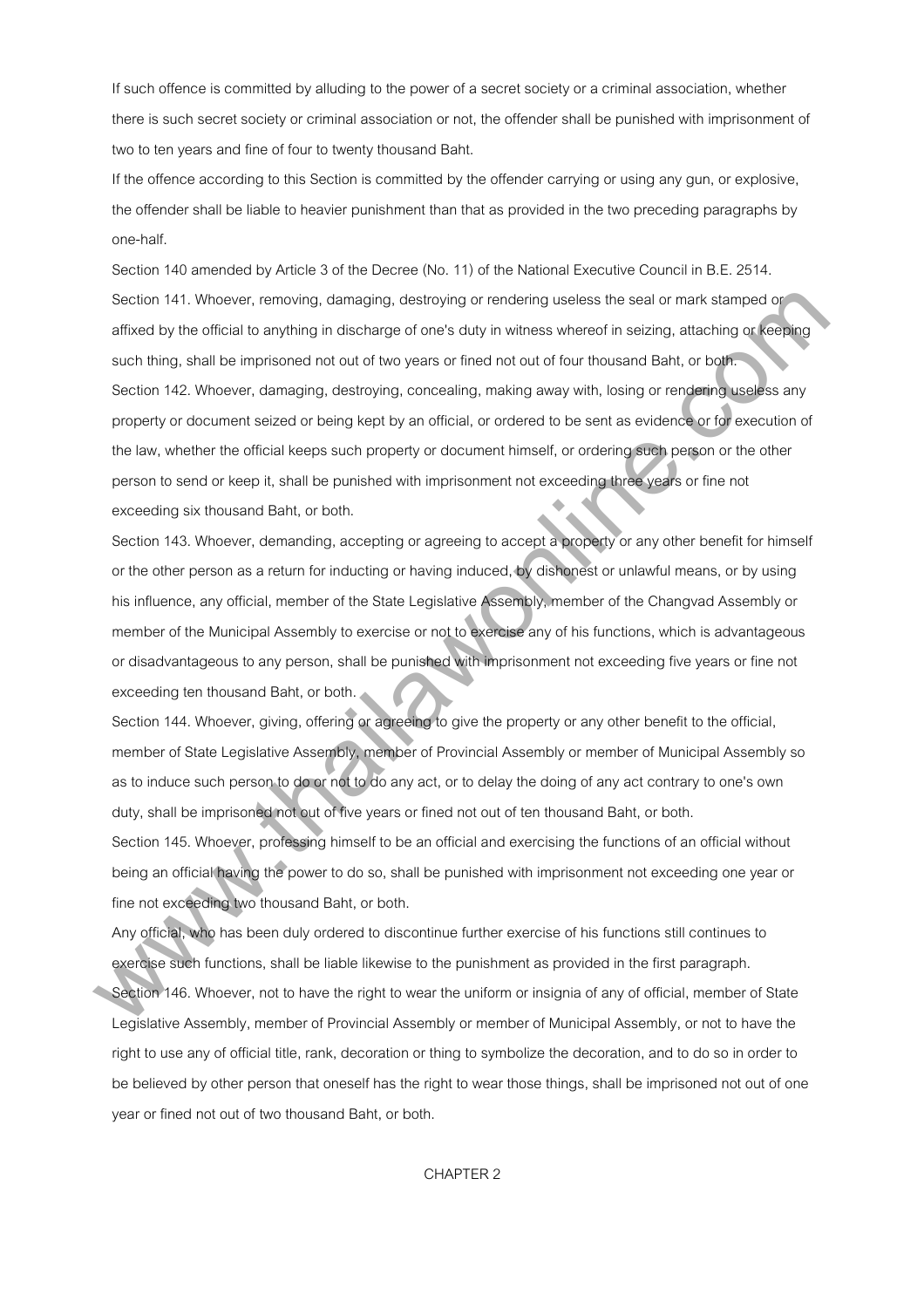#### MALFEASANCE IN OFFICE

Section 147. Whoever, being an official having the duty of purchasing, manufacturing, managing or keeping any thing, dishonestly misappropriates the same for his own or the other person, or dishonestly allows the other person to misappropriate the same, shall be punished with imprisonment of five to twenty years or imprisonment for life, and fine of two thousand to forty thousand Baht.

Section 147 amended by Section 3 of the Act Amending the Criminal Code, B.E. 2502.

Section 148. Whoever, to be the official, by a wrongful exercise of one's functions, to coerce or to induce any person to deliver or to procure the property or any other benefit for oneself or other person, shall be imprisoned as from five years to twenty years or to life imprisonment, and fined as from two thousand Baht to forty thousand Baht, or both.

Section 148 amended by Sections 4 of the Criminal Code Amendment Act, B.E. 2502.

Section 149. Whoever, being an official, member of the State legislative Assembly, member of the Changvad Assembly or member of the Municipal Assembly, wrongfully demands, accepts or agrees to accept for himself or the other person a property or any other benefit for exercising or not exercising any of his functions, whether such exercise or non-exercise of his functions is wrongful or not, shall be punished with imprisonment of five to twenty years or imprisonment for life, and fined of two thousand to forty thousand Baht, or death. Section 149 amended by Section 5 of the Act Amending the Criminal Code, B.E. 2502. Section 148. Whoewer, to be the ofticial, by a womplut exercise of oncis functions, to coarce or to induce any<br>person to deliver an tap modern to property or any other tenelit for consell an other person, shell be<br>three fo

Section 150. Whoever, to be the official performing or not performing any act in one's own function in consideration of the property or any other benefit demanded, accepted or agreed to accept by oneself before to be appointed as official in that post, shall be imprisoned as from five years to twenty years or life imprisonment, and fined as from two thousand Baht to forty thousand Baht.

Section 150 amended by Section 6 of the Act Amending the Criminal Code, B.E. 2502.

Section 151. Whoever, to be the official to have the duty in the purchase, execution, management or maintenance of any thing by a wrongful exercise of one's functions damaging the State, the Municipality, the Sanitation or the owner of such property, shall be imprisoned as form five years to twenty year or life imprisonment and fined as from two thousand Baht to forty thousand Baht.

Section 151 amended by Section 7 of the Act Amending the Criminal Code, B.E. 2502.

Section 152. Whoever, being an official having the duty of managing or looking after any activity, takes the interest for the benefit of himself or the other person concerning such activity, shall be punished with

imprisonment of one to ten years and fine of two thousand to twenty thousand Baht.

Section 152 amended by Section 8 of the Act Amending the Criminal Code, B.E. 2502.

Section 153. Whoever, to be official to have the duty to defray chose, having defrayed such chose more than what should be defrayed chose, having defrayed such chose more than what should be defrayed for the benefit of oneself or the other person, shall be imprisoned as from one year to ten years and fined as from two thousand Baht to twenty thousand Baht.

Section 153 amended by Section 9 of the Act Amending the Criminal Code, B.E. 2502.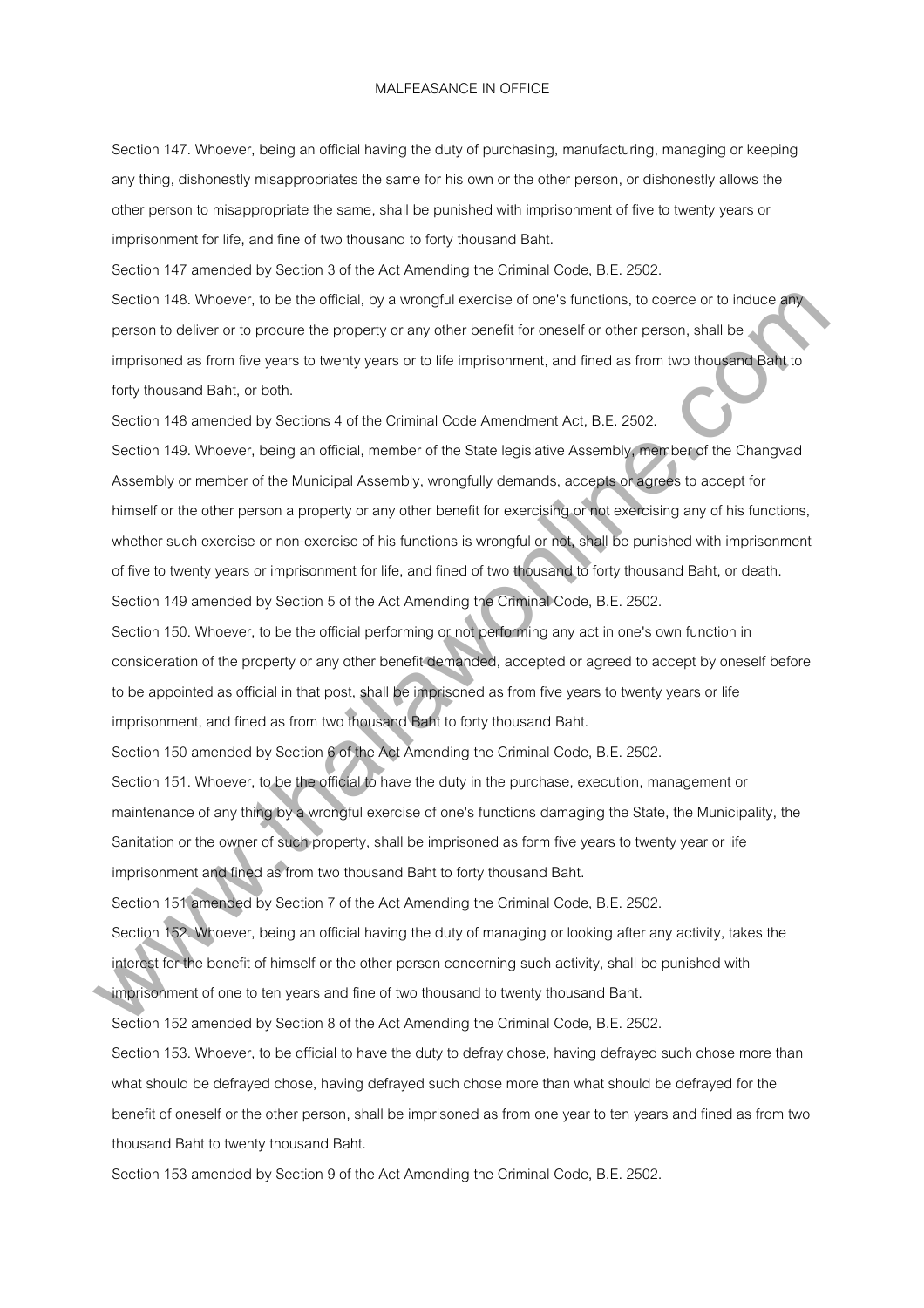Section 154. Whoever, being an official having the duty, or professing to have the duty of collecting or checking taxes, duties, fees or any other money, dishonestly collects or fails to collect such taxes, duties, fees or money, or does any act or does not do any act in order that the person having the duty to pay such taxes, duties or fees shall not have to pay them, or pay less than what such person has to pay, shall be punished with imprisonment of five to twenty years or imprisonment for life, and fine of two thousand to forty thousand Baht.

Section 154 amended by Section 10 of the Act Amending the Criminal Code, B.E. 2502.

Section 155. Whoever, to be official to have the duty to assess any of property-value or goods for collection of the taxes, duties or fees according to the law dishonestly, to such property-value or goods so as to such person to have the duty to pay the tax, duties or fees without to pay or to pay less than of which shall be paid by such person, shall be imprisoned as from five years to twenty years or life imprisonment and fined as from two thousand Baht to forty thousand Baht.

Section 155 amended by Section 11 of the Act Amending the Criminal Code, B.E. 2502.

Section 156. Whoever, being an official having the duty of checking and auditing accounts according to the law dishonestly, advises or does or does not do any act so as to cause an omission of entry in the accounts, a false entry in the accounts, an alteration in the accounts, or concealment or evidence to be recorded in the entry of the accounts resulting in the non- payment of taxes, duties or fees, or in the payment of less than what such person has to pay, shall be punished with imprisonment of five to twenty years or imprisonment for life, and fined of two thousand to forty thousand Baht. Sinction 155. Whowever, to be official to have the day to assess any of property-value or goods for collections<br>the tasse, duline or less according to the law dishensels), to such property-value or goods for collections<br>th

Section 156 amended by Section 12 of the Act Amending the Criminal Code, B.E. 2502.

Section 157. Whoever, being an official, wrongfully exercises or does not exercise any of his functions to the injury of any person, or dishonestly exercises or omits to exercise any of his functions, shall be punished with imprisonment of one to ten years or fined of two thousand to twenty thousand Baht, or both.

Section 157 amended by Section 12 of the Act Amending the Criminal Code, B.E. 2502.

Section 158. Whoever, to be official damaging, destroying, concealing, taking away, losing or rendering useless any of property or document of which to be one self's duty to take charge or maintain, or allowing the other person doing so, shall be imprisoned not out of seven years and fined not out of fourteen thousand Baht.

Section 159. Whoever, being an official having the duty of looking after and keeping any thing or document, wrongfully does an act by removing, damaging, destroying or rendering useless a seal or mark stamped or affixed by the official on such thing or document in the exercise of his functions as evidence of seizing or keeping such thing, or allows the other person to do so. shall be punished with imprisonment not exceeding five years or fined not exceeding ten thousand Baht, or both.

Section 160. Whoever, being an official having the duty of keeping or using seals or impressions of the seals of the official service or another person, wrongfully does an act by using such seals or impressions of the seal, or allows the other person to do so to the injury of another person or the public, shall be punished with imprisonment not exceeding five years or fined not exceeding ten thousand Baht, or both.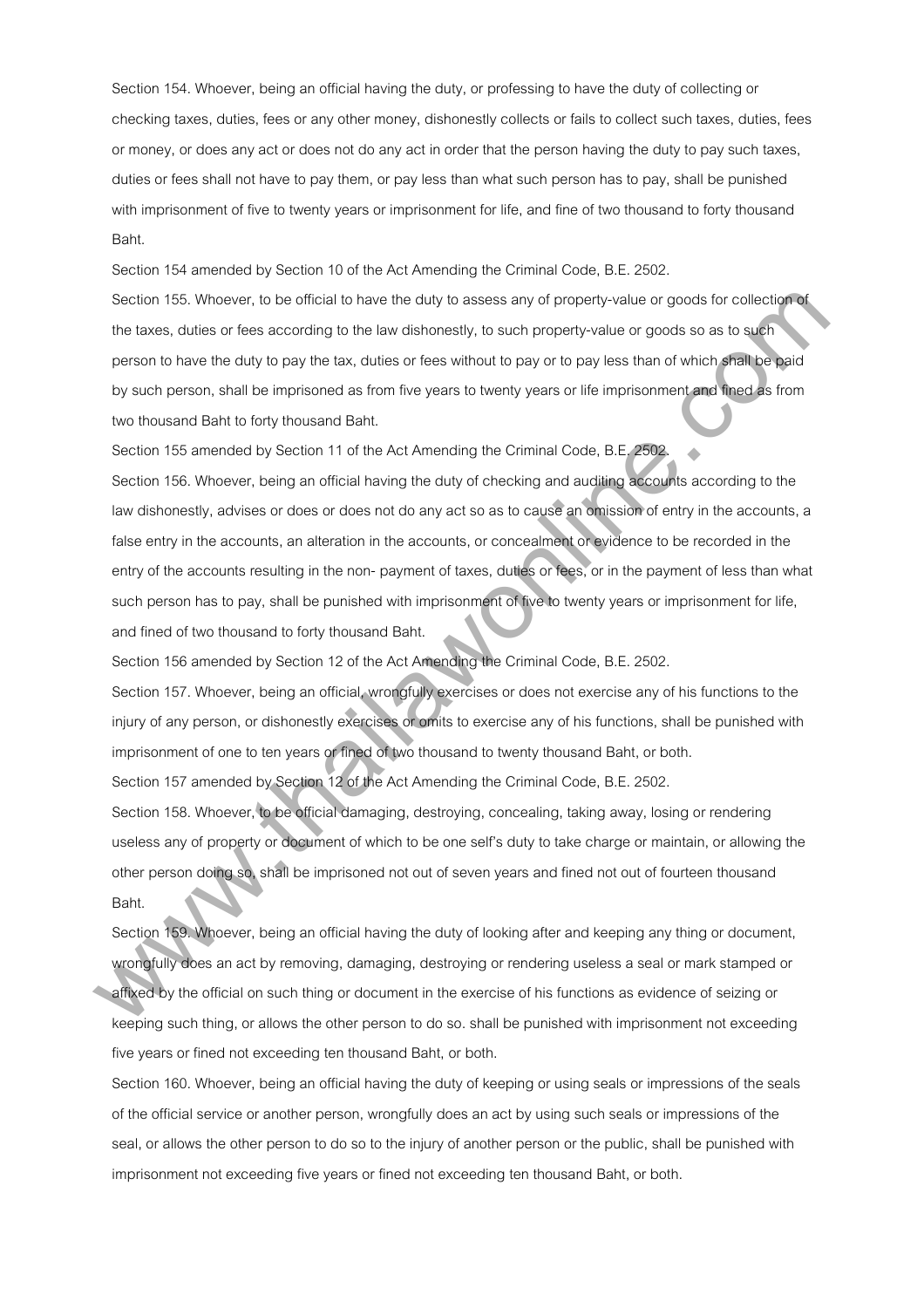Section 161. Whoever, to be official to have the duty to make the document, to fill the contents in the document or to look after and to keep the document, to forge the document by virtue of the opportunity in exercising one self's, functions, shall be imprisoned not out of ten years and fined not out of twenty thousand Baht.

Section 162. Whoever, being an official having the duty of making a document, receiving a document or filling the contents in a document does any of the following acts in exercising his functions:

(1) To certify that he has done any act or that any act has been done in his presence, which is false;

(2) To certify that there is information of a matter of which there is no information;

(3) To omit to record a matter which he has the duty to record, or to make alteration of such matter in recording it; or

(4) To certify the fact which the document intends to prove as the truth, which is false,

Shall be punished with imprisonment not exceeding seven years and fine not exceeding fourteen thousand Baht.

Section 163. Whoever, being an official having the duty in the post, telegraph or telephone service, wrongfully does any of the following acts:

(1) Breaking open or allowing the other person to break open the letter or other thing sent by post or telegraph;

(2) Damaging, destroying, losing or allowing the other person to damage, destroy or lose the letter or other thing sent by post or telegraph;

(3) Detaining, sending astray or delivering to another person to whom he knows not to be addressed the letter or other thing sent by post or telegraph; or

(4) Disclosing any information sent by post, telegraph or telephone,

Shall be punished with imprisonment not exceeding five years or fine not exceeding ten thousand Baht, or both.

Section 164. Whoever, being an official, wrongfully does any act so that the other person may have the knowledge of the official secret which is known or may be known to him, shall be punished with imprisonment not exceeding five years or fined not exceeding ten thousand Baht, or both.

Section 165. Whoever, to be official to have the duty to execute the law or order given for executing the law, to prevent or to obstruct the execution of such law or order, shall be imprisoned not out of one year or fined not out of two thousand Baht, or both. (2) To contig that there is information of a matter of which there is no information;<br>
(3) To contribute osciol a matter which he has the duty to record, or to make atternation of such matter<br>
(4) To certify the fact which

Section 166. Whoever, being an official, deserts work, or does any act so that the work is interrupted or damaged, by jointly participating with other persons numbering together from five persons upwards, shall be punished with imprisonment not exceeding five years or fined not exceeding ten thousand Baht, or both. If such offence is committed in order to bring about a change in the Laws of the Country, to coerce the Government or to intimidate the public, the offender shall be punished with imprisonment not exceeding ten years and fined not exceeding twenty thousand Baht.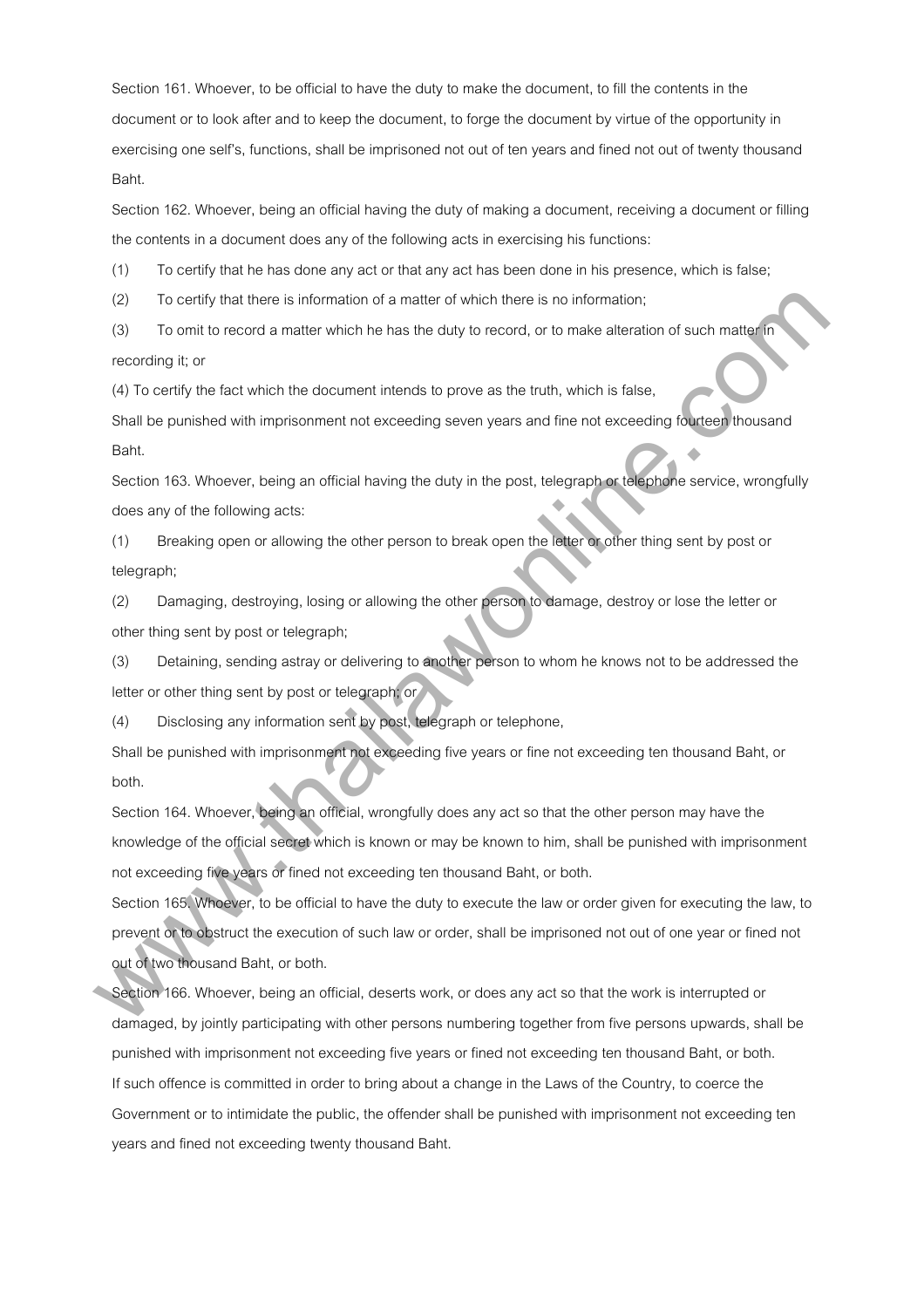#### TITLE III

#### OFFENCE RELATING TO JUSTICE

# CHAPTER 1

# OFFENCE AGAINST THE JUDICIAL OFFICIALS

Section 167. Whoever, giving, offering or agreeing to give the property or any other benefit to the official in the judicial post, Public Prosecutor, Official to conduct the cases or Inquiry Official so as to induce oneself wrongfully to do, or not to do the act or to delay the doing of any act, shall be imprisoned not out of seven years and fined not out of fourteen thousand Baht.

Section 168. Whoever, refusing to comply with the lawful requisition of a Public Prosecutor, official conducting cases or inquiry official requiring him to come and make statement, shall be punished with imprisonment not exceeding three months or fined not exceeding five hundred Baht, or both.

Section 169. Whoever, refusing to comply with the lawful requisition of the Public Prosecutor, official to conduct the cases or to inquiry official requiring oneself to forward of manage to be forwarded any property or document, to take the oath, to make the affirmation or to make the statement, shall be imprisoned not out of three months or fined not out of five hundred Baht, or both. wrongtuily to sta, ar not to do the act or til delay the doing of any act, shall be imprisoned nut to do severy<br>years and finder nat out of thurders thoseand Baht.<br>Consider a complete the state of the state of the state of

Section 170. Whoever, refusing to comply with a writ or order of the Court requiring him to come and make a statement, to come and give evidence or to forward any property or document in any judicial proceeding, shall be punished with imprisonment not exceeding six months or fined not exceeding one thousand Baht, or both.

Section 171. Whoever, refusing to comply with the order of the Court to require one to take the oath, to make the affirmation or the statement, or to give the evidence, shall be imprisoned not out of six months or fined not out of one thousand Baht, or both.

Section 172. Whoever, giving any false information concerning a criminal offence, which may likely cause injury to the other person or the public, to the Public Prosecutor, official conducting cases, inquiry official or any official who has the power to investigate the criminal cases, shall be punished with imprisonment not exceeding two years or fined not exceeding four thousand Baht, or both.

Section 173. Whoever, giving the information of the offence, which oneself Knowing not to have been committed, to the inquiry official or the official having the power to investigate the criminal cases, shall be imprisoned not out of three years and fined not out of six thousand Baht.

Section 174. If the information according to Section 172 or Section 173 is in order to maliciously subject any person to the measures of safety, the offender shall be punished with imprisonment not exceeding three years and fined not exceeding six thousand Baht.

If the information according to the first paragraph is in order to maliciously subject any person to a punishment or a heavier punishment, the offender shall be punished with imprisonment not exceeding five years and fined not exceeding ten thousand Baht.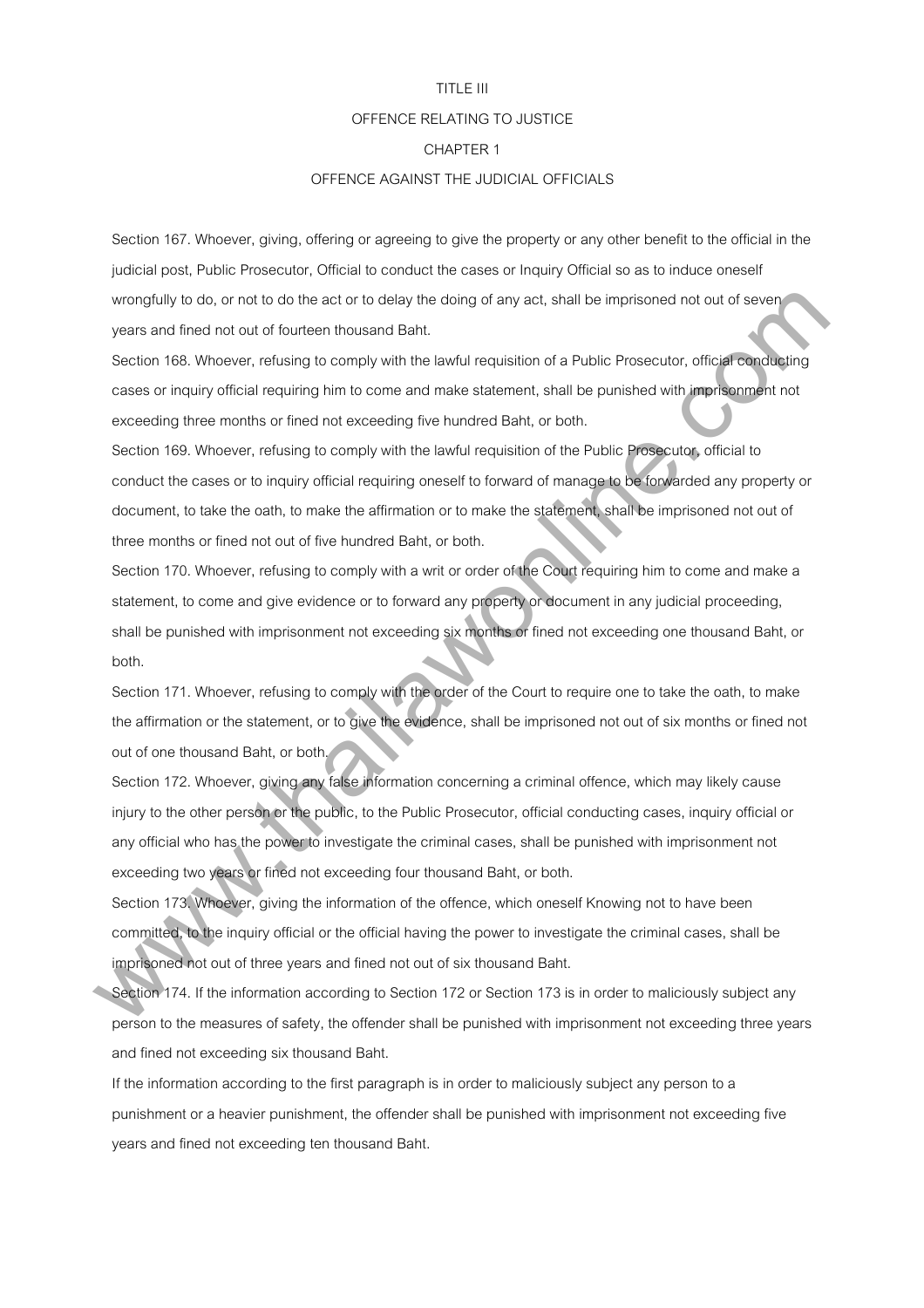Section 175. Whoever, taking the false information to charge the person in the Court with the commission of the criminal offence out of it to be really, shah be imprisoned not out of five years and fined not out of ten thousand Baht.

Section 176. Whenever any person having committed the offence according to Section 175 apologizes to the Court, and withdraws or amends the charge before the judgment of the Court is given, the Court shall inflict less punishment to any extent than that provided by the law, or the Court may not inflict the punishment at all. Section 177. Whoever, giving a false evidence to the Court in the judicial proceedings, if such false evidence is an essential matter in the case, shall be punished with imprisonment not exceeding five years or fined not exceeding ten thousand Baht, or both.

If the offence mentioned in the first paragraph is committed in the criminal proceeding, the offender shall be punished with imprisonment not exceeding seven years and fined not exceeding fourteen thousand Baht. Section 178. Whoever, required by the official in the judicial post, Public Prosecutor, Official Conducting the cases or Inquiry Official to translate any of statement or means to render the wrong translation of such statement, shall be imprisoned not out of three years or fined not out of six thousand Baht, or both. Section 179. Whoever, fabricating a false evidence in order that an inquiry official or an official who has the power to investigate the criminal cases may believe that any criminal offence has occurred, or may believe that the criminal offence occurred is more serious than it is really, shall be punished with imprisonment not exceeding two years or fined not exceeding four thousand Baht, or both. is an essential matter in the case, shall be punished with imprisonment not associate for eigenvential and associate the membership of the offendal station of the difference of the membership in the chinari Bank, or but t

Section 180. Whoever, adducing or producing a false evidence in any judicial proceedings, if it is an evidence in an essential matter of the case, shall be punished with imprisonment not exceeding three years or fined not exceeding six thousand Baht, or both.

If the offence mentioned in the first paragraph is committed in the criminal proceedings, the offender shall be punished with imprisonment not exceeding seven years and fined not exceeding fourteen thousand Baht. Section 181. If the commission of the offences according to Section 174, 175, 177, 178 or 180:

(1) Is in the case charging any person with the commission of an offence whose punishment is imprisonment of three years upwards, the offender shall be punished with imprisonment of six months to seven years and fined of one thousand to fourteen thousand Baht;

(2) Is in the case charging any person with the commission of an offence whose punishment is death or imprisonment for life, the offender shall be punished with imprisonment of one to fifteen years and fined of two thousand to thirty thousand Baht.

Section 182. Whoever, having committed the offence according to Section 177 or 178, apologizes and declares the truth to the Court or an official before the conclusion of his statement or translation, shall not be punished.

Section 183. Whoever, to have committed the offence under Section 177 or Section 178, apologized and declared the truth to the Court or the Official before the judgment to be given and before oneself to be charged with the offence committed, the Court may inflict less punishment to any extent than the prescribed by the law.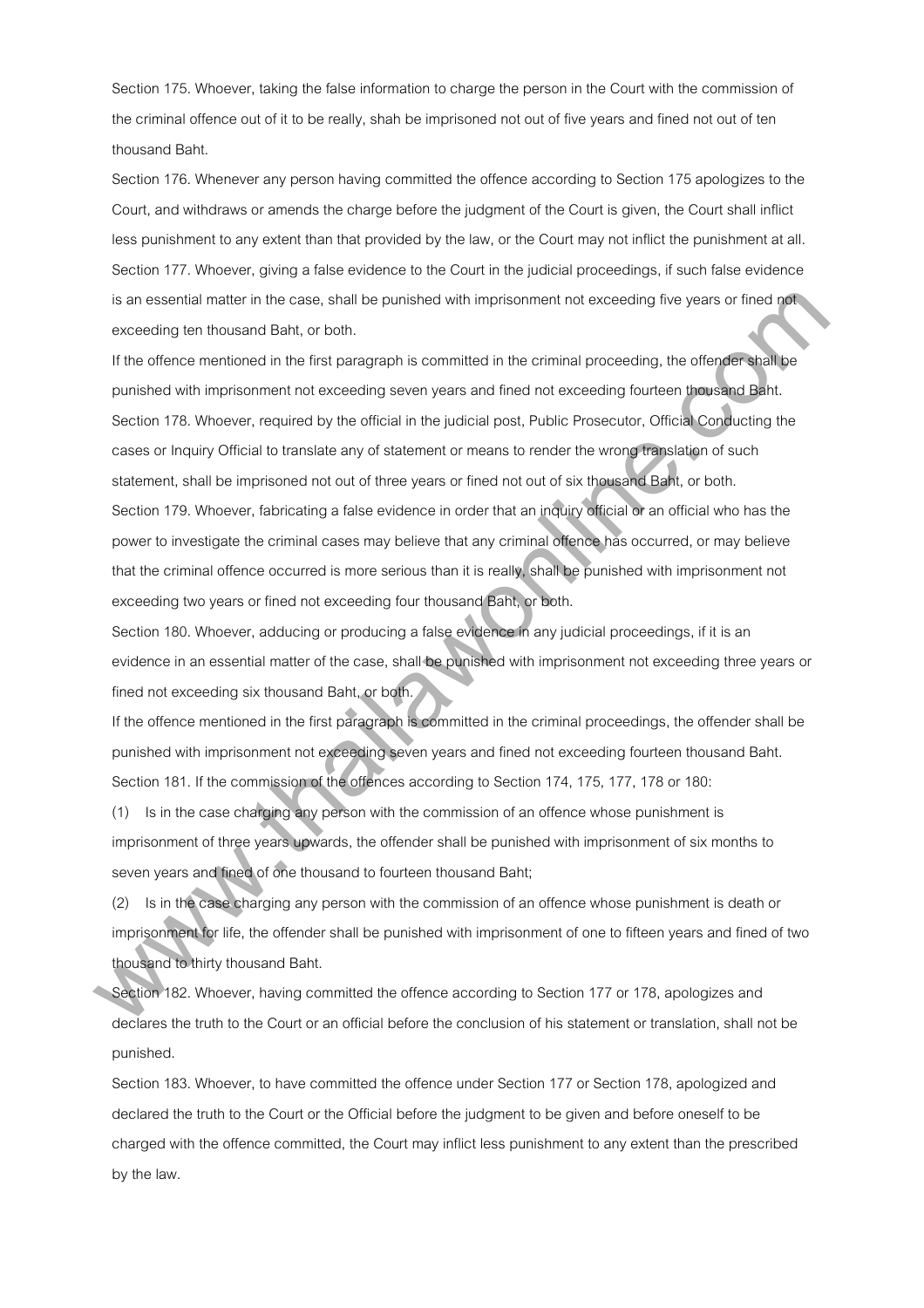Section 184. Whoever, in order to help the other person not to be punished or to receive less punishment, damages, destroys, conceals, makes away with, loses or renders useless an evidence in the commission of an offence, shall be punished with imprisonment not exceeding five years or fined not exceeding ten thousand Baht, or both.

Section 185. Whoever, damaging, destroying, concealing, making away with, losing or rendering useless any property or document deposited with the Court or kept by the Court in the judicial proceedings, shall be punished with imprisonment not exceeding five years or fined not exceeding ten thousand Baht, or both. Section 186. Whoever, damaging, destroying, concealing, making away losing or rendering useless any of property forfeited by the judgment of the Court, shall be imprisoned not out of three years or fined not out of one hundred Baht, or both.

Section 187. Whoever, in order to prevent the execution of the judgment or order of the Court, damages, destroys, conceals, makes away with, loses or renders useless the property which is seized or attached, or which he knows likely to be seized or attached, shall be punished with imprisonment not exceeding three years or fined not exceeding six thousand Baht, or both.

Section 188. Whoever, damaging, destroying, concealing, making away, losing or rendering useless will or document of the other person in the manner likely to cause injury to another person or the public people, shall be imprisoned not out of five years and fined not out of ten thousand Baht.

Section 189. Whoever assists the other person who commits or is alleged of having committed an offence which is not a petty offence so that such person may not be punished by giving him lodging, by hiding, or by assisting him by any means so that he may not be arrested, shall be punished with imprisonment not exceeding two years or fined not exceeding four thousand Baht, or both. Saccian 186. Whowever, duringing, destroying, concessing, making away losing or rendering ussiless any of<br>property idrivided by the independent of the Cauri, attail be imprisoned not cult of three years or lined not<br>away f

Section 190. Whoever, escaping during confinement under the power of Court, a Public Prosecutor, an inquiry official or an official who has the power to investigate the criminal cases, shall be punished with imprisonment not exceeding three years or fined not exceeding six thousand Baht, or both.

If the offence as mentioned in the first paragraph is committed by breaking open the place of confinement, by doing any act of violence, by threatening to do any act of violence or by participation of three persons upwards, the offender shall be punished with imprisonment not exceeding five years or fined not exceeding ten thousand Baht, or both.

If the offence according to this Section is committed by the offender carrying or using any gun, or explosive, the offender shall be liable to heavier punishment than that as provided in the two preceding paragraphs by one-half.

Section 190 amended by the Article 4 of the Decree (No. 11) of the National Executive Council in B.E. 2514. Section 191. Whoever, by any means, causes to the persons under confinement by the power of Court, a Public Prosecutor, an inquiry official or an official who has the power to investigate the criminal cases to be released from such confinement, shall be punished with imprisonment not exceeding five years or fined not exceeding ten thousand Baht, or both.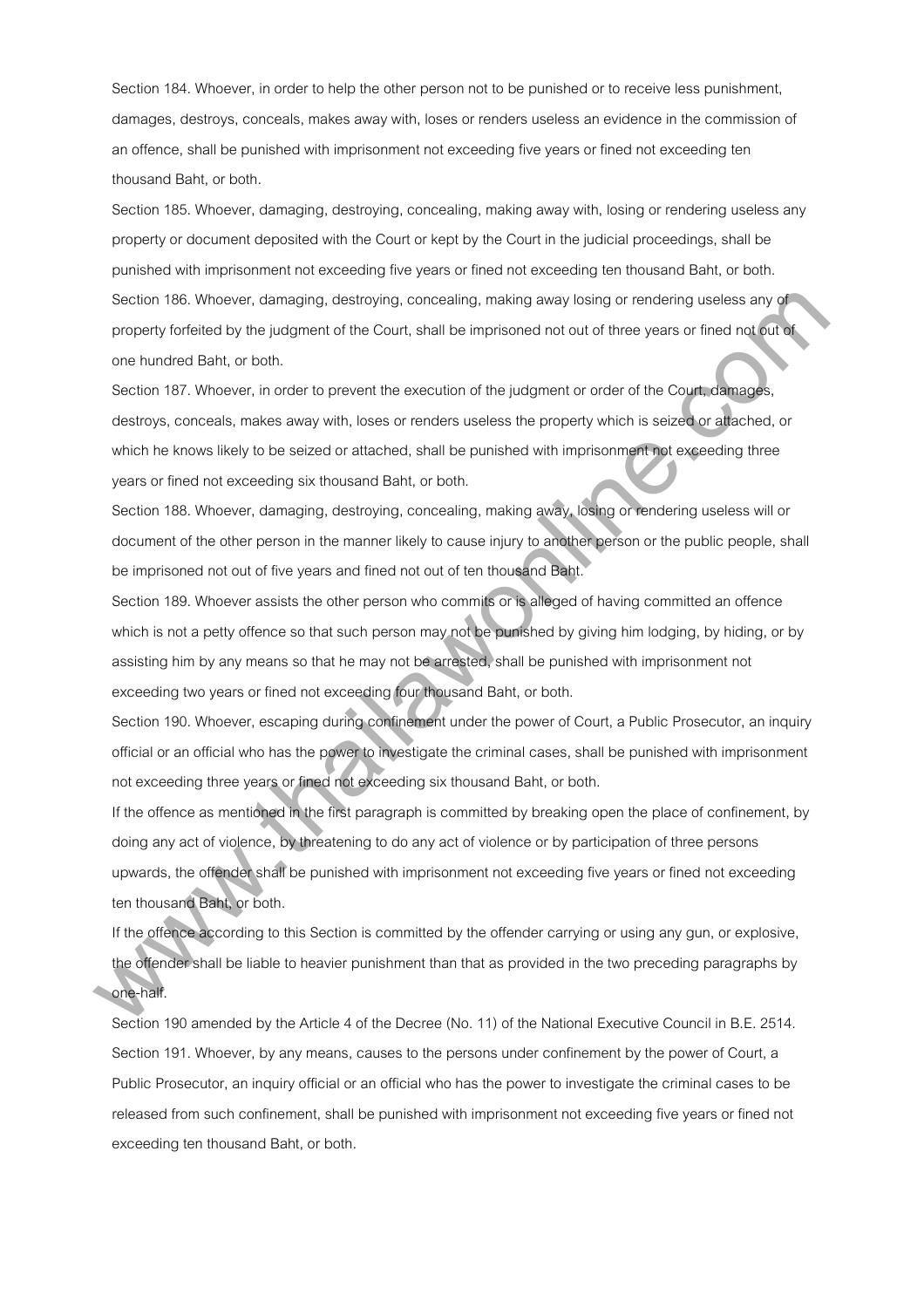If the persons so released from such confinement are the persons sentenced by any Court to death, imprisonment for life or imprisonment of fifteen years upwards, or numbering from three persons upwards, the offender shall be punished with imprisonment of six months to seven years and fined of one to fourteen thousand Baht.

If the offence according to this Section is committed by doing any act of violence, threatening to do any act of violence, or carrying or using any gun or explosive, the offender shall be liable to heavier punishment than that as provided in the two preceding paragraphs by one-half.

Section 191 amended by the Article 4 of the Decree (No. 11) of the National Executive Council in B.E. 2514. Section 192. Whoever, harboring, hiding or assisting with any means the person escaped from the lawful custody under the power of the Court, inquiry official or official empowered to investigate the criminal cases so as to such person may not be arrested, shall be imprisoned not out of three years or fined not out of six thousand Baht, or both. Siaction 191 simended by the Article 4 of this Decree (No. 11) of the National Factorize Council in R.F. 2614<br>Section 192. Where we have frequency histing or assisting with any means the parson example from the lability<br>co

Section 193. If the offence mentioned in Section 184, 189 or 192 is committed in order to help the father, mother, child, husband or wife, the Court may not inflict any punishment.

Section 194. Whoever, to be sentenced not to be entered the specified area under Section 45, to have entered in such areas, shall be imprisoned not out of one year or fined not out of two thousand Baht, or both. Section 195. Whoever, escaping from an institution of treatment where the Court has given order to restrain him according to Section 49, shall be punished with imprisonment not exceeding six months or fined not exceeding one thousand Baht, or both.

Section 196. Whoever, violating the prohibition order of the Court given in the judgment under Section 50, shall be imprisoned not out of six months or fined not out of one thousand Baht, or both.

Section 197. Whoever, to do or threaten to do an act of violence, to give or agree to give the benefit for hindering or obstructing the public auction of the official on account of the judgment or order of the Court, shall be imprisoned not out of six months or fined not out of one thousand Baht or both.

Section 198. Whoever, insulting the Court or the judge in the trial or adjudication of the case, or obstructing the trial or adjudication of the Court, shall be punished with imprisonment of one to seven years or fined of two thousand to fourteen thousand Baht, or both.

Section 198 amended by Article 5 of the Order (No. 41) of the National Administrative Reform Council in B.E. 2519.

Section 199. Whoever, stealthily burying, concealing, removing or destroying the corpse or part of the corpse so as to conceal the birth, death or cause of death, shall be imprisoned not out of one year or fined not out of two thousand Baht, or both.

#### CHAPTER 2

# MALFEASANCE IN JUDICIAL OFFICE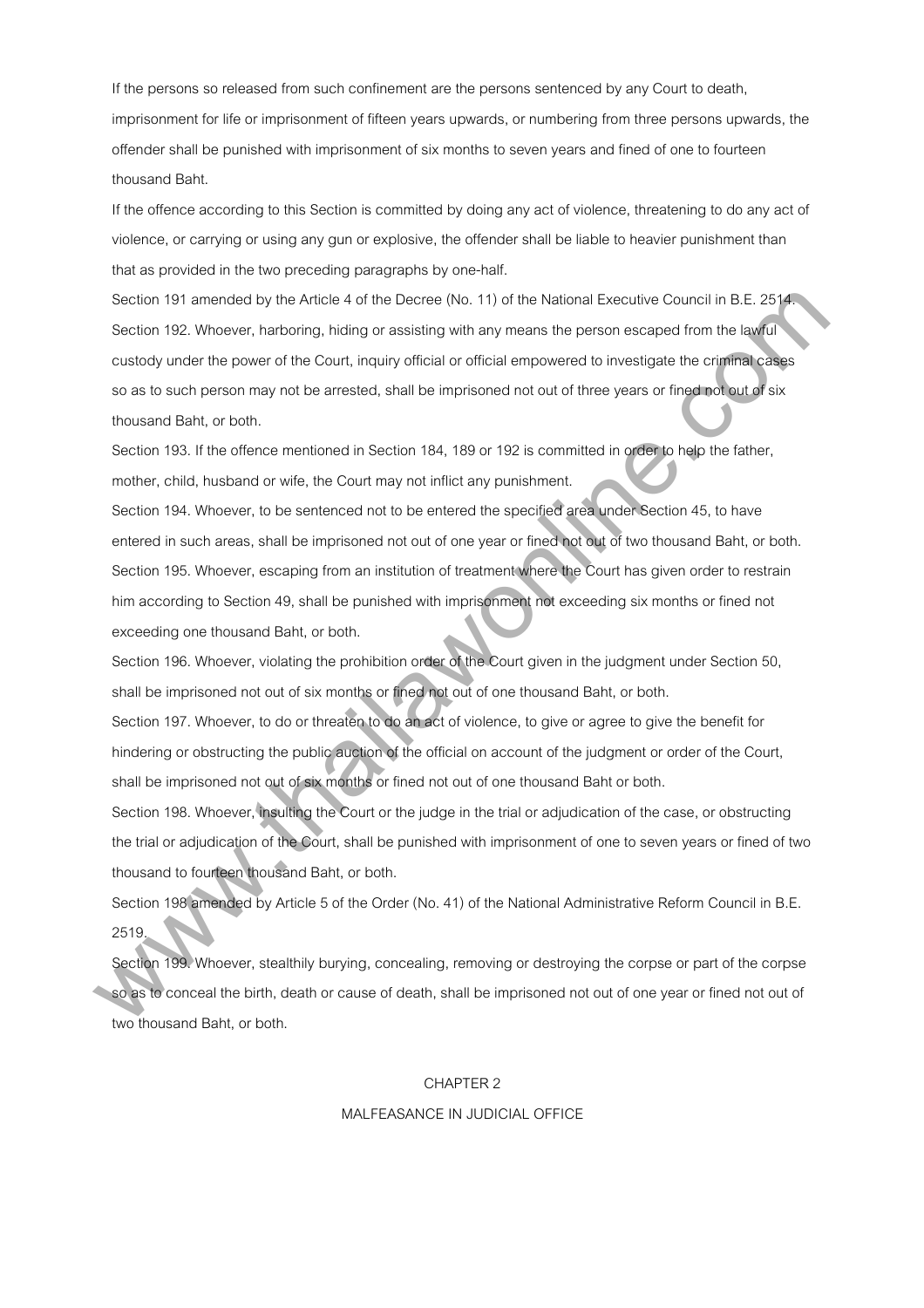Section 200. Whoever, being an official in the post of a Public Prosecutor, an official conducting cases, an inquiry official, or an official who has the power to investigate the criminal cases or to execute a criminal warrant, wrongfully exercises or does not exercise any of his functions in order to assist any person not to receive punishment or to receive less punishment, shall be punished with imprisonment of six months to seven years and fined of one thousand to fourteen thousand Baht.

If such exercise or non-exercise is to maliciously cause any person to be punished, to be punished heavier or to be subjected to the measures of safety, the offender shall be punished with imprisonment for life or imprisonment of one to twenty years, and fined of two thousand to forty thousand Baht.

Section 201. Whoever, to be the official in the judicial post, Public Prosecutor, official conducting the cases or the inquiry official, wrongfully to demand, accept or agree to accept the property or any other benefit for oneself or the other person so as to exercise or non-exercise any act, whether such exercise or non-exercise wrongfully oneself's function or not, shall be imprisoned as from five years to twenty years or life imprisonment and fined as from two thousand Baht to forty thousand Baht, or death.

Section 201 amended by Section 14 of the Criminal Code Amendment Act, B.E. 2502.

Section 202. Whoever, being an official in a judicial post, a Public Prosecutor, an official conducting cases or an inquiry official, exercises or does not exercise any of his functions in consideration of a property or any other benefit which he has demanded, accepted or agreed to accept before his appointment to such post, shall be punished with imprisonment of five to twenty years or imprisonment for life, and fined of two thousand to forty thousand Baht, or death.

Section 202 amended by Section 15 of the Criminal Code Amendment Act, B.E. 2502.

Section 203. Whoever, to be the official having the duty executing the judgment or order of the Court, to prevent or the obstruct the execution of such judgment or order, shall be imprisoned not out of three years or fined not out of six thousand Baht, or both.

Section 204. Whoever, being an official having the function to control and to take care of any person in lawful custody under the power of the Court, an inquiry official or an official who has the power to investigate the criminal cases, causes, by any means whatever, such person to be released from the custody, shall be punished with imprisonment of one to seven years and fined of two thousand to fourteen thousand Baht. If the persons so released from the custody be persons sentenced by any Court to death, to imprisonment for life or to imprisonment of fifteen years upwards, or numbering from three persons upwards, the offender shall be punished with imprisonment of two to ten years and fined of four thousand to twenty thousand Baht. imprisonment of one to twenty years, and lined of two Insussend to lonly these<br>antiting that securing the stress of the the collision is the procedure of the procession, othical conducting the present<br>one-of the computery

Section 205. If the offence mentioned in Section 204 is committed by negligence, the offender shall be punished with imprisonment not exceeding two years or fined not exceeding four thousand Baht, or both. If the persons so released from the custody by negligence be persons sentenced by any Court to death, imprisonment for life or imprisonment of fifteen years upwards, or numbering from three persons upwards, the offender shall be punished with imprisonment not exceeding three years or fined not exceeding six thousand Baht, or both.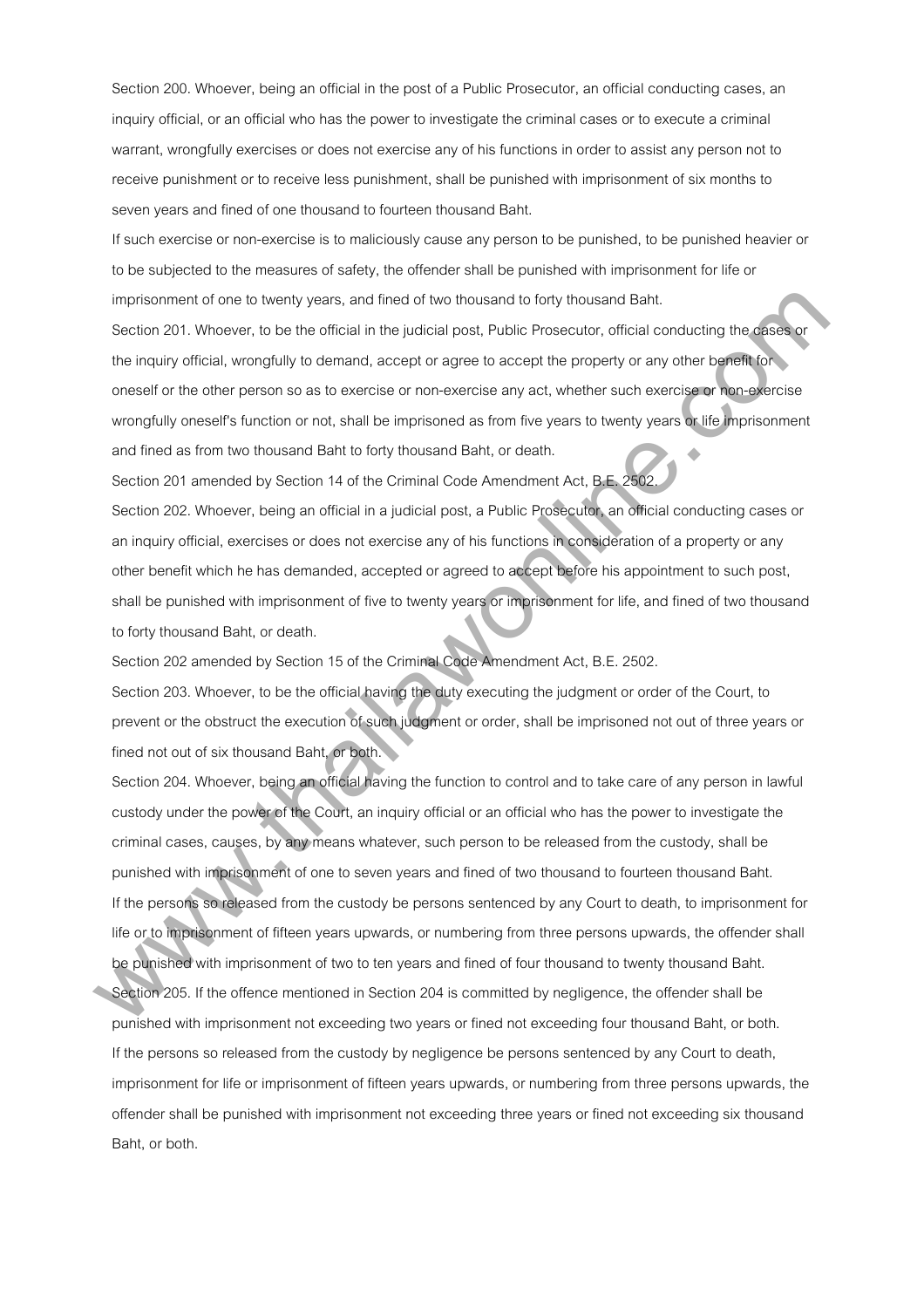If the offender causes the person released from the custody to be retaken within three months, the punishment inflicted upon the offender shall cease forthwith.

# TITLE IV

# OFFENCE RELATING TO RELIGION

Section 206. Whoever, to do, by any means whatever, to the object or place of religious worship of any group of persons in the manner likely to insult such religion, shall be imprisoned as from two years to seven years or fined as from two thousand Baht to fourteen thousand Baht, or both.

Section 206 amended by Article 6 of the Order (No. 41) of the National Administrative Reform Council in B.E. 2519.

Section 207. Whoever to cause a disturbance at an assembly of religious persons lawfully engaged at the time of meeting in religious worship or performing religious ceremonies, shall be punished with imprisonment not exceeding one year or fined not exceeding two thousand Baht, or both.

Section 208. Whoever, wrongfully dressing or using the symbol manifesting that oneself to be Buddhist monk or novice, holyman or clergyman of any religion so as to make the other person to believe that oneself to be such person, shall be imprisoned not out of one year or fined not out of two thousand Baht.

# TITLE V OFFENCE RELATING TO PUBLIC PEACE

Section 209. Whoever to be a member of a body of persons whose proceedings are secret and whose aim to be unlawful, is said to be a member of a secret society, shall be punished with imprisonment not exceeding seven years and fined not exceeding fourteen thousand Baht.

If the offender be the chief, manager or office-bearer in such body of persons, such person shall be punished with imprisonment not exceeding ten years and fined not exceeding twenty thousand Baht. Section 210. Whenever five persons upwards conspire to commit any offence provided in this Book I! and punishable with maximum imprisonment of one year upwards, every such person is said to be a member of a criminal association, and shall be punished with imprisonment not exceeding five years or fined not exceeding ten thousand Baht, or both. of persons in the manner likely to insult such neiglen, shall be impresened as from two years to severi years<br>Insel as hom to should find to tourise of the Order (No. 41) of the Nadional Administrative Reform Cyannel integ

If it be a conspiracy to commit an offence punishable with death, imprisonment for life or imprisonment from ten years upwards, the offender shall be punished with imprisonment of two to ten years and fined of four thousand to twenty thousand Baht.

Section 211. Whoever, to meets in the meeting of secret society or criminal association, the person is said to commit the offence to be such secret society or criminal association unless such person can show that having met without the knowledge that being the meeting of secret society or criminal association. Section 212. Whoever: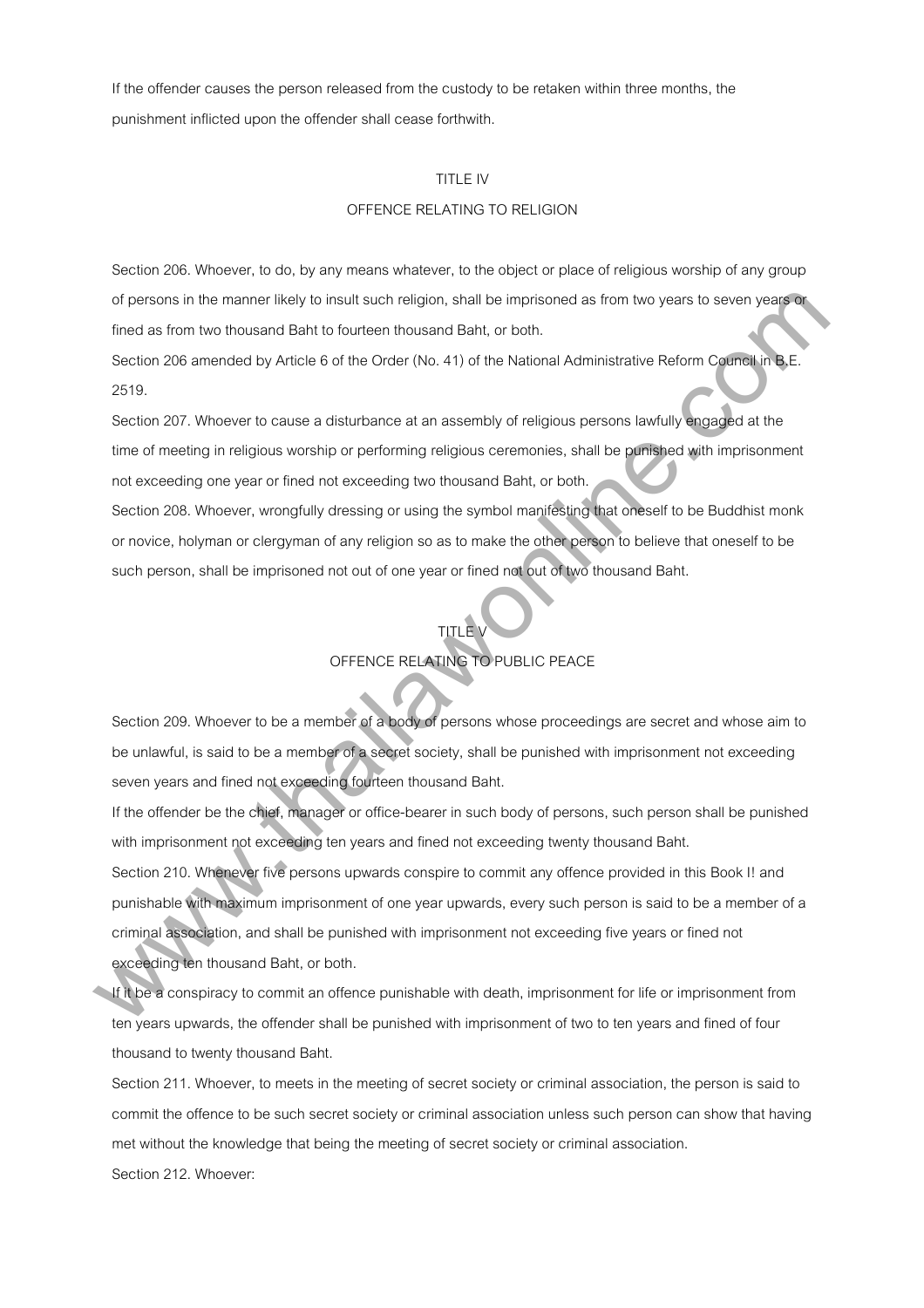(1) Procures a meeting place or lodge for a secret society or criminal association ;

(2) Induces a person to become a member of a secret society or criminal association ;

(3) Aids a member of secret society or criminal association by contribution of money or in any other way; or

(4) Assists in the disposal of property obtained by the secret society or criminal association through any

offence, shall be punished likewise as a member of a secret society or criminal association, as the case may be.

Section 213. Whenever an offence is committed by any member of a secret society or criminal association in prosecution of the common aim of such society or association, every member who was present at the time of the commission of such offence, or who was present at the meeting where the commission of such offence was decided upon, and the chief manager or office-bearer of such society or association, shall be liable to the punishment prescribed for such offence. proseculate at the common sim at such society or association, every member who was present at the firm<br>the commission at such altimate, or who was present at the meeting where the commission of such clience<br>we decided upot

Section 214. Whoever, behaves habitually, lodges or procures the retreat place or meeting place to the persons whom oneself knowing to have the committed offence as provided by this Book 2, such person shall be imprisoned not out of three years or fined not out of six thousand Baht, or both.

If the offence to be committed so as to help the father, mother, child, husband or wife, the Court may not inflict any punishment at all.

Section 215. Whenever ten persons upwards being assembled together do or threaten to do an act of violence, or do any thing to cause a breach of the peace, every such person shall be punished with imprisonment not exceeding six months or fined not exceeding one thousand Baht, or both.

If any of the offenders carries an arm, all the offenders shall be punished with imprisonment not exceeding two years or fined not exceeding four thousand Baht, or both.

If the offender be the manager or person having the duty to give orders for the commission of the offence, such offender shall be punished with imprisonment not exceeding five years or fined not exceeding ten thousand Baht, or both.

Section 216. When the official orders any person assembled to gather so as to commit the offence as prescribed under Section 215 to disperse, such person not to disperse shall be imprisoned not out of three years or fined not out of six thousand Baht, or both.

#### TITLE VI

# OFFENCE RELATING TO CAUSING PUBLIC DANGER

Section 217. Whoever, firing to the things belonging to the other person, shall be imprisoned as from six months to seven years or fined as from one thousand Baht to fourteen thousand Baht. Section 218. Whoever sets fire to:

- (1) A building, vessel or floating house in which a human being dwells;
- (2) A building, vessel or floating house used for storage or manufacture of goods;
- (3) A house of entertainment or meeting place;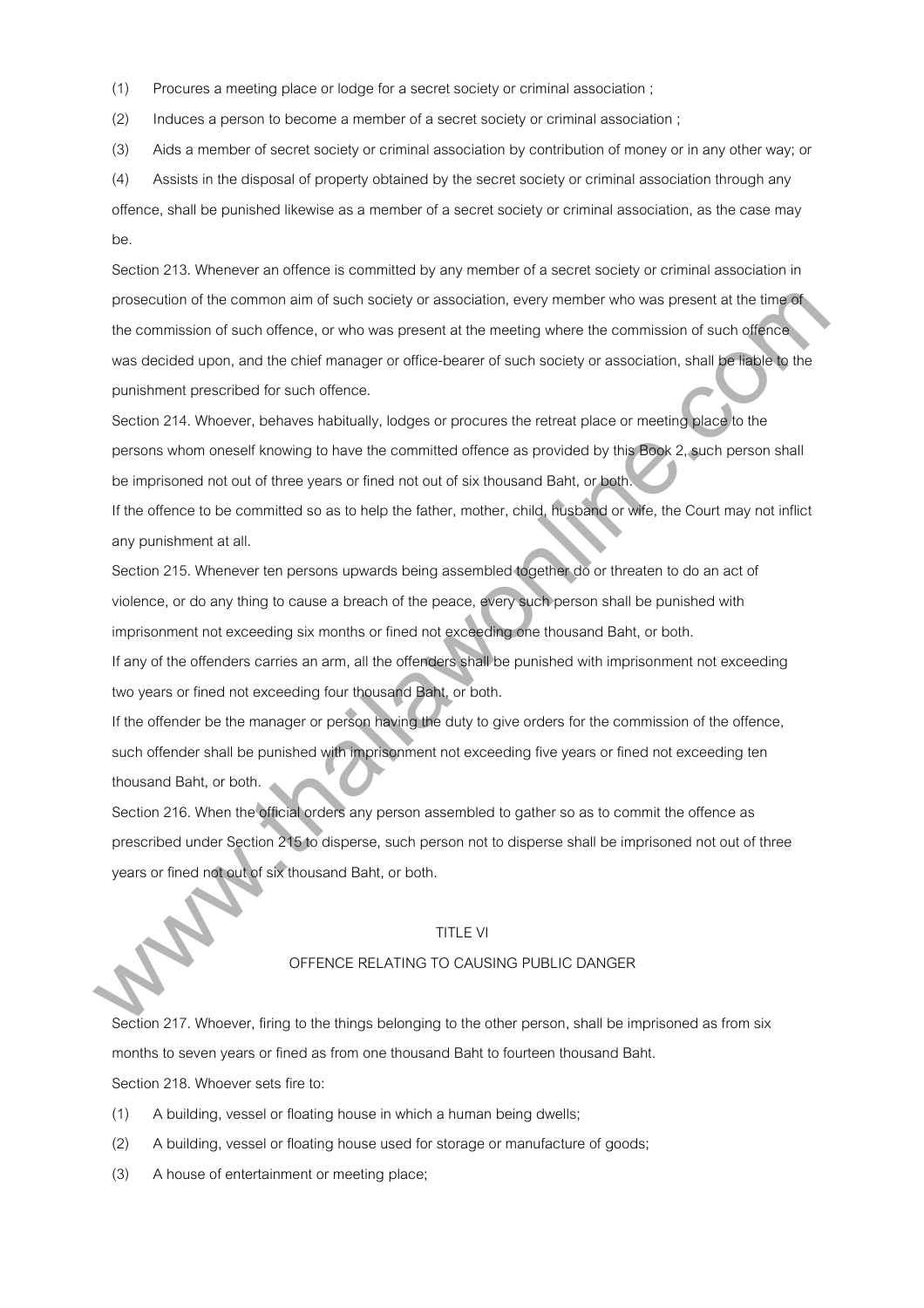(4) A building which is domain public of State, public place or place for performing religious ceremonies;

(5) A railway station, airport, or public parking or mooring place for cars or vessel;

(6) A steam-boat or motor-boat of five tons upwards, aeroplane or train used for public transportation, shall be punished with death, imprisonment for life or imprisonment of five to twenty years.

Section 218 amended by Article 5 of the Decree (No. 11) of the National Executive Council in B.E. 2514.

Section 219. Whoever preparing for committing the offence as aforesaid by Section 217 or Section 218, shall be punished in the same manner as attempting to commit that offence.

Section 220. Whoever, cause fire to any material even belonging to himself in a manner likely to cause injury to the other person or a thing belonging to the other person, shall be punished with imprisonment not exceeding seven years and fined not exceeding fourteen thousand Baht.

If the commission of the offence as mentioned in the first paragraph causes a fire to any of the things specified in Section 218, the offender shall be punished as provided in Section 218.

Section 221. Whoever, to causing the explosion likely to cause injury to the other person or the thing belonging to the other person, shall be imprisoned not out of seven years and fined not out of fourteen thousand Baht.

Section 222. Whoever, to cause an explosion so as to cause injury to any of the things mentioned in Section 217 or 218, shall be punished as provided in such Section.

Section 223. For the aforesaid offence in Section 217, 218, 220 or 222, if the injured things or likely to be injured is little value, and such act is not likely to cause the injury to the other person, the offender shall be imprisoned not out of three years or fined not out of six thousand Baht, or both.

Section 224. If the commission of the offence as mentioned in the Section 217, 218, 221 or 222 causes death to the other person, the offender shall be punished with death or imprisonment for life.

If it causes grievous bodily harm to the other person, the offender shall be punished with death, imprisonment for life or imprisonment of ten to twenty years.

Section 224 amended by Article 6 of the Decree (No. 11) of the National Executive Council in B.E. 2514. Section 225. Whoever, causing fire by negligence and causing the fling belonging to the other person to be damaged, or likely to cause damage to the life of the other person, shall be imprisoned not out of seven years or fined not out of fourteen thousand Baht, or both. Sinction 220, Wholewir, cause limito any material even belonging to himsell in a manner likely to cause injertical<br>to the charge more or a linit placing in the tather person, whill the purished with imprisonment red<br>exerci

Section 226. Whoever, by any means whatever, to render a building, dock, public parking or mooring place for cars or vessel, buoy, structure, machinery, mechanical apparatus, electric wire or an equipment provided for the protection of persons or things from danger so as likely to cause danger to the other person, shall be punished with imprisonment not exceeding five years or fined not exceeding ten thousand Baht, or both. Section 227. Whoever, having the profession of design, control or construction, reparation or removal of building or structure, failing to comply with the rule or method to be duly carried out in such undertaking in the manner likely to cause the danger to the other person, shall be imprisoned not out of five years or fined not out of ten thousand Baht, or both.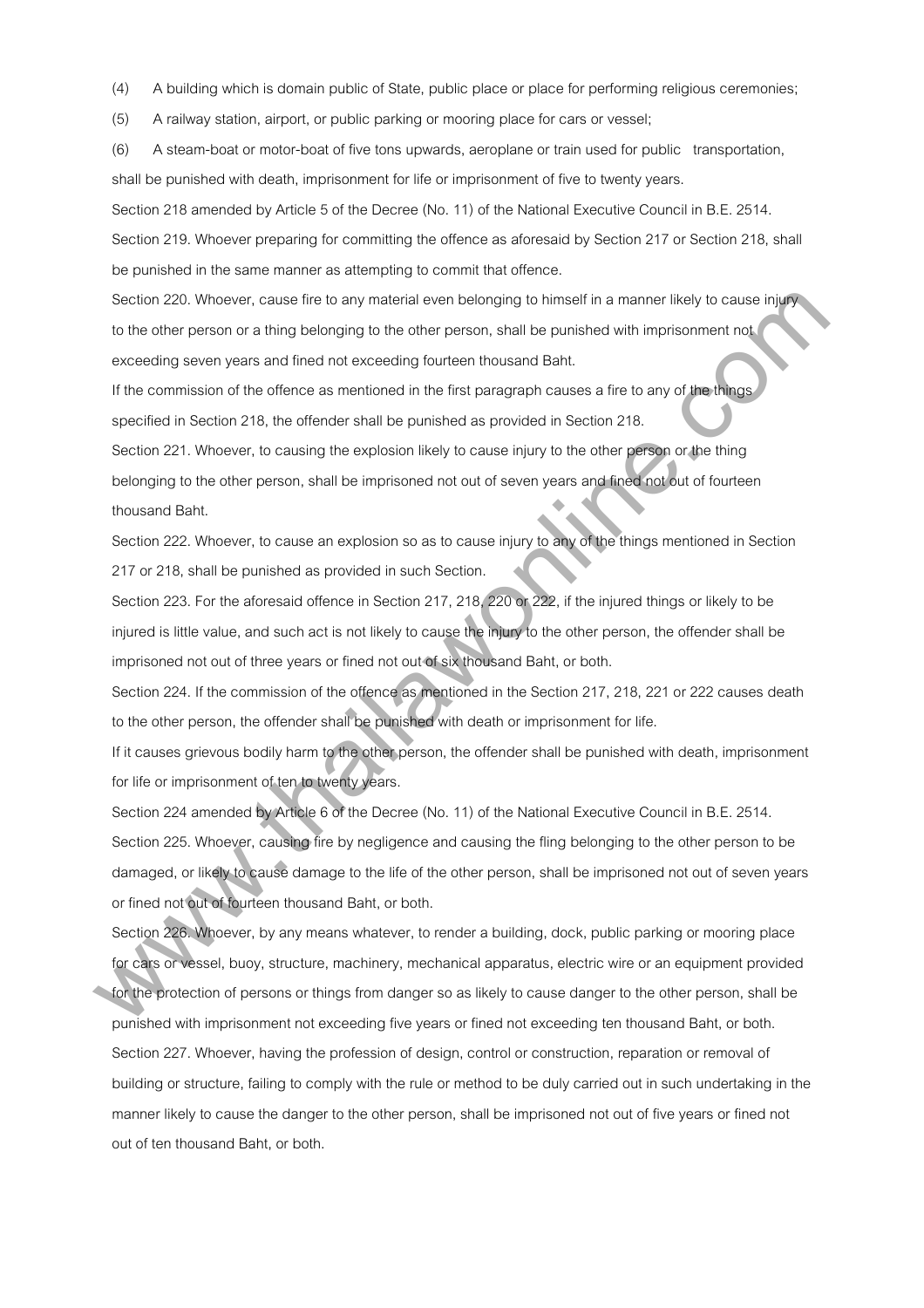Section 228. Whoever, by any means whatever, cause inundation or obstruction to the supply of water, which is a public utility, and if such act is likely to endanger the other person or a thing belonging to the other person, shall be punished with imprisonment not exceeding five years or fined not exceeding ten thousand Baht, or both.

If the commission of the offence as mentioned in the first paragraph causes danger to the other person or a thing belonging to the other person, the offender shall be punished with imprisonment of six months to seven years and fined of one thousand to fourteen thousand Baht.

Section 229. Whoever, by any means whatever, renders a public way, sluice gate, dam or embankment, which is a part of a public way or taking off and landing place for aeroplanes to be in the condition as likely to cause danger to traffic, shall be punished with imprisonment not exceeding five years or fined not exceeding ten thousand Baht, or both.

Section 230. Whoever, to place any obstacle upon the railway or tramway to loosen or displace such railway or tramway or to make any thing to the signal in the manner likely to cause the danger to the running of railway-cars or tram-cars, shall be imprisoned as from six months to seven years and fined as from one thousand Baht to fourteen thousand Baht.

Section 231. Whoever, by any means whatever, renders a lighthouse, buoy, signal or any other thing provided as a signal for the safety of land traffic, navigation or air navigation to be in the condition as likely to cause danger to such land traffic, navigation or air navigation, shall be punished with imprisonment of six months to seven years and fined of one thousand to fourteen thousand Baht.

Section 232. Whoever, by any means whatever, renders any of the following conveyances to be in the condition as likely to cause danger to a person:

(1) Sea-going vessel, aeroplane, train or tram;

(2) Motor-car used for public transportation; or

(3) Steam-boat or motor-boat of five tons upwards used for public transportation, shall be punished with imprisonment of six months to seven years and fined of one thousand to fourteen thousand Baht. Section 233. Whoever, to use the conveyance to transport the passengers, when such conveyance to be under the condition or to be loaded as likely to cause the danger to the persons in such conveyance, shall be imprisoned not out of one year or fined not out of two thousand Baht, or both. Section 229. Whoever, by any means whatever, renders a public way, skicke gain, darm or ambanisment,<br>which is a part all a public way or taking oil and landing place for anothelines to be in the considerable size.<br>We can c

Section 234. Whoever, by any means whatever, to render an equipment used for production, transmission of electric energy or the supply of water so as to cause lack of convenience to the public, or likely to cause danger to the public, shall be punished with imprisonment not exceeding five years or fined not exceeding ten

thousand Baht, or both.

Section 235. Whoever, to do any act rendering the public communication of the post, telegraph, telephone or wireless to be obstructed, shall be imprisoned not out of three years or fined not out of six thousand Baht, or both.

Section 236. Whoever to adulterate an article of food, drug or any other thing intended for human consumption or use, and such adulteration is likely to cause injury to health, or to sell or expose for sale such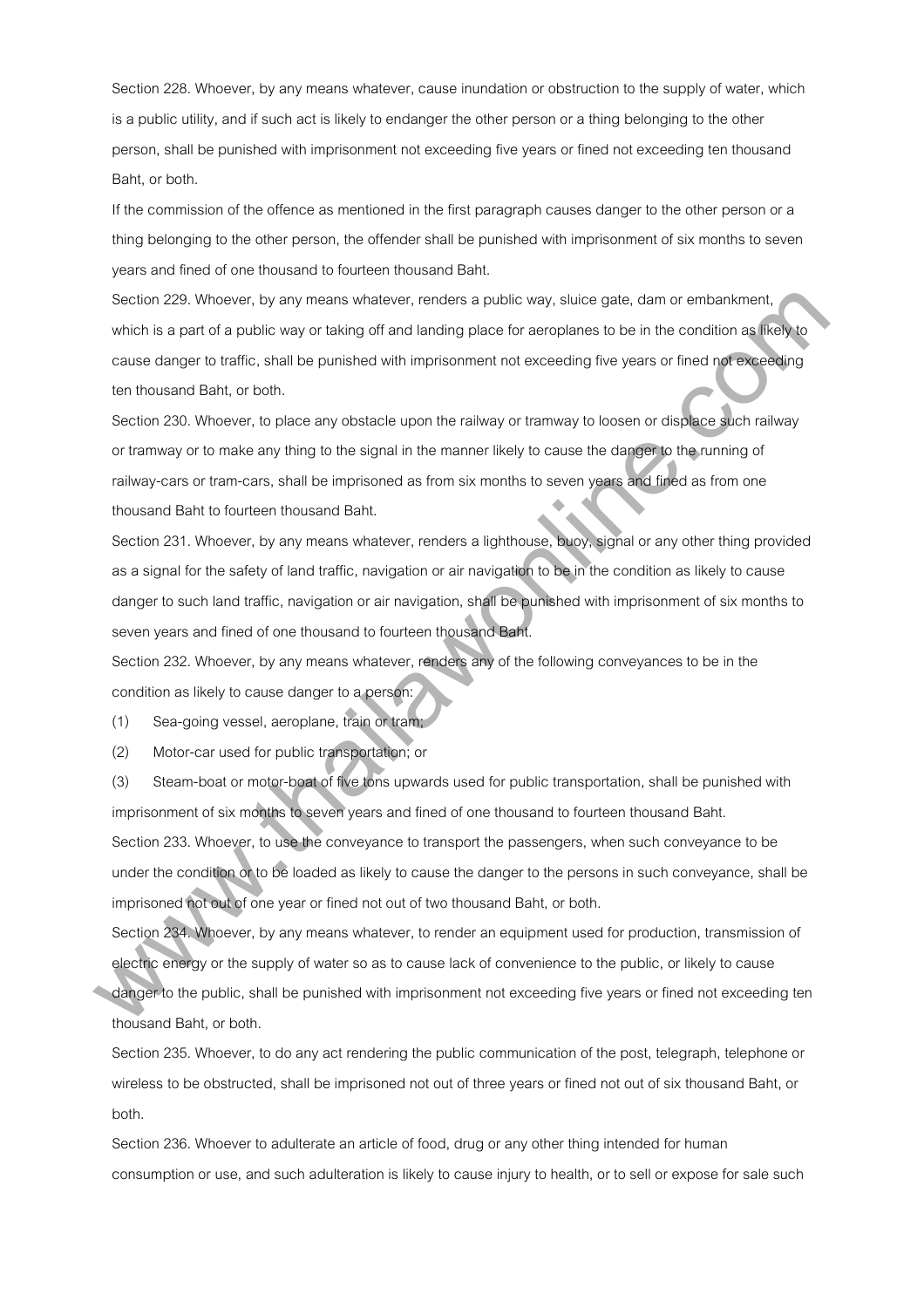adulterated article for human consumption or use, shall be punished with imprisonment not exceeding three years or fined not exceeding six thousand Baht, or both.

Section 237. Whoever, introducing the poisonous substance or any other substance likely to cause injury to health into the food or water into any well, pond or reservoir, and such food or water to be existed or to be provided for the public consumption, shall be imprisoned as from six months to ten years and fined as from one thousand Baht to twenty thousand Baht, or both.

Section 238. If the offences committed according to Sections 226 to 237 causes death to the other person, the offender shall be punished with imprisonment for life or imprisonment of five to twenty years and fined of ten thousand to forty thousand Baht.

If it causes grievous bodily harm to another person, the offender shall be punished with imprisonment of one to ten years and fined of two thousand to twenty thousand Baht.

Section 239. If the act as mentioned by Section 226 to Section 237 as being done by negligence to be result in the imminent danger to the life of the other person, doer shall be imprisoned not out of one year or fined not out of two thousand Baht, or both.

# TITLE VII OFFENCE RELATING TO COUNTERFEITING AND ALTERATION **CHAPTER** OFFENCE RELATING TO CURRENCIES

Section 240. Whoever, to counterfeit the currency, irrespective of whether to make as the coin, banknote or any the other thing to be used or authorized to be used by Government, or to counterfeit the Government bond or interest coupon attached to such bond, such person to be said to commit the offence of counterfeiting the currency, shall be imprisoned as from ten years to twenty years or fined as from ten years to twenty years and fined as from twenty thousand Baht to forty thousand Baht. the otherder shall but punished with imprisonment for Bire or imprisonment for two there is the punished with imprisonment for the punished with imprisonment and the punished with imprisonment and the punished with impriso

Section 241. Whoever alters currency, whether it be a coin, bank-note or any other thing issued or authorized to be issued by the Government. or alters the Government bond or interest coupon attached to such bond with intent to make the other person to believe that it has a higher value than it really has, is said to commit an offence of altering currency, and shall be punished with imprisonment for life or imprisonment of five to twenty years and fined of ten thousand to forty thousand Baht.

Section 242. Whoever dishonestly diminishes the weight of a coin issued by the Government, shall be punished with imprisonment not exceeding seven years and fined not exceeding fourteen thousand Baht. Whoever brings into the Kingdom, or utters or possesses for uttering a coin whose weight has dishonestly been diminished according to the provision in the first paragraph, shall be liable to the same punishment. Section 243. Whoever, to bring any thing to be counterfeited according to Section 240 or altered according to Section 241, shall be punished as provided in such Section.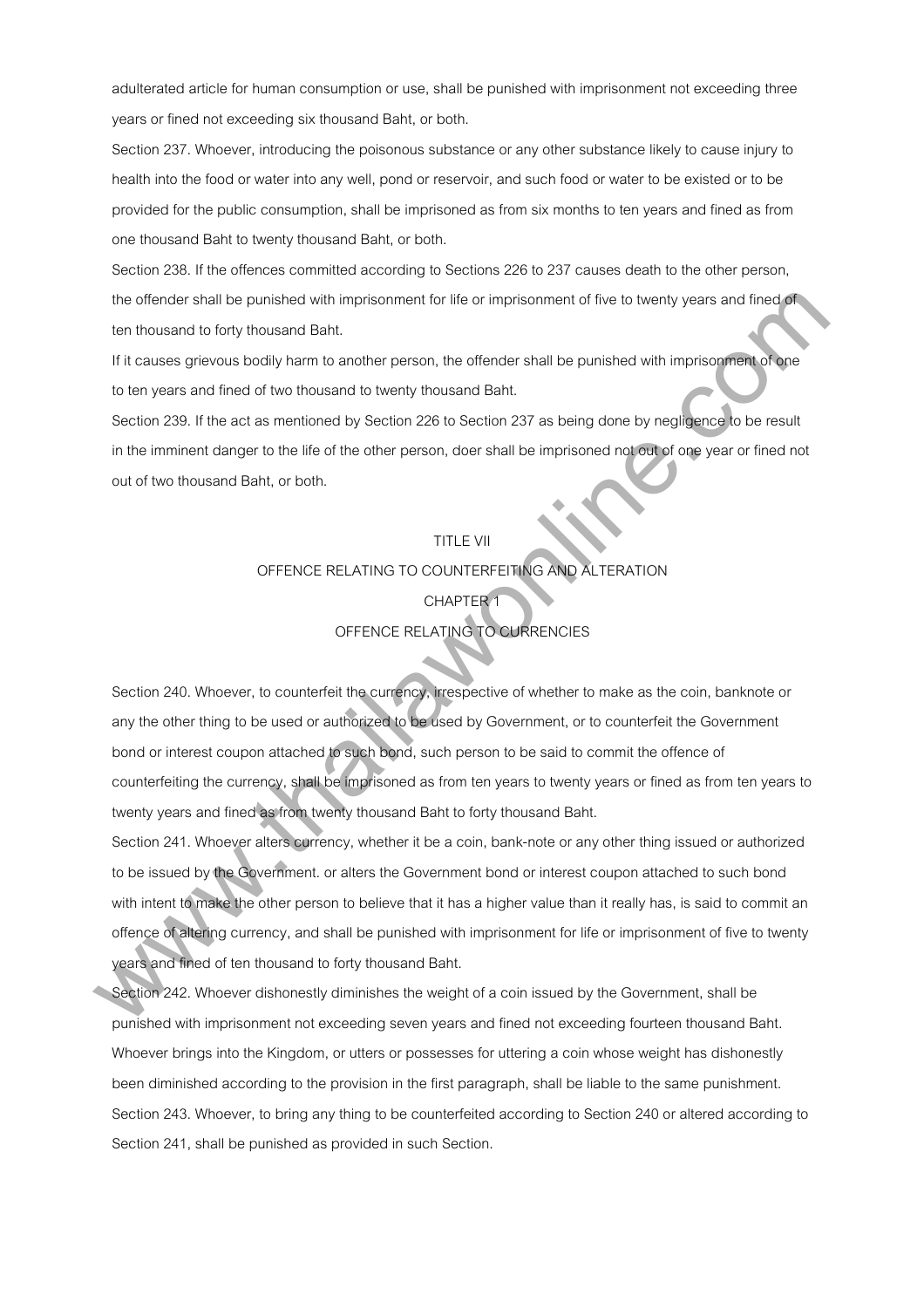Section 244. Whoever, possesses for uttering any thing obtained by him, which he knows to be counterfeited according to Section 240 or altered according to Section 241, shall be punished with imprisonment of one to fifteen years and fined of two thousand to thirty thousand Baht.

Section 245. Whoever, to utter any thing by not to know as being counterfeited according to Section 240 or altered according to Section 241, if subsequently upon having known as being counterfeited or altered still to be sued, shall be imprisoned not out of ten years or fined not out of twenty thousand Baht, or both. Section 246. Whoever, makes an instrument or a material intended for counterfeiting or altering currency, whether it be a coin, bank-note or any other thing issued or authorized to be issued by the Government, or for counterfeiting or altering the Government bond or interest coupon attached to such bond, or possesses such instrument or material intended for use in counterfeit or alteration, shall be punished with imprisonment of five to fifteen years and fined of ten thousand to thirty thousand Baht.

Section 247. If the offences mentioned in this Chapter be committed concerning currency, whether it be a coin, bank-note or any other thing issued or authorized to be issued by the foreign Government, or relating to the foreign Government bond or interest coupon attached to such bond, the offender shall be liable to one half of the punishment as provided in such Section.

Section 248. If the offender under Section 240, Section 241 or Section 247 has committed under the other Section as prescribed by this Chapter dealing with the thing counterfeited or altered by oneself, such person shall be punished under Section 240, Section 241 or Section 247 for one count only.

Section 249. Whoever, fabricates any kind of printed papers or pieces of metal, the characteristics and sizes of which resemble currency, whether it be a coin, bank-note or any thing issued or authorized to be issued by the Government, or the Government bond or interest coupon attached to such bond, or disposes the same, shall be punished with imprisonment not exceeding one year or fined not exceeding two thousand Baht, or both. whether it is a point, bank-real or any other thing issued or authorized to be issued by the Covernment, orthonormalized contribution or any contribution or any contribution of commutation of the method of the commutation

If the disposal of the printed papers or pieces of metal mentioned in the first paragraph is the disposal by uttering as any thing as mentioned in the first paragraph, the offender shall be punished with imprisonment not exceeding three years or fined not exceeding six thousand Baht, or both.

# CHAPTER 2

# OFFENCE RELATING TO SEALS, STAMPS AND TICKETS

Section 250. Whoever, to forge the State seal, State seal impression or King's Sign Manual, shall be imprisoned as from five years to twenty years and fined as from ten thousand Baht to forty thousand Baht. Section 251. Whoever, forges a seal or impression of such seal of a Political Bureau a public organization or an official, shall be punished with imprisonment of one to seven years and fined of two thousand to fourteen thousand Baht.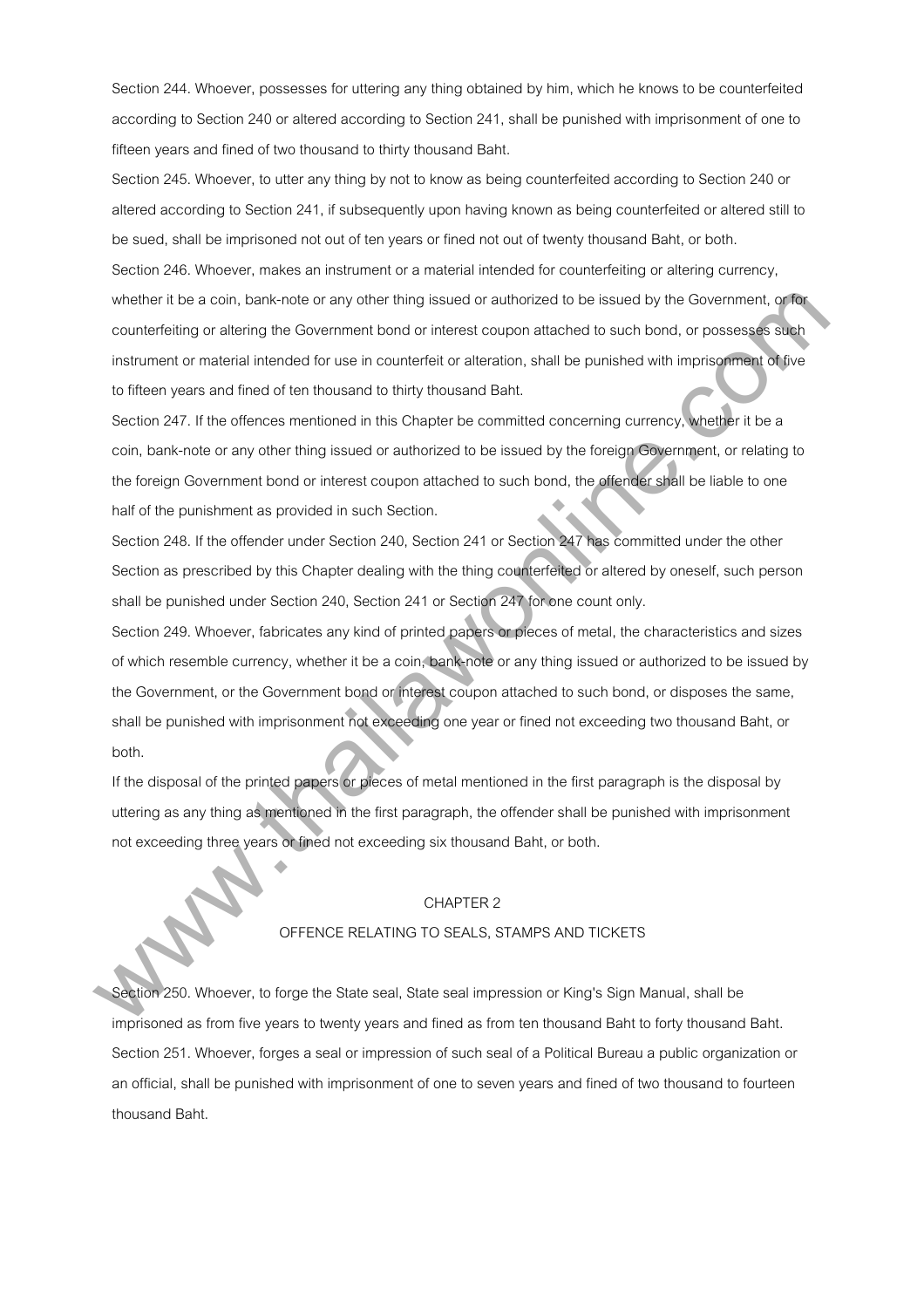Section 252. Whoever, using the seal, seal impression or King's Sign Manual as mentioned under Section 250 or Section 251 as being the seal, seal impression or King's Sign Manual to be forged, shall be punished as provided by such Section.

Section 253. Whoever, having obtained possession of the seal or impression of the seal mentioned in Section 250 or 251, which is genuine, wrongfully uses such seal or impression of such seal in a manner likely to cause injury to the other person or the public, shall be liable to two-thirds of the punishment as provided in Section 250 or 251.

Section 254. Whoever, forges a Government stamp used for postage, taxation or collection of fees, or alters a Government stamp used for such purposes in order to make other persons to believe that it has a higher value than it really has, shall be punished with imprisonment of one to seven years and fined of two thousand to fourteen thousand Baht.

Section 255. Whoever, bringing the State seal, State seal impression, King's Sign Manual, seal or seal impression of Political Bureau, public organization or official, or stamp as specified under Section 250, 251 or 254 which to be forged or altered, shall be imprisoned as from one year to ten years and fined as from two thousand Baht to twenty thousand Baht.

Section 256. Whoever, erases, removes or does by any means whatever to the Government stamp as specified in Section 254, which has mark or has done any act to it to denote that it can not longer be used, in order that it may be used again, shall be punished with imprisonment not exceeding three years or fined not exceeding six thousand Baht, or both.

Section 257. Whoever, using, selling, offering for sale, exchanging or offering for exchange the stamp begotten from the commission as aforesaid by Section 254 or Section 256 whether commission under such Section being committed inside or outside the Kingdom, shall be imprisoned not out of three years or fined not out of six thousand Baht, or both.

Section 258. Whoever, forges or alters a ticket used in public transportation with intent to make other persons to believe that it is a higher value than it really has, or erases, removes or does by any means whatever to it which has a mark or has done any act to it to denote that it has been used, in order that it may be used again, shall be punished with imprisonment not exceeding two years or fined not exceeding four thousand Baht, or both. Section 254. Whowever, torgets a Covernment stamp used for positage, issualion or collection of lines, or allegation<br>Covernment stamp used for such purpleses in order to make other persons to believe that it has a higher C

Section 259. If the commission under Section 258 as commission relating to tickets disposed to public people for entering into any place, the doer shall he imprisoned not out of one year or fined not out of two thousand Baht, or both.

Section 260. Whoever, uses, sells, offers for sale, exchanges or offers for exchange the ticket begotten from the commission of the offence mentioned in Section 258 or 259, shall be punished with imprisonment not exceeding one year or fined not exceeding two thousand Baht, or both.

Section 261. Whoever, makes the instrument or material for forging or altering any thing as specified in Section 254, 258 or 259, or possesses such instrument or material for use in forging or altering, shall be punished with imprisonment not exceeding two years or fined not exceeding four thousand Baht, or both.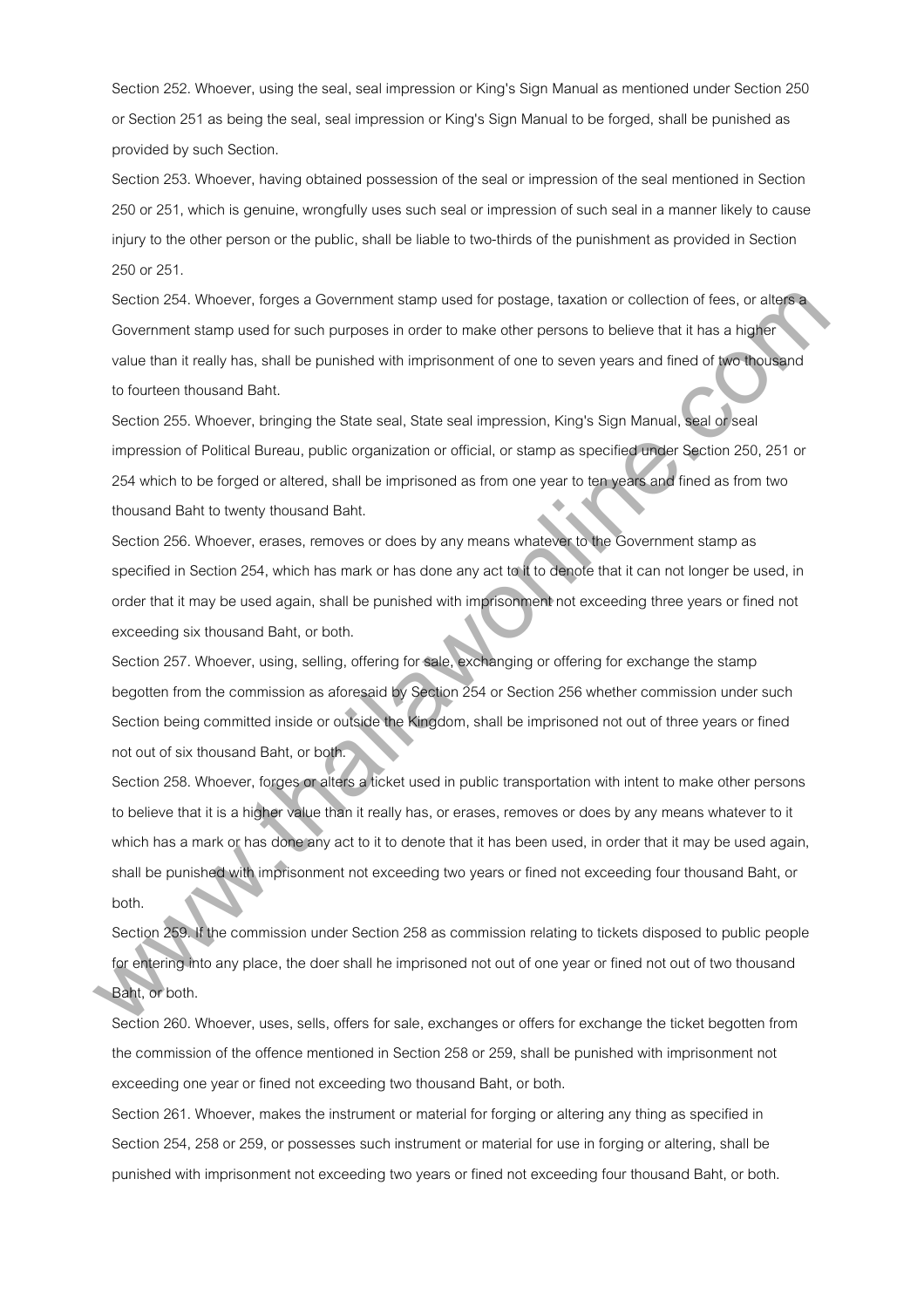Section 262. If the offence mentioned in Section 254, 256, 257 or 261 be committed relating to the foreign Government stamps, the offender shall be liable to one-half of the punishment as provided for such Section. Section 263. If the offender under Section 250, Section 251, Section 254, Section 256, Section 257, Section 258, Section 259 or Section 262 to have committed the offence under the other Section as prescribed in this Chapter relating to the thing to be begotten from the commission of offence also, that person shall be punished according to Section 250, Section 251, Section 254, Section 256, Section 258, Section 259 or Section 262 for one count only.

# CHAPTER 3

# OFFENCE RELATING TO DOCUMENTS

Section 264. Whoever, in a manner likely to cause injury to another person or the public, fabricates a false document or part of a document, or adds to, takes from or otherwise alters a genuine document by any means whatever, or puts a false seal or signature to a document, if it is committed in order to make any person to believe that it is a genuine document, is said to forge a document, and shall be punished with imprisonment not exceeding three years or fined not exceeding six thousand Baht, or both. CHAPTER 3<br>
CHAPTER 3<br>
Section 264. Whoever, in a manner likely to cause injury to another person or the public, is applied<br>
document or part of a document, or adds to, takes from or otherwise aters a genuine document by an

Whoever, fills in the contents on a sheet of paper or any other material bearing the signature of another person without the consent or by violating the order of such person, if it has committed in order to take such document for use in any activities which may cause injury to any person or the public, shall be deemed to forge a document, and shall be punished likewise.

Section 265. Whoever, forges a document of right or official document, shall be punished with imprisonment of six months to five years and fined of one thousand to ten thousand Baht.

Section 266. Whoever forges any of the following documents:

(1) A document of right, which is an official document;

 $(2)$  A will;

(3) A share certificate or debenture, or share warrant or debenture warrant;

 $(4)$  A bill; or

(5) A negotiable certificate of deposit, shall be punished with imprisonment of one to ten years and fined of twenty thousand to two hundred thousand Baht.

Section 266 amended by Section 3 of the Act Amending the Criminal Code (No. 12), B.E. 2535.

Section 267. Whoever, notifying the official doing oneself's duty to make any false entry in the public or official document for the aims to be used as evidence, shall be imprisoned not out of three years or fined not out of six thousand Baht, or both.

Section 268. Whoever, in a manner likely to cause injury to another person or the public, makes use of, or cites the document begotten from the commission of the offence according to Section 264, 265, 266 or 267, shall be liable to the punishment as provided in such Section.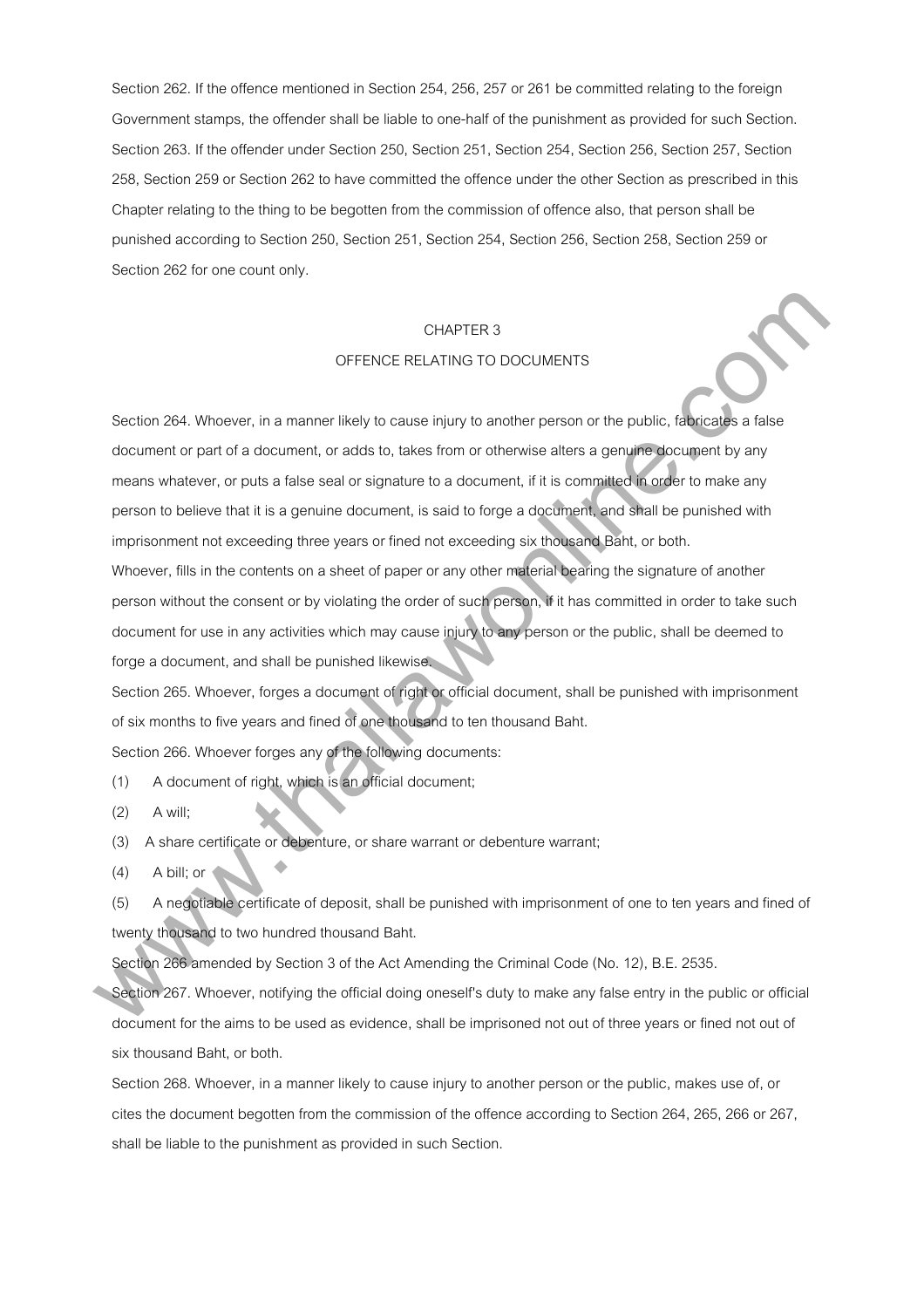If the offender according to the first paragraph be the person who himself forges such document, or causes an official to make such entry, such offender shall be punished according to this Section for one count only. Section 269. Whoever, in the pursuance of work in the medicine, law, accountancy or any other profession, making the certification of false document by the manner likely to cause injury to the other person or the public people, shall be imprisoned not out of two years or fined not out of four thousand Baht, or both. Whoever, dishonestly using or citing the certification begotten from the commission of offence according to the paragraph 1, shall be punished in the same manner.

#### CHAPTER 4

# OFFENCE RELATING TO THE ELECTRONIC CARD

Section 269/1. Whoever, forges the electronic card in whole or in part, adds or cuts statement or amends by any means whatever in the genuine electronic card in manner likely to cause injury to other person or people. If that card is made in order to anyone believing that it is the genuine electronic card or for the benefit in any respect, such person commits the electronic card forgery and shall be punished imprisonment from one year to five years and fined from two ten thousands Baht to hundred thousands Baht.

Section 269/2. Whoever makes the instruments or materials for counterfeit or alteration or for acquiring the data in counterfeiting or altering anything specified in Section 269/1 or has such instrument or material. As aforesaid, for using or acquiring the data in counterfeiting or altering, such person shall be punished imprisonment from one year to five years and fined from two ten thousands Baht to hundred thousand Baht. Section 269/3. Whoever brings into or sends out of anything from Kingdom in accordance with Section 269/1 or Section 26912, such person shall be punished imprisonment from three years to ten years and fined from six ten thousands Baht to hundred thousands Baht. CHAPTER 4<br>
CFENCE RELATING TO THE ELECTRONIC CARD<br>
Section 26941. Whoever, forges the electronic card in whole or in part, accs or outs attempts by<br>
any means whatever in the genuine electronic card in whole or in part, ac

Section 269/4. Whoever uses or has for the sake of using anything in accordance with Section 259/1 which is obtained possession of knowledge that it is the made falsification or counterfeit, such person shall be punished imprisonment from one year to seven years or fined from two ten thousands Baht to hundred thousand Baht to four ten thousands Baht or both imprisonment and fine.

Whoever sells or has for selling anything forged or counterfeited in accordance with Section 269/1, such person shall be punished imprisonment from one year to ten years or fined from two ten thousands Baht to two hundred thousands Baht or both imprisonment and fine.

If offender in accordance with first paragraph or second paragraph forges the electronic card in accordance with Section 269/1, such offender shall be punished in accordance with this Section in only count. Section 269/5. Whoever uses the electronic card of other person wrongfully in a manner likely to cause detriment of other person or people, such person shall be punished imprisonment not more than five years or fined not more than hundred thousands Baht or both fined and imprisonment. Section 269/6. Whoever has to use the electronic card of other person wrongfully in accordance with Section

269/5 in a manner likely to cause detriment to other person or people, such person shall be punished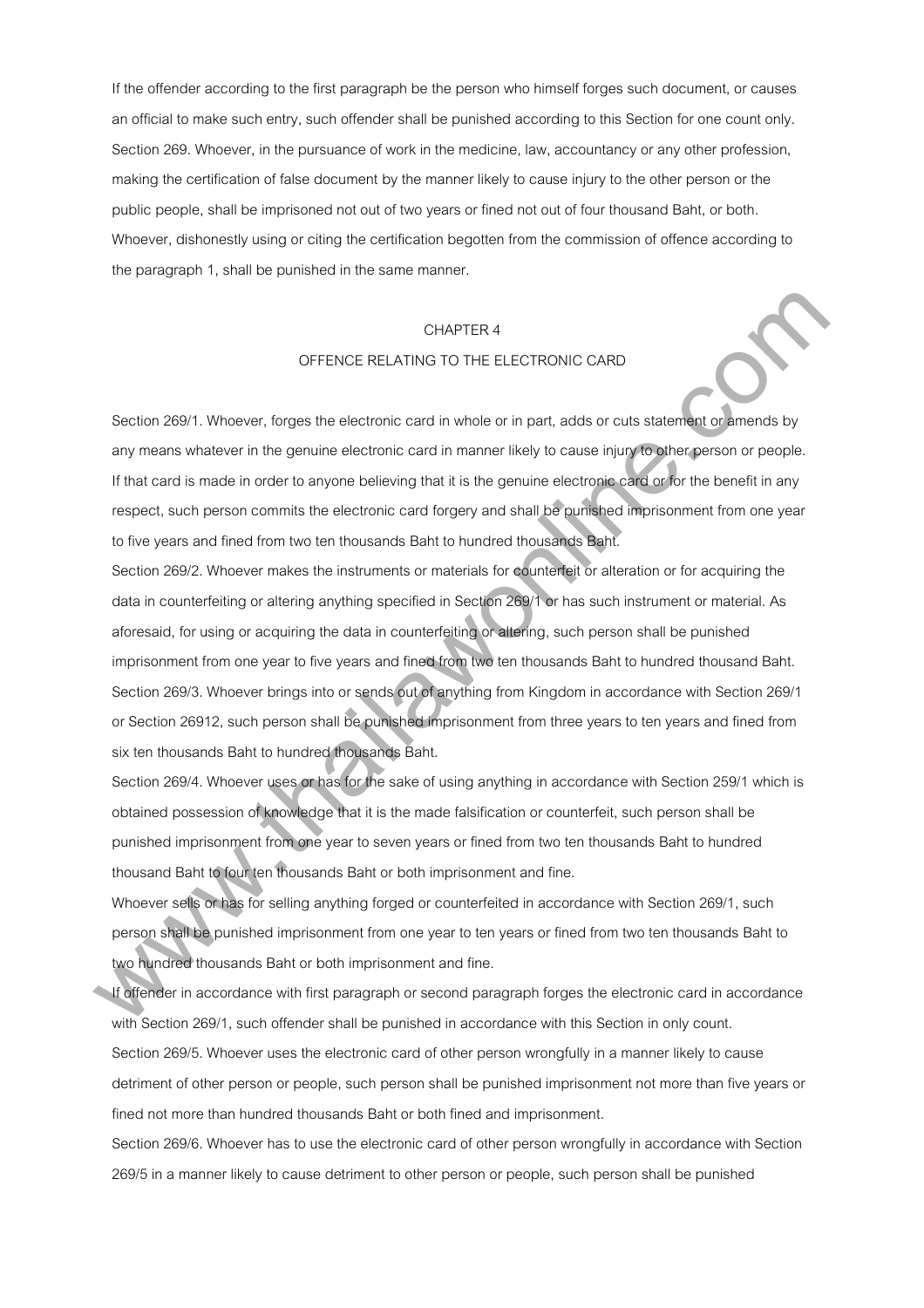imprisonment not more than three years or fined not more than six ten thousands Baht or both imprisonment and fine.

Section 269/7. If commission of an offence as aforesaid in this Chapter is doings in respect of the electronic card which issuer has issued to person entitled to use for the satisfaction of paying goods. Service or other debt in lieu of ready money or use to draw and withdraw ready money, such doer shall be punished more punishment than as one prescribed in that Sections as the half of them.

Nature 4, the Offence According to Electronic Card of nature 8, the Offence According to Change, Section 269/1, Section 269/2, Section 269/3, Section 269/4, Section 269/5, Section 269/6 and Section 269/7, prescribed and added by the Act Amending the Criminal Code (No. 17), B.E. 2547 of Section 5.

# TITLE VIII

# OFFENCE RELATING TO TRADE

Section 270. Whoever, uses or possesses for use an instrument of weighing, a weight or measure, which is contrary to standard in order to take advantage in trade, or possesses such instrument, weight or measure for sale, shall be punished with imprisonment not exceeding three years or fined not exceeding six thousand Baht, or both. 2004), Section 2004, Section 2003, Section 2004, Section 2004, Section 2004 and Section 2007,<br>
presentivad and added by the Act Amending the Criminal Cade (Na. 17), B.E. 2547 et Section 5.<br>
TITLE VII<br>
OFFENCE RELATING TO T

Section 271. Whoever, selling the goods be any fraudulent and deceitful means in order to deceive the buyer as to the origin source, nature, quality or such goods quantity, if such act not constitute cheating and fraud, shall be imprisoned not out of three year or fined not out of six thousand Baht, or both.

Section 271 amended by Section 3 of the Act Amending the Criminal Code (No. 4), B.E. 2522.

Section 272. Whoever:

(1) Uses a name, figure, artificial mark or any wording in the carrying on trade of the other person, or causes the same to appear on a goods, packings, coverings, advertisements, price lists, business letters or the like in order to make the public to believe that it is the goods or trade of such other person;

(2) Imitates a signboard or the like so that the public are likely to believe that his trading premises are those of another person situated nearby;

(3) Circulates or propagates the false statement in order to bring discredit to the trading premises, goods, industry or commerce of any person with a view to obtaining benefit for his trade, shall be punished with imprisonment not exceeding one year or fined not exceeding two thousand Baht, or both.

The offence under this Section is a compoundable offence.

Section 273. Whoever, forging the registered trade-mark of other person, whether to be registered inside or outside the Kingdom, shall be imprisoned not out of three years or fined not out of six thousand Baht, or both. Section 274. Whoever, imitates the registered trade-mark of the other person, whether it be registered within or outside the Kingdom in order to make the public to believe that it is the registered trade-mark of such other person, shall be punished with imprisonment not exceeding one year or fined not exceeding two thousand Baht, or both.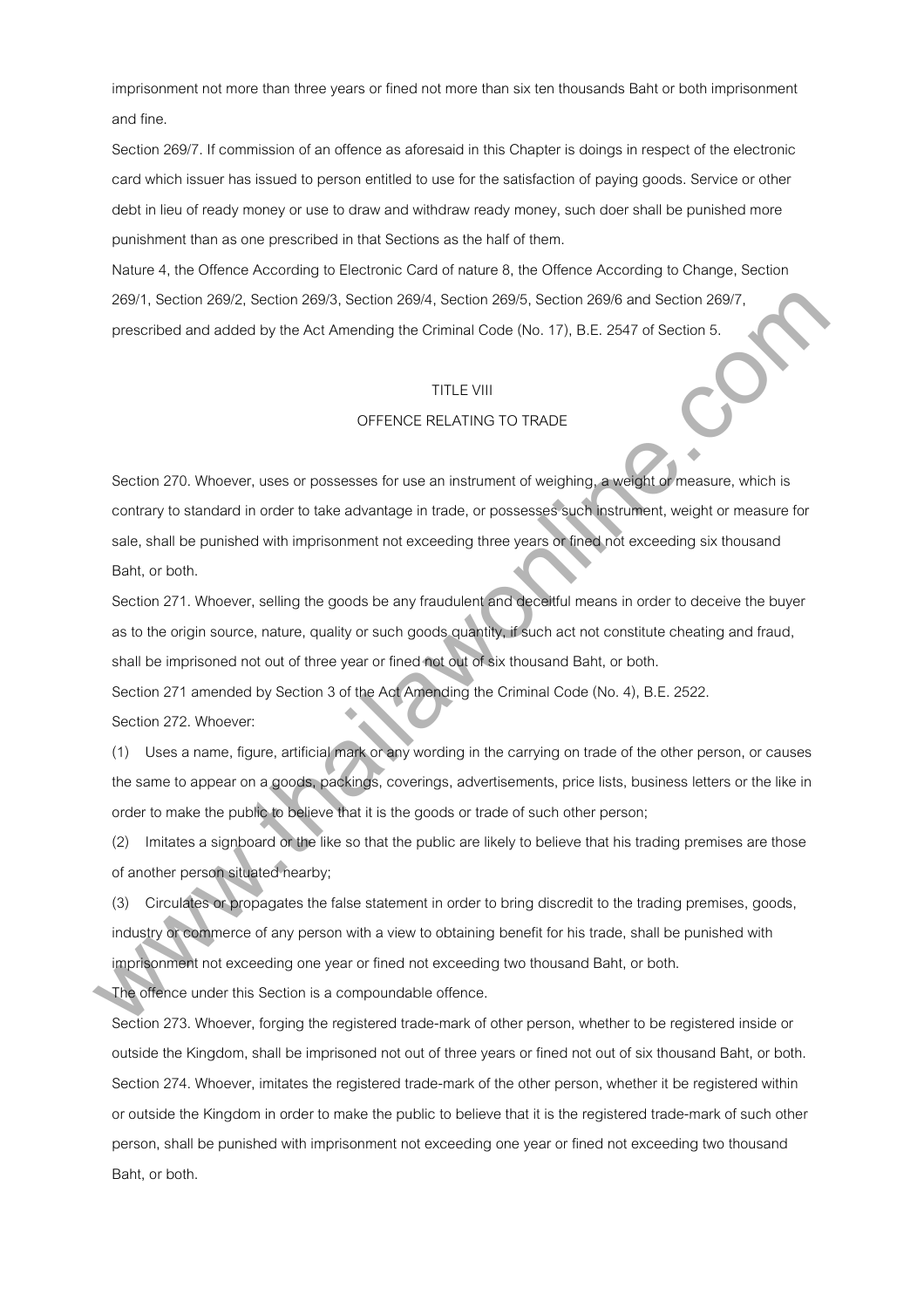Section 275. Whoever, bringing into the Kingdom, disposing or exposing for disposing the goods bearing the name, figure, artificial mark or any wording as prescribed by Section 272 (1), or the goods bearing the forged or imitated trade-mark to belong to the other person under Section 273 or Section 274, shall be punished in such Section.

#### TITLE IX

# OFFENCE RELATING TO SEXUALITY

Section 276. Whoever has sexual intercourse with a woman, who is not wife, against her will, by threatening by any means whatever, by doing any act of violence, by taking advantage of the woman being in the condition of inability to resist, or by causing the woman to mistake him for the other person, shall be punished with imprisonment of four to twenty years and fined of eight thousand to forty thousand Baht. If the offence as mentioned in the first paragraph is committed by carrying or using any gun or explosive, or participation of persons in the nature of destroying the woman, the offender shall be punished with imprisonment of fifteen to twenty years and fined of thirty thousand to forty thousand Baht, or imprisonment for life. Section 278. Whowever has sexual intercourse with a woman, who is not wite, against her will, by three first pay<br>by any means whatever, by doing any act of violence, by taking advantage of the woman being justified<br>conditi

Section 276 amended by Section 3 of the Act Amending the Criminal Code (No. 5), B.E. 2525.

Section 277. Whoever, has sexual intercourse with a girl not yet over fifteen years of age and not being his own wife, whether such girl shall consent or not, shall be punished with imprisonment of four to twenty years and fined of eight thousand to forty thousand Baht.

If the commission of the offence according to the first paragraph is committed against a girl not yet over thirteen years of age, the offender shall be punished with imprisonment of seven to twenty years and fined of fourteen thousand to forty thousand Baht, or imprisonment for life.

If the commission of the offence according to the first or second paragraph is committed by participation of persons in the nature for destroying a girl and such girl is not consent, or by carrying the gun or explosive, or by using the arms, the offender shall be punished with imprisonment for life.

The offence as provided in the first paragraph, if the offender being the man commits against the girl over thirteen years but not yet over fifteen years of age with her consent and the Court grants such man and girl to marry together afterwards, the offender shall not be punished for such offence. If the Court grants them to marry together during the offender be still inflicted with the punishment, the Court shall release such offender.

Section 277 amended by Section 3 of the Act Amending the Criminal Code (No. 8), B.E. 2350.

Section 277 bis. If the commission of the offence according to the first paragraph of Section 276, or the first or second paragraph of Section 277, causes:

(1) Grievous bodily harm to the victim, the offender shall be punished with imprisonment of fifteen to twenty years and fined of thirty thousand to forty thousand Baht, or imprisonment for life;

(2) Death to the victim, the offender shall be punished with death or imprisonment for life.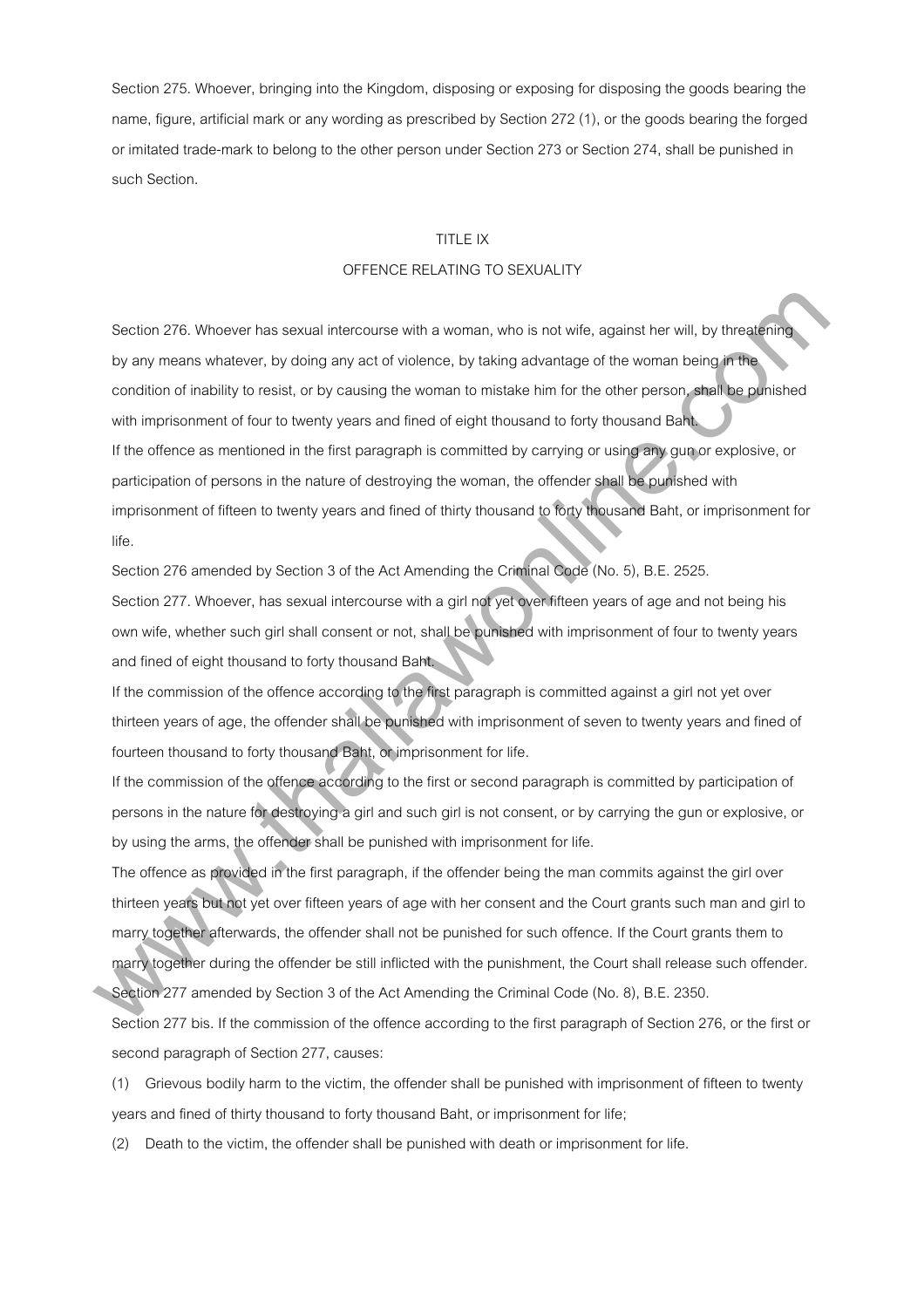Section 277 ter. If the commission of the offence according to the second paragraph of Section 276 or the third paragraph of Section 277, causes:

(1) Grievous bodily harm to the victim, the offender shall be punished with death or imprisonment for life

(2) Death to the victim, the offender shall be punished with death.

Section 277 bis and Section 277 ter amended by Section 3 of the Act Amending the Criminal Code (No. 8), B.E. 2530.

Section 278. Whoever, committing an indecent act to the person out of fifteen years of age by threatening with any means, by doing any act of violence, by taking advantage of that person to be in the condition of inability to resist, or by causing that person to mistake him for the other person, shall be imprisoned not out of ten years or fined not out of twenty thousand Baht, or both.

Section 279. Whoever, commits an indecent act on a child not yet over fifteen years of age, whether such child shall consent or not, shall be punished with imprisonment not exceeding ten years or fined not exceeding twenty thousand Baht, or both.

If the commission of the offence according to the first paragraph, the offender commits it by threatening by any means whatever, by doing any act of violence, by taking advantage of such child being in the condition of inability to resist, or by causing such child to mistake him for another person, the offender shall be punished with imprisonment not exceeding fifteen years or fined not exceeding thirty thousand Baht, or both. Section 278 and Section 279 amended by Section 4 of the Act Amending the Criminal Code (No. 8), B.E. 2530. any mixins, by doing any set of violence, by isking advantage of that parton to be in the condition of including<br>to resist, or by causing that person to mixiske thin to the other parton shall be imprisoned red out of time<br>

Section 280. If the commission of offence according to the Section 278 or Section 279 causes:

(1) Grievous bodily harm to the victim, the offender shall be punished with imprisonment of five to twenty years and fined of ten thousand to forty thousand Baht;

(2) Death to the victim, the offender shall be punished with death or imprisonment for life.

Section 280 amended by Section 3 of the Act Amending the Criminal Code (No. 5), B.E. 2525.

Section 281. The commission of offence according to the paragraph 1 of Section 276 and Section 278, if not to occur in the public, not to cause the grievous bodily harm or death to the victim, not commit against the person as specified in this Section, it shall be the compoundable offence.

Section 281 amended by the Article 9 of the Decree (No. 11) of the National Executive Council in B.E. 2514. Section 282. Whoever, in order to gratify the sexual desire of another person, procures, seduces or takes away for indecent act the man or woman with his or her consent, shall be punished with imprisonment of one to ten years and fined of two thousand to twenty thousand Baht.

If the commission of the offence according to the first paragraph is occurred to the person over fifteen years but not yet over eighteen years of age, the offender shall be punished with imprisonment of three to fifteen years and fined of six thousand to thirty thousand Baht.

If the commission of the offence according to the first paragraph is occurred to the child not yet over fifteen years of age, the offender shall be punished with imprisonment of five to twenty years and fined of ten thousand to forty thousand Baht.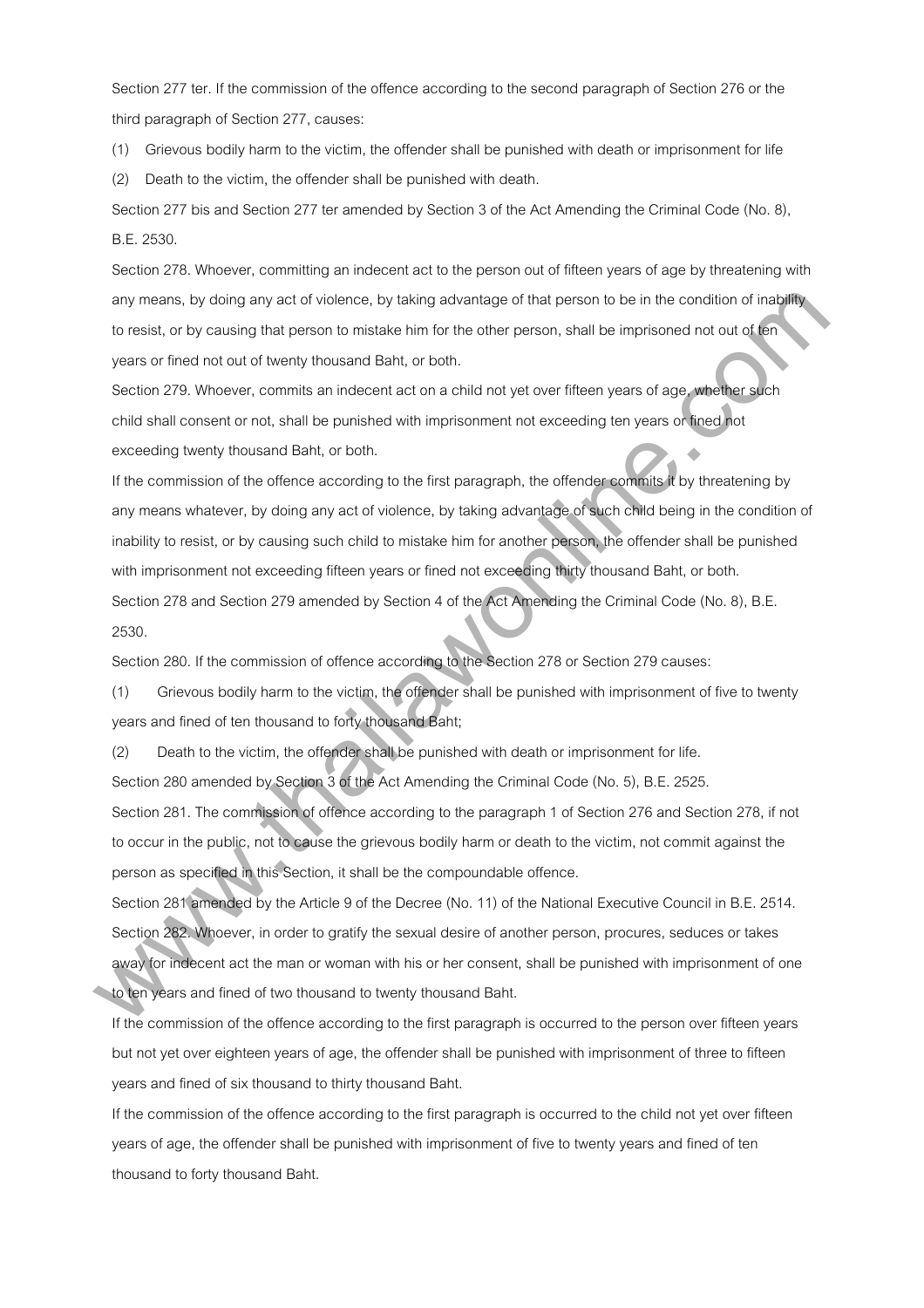Whoever, in order to gratify the sexual desire of another person, obtains the person who is procured, seduced or taken away according to the first, second or third paragraph or supports in such commission of offence, shall be liable to the punishment as provided in the first, second or third paragraph, as the case may be. Section 282 amended by Section 4 of the Act Amending the Criminal Code (No. 14), B.E. 2540. Section 283. Whoever, in order to gratify the sexual desire of another person, procures, seduces or takes away for indecent act a man or woman by using deceitful means, threat, doing an act of violence, unjust influence or mode of coercion by any other means, shall be punished with imprisonment of five to twenty years and fined of ten thousand to forty thousand Baht.

If the commission of the offence according to the first paragraph is occurred to the person over fifteen years but not yet over eighteen years of age, the offender shall be punished with imprisonment of seven to twenty years and fined of fourteen thousand to forty thousand Baht, or imprisonment for life.

If the commission of the offence according to the first paragraph is occurred to the child not yet over fifteen years of age, the offender shall be punished with imprisonment of ten to twenty years and fined twenty thousand to forty thousand Baht, or imprisonment for life, or death.

Whoever, in order to gratify the sexual desire of another person, obtains the person who is procured, seduced or taken away according to the first, second or third paragraph, or supports in such commission of offence, shall be liable to the punishment as provided in the first, second or third paragraph, as the case may be. Section 283 amended by Section 4 of the Act Amending the Criminal Code (No. 14), B.E. 2540. yians and lined of tain theosemetrics torty thousand Baht.<br>If the commission all the ollence according to the life paragraph is occurred to the person own filter (increases)<br>years and fined of fourteen thousand to forty th

Section 283 bis. Whoever, takes away the person over fifteen years but not yet over eighteen years of age for indecent act with consent of such person, shall be punished with imprisonment of not exceeding five years or fined not exceeding ten thousand Baht, or both.

If the commission of offence according to the first paragraph is occurred to the child not yet over the fifteen years of age, the offender shall be punished with imprisonment not exceeding seven years or fined not exceeding fourteen thousand Baht, or both.

Whoever, conceals the person who is taken away according to the first or second paragraph, shall be liable to punishment as provided in the first or second paragraph, as the case may be.

If the offences according to the first and third paragraph are specially occurred in the case of committing to the person exceeding the fifteen years of age, they are compoundable offences.

Section 283 bis added by Section 5 of the Act Amending the Criminal Code (No. 14), B.E. 2540.

Section 284. Whoever, takes away an another person for indecent act by using deceitful means, threat, doing any act of violence, unjust influence or mode of coercion by any other means, shall be punished with

imprisonment of one of ten years and fined of two thousand to twenty thousand Baht.

Whoever, conceals the person who is taken away according to the first paragraph, shall be liable to the same punishment as the person who takes away.

The offence according to this Section is compoundable offence.

Section 284 amended by Section 6 of the Act Amending the Criminal Code (No. 14), B.E. 2540.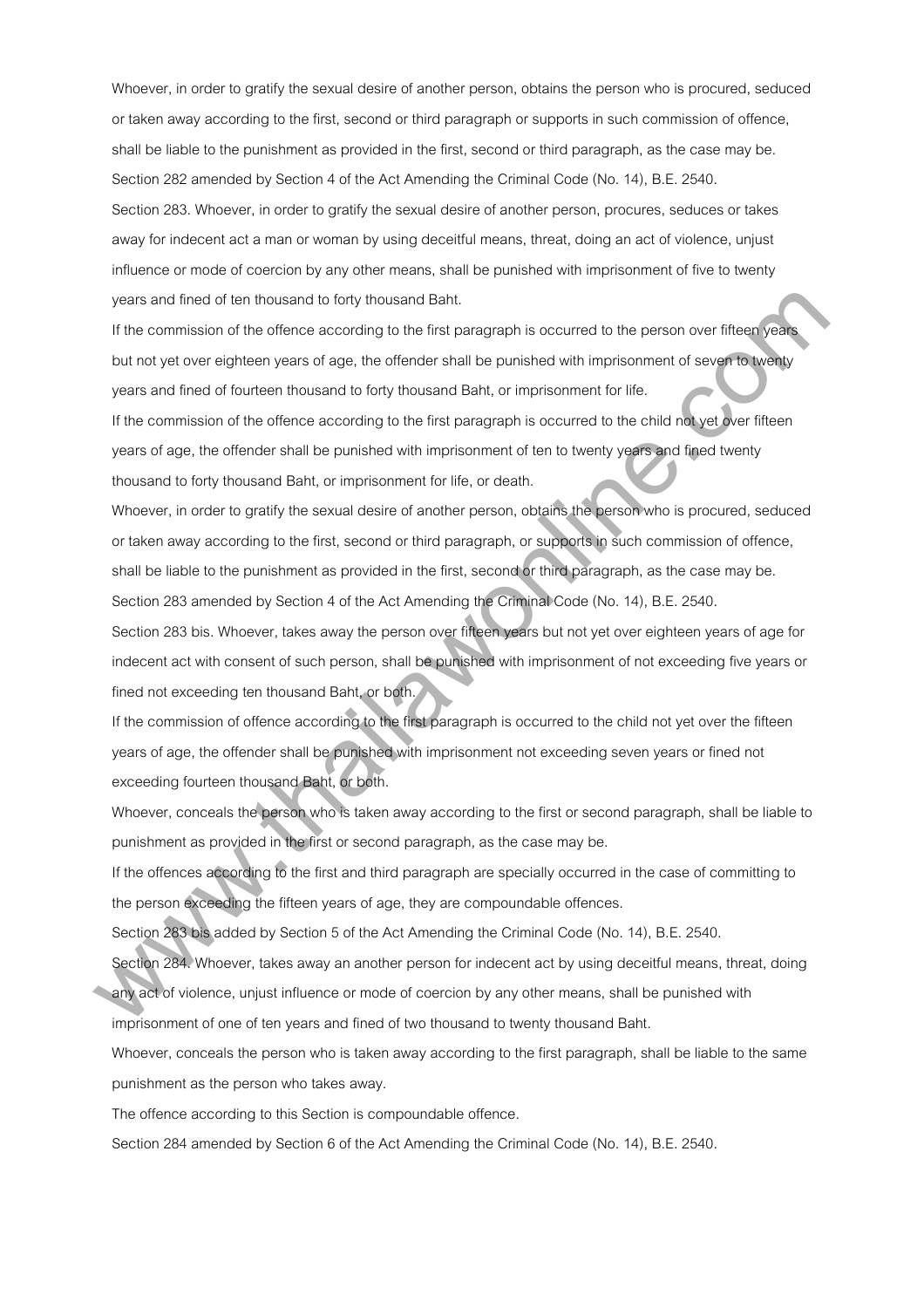Section 285. If committing the offence under Section 276, Section 277 bis, Section 277 ter, Section 278, Section 279, Section 280, Section 282 or Section 283 to be act against the descendant, pupil under taken oneself's care, person under oneself's control according to oneself official authority, or person under oneself's tutorship, guardianship or courtship, such offender shall be punished by the heavier punishment then that as prescribed in that Section by one-third.

Section 285 amended by the Article 10 of the Decree (No. 11) of the National Executive Council in B.E. 2514. Section 286. Any person, being over sixteen years of age, subsists on the earning of a prostitute, even it is some part of her incomes, shall be punished with imprisonment of seven to twenty years and fined of fourteen thousand to forty thousand Baht, or imprisonment for life.

Any person has no other apparent or sufficient means of subsistence, and:

(1) Is found residing or habitually associating with one or more prostitutes;

(2) Takes board and lodging, or receives money or any other benefit arranged for by a prostitute; or

(3) Take part in order to help any prostitute in her quarrel with her customer,

The provisions of this Section shall not be applied to any person who receives maintenance from a prostitute who is bound to give maintenance according to law or morality.

Section 286 amended by Section 5 of the Act Amending the Criminal Code (No. 5), B.E. 2525.

Section 287. Whoever:

(1) For the purpose of trade or by trade, for public distribution or exhibition, makes, produces, possesses, brings or causes to be brought into the Kingdom, sends or causes to be sent out of the Kingdom, takes away or causes to be taken away, or circulates by any means whatever, any document, drawing, print, painting, printed matter, picture, poster, symbol, photograph, cinematograph film, noise tape, picture tape or any other thing which is obscene;

(2) Carries on trade, or takes part or participates in the trade concerning the aforesaid obscene material or thing, or distributes or exhibits to the public, or hires out such material or thing;

(3) In order to assist in the circulation or trading of the aforesaid obscene material or thing, propagates or spreads the news by any means whatever that there is a person committing the act which is an offence according to this Section, or propagates or spreads the news that the aforesaid obscene material or thing may be obtained from any person or by any means, shall be punished with imprisonment not exceeding three years or fined not exceeding six thousand Baht, or both. same part of the incomes, shall be punished with imprisonment of seven to kwenty years and final of the planet<br>Incousant lo lony theosanet Bahl, or imprisonment for file. This formulation is the fourth of the fourth of the

Section 287 amended by Section 6 of the Act Amending the Criminal. Code (No. 5), B.E. 2525.

# TITLE X OFFENCE AGAINST LIFE AND BODY CHAPTER 1

# OFFENCE CAUSING DEATH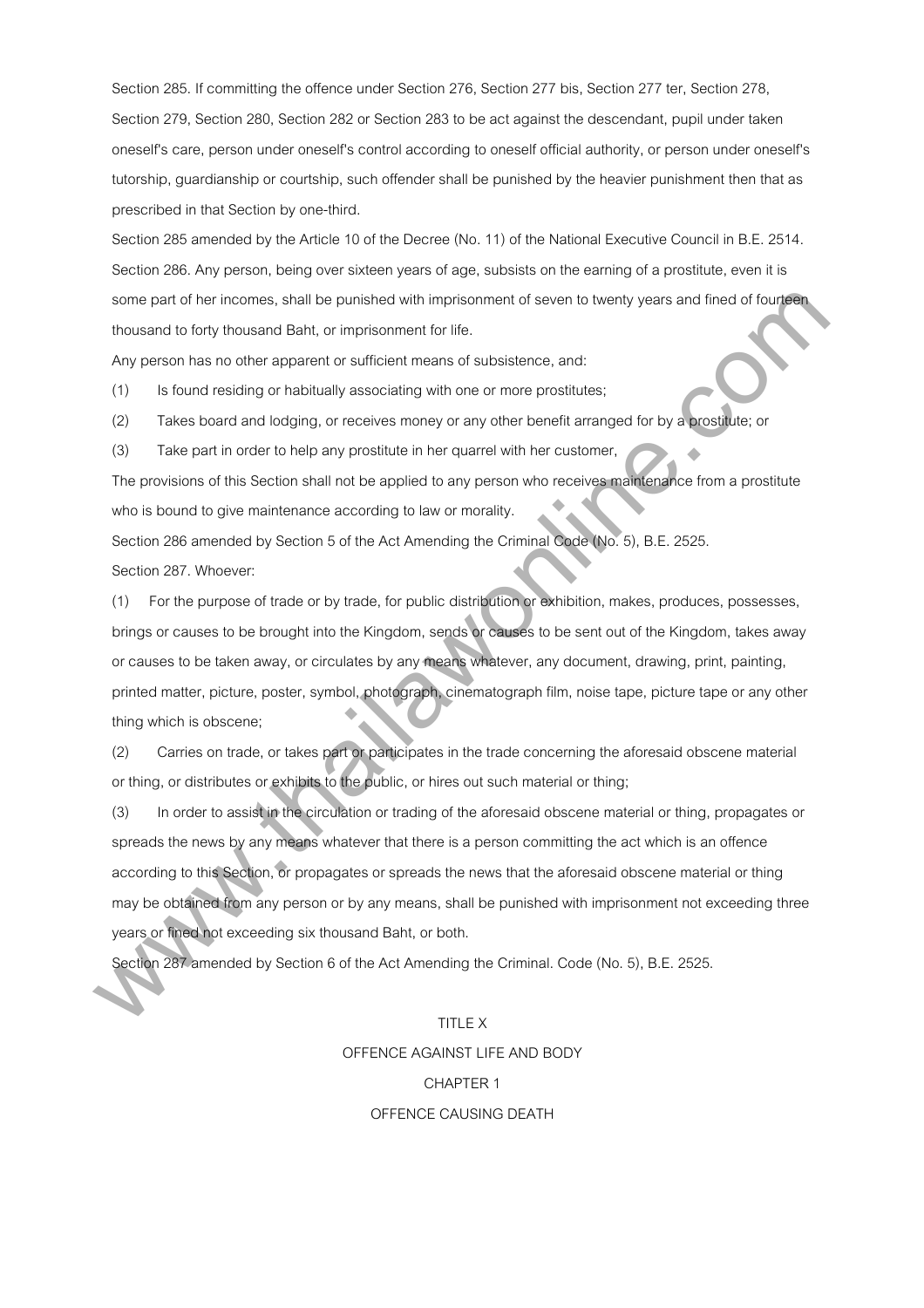Section 288. Whoever, murdering the other person, shall be imprisoned by death or imprisoned as from fifteen years to twenty years.

Section 289. Whoever commits murder on:

(1) An ascendant;

(2) An official in the exercise of his functions, or by reason of exercising or having exercised his functions;

(3) A person who assists an official in the exercise of his functions, or by reason of the fact that such person will assist or has assisted the said official;

(4) The other person by premeditation;

(5) The other person by employing torture or acts of cruelty;

(6) The other person for the purpose of preparing or facilitating the commission of the other offence; or

(7) The other person for the purpose of securing the benefit obtained through the other offence, or

concealing the other offence or escaping punishment for the other offence committed by him, shall be punished with death.

Section 290. Whoever, causes death to the other person by inflicting injury upon the body of such person without intent to cause death, shall be punished with imprisonment of three to fifteen years.

If the offence being committed under any of the circumstances mentioned in Section 289, the offender shall be punished with imprisonment of three to twenty years.

Section 291. Whoever, doing the act by negligence and that act causing the other person to death, shall be imprisoned not out of ten years or fined not out of twenty thousand Baht.

1

;;\$

Section 292. Whoever, practicing the cruelty or employing the similar factor on the person to have depended on him for subsistence or any other activities so as to that person shall commit the suicide, if suicide to have occurred or to have been attempted, shall be imprisoned not out seven years and fined not out of fourteen thousand Baht.

Section 293. Whoever aids or instigates a child not over sixteen years of age, or a person who is unable to understand the nature and importance of his act or who is unable to control his act, to commit suicide, shall, if suicide has occurred or has been attempted, be punished with imprisonment not exceeding five years or fined not exceeding ten thousand Baht, or both. purson will assist ar has assisted the said diletait;<br>
(4) The other person by rememblation;<br>
The other person for the purpose of preparing or facilitating the commission of the other dense<br>
(6) The other person for the pu

Section 294. Whoever, in as affray among three persons upwards, and any person, whether such person to be participant in such affray or not, to be death, shall be imprisoned not out of two years or fined not out of four thousand Baht, or both.

If the participant in such affray can show that oneself has acted so as to prevent such affray or to prevent lawfully, such participant shall not be punished.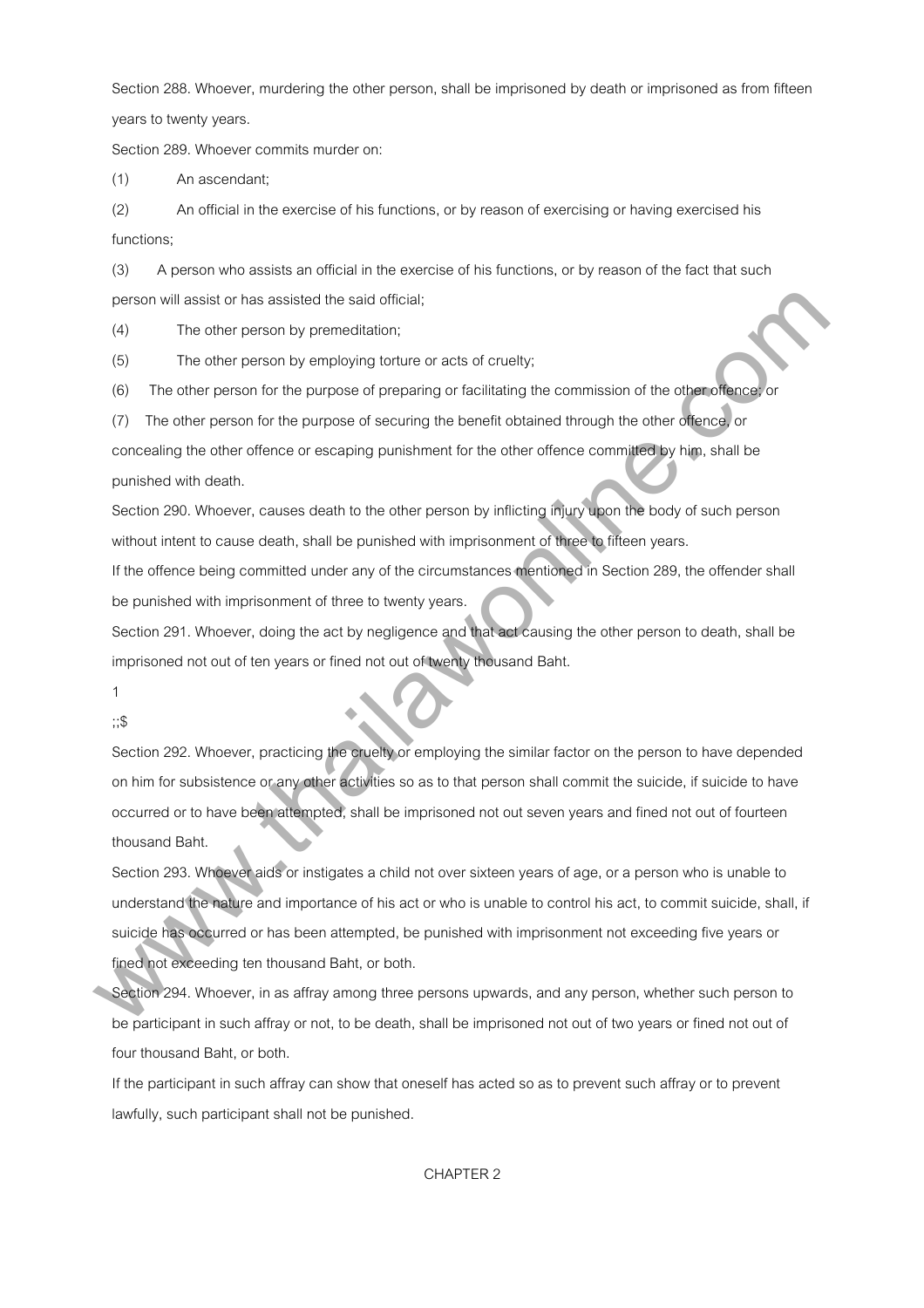#### OFFENCE AGAINST BODY

Section 295. Whoever, causes injury to the other person in body or mind is said to commit bodily harm, and shall be punished with imprisonment not exceeding two years or fined not exceeding four thousand Baht, or both.

Section 296. Whoever, committing bodily harm, if such offence having any circumstance as prescribed by Section 289, shall be imprisoned not out of three years or fined not out of six thousand Baht, or both. Section 297. Whoever, commits bodily harm, and thereby causing the victim to receive grievous bodily harm, shall be punished with imprisonment of six months to ten years.

Grievous bodily harms are as follows:

- (1) Deprivation of the sight, deprivation of the hearing, cutting of the tongue or loss of the sense of smelling;
- (2) Loss of genital organs or reproductive ability;
- (3) Loss of an arm, leg, hand, foot, finger or any other organ;
- (4) Permanent disfiguration of face;
- (5) Abortion;
- (6) Permanent insanity;
- (7) Infirmity or chronic illness which may last throughout life;

(8) Infirmity or illness causing the sufferer to be in severe bodily pain for over twenty days or to be unable to follow the ordinary pursuits for over twenty days.

Section 298. Whoever, committing the offence under Section 297 under any circumstance as prescribed by Section 289, shall be imprisoned as from two years to ten years.

Section 299. Whenever, grievous bodily harm is caused to any person in an affray in which three persons upwards are engaged, whether such person be a participant in such affray or not, the participants in such affray shall be punished with imprisonment not exceeding one year or fined not exceeding two thousand Baht, or both. Siaction 297. Whowever, commits bodly harm, and thereby causing the victim to receive greeves bodly hamping that the product of the signal be producted with implementation of the heading, cutting of the tongue or loss of t

If the participant in such affray can show that he has acted in order to prevent such affray or in lawful defense, he shall not be punished.

Section 300. Whoever, committing the act by negligence and such act to cause the grievous bodily harm to the other person, shall be imprisoned three years or fined not out of six thousand Baht, or both.

## CHAPTER 3

#### OFFENCE OF ABORTION

Section 301. Any woman, causing herself to be aborted or allowing the other person to procure the abortion for herself, shall be imprisoned not out of three years or fined not out of six thousand Baht, or both. Section 302. Whoever, procures abortion for a woman with her consent, shall be punished with imprisonment not exceeding five years or fined not exceeding ten thousand Baht, or both.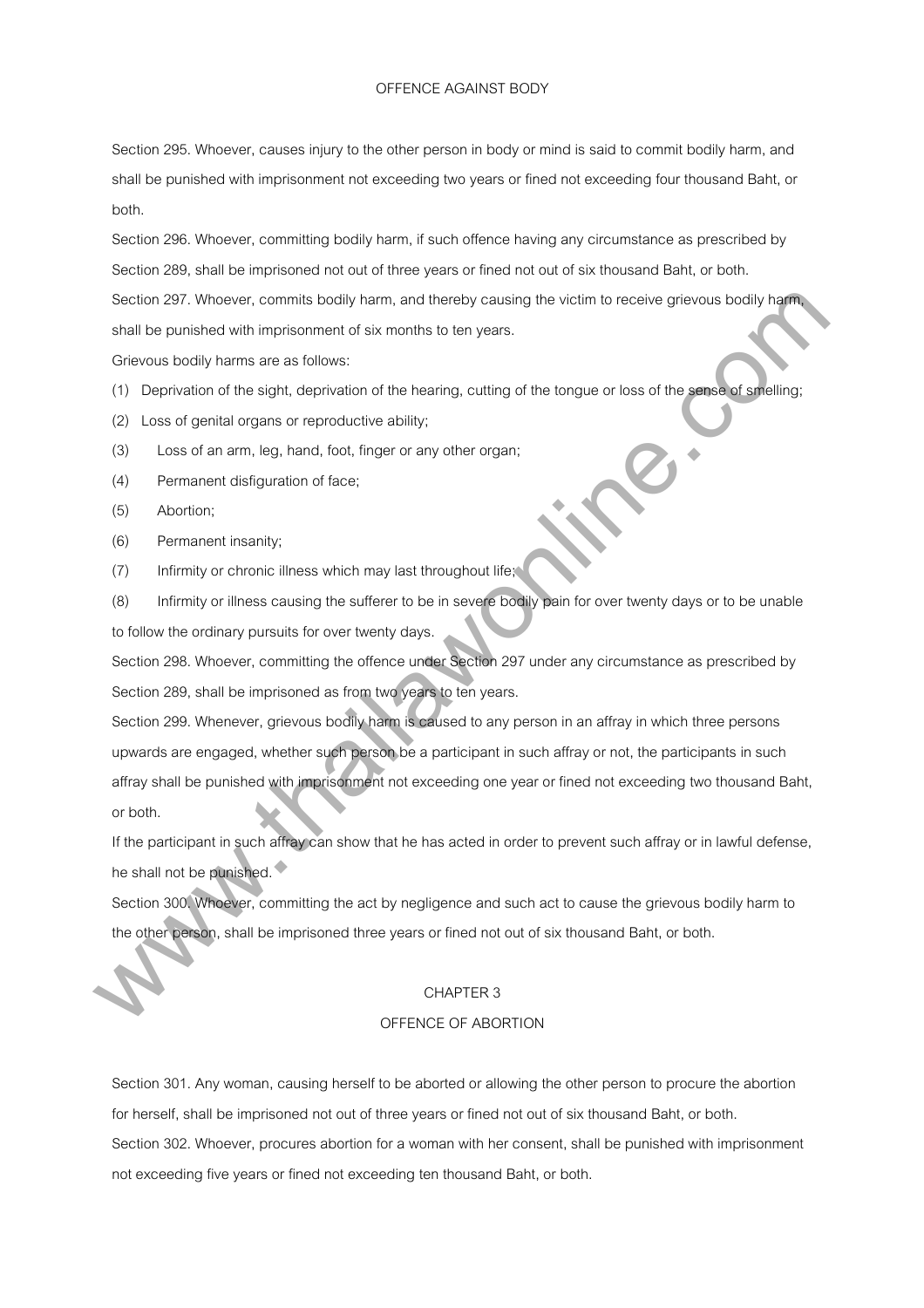If such act causes other grievous bodily harm to the woman also, the offender shall be punished with imprisonment not exceeding seven years or fined not exceeding fourteen thousand Baht, or both. If such act causes death to the woman, the offender shall be punished with imprisonment not exceeding ten years and fined not exceeding twenty thousand Baht.

Section 303. Whoever, procures abortion for a woman without her consent, shall be punished with imprisonment not exceeding seven years or fined not exceeding fourteen thousand Baht, or both.

If such act causes other grievous bodily harm to the woman also, the offender shall be punished with imprisonment of one to ten years and fined of two thousand to twenty thousand Baht.

If such act causes death to the woman, the offender shall be punished with imprisonment of five to twenty years and fined of ten thousand to forty thousand Baht.

Section 304. Whoever, attempts to commit the offence according to Section 301 or 302, first paragraph, shall not be punished.

Section 305. If the offence mentioned in Section 301 and 302, be committed by a medical practitioner, and:

(1) It is necessary for the sake of the health of such woman; or

(2) The woman is pregnant on account of the commission of the offence as provided in Section 276, 277,

282, 283 or 284 the offender is not guilty.

# **CHAPTER**

# OFFENCE OF ABANDONMENT OF CHILDREN, SICK PERSONS OR AGED PERSONS

Section 306. Whoever, abandons a child not over nine years of age in any place, with intent to wholly abandon such child in a manner so that such child shall be without a person to take care of, shall be punished with imprisonment not exceeding three years or fined not exceeding six thousand Baht, or both. Section 307. Whoever, to have the duty according to the law or the have the contract taking care of the person in the helpless condition through age, because of sickness, infirmity in body or mind, abandoning such person in the manner likely to endanger his or her life, shall be imprisoned out of three years or fined not out of six thousand Baht, or both. imprisonment of one to len years and lined of two thousand is twenty thousand Batt.<br>
If such ast susses destrict the wemme, the olerdre shall be punished with imprisonment of two to hydrogeneous<br>
Section 304. Whosever, att

Section 308. If the commission of the offence according to Section 306 or 307 causes death or grievous bodily harm to the abandoned person, the offender shall be punished as provided in Section 290, 297 or 298.

# TITLE XI

# OFFENCE AGAINST LIBERTY AND REPUTATION

# CHAPTER 1

# OFFENCE AGAINST LIBERTY

Section 309. Whoever, compels the other person to do or not to do any act, or to suffer any thing by putting him in fear of injury to life, body, liberty, reputation or property of him or another person, or commits violence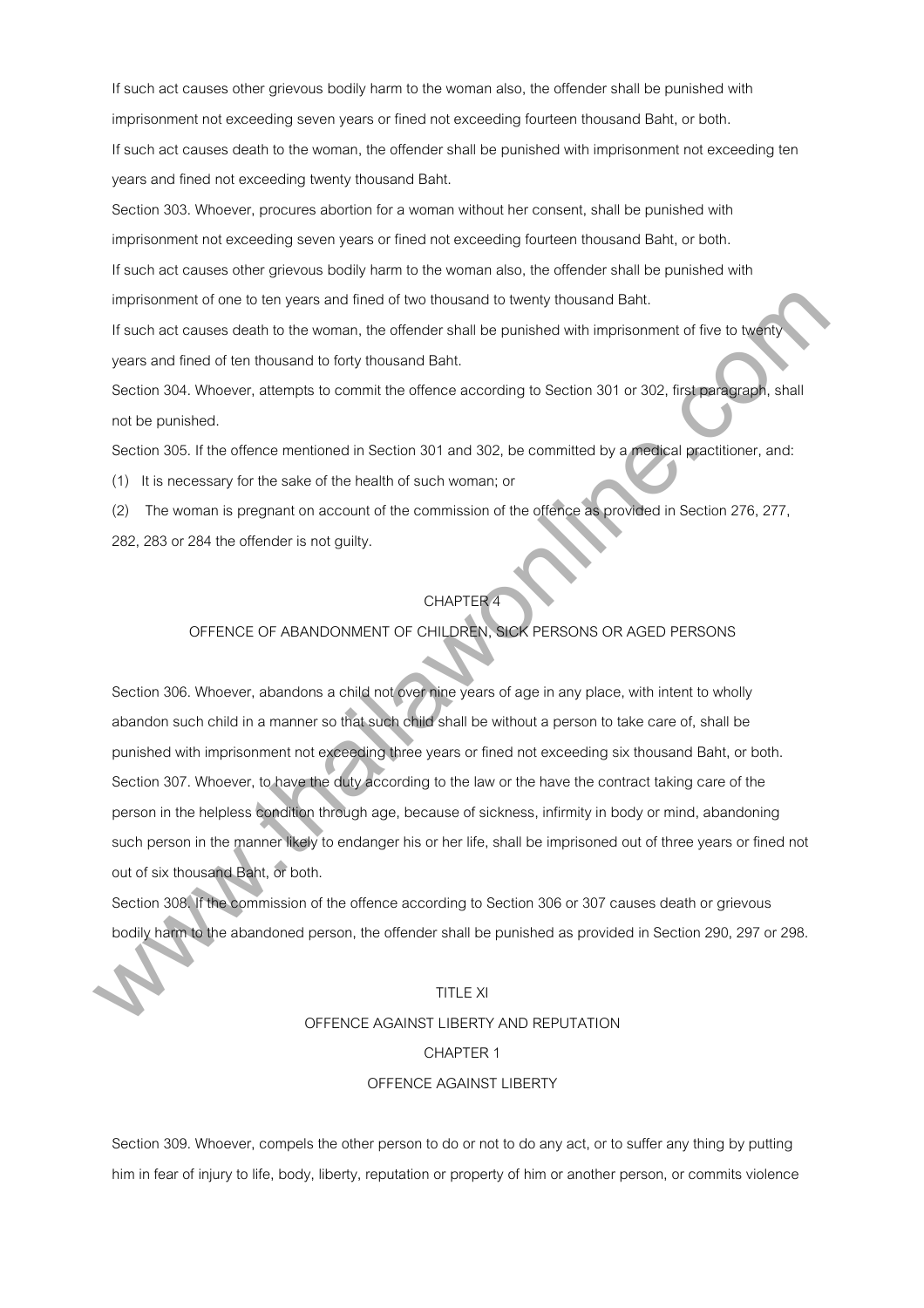so that he does or does not do such act, or suffers such thing, shall be punished with imprisonment not exceeding three years or fined not exceeding six thousand Baht, or both.

If the offence according to the first paragraph be committed by making use of arms or by five persons upwards participating, or it be committed in order that the compelled person shall execute, revoke, damage or destroy any document of right, the offender shall be punished with imprisonment not exceeding five years or fined not exceeding ten thousand Baht, or both.

If the offence be committed by alluding to the power of the secret society or criminal association, whether it be existent or not, the offender shall be punished with imprisonment of one to seven years and fined of two thousand to fourteen thousand Baht.

Section 310. Whoever, detains or confines the other person, or by any other means whatever, deprives such person of the liberty of person, shall be punished with imprisonment not exceeding three years or fined not exceeding six thousand Baht, or both.

If the commission of the offence according to the first paragraph causes death or grievous bodily harm to 'the person detained, confined or deprived of the liberty of person, the offender shall be punished as provided in Section 290, 297 or 298.

Section 310 bis. Whoever, detaining or confining the other person or making in any manner to deprive other person without liberty bodily and making such other person to do any act for the doer or other person, shall be imprisoned not out of five years or fined not out of ten thousand Baht.

Section 310 bis added by Section 3 of the Act Amending the Criminal Code (No. 13), B.E. 2537.

Section 311. Whoever, by negligence causes the other person to be detained, confined or deprived of the liberty of person, shall be punished with imprisonment not exceeding one year or fined not exceeding two thousand Baht, or both.

If the commission of the offence according to the first paragraph causes death or grievous bodily harm to the person detained, confined or deprived of the liberty of person, the offender shall be punished as provided in Section 291 or 300.

Section 312. Whoever, so as to enslave the person or to cause the person to be in the position similar to the slave, bringing into or sending out of the Kingdom, removing, buying, selling, disposing, accepting or restraining any person, shall be imprisoned not out of seven years and fined not out of fourteen thousand Baht. bin existent or not, the offereder shall be purishbed with imprisonment of one to severy years and fined of hoperation in boundaries becomes the other person, or by any other means whistever, displaced by the following the

Section 312 bis. If the commission of the offence according to Section 310 bis or Section 312 is committed to the child not exceeding fifteen years of age, the offender shall be punished with imprisonment of three to ten years and fined not exceeding twenty thousand Baht.

If the commission of the offence according to the first paragraph or Section 310 bis or Section 312 causes:

(1) Bodily harm or mental harm to the victim, the offender shall be punished with imprisonment of five to fifteen years and fined not exceeding thirty thousand Baht;

(2) Grievous bodily harm to the victim, the offender shall be punished with imprisonment for life or imprisonment of seven to twenty years;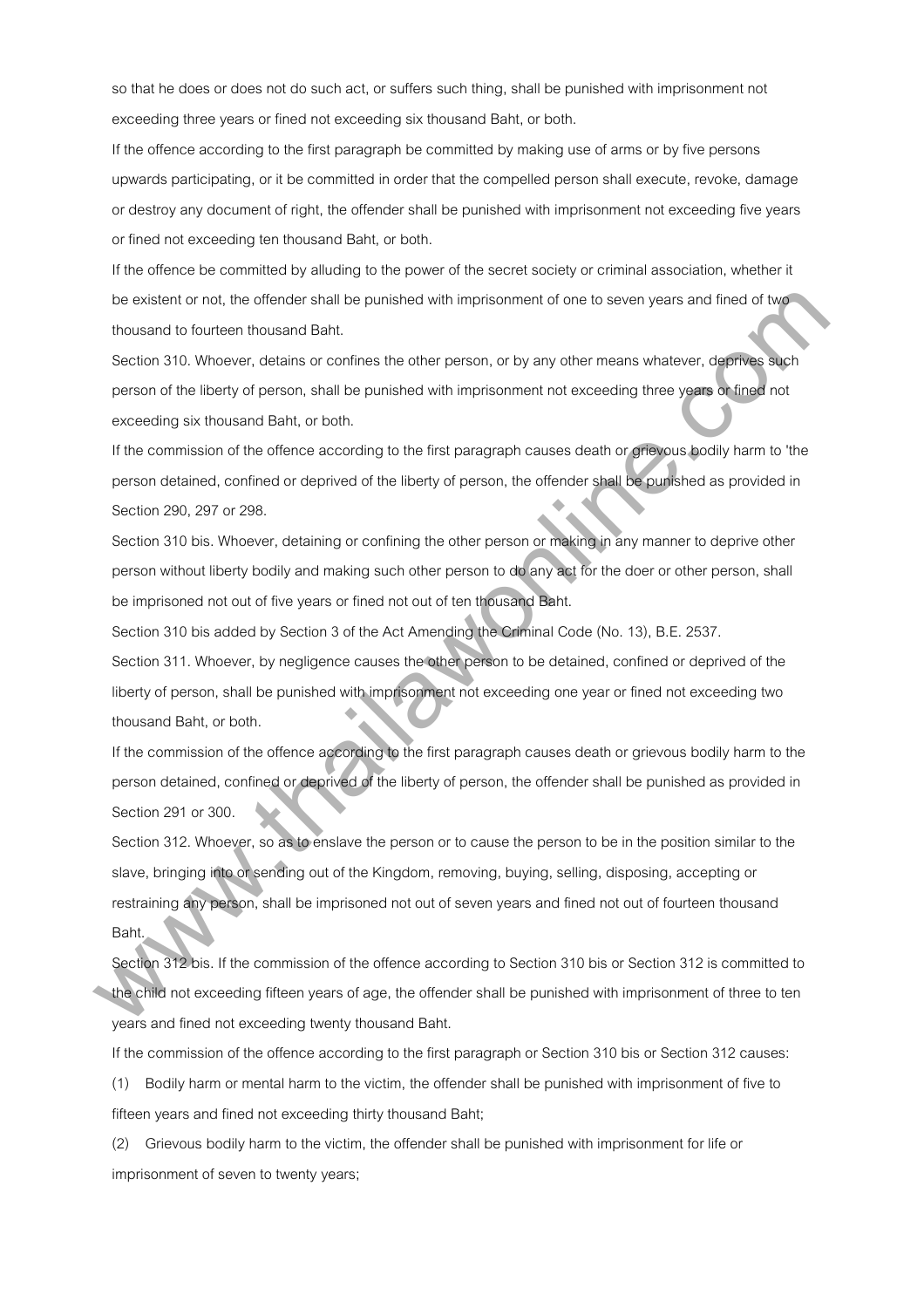(3) Death to the victim, the offender shall be punished with death, imprisonment for life or imprisonment of fifteen to twenty years.

Section 312 bis added by Section 4 of the Act Amending the Criminal Code (No. 13), B.E. 2537. Section 312 ter. Whoever, by dishonestly, accepting, disposing, procuring, seducing or taking away the person over fifteen years but not yet over eighteen years of age by such person's consent, shall be imprisoned not out of five years or fined not out of ten thousand Baht, or both.

If the committing the offence according to paragraph 1 committed to the child not yet out of fifteen years of age, such offender shall be not out of seven years or fined not out of fourteen thousand Baht, or both. Section 312 ter added by Section 7 of the Act Amending the Criminal Code (No. 14), B.E. 2540. Section 313. Whoever, in order to obtain a ransom:

(1) Takes away a child not yet over fifteen years of age;

(2) Takes away a person over fifteen years of age by using deceitful means, threat, doing any act of violence, unjust influence or mode of coercion by any other means; or

(3) Restrains or detains any person, shall be punished with imprisonment of fifteen to twenty years and fined of thirty thousand to forty thousand Baht, or imprisonment for life, or death.

If the commission of the offence according to the first paragraph causes grievous bodily harm to such person taken away, restrained or detained, or is by acts of torture or hardly cruelty so as to cause bodily harm or mental harm to such person, the offender shall be punished with death or imprisonment for life.

If the commission of such offence causes death to the person taken away, restrained or detained, the offender shall be punished with death.

Section 313 amended by Section 6 of the Act Amending the Criminal Code (No. 8), B.E. 2530.

Section 314. Whoever, to be a supporter to the commission of the offence according to Section 313, shall be liable to the same punishment as a principal in such offence.

Section 315. Whoever, to act as the intermediary person, to demanding, accepting or agreeing to accept any property or benefit to which not to be entitled from the offender under Section 313 or from the person who will give the ransom, shall be imprisoned as from fifteen years to twenty years and fined as from thirty thousand Baht to forty thousand Baht, or life imprisonment. age, such ollerider shall be not east of smell parts of finite not dutie to the Machinara Alah, or behind the Station 7 of the Acid Amending the Griminal Cade (No. 14), B.E. 2540.<br>Section 312 Whowever, in order to obtain a

Section 315 amended by Section 8 of the Act Amending the Criminal Code (No. 5), B.E. 2525.

Section 316. If the offender according to Section 313, 314 or 315 arranges for the person who is taken away, restrained or confined to regain his liberty before the judgment of the Court of First Instance without receiving grievous bodily harm or being in the condition of imminent danger to life, such offender shall be inflicted with

less punishment than that provided by the law, but not less than one-half.

Section 317. Whoever, without reasonable cause, takes away a child not yet over fifteen years of age from the parent, guardian or person looking after such child, shall be punished with imprisonment of three to fifteen years and fined of six thousand to thirty thousand Baht.

Whoever dishonestly buys, disposes of or accepts such child to taken away according to the first paragraph, shall be liable to the same punishment as the person who takes the child away.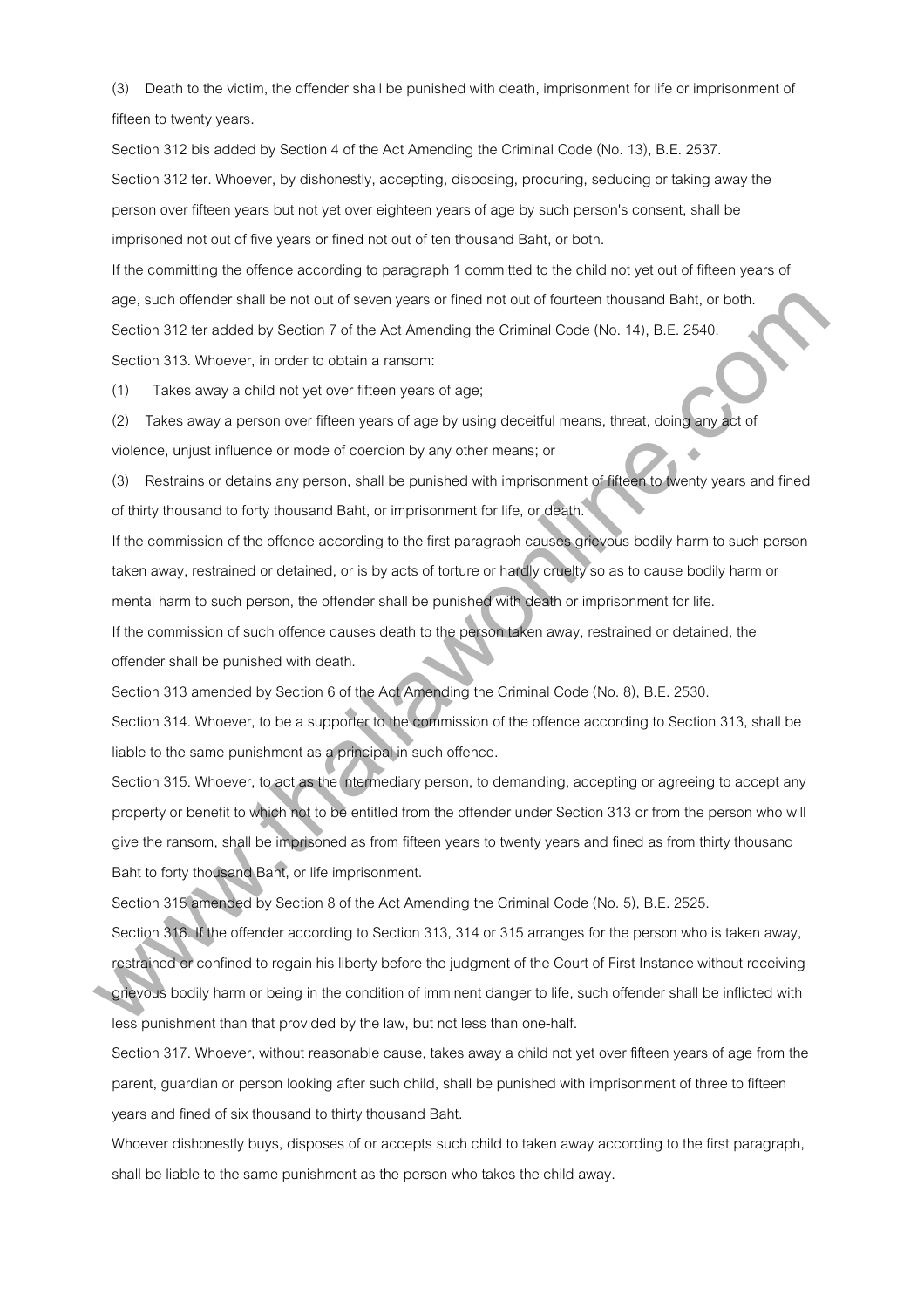If the offence of this Section has committed for lucre or indecent purpose, the offender shall be punished with imprisonment of five to twenty years and fined of ten thousand to forty thousand Baht.

Section 317 amended by Section 7 of the Act Amending the Criminal Code (No. 8), B.E. 2530.

Section 318. Whoever, takes away a minor over fifteen years but not yet over eighteen years of age from the parent, guardian or person looking after such minor against a will of such minor, shall be punished with imprisonment of two to ten years and fined of four thousand to twenty thousand Baht.

Whoever dishonestly buys, disposes of or accepts a minor to taken away according to the first paragraph, shall be liable to the same punishment as the person who takes such minor away.

If the offence according to this Section has committed for lucre or indecent purpose, the offender shall be punished with imprisonment of three to fifteen years and fined of six thousand to thirty thousand Baht. Section 319. Whoever, takes away a minor over fifteen years of age but not yet over eighteen years of age from the parent, guardian or person looking after such minor for lucre or indecent purpose with the consent of such minor, shall be punished with imprisonment of two to ten years and fined of four thousand to twenty thousand Baht. shall be liable to this sums punishment as the pinnon who listes such minor away.<br>If the otherese correcting to this Section has committed for luce or indeterminations, the otheresis with minister between the pinnon of the

Whoever dishonestly buys, disposes, or accepts a minor to taken away according to the first paragraph, shall be liable to the same punishment as the person who takes such minor away.

Section 318 and Section 319 amended by Section 7 of the Act Amending the Criminal Code (No. 8), B.E. 2530.

Section 320. Whoever, by using fraudulent or deceitful means, threat, violence, unjust influence or any other means of compulsion, takes or sends a person out of the Kingdom, shall be punished with imprisonment of two to ten years or fined of four thousand to twenty thousand Baht, or both.

If the commission of the offence according to the first paragraph be committed in order that the person taken or sent out to be under the power of the other person unlawfully, or in order to abandon such person to be in a helpless condition, the offender shall be punished with imprisonment of three to fifteen years and fined of six thousand to thirty thousand Baht.

Section 320 amended by Section 10 of the Act Amending the Criminal Code (No. 5), B.E. 2525. Section 321. The offence under Section 309, the first paragraph, Section 310, the first paragraph, and Section 311, the first paragraph, are the compoundable offences.

#### CHAPTER 2

# OFFENCE OF DISCLOSURE OF PRIVATE SECRETS

Section 322. Whoever, breaking open or taking away the closed letter, telegram or any document belonging to the other person so as to ascertain or to disclose its contents, if such act to be likely to cause injury to any person, shall be imprisoned not out of six months or fined not out of one thousand Baht, or both. Section 323. Whoever, knows or acquires a private secret of another person by reason of his functions as a competent official or his profession as a medical practitioner, pharmacist, druggist, midwife, nursing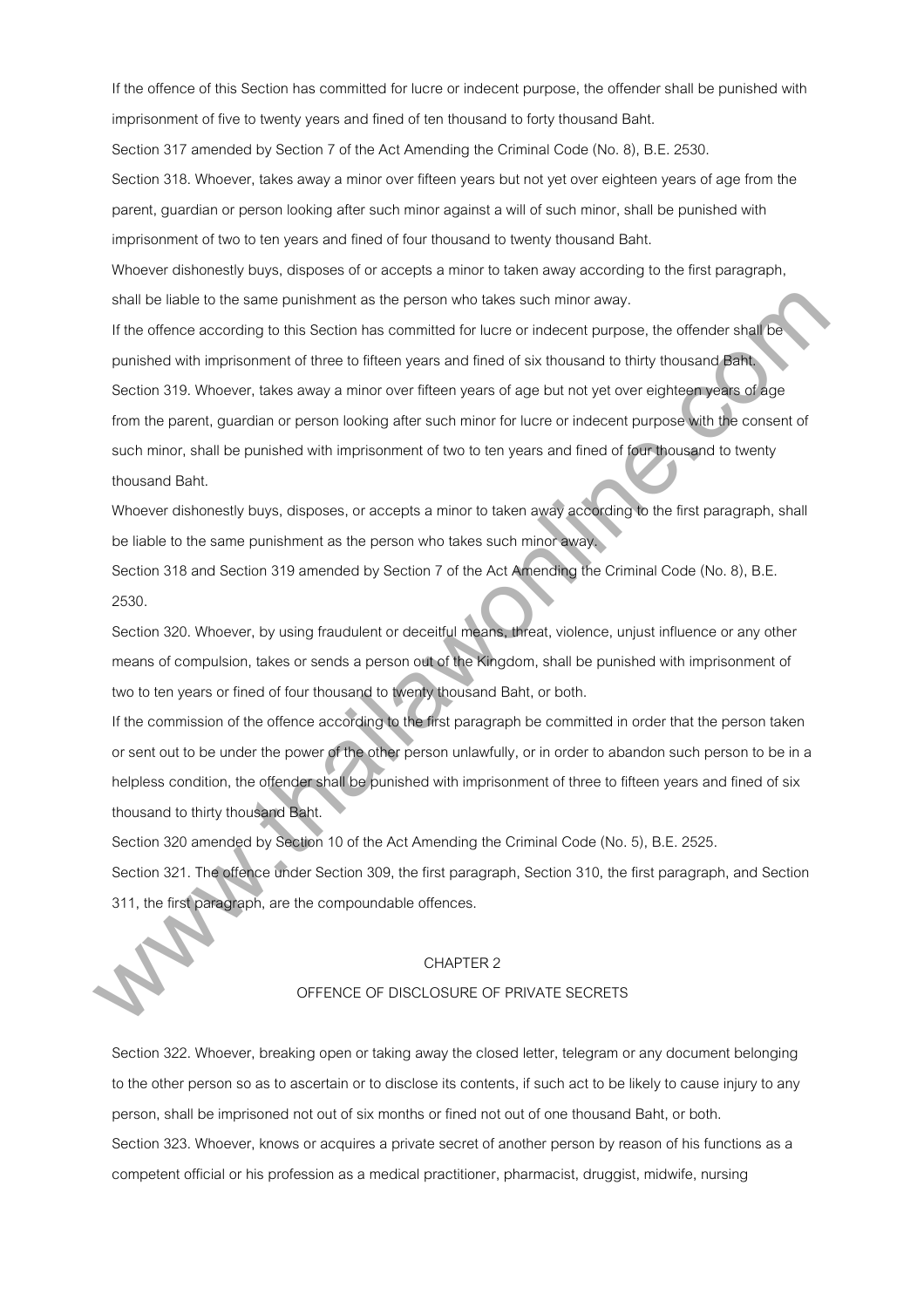attendant, priest, advocate, lawyer or auditor, or by reason of being an assistant in such profession, and then discloses such private secret in a manner likely to cause injury to any person, shall be punished with imprisonment not exceeding six months or fined not exceeding one thousand Baht, or both.

A person undergoing training and instruction in the profession mentioned in the first paragraph has known or acquired the private secret of another person in the training and instruction in such profession, and discloses such private secret in a manner likely to cause injury to any person, shall be liable to the same punishment. Section 324. Whoever, on the ground that oneself having the duty, professing to call the trust, having known or acquired the secret according to industry, discovery or scientific invention, disclosing or using such secret for the benefit of oneself or other person, shall be imprisoned not out of six months or fined not out of one thousand Baht, or both.

Section 325. The offences in this Chapter are compoundable offences.

# CHAPTER 3

#### OFFENCE OF DEFAMATION

Section 326. Whoever, imputes anything to the other person before a third person in a manner likely to impair the reputation of such other person or to expose such other person to be hated or scorned, is said to commit defamation, and shall be punished with imprisonment not exceeding one year or fined not exceeding twenty thousand Baht, or both.

Section 326 amended by Section 3 of the Act Amending the Criminal Code (No. 11), B.E. 2535.

Section 327. Whoever, imputing any thing the deceased person before the third person, and that imputation to be likely to impair the reputation of the father, mother, spouse or child of the deceased or to expose that person hated or scammed to be said to commit defamation, and shall be punished as prescribed by Section 326.

Section 328. If the offence of defamation be committed by means of publication of a document, drawing, painting, cinematography film, picture or letters made visible by any means, gramophone record or an other recording instruments, recording picture or letters, or by broadcasting or spreading picture, or by propagation by any other means, the offender shall be punished with imprisonment not exceeding two years and fined not exceeding two hundred thousand Baht. or acquired this secret according to inclusivy, discovery or scientific livention, disclosiving or using such septer<br>the benarite of our companies of the parton, shall be imprisoned rot out of six menths or timed rot out o

Section 328 amended by Section 4 of the Act Amending the Criminal Code (No. 11), B.E. 2535.

Section 329. Whoever, in good faith, expresses any opinion or statement:

(1) By way of self justification or defense, or for the protection of a legitimate interest;

- (2) In the status of being an official in the exercise of his functions;
- (3) By way of fair comment on any person or thing subjected to public criticism; or

(4) By way of fair report of the open proceeding of any Court or meeting, shall not be guilty of defamation. Section 330. In case of defamation, if the person prosecuted for defamation can prove that the imputation made by him is true, he shall not be punished.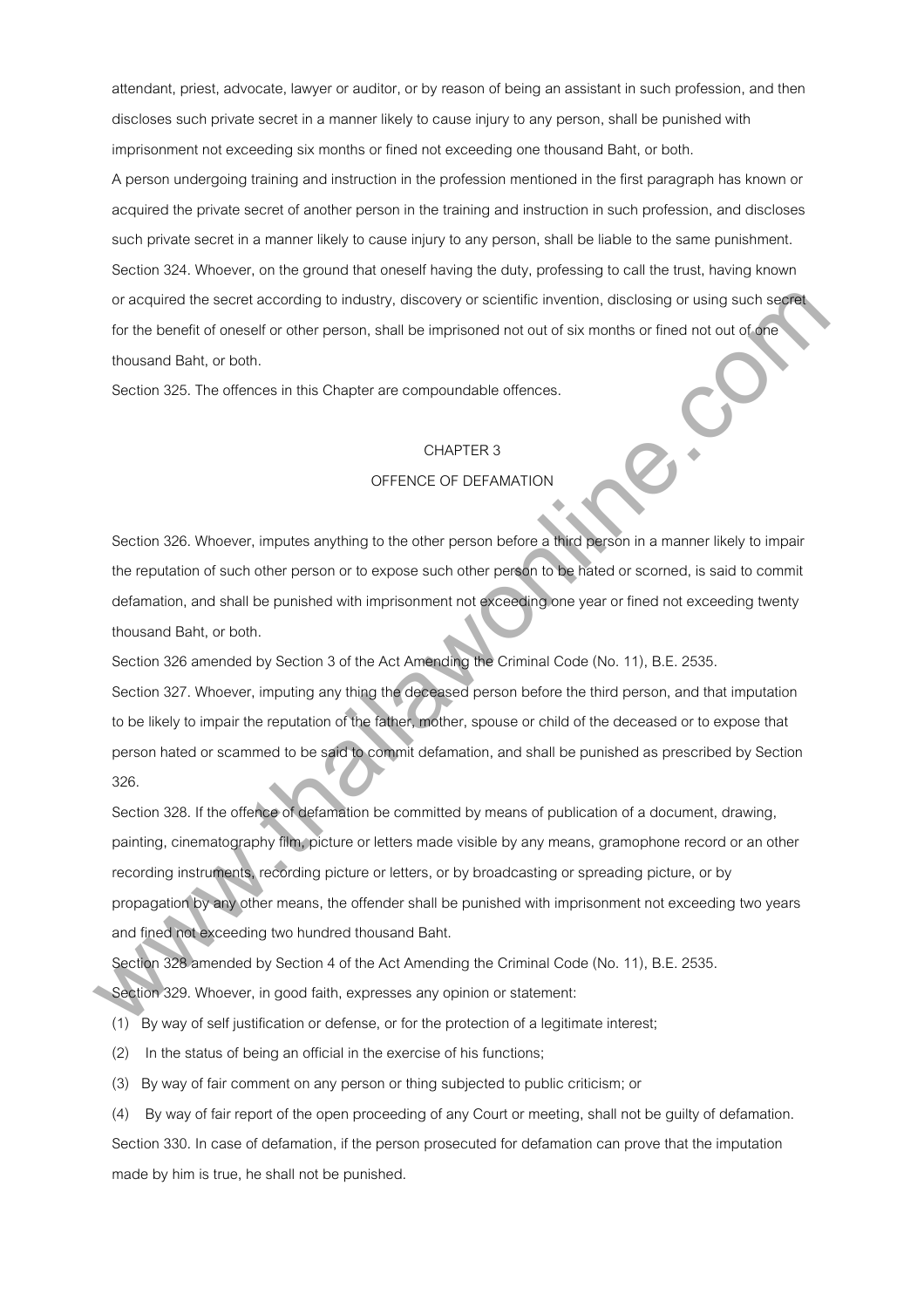But he shall not be allowed to prove if such imputation concerns personal matters, and such proof will not be benefit to the public.

Section 331. The party in a case or party's lawyer expressing opinion or statement in the proceeding of the Court in favor of his case, shall not be offence of defamation.

Section 332. In case of defamation in which judgment is given that the accused is guilty, the Court may give order:

(1) To seize and destroy the defamatory matter or part thereof;

(2) To publish the whole or part of the judgment in one or more newspapers once or several times at the expense of the accused.

Section 333. The offences in this Chapter are compoundable offences.

If the injured person in the defamation dies before making a complaint, the father, mother, spouse or child of the deceased may make a complaint, and it shall be deemed that such person is the injured person.

# TITLE XII

OFFENCE AGAINST PROPERT

# CHAPTER 1

# OFFENCE OF THEFT AND SNATCHING

Section 334. Whoever, dishonestly taking away the thing of other person or which the other person to be coowner to be said to commit the theft, shall be imprisoned not out of three years and fined not out of six thousand Baht. (2) To publish the whole or part of the judgment in one ar more newspapers once or several times at the successed the successed in this Chapter are compoundable offences.<br>
When lighted person in the defination disc before

Section 335. Whoever commits theft under any of the following circumstances:

(1) By night;

(2) In the place or precinct where there is fire, explosion, flood, or in the place or precinct where there is an accident, distress to railway or other public conveyance or other similar calamity, or by taking advantage of such accident, distress or calamity, or by taking advantage of any public panic;

(3) By damaging a barricade made for the protection of persons or things, or by penetrating through such barricade by any means whatever;

(4) By using a passage not intended for human entrance, or a passage opened by an accomplice;

(5) By disguising himself, or by impersonating another person, or by blackening his face or doing otherwise so that he may not be seen or recognized;

(6) By falsely pretending that he is an official;

(7) By carrying arms, or by having two persons upwards participating;

(8) In a dwelling place, official place or place provided for public service which he has entered without

permission, or has hidden himself therein;

(9) In a place of public worship, a railway station, an airport, a public parking or mooring place for cars or boats, a public place for loading and discharging goods or in a public conveyance;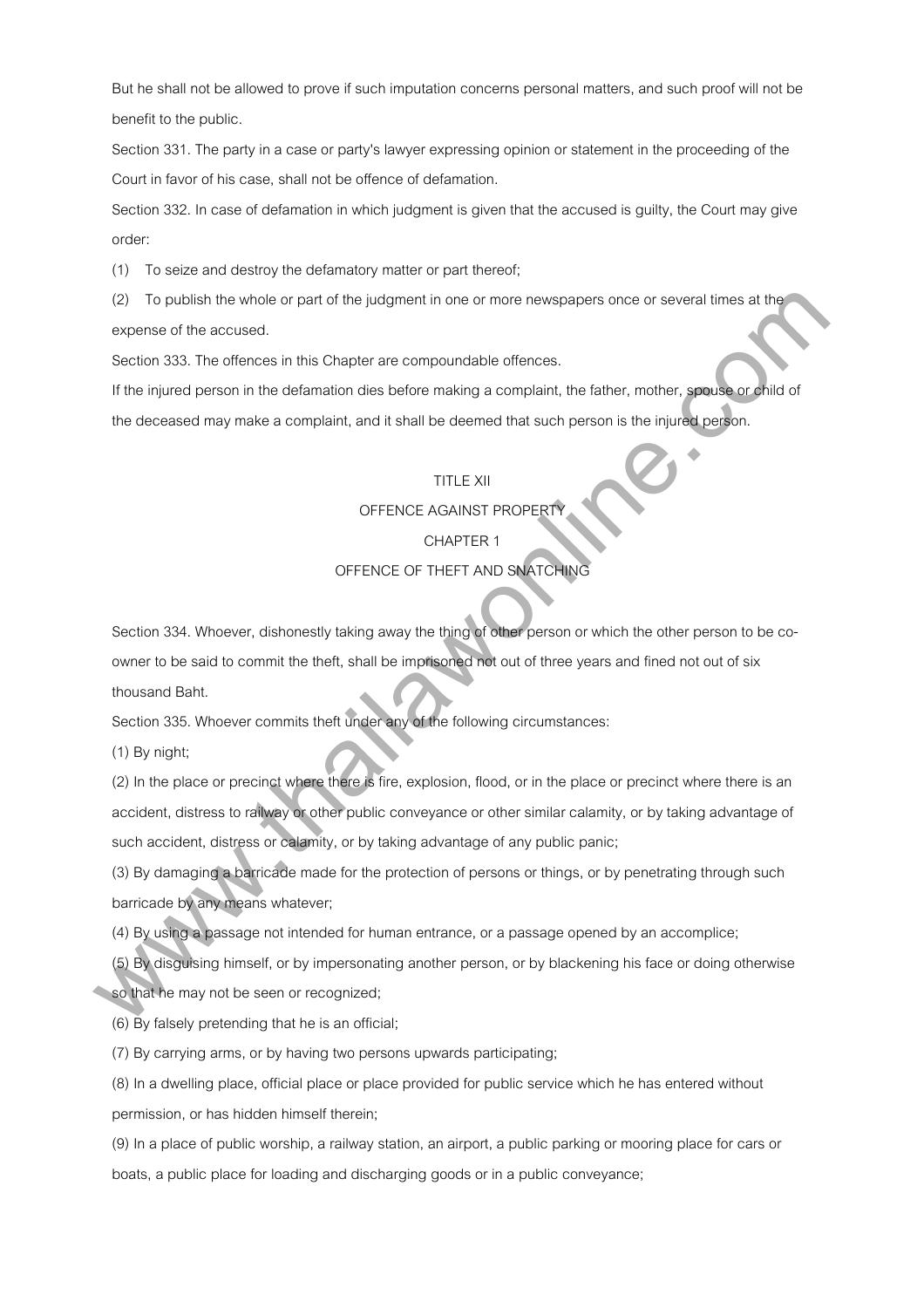(10) Upon a thing used or possessed for public benefit;

(11) Upon a thing belonging to or in possession of the employer;

(12) Upon a thing belonging to an agriculturist, which is a product, plant, animal or implement possessed for the purpose of carrying on agricultural pursuit or acquired from such agricultural pursuit, Shall be punished with imprisonment of one to five years and fined of two thousand to ten thousand Baht. If the offence committed according to the first paragraph comes under the circumstances provided in the above-mentioned sub-sections from two sub-sections upwards also, the offender shall be punished with imprisonment of one to seven years and fined of two thousand to fourteen thousand Baht. If the offence according to the first paragraph be committed against the ox, buffalo, mechanical device or machinery of the agriculturist to possess for purpose of carrying on agricultural pursuit, the offender shall be punished with imprisonment of three to ten years and fined of six thousand to twenty thousand Baht. If the offence mentioned in this Section be committed against the will or on account of unbearable poverty, and the property stolen is of little value, the Court may inflict the punishment on the offender as provided in Section 334.

Section 335 amended by Section 11 of the Act Amending the Criminal Code (No. 5), B.E. 2525. The provision of the fourth paragraph of Section 335 amended by Section 3 of the Act Amending the Criminal Code (No. 7), B.E. 2530.

Section 335 bis. Whoever, commits theft by taking away the Buddhist Statue, religious object, or any part thereof, which is possessed for the public to worship or kept for being the property of Nation, shall be punished with imprisonment of three to ten years and fined of six thousand to twenty thousand Baht. If the commission of offence according to the first paragraph be committed in the temple, dwelling place of the monks, religious worship place, ancient place of the State, official place or National museum, the offender shall be punished with imprisonment of five to fifteen years and fined of ten thousand to thirty thousand Baht. Section 335 bis amended by Section 12 of the Act Amending the Criminal Code (No. 5), B.E. 2525. Section 336. Whoever, commits theft by snatching in presence is said to commit snatching, and shall be punished with imprisonment not exceeding five years and fined not exceeding ten thousand Baht. If the snatching causes bodily or mental harm to another person, the offender shall be punished with imprisonment of two to seven years and fined of four thousand to fourteen thousand Baht. If the snatching causes grievous bodily harm to another person, the offender shall be punished with imprisonment of one to seven years and lined of two thousand to buriean thousand Bant.<br>If the othere according to the first paragraph the committed against the oxytuation method of the ofference committed against the origi

imprisonment of three to ten years and fined of six thousand to twenty thousand Baht.

If the snatching causes death to another person, the offender shall be punished with imprisonment of five to fifteen years and fined of ten thousand to thirty thousand Baht.

Section 336 bis. Whoever, committing the offence under Section 334, Section 335, Section 335 bis, or Section 336 by wearing the soldier or police uniform or dressing so as to cause the other person to believe that oneself to be the soldier or police, or by carrying or using the gun or explosive, or using the conveyance so as to facilitate in committing the offence, to take away such thing or escape from the arrest, shall be punished more than that as prescribed in such Section by half.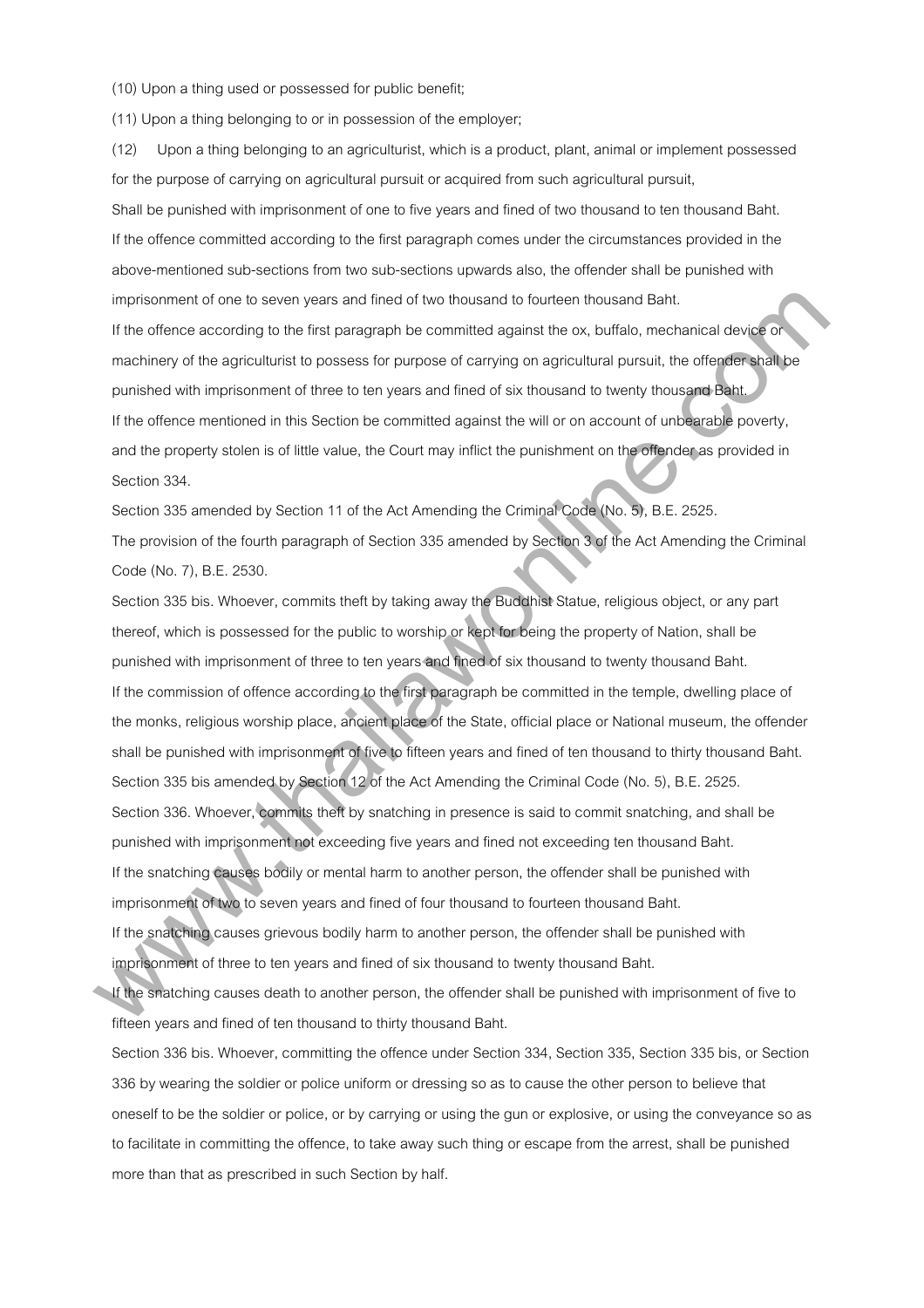Section 336 bis added by the Article 13 of the Decree (No. 11) of the National Executive Council in B.E. 2514.

# CHAPTER 2

# OFFENCE OF EXTORTION, BLACKMAIL, ROBBERY AND GANG-ROBBERY

Section 337. Whoever, compels a person to give or to agree to give him or the other person a benefit in the nature of being a property by committing an act of violence or by a threat to commit violence against the life, body, liberty, reputation or property of the compelled person or a third person, so that the compelled person submits to the same is said to commit extortion, and shall be punished with imprisonment not exceeding five years and fined not exceeding ten thousand Baht.

If extortion be committed:

(1) By threatening to cause death or grievous bodily harm to the compelled person or the other person or to set fire to the property of the compelled person or other person; or

(2) By a person carrying an arm, the offender shall be punished with imprisonment of six months to seven years and fined of one thousand to fourteen thousand Baht.

Section 338. Whoever, compelling the other person to give or to agree to give oneself or the other person the benefit in the nature to be the property by threatening to disclose the secret, to cause injury to the compelled person or the third person, up to the compelled person submit to the same, such person to be said to commit blackmail, and shall be imprisoned as from one year to ten years and fined as from two thousand Baht to twenty thousand Baht. backy, liberty, repulsion or property of the competed person or a third person, so that the competed person<br>submit is to be same is asside to commit statistical, and shall be punished with imprisonment not exceeding in<br>the

Section 339. Whoever, commits theft by doing any act of violence or threatening to do any act of violence immediately in order:

(1) To facilitate the theft or taking away of the thing;

(2) To obtain delivery of the thing;

(3) To take hole of the thing;

(4) To conceal the commission of such offence; or

(5) To escape from arrest, is said to commit robbery, and shall be punished with imprisonment of five to ten years and fined of ten thousand to twenty thousand Baht.

If such offence is committed under the circumstances as provided in any subsection of Section 335, or being to commit against the ox, buffalo, mechanical device or machinery of the agriculturist to possess for purpose of carrying on agricultural pursuit, the offender shall be punished with imprisonment of ten to fifteen years and fined of twenty thousand to thirty thousand Baht.

If the robbery causes bodily or mental harm to the other person, the offender shall be punished with imprisonment of ten to twenty years and fined of twenty thousand to forty thousand Baht.

If the robbery causes grievous bodily harm to the other person, the offender shall be punished with imprisonment of fifteen to twenty years and fined of thirty thousand to forty thousand Baht.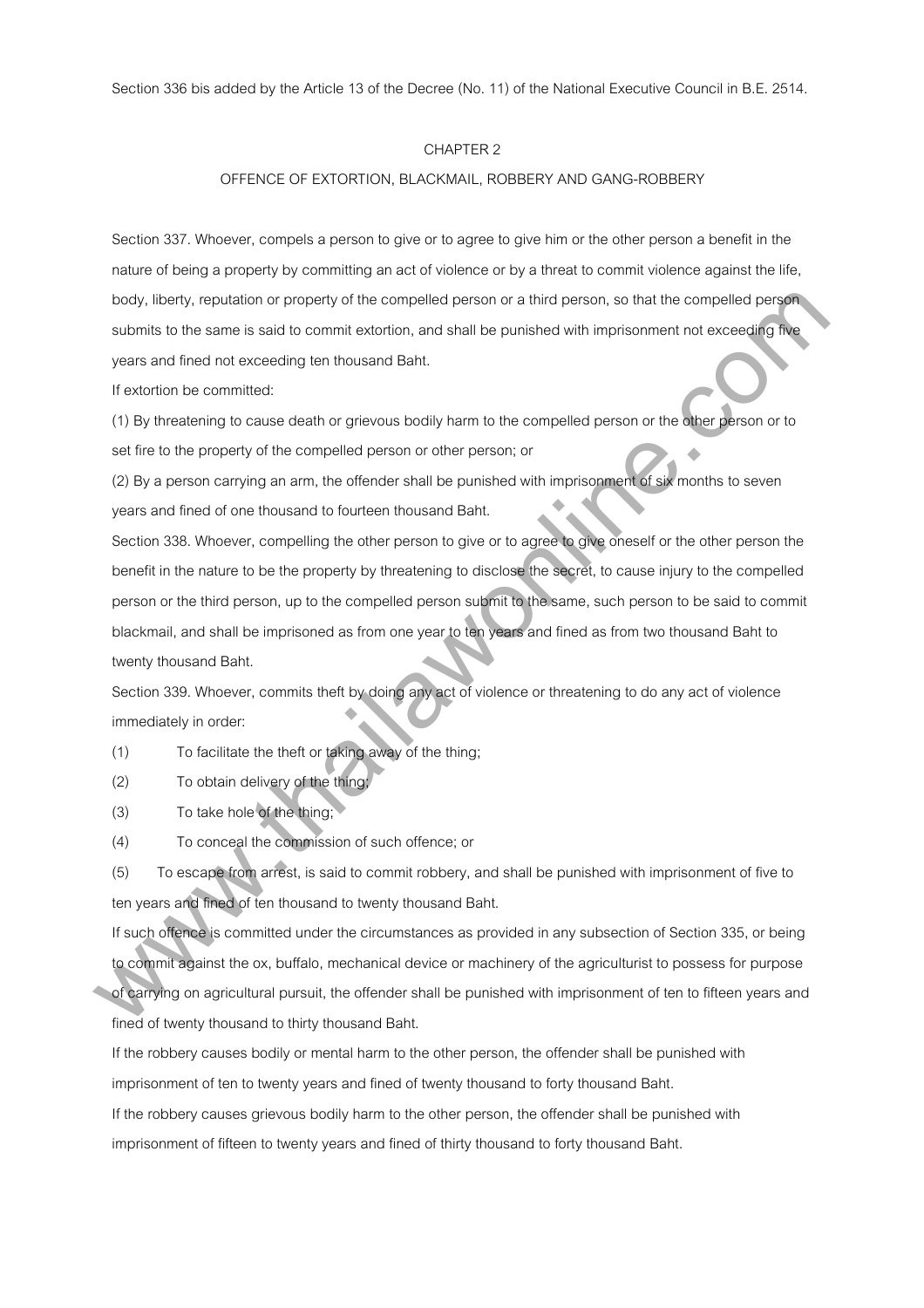If the robbery causes death to the other person, the offender shall be punished with death or imprisonment for life.

Section 339 amended by the Article 14 of the Decree (No. 11) of the National Executive Council in B.E. 2514. The provision of the second paragraph\ of Section 339 amended by Section 13 of the Act Amending the Criminal Code (No. 5), B.E. 2525.

Section 339 bis. If the robbery is committed against the thing according to the first paragraph of Section 335 bis, the offender shall be punished with imprisonment of ten to fifteen years and fined of twenty thousand to thirty thousand Baht.

If such robbery is committed in the place as provided in the second paragraph of Section 335 bis also, the offender shall be punished with imprisonment of ten to twenty years and fined of twenty thousand to forty thousand Baht.

If the robbery according to the first and second paragraph causes bodily or mental harm to the other person, the offender shall be punished with imprisonment of fifteen to twenty years and fined of thirty thousand to forty thousand Baht.

If the robbery according to the first or the second paragraph causes grievous bodily harm to the other person, the offender shall be punished with imprisonment for life or imprisonment of fifteen to twenty years. If the robbery according to the first or second paragraph causes death to the other person, the offender shall

be punished with death.

Section 339 bis amended by Section 14 of the Act Amending the Criminal Code (No. 5), B.E. 2525. Section 340. Whoever with three persons upwards participate in committing robbery, such persons are said to commit gang-robbery, and shall be punished with imprisonment of ten to fifteen years and fined of twenty thousand to thirty thousand Baht. thirty thousand Baht.<br>It auch reddery is committed in the place as provided in the second paragraph of Section 385 bis also the<br>order arbitration of particle with imprisonment of ten to twenty years and fined of twenty tho

If in the commission of the gang-robbery, even one of the offenders carries arms, the offender shall be punished with imprisonment of twelve to twenty years and fined of twenty-four thousand to forty thousand Baht.

If the gang-robbery causes grievous bodily harm to the other person, the offender shall be punished with imprisonment for life or imprisonment of fifteen to twenty years.

If the gang-robbery is committed by acts of cruelty so as to cause bodily or mental harm to the other person, by shooting with a gun, by using explosive or by acts of torture, the offender shall be punished with imprisonment for life or imprisonment of fifteen to twenty years.

If the gang-robbery causes death to the other person, the offender shall be punished with death. Section 340 amended by the Article 14 of the Decree (No. 11) of the National Executive Council in B.E. 2514. Section 340 bis. If the gang-robbery is committed against the things according to the first paragraph of Section 335 bis, the offender shall be punished with imprisonment of ten to twenty years and find of twenty thousand to forty thousand Baht.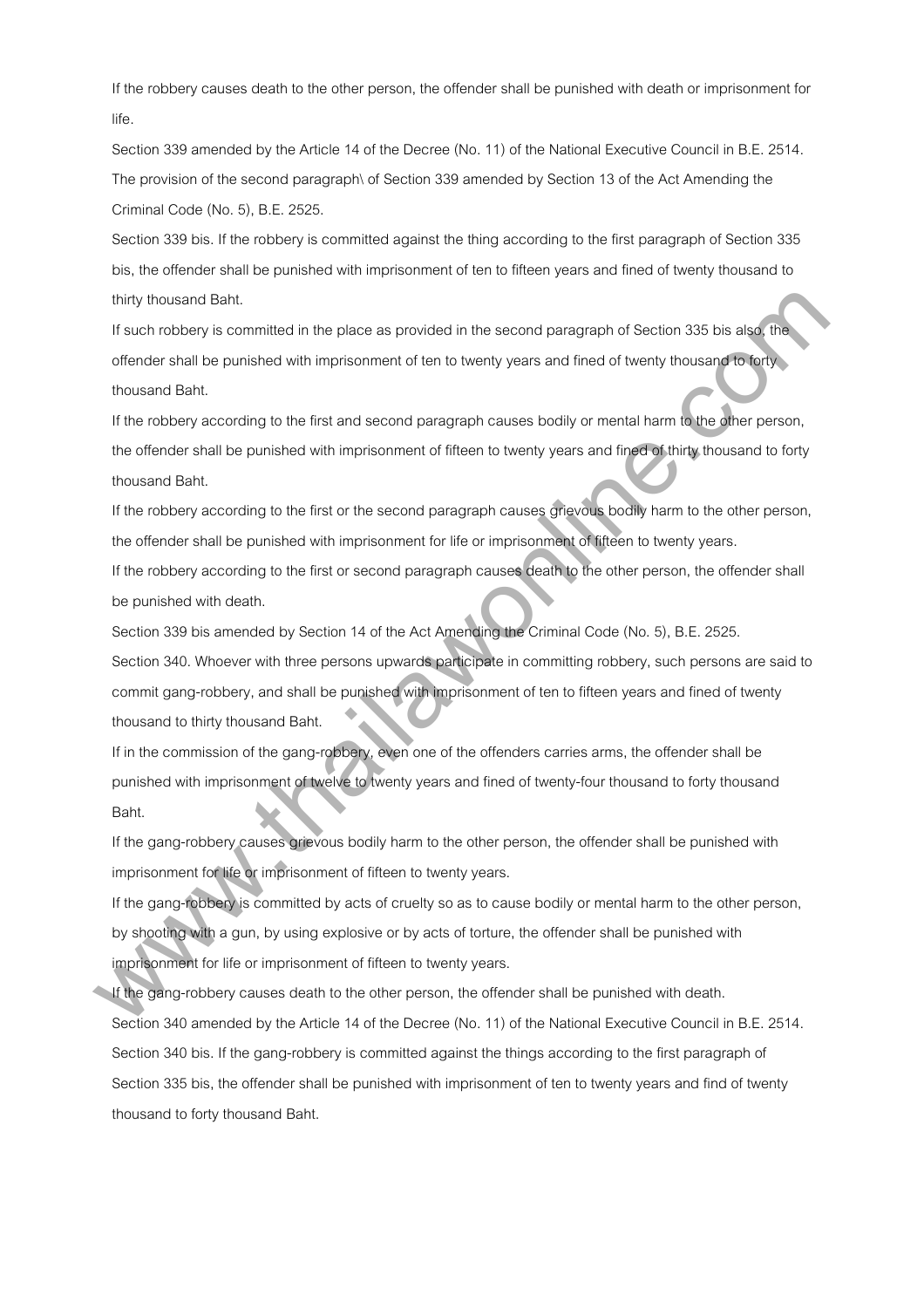If such gang-robbery is committed in the place as provided in the second paragraph of Section 335 bis also, the offender shall be punished with imprisonment of fifteen to twenty years and fined of thirty thousand to forty thousand Baht.

If the gang-robbery according to the first or second paragraph, even one of the offender carries arms, the offender shall be punished with imprisonment for life or imprisonment of fifteen to twenty years.

If the gang-robbery according to the first or second paragraph causes grievous bodily harm to the other person, the offender shall be punished with imprisonment for life.

If the gang-robbery according to the first or second paragraph is committed by acts of cruelty so as to cause bodily or mental harm to the other person, by shooting with a gun, by using explosive or by acts of torture, the offender shall be punished with death or imprisonment for life.

If the gang-robbery according to the first or second paragraph causes death to the other person, the offender shall be punished with death.

Section 340 bis amended by the Article 14 of the Decree (No. 11) of the National Executive Council in B.E. 2514.

Section 340 ter. Whoever, committing the offence under Section 339, Section 339 bis, Section 340 or Section 340 bis, by wearing the soldier or police uniform, by dressing so as to mistake for the soldier or police, or by carrying or using the gun or explosive, or by using the conveyance so as to commit the offence for taking such thing away or for excaping from the arrest, shall be punished to heavier punishment than that as prescribed by such Section by half.

Section 340 ter added by the Article 15 of the Decree (No. 11) of the National Executive Council in B.E. 2514.

# CHAPTER 3

# OFFENCE OF CHEATING AND FRAUD

Section 341. Whoever, dishonestly deceives a person with the assertion of a falsehood or the concealment of the facts which should be revealed, and, by such deception, obtains a property from the person so deceived or a third person, or causes the person so deceived or a third person to execute, revoke or destroy a document of right, is said to commit the offence of cheating and fraud, and shall be punished with imprisonment not exceeding three years or fined not exceeding six thousand Baht, or both. If the gang-robbany scoording to the first or second paragraph is committed by sets of coultly so as to capable<br>bodily or mentio harm to the other person, by shoreing with a gun, by using explosive or by acts of landing<br>of

Section 342. If the offence of cheating and fraud be committed:

(1) By the offender showing himself to be another person; or

(2) By taking advantage of the lack of intelligence of the deceived person who is a child, or by taking advantage of weakness of mind of the deceived person,

The offender shall be punished with imprisonment not exceeding five years or fined not exceeding ten thousand Baht, or both.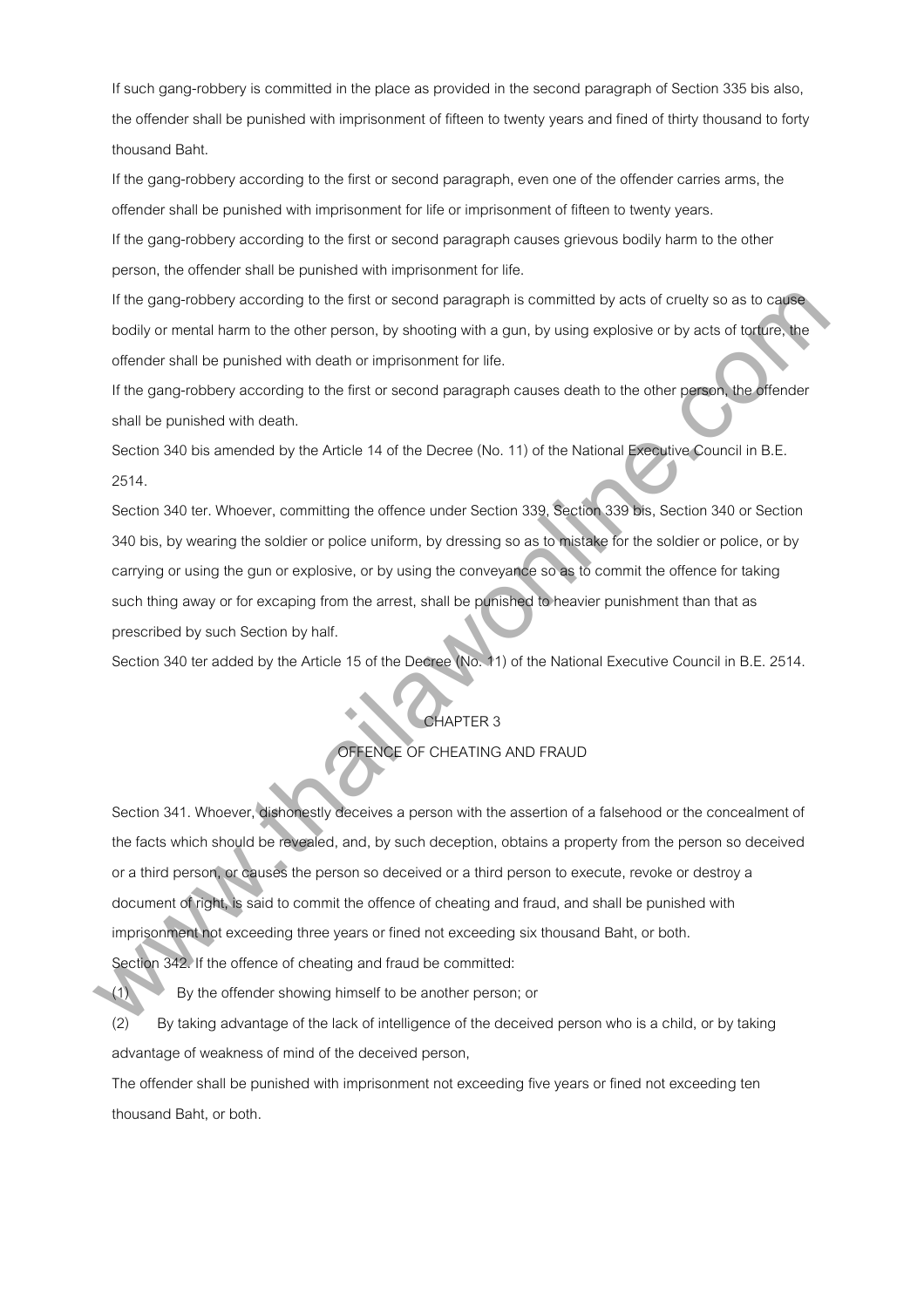Section 343. If the offence under Section 341 be committed by the assertion of a falsehood to the public or by the concealment of the facts which should be revealed to the public, the offender shall be punished with imprisonment not exceeding five years or fined not exceeding ten thousand Baht, or both.

If the offence mentioned in the first paragraph be committed under the circumstances mentioned in any subsection of Section 342 also, the offender shall be punished with imprisonment of six months to seven years and fined of one thousand to fourteen thousand Baht.

Section 344. Whoever, dishonestly, deceiving ten persons upwards to perform any work for oneself or for the third person with the intent not to pay the wages or remuneration to such persons, or with the intent to pay such persons lower wages or remuneration than those agreed upon, shall be imprisoned not out of three years or fined not out of six thousand Baht, or both.

Section 345. Whoever, orders and consumes food or drink, or stays in a hotel, by knowing that the he cannot pay money for the food, drink or the stay in the hotel, shall be punished with imprisonment not exceeding three months or fined not exceeding five hundred Baht, or both.

Section 346. Whoever, in order to take a property of another person for himself or a third person, induces any person to dispose of the property at a disadvantage on account of the induced person being weak-minded, or being a child lacking in intelligence and being unable to understand reasonably the essentials of his acts so that the induced person submits to the disposal of such property, shall be punished with imprisonment not exceeding two years or fined not exceeding four thousand Baht, or both. third penson with the intertrial body the wages or remuneration to such pensons, or with the intertion persons of the the person of the distribution them hence appear to person for the intertion person of the distribution

Section 347. Whoever, so as to oneself or the other person to obtain the benefit the insurance, maliciously causing the danger to the insured property, shall be imprisoned not out of five years or fined not out of to thousand Baht, or both.

Section 348. The offences in this Chapter excepting the offence under Section 343 are compoundable offences.

# CHAPTER 4

# OFFENCE OF CHEATING AGAINST CREDITORS

Section 349. Whoever, taking away, damaging, destroying, causing depreciation of value, or rendering useless the property to have been pledged to another person, if being commission so as to cause injury to the pledged, shall be imprisoned not out of two years or fined not out of four thousand Baht, or both. Section 350. Whoever, in order to prevent his creditor or the creditor of the other person from receiving payment in whole or in part which has been or will be claimed through the Court, removes, conceals or transfers any property to another person, or maliciously contracts a debt for any sum which is not true, shall be punished with imprisonment not exceeding two years or fined not exceeding four thousand Baht, or both. Section 351. The offences in this Chapter are compoundable offences.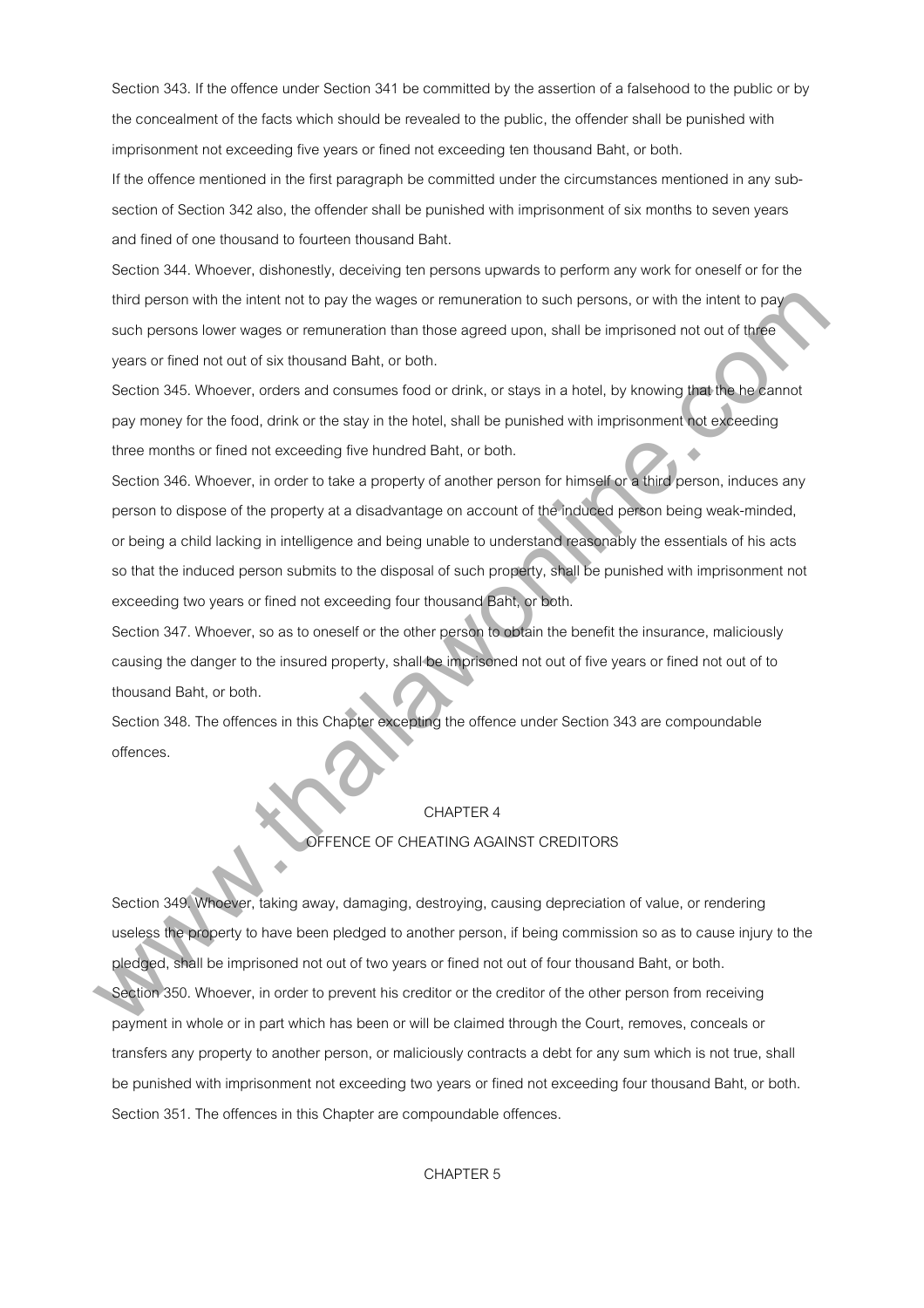#### OFFENCE OF MISAPPROPRIATION

Section 352. Whoever, being in possession of a property belonging to the other person, or of which the other person is a co-owner, dishonestly converts such property to himself or a third person, is said to commit misappropriation, and shall be punished with imprisonment not exceeding three years or fined not exceeding six thousand Baht, or both.

If such property comes under the possession of the offender on account of being delivered to him by the other person by mistake by any means whatever, or being a lost property found by him, the offender shall be liable to one-half of the punishment.

Section 353. Whoever, to be entrusted to manage the other person's property or property which the other person to be the co-owner, dishonestly to do any act contrary to oneself duty by any means whatever, up to cause the danger to the benefit on account of being the property of such other person, shall be imprisoned not out of three years or fined not out of six thousand Baht, or both.

Section 354. If the offence under Section 352 or 353 be committed by the offender in the status of being an executor or administrator of the property of the other person under the order of the Court or under a will, or in the status of being a person having an occupation or business of public trust, the offender shall be punished with imprisonment not exceeding five years or fined not exceeding ten thousand Baht, or both.

Section 355. Whoever, to have found the valuable movable property to be hidden or buried under the circumstances of which no person claim to be the owner, to have converted such property for oneself or the other person, shall be imprisoned not out of one year or fined not out of two thousand Baht, or both. Section 356. The offences in this Chapter are compoundable offences.

# CHAPTER 6

# OFFENCE OF RECEIVING STOLEN PROPERTY

Section 357. Whoever, assists in concealing, disposing of, making away with, purchases, receives in pledge or otherwise any property obtained through the commission of an offence, and such offence being theft, snatching, extortion, blackmail, robbery, gang-robbery, cheating and fraud, misappropriation or misappropriation by an official, is said to receive stolen property, and shall be punished with imprisonment not exceeding five years or fined not exceeding ten thousand Baht, or both. mistive person by mistickia by any means whistever, or being a list property bund by him, the otherder shall film<br>liable is constant of the purishment.<br>
In another of the parameteristic by manage the other person's propert

If the offence of receiving stolen property be committed for profit or against the property obtained by theft under Section 335 (10), robbery or gang-robbery, the offender shall be punished with imprisonment of six months to ten years and fined of one thousand to twenty thousand Baht.

•

If such offence of receiving stolen property is committed against the property obtained by theft according to Section 335 bis, by the robbery according to Section 339 bis, or by the gang-robbery according to Section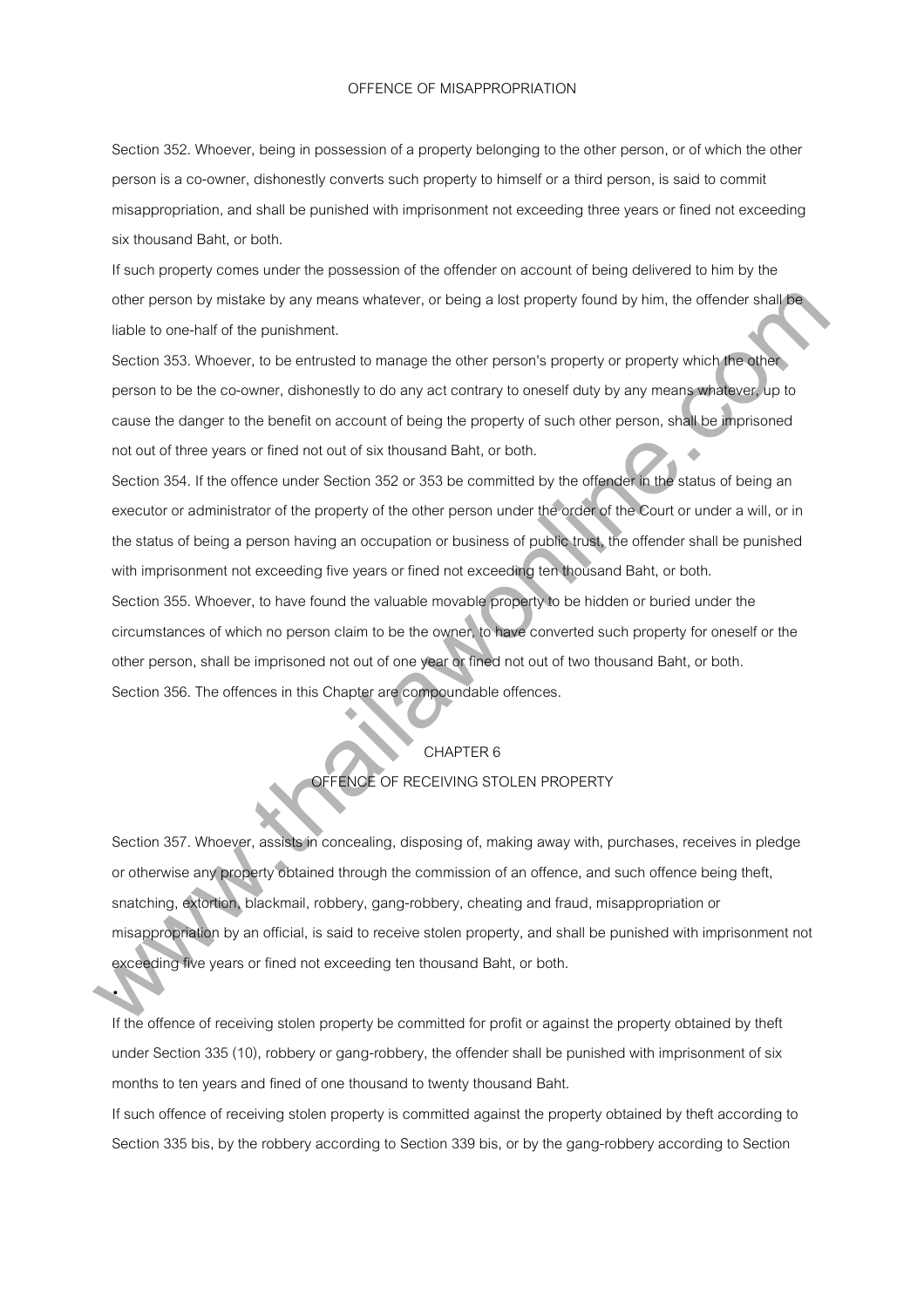340 bis, the offender shall be punished with imprisonment of five to fifteen years and fined of ten thousand to thirty thousand Baht.

The provision of the third paragraph of Section 357 added by Section 6 of the Act Amending the Criminal Code (No. 2), B.E. 2512.

#### CHAPTER 7

# OFFENCE OF MISCHIEF

Section 358. Whoever, damaging, destroying, causing the depreciation of value or rendering useless the property belonging to the other person or which the other person to be the co-owner, such person to be said to commit mischief, and shall be imprisoned not out of three years or fined not out of six thousand Baht, or both.

Section 359. If the offence under Section 358 be committed against:

(1) An engine or a machinery used for agricultural or industrial pursuits;

(2) A cattle;

(3) A conveyance or a beast of burden used for public transportation or for agricultural or industrial pursuits; or

(4) A plant or produce of an agriculturist, the offender shall be punished with imprisonment not exceeding five years or fined not exceeding ten thousand Baht, or both.

Section 360. Whoever, damaging, destroying, causing the depreciation of value or rendering useless the property used or possessed for public benefit, shall be imprisoned not out of five yours or fined not out of ten thousand Baht, or both.

Section 360 bis. Whoever, damages, destroys, causes depreciation in value or renders useless the properties according to the first paragraph of Section 335 bis, which are standed in the places according to the second paragraph of Section 335 bis, shall be punished with imprisonment not exceeding ten years or fined not exceeding twenty thousand Baht, or both. Saccion 368. Whowever, damaging, destroying, causing the depreciation of value or ministering useless the<br>property belonging to the enterprison or which the other parson to be the do-cavine, such parson to the state<br>to com

Section 360 bis added by Section 7 of the Act Amending the Criminal Code (No. 2), B.E. 2512. Section 361. The offences under Sections 358 and 359 are compoundable offences.

#### CHAPTER 8

# OFFENCE OF TRESPASS

Section 362. Whoever, entering into the immovable property belonging to the other person so as to take possession of such property in whole or in any part or entering into such property to do any act disturbing the peaceful possession of such person, shall be imprisoned not out of one year or fined not out of two thousand Baht, or both.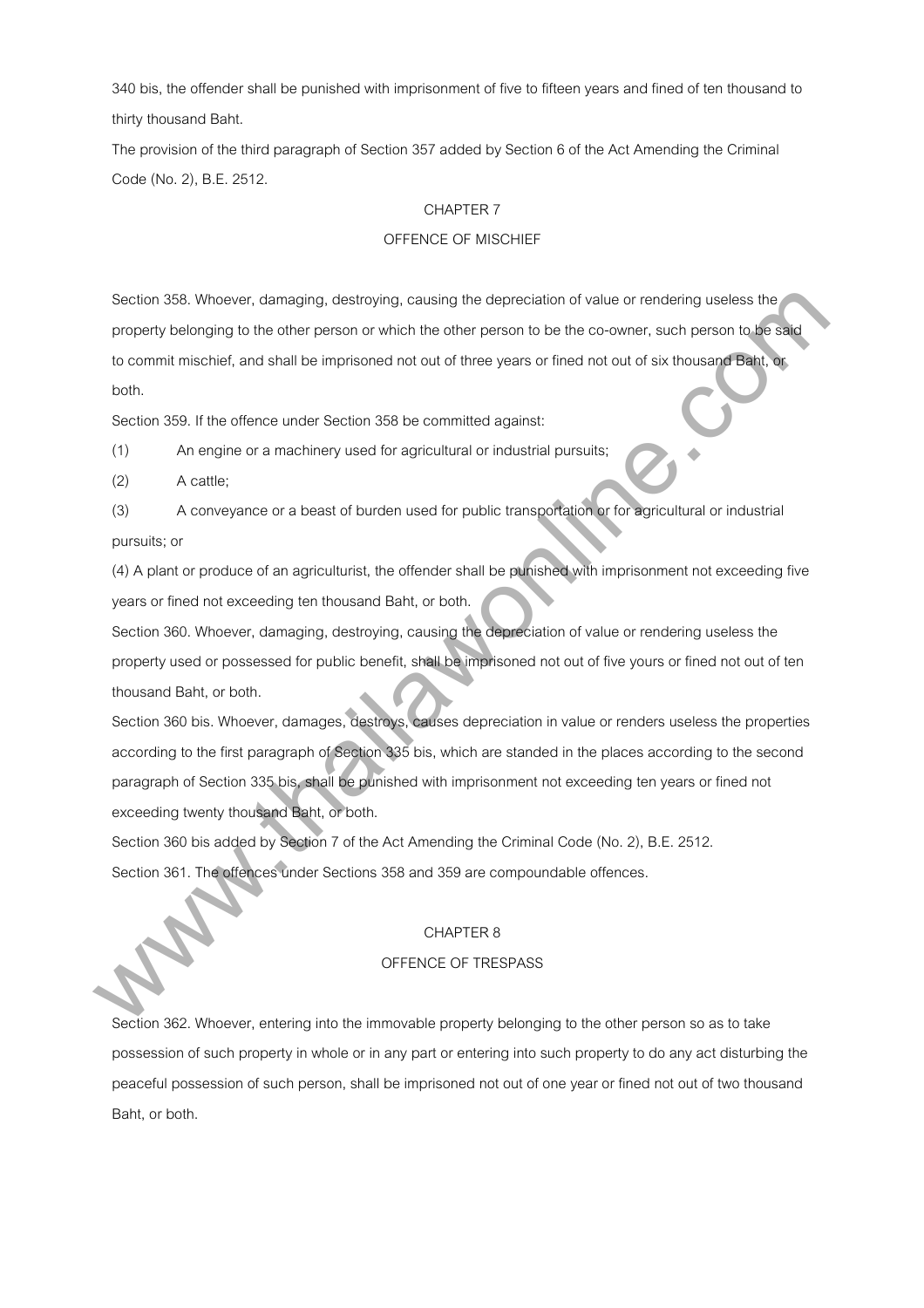Section 363. Whoever, so as to take hold of the immovable property belonging to the other person for oneself or the third person, removing or destroying the boundary mark or such property in whole or in any party, shall be imprisoned not out of three years or fined not out of six thousand Baht, or both.

Section 364. Whoever, without reasonable cause, enters or hides himself in a dwelling place, store-house or office under the possession of the other person, or refuses to leave such place after having been told to do so by the person having the right to forbid him from entering, shall be punished with imprisonment not exceeding one year or fined not exceeding two thousand Baht, or both.

Section 365. If the offence under Section 362, 363 or 364 be committed:

(1) By an act of violence or threat to commit an act of violence;

(2) By a person carrying arms or by two persons upwards participating; or

(3) By night, the offender shall be punished with imprisonment not exceeding five years or fined not exceeding ten thousand Baht, or both.

Section 366. The offences in this Chapter, excepting the offence under Section 365, are compoundable offences.

# BOOK III PETTY OFFENCES

Section 367. Whoever, to have been required by the official to give oneself s name or address for the execution of the law, to refuse to give or give the name or address which to be false, shall be punished by fine not out of one hundred Baht.

Section 368. Whoever, being informed of an order of an official given according to the power invested by law, refuses to comply with the same without any reasonable cause or excuse, shall be punished with imprisonment not exceeding ten days or fined not exceeding five hundred Baht, or both. Sincition 365. If the offence under Section 367, 363 or 364 be committed:<br>
(1) By an act of violence or threat to commit sm and of violence,<br>
(2) By a person compling ams or by two persons upwards participating; or<br>
(3) By

If such order is an order authorised by law requiring a person to assist in carrying on the activities in the function of an official, the offender shall be punished with imprisonment not exceeding one month or fined not exceeding one thousand Baht, or both.

Section 369. Whoever, to act by any means causing the notification, poster or document posted up or exhibited by the official in the excise of oneself's duty or by oneself's order, to be pulled down, or rendered useless, shall be fined not out of five hundred Baht.

Section 370. Whoever, creates a noise, causes a noise or disturbance without a reasonable cause so as to frighten or trouble the public, shall be punished with fined not exceeding one hundred Baht.

Section 371. Whoever, carries arms in a town, village or public way openly or without a reasonable cause, or carries arms in a gathering assembled for worship, entertainment or any other purpose, shall be punished with fined not exceeding one hundred Baht, and the Court, shall have the power to forfeit such arms.

Section 372. Whoever, quarreling in the public way or place, or causing by any other means to disturb in the public way or place, shall be fined not out of five hundred Baht.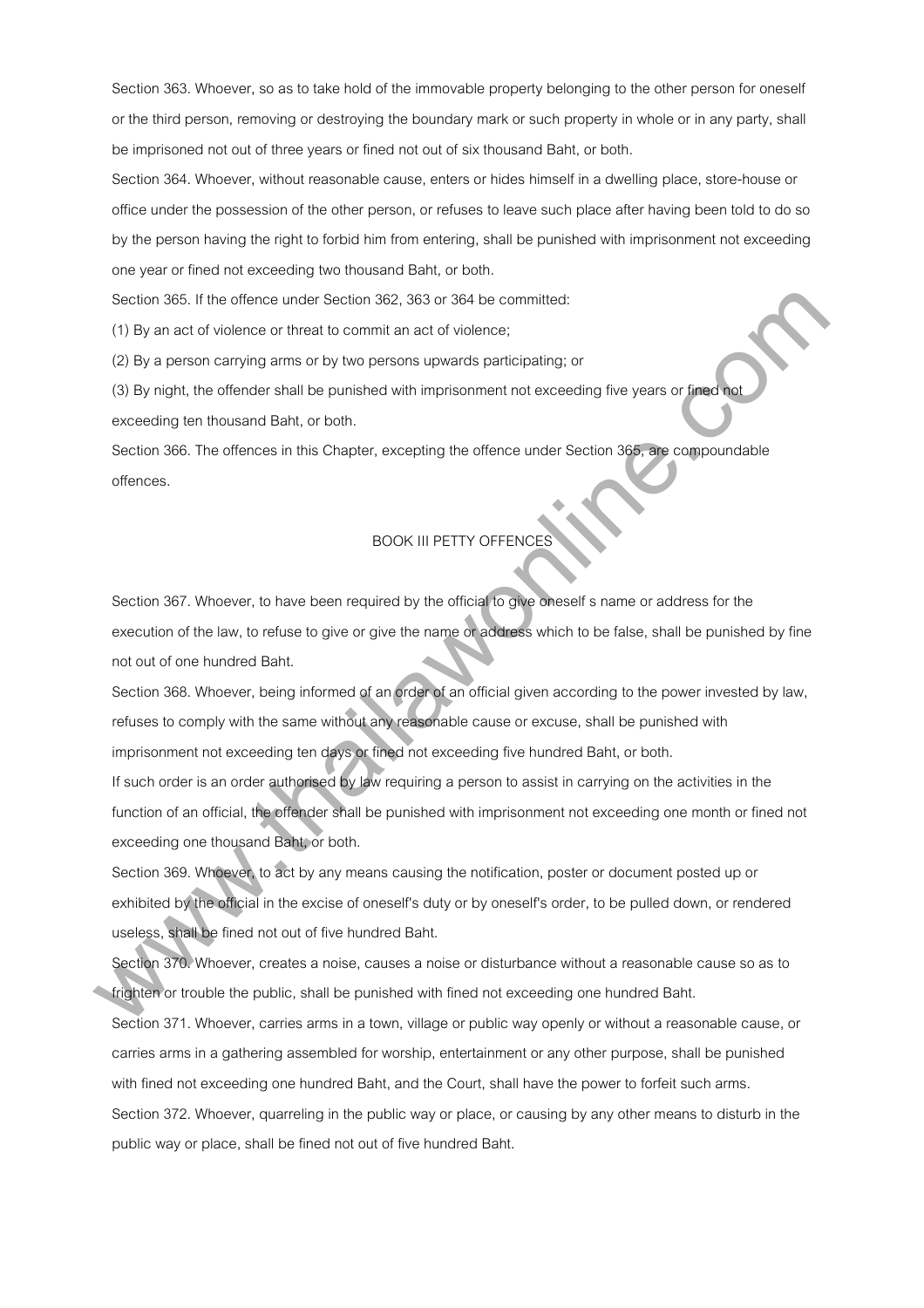Section 373. Whoever, having the duty to control and to take care of an insane person, allows such insane person to wander about alone, shall be punished with fined not exceeding five hundred Baht.

Section 374. Whoever, to see the other person to be in the danger of life, which oneself may help so without the danger to oneself or the other person, but oneself does not assist, shall be imprisoned not out of one month or fined not out of one thousand Baht, or both.

Section 375. Whoever, obstructing or causing the inconvenience to the public drain, watercourse or sewer, shall be fined not out of five hundred Baht.

Section 376. Whoever, unnecessarily fires a gun in a town, village or an other place where there is conglomeration of people, shall be punished with imprisonment not exceeding ten days or fined not exceeding five hundred Baht, or both.

Section 377. Whoever, having in his care a ferocious or vicious animal, allows it to wander about alone in a manner likely to cause injury to a person or things, shall be punished with imprisonment not exceeding one month or fined not exceeding one thousand Baht, or both.

Section 378. Whoever, drinking the spirituous liquor or the other intoxicant up to be drunk, and behaving in the riotous manner, or to be unable to control oneself in any public road or place, shall be fined not out of five hundred Baht.

Section 379. Whoever, in the course of a fight, draws or shows up arms, shall be punished with imprisonment not exceeding ten days or fined not exceeding five hundred Baht, or both.

Section 380. Whoever, causing the water in the well, pond or reservoir provided for public using to be filthy, shall be imprisoned not out of one month or fined not out of one thousand Baht, or both.

Section 381. Whoever, cruelly ill-treats or kills an animal with unnecessary sufferings, shall be punished with imprisonment not exceeding one month or fined not exceeding one thousand Baht, or both.

Section 382. Whoever, overworking the animal unreasonably or using it to do the unsuitable work on account of it to be iii, old or young, shall be imprisoned not out of one month or fined not out of one thousand Baht, or both. Saccian 376, Whowev, unnecessarily lies a gam in a town, village or an other place where there is<br>congromeration of people, althil the purished with imprisonment indivected by the days or lined net<br>Section 377. Whosever, h

Section 383. Whoever, being called by an official to render assistance in case of fire or other public calamity, fails to comply with such call when he is able to do so, shall be punished with imprisonment not exceeding one moth or fined not exceeding one thousand Baht, or both.

Section 384. Whoever, alarms the public by maliciously circulating false reports, shall be punished with imprisonment not exceeding one month or fined not exceeding one thousand Baht, or both.

Section 385. Whoever, without the lawful permission, unnecessarily obstructing the public way by placing or leaving thereon any thing or by acting by any means up to it may interfere with the safety or convenience of traffic, shall be fined not out of five hundred Baht.

Section 386. Whoever, digging the hole or groove, or erecting or placing the cumbrous thing along the public way without the lawful permission, or doing so lawfully but neglecting to show the proper signal to prevent the accident, shall be fined not out of five hundred Baht.